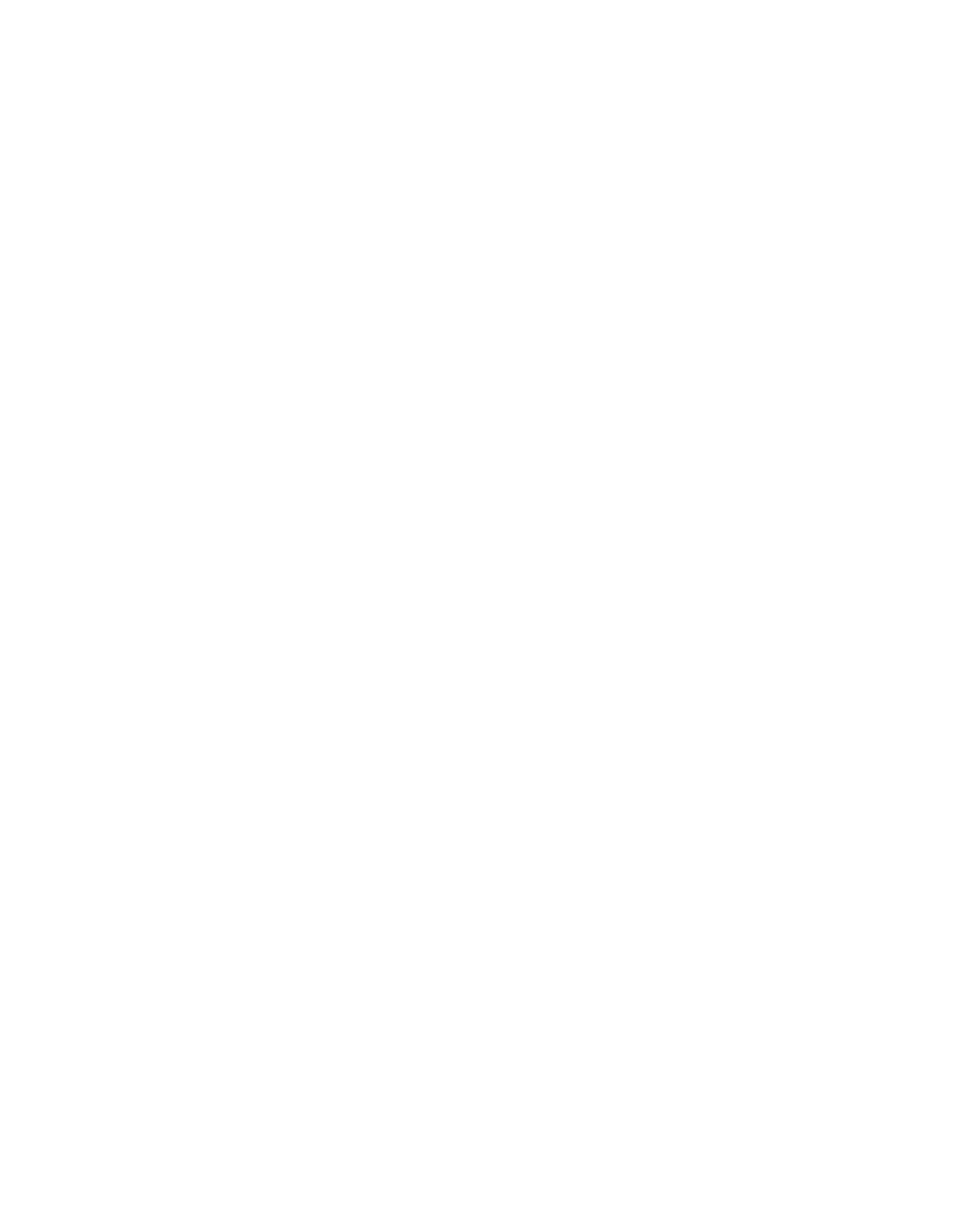#### **Introduction to Supervision-Block #2**

- A. Introduction and Overview
	- 1. Introduction of coursefacilitators
		- a. Name
		- b. Experience
		- c. Facilitators for specialized blocks will be introduced at the
		- beginning of their blocks
	- 2. Learning activity: "Hot Topic"
		- a. Question to consider.
		- b. Optional discussion.

#### B. Course Overview

- *1. Learningobjectives*
	- a. Understand roleas anorganizational leader
	- b. Develop skills to enhance effectiveness
	- c. Adopt an analytical approach as a leader
	- d. Identify and analyze useful leadership tools
	- e. Identify expectations from community, management, peers, and subordinates
	- f. Discover leadership is about influence and relationships
	- g. Identify and analyze individual leadership and communication styles
	- h. Identify, interpret, and analyze individual behavioral tendencies

#### C. Course Requirements

- 1. Present a short briefing onan assigned scenario as a Team or Group
- 2. Maintain a supervisor's file and a Journal of Notes-Topics
- 3. Participate in team problem solvingactivities
- 4. Conduct a counselingsession
- 5. Prepare a performance evaluation

#### D. Course Concepts

- 1. Learning: the influence of experience as it applies to new situations
- 2. Goal of learning: to describe, understand, predict, and influence behavior or thought
- 3. Conduit of influence: relationships
- 4. Motivation: need or desire to act a certain way

#### E. Supervisory CourseNotes

1. Advise students that recording ideas can be a useful technique to reinforce significant learning points

2. Encouragestudents to make notes any time during class when they have an insight they want to capture

- 3. Questions they might consider:
	- a. What have you learned about leadership?
		- b. What goals will you adopt?
- F. Supervisor's Fictitious Team (SFT)
	- 1. Discuss how SFT videos impact this course
		- a. Relate characters to student's own team
	- 2. Show SFT video Duncan's Last Briefing
		- a. Gives the students a brief overview of the team
	- 3. Group discussion
		- a. What do you think about these people (or this team)?
		- b. Any concerns?
		- c. Is there anything that you need to pay attention to?
		- d. Is this group typical? How or why not?

e. What do you know about these people now? (We actually know very little, and the class needs to recognize this.)

1) Body language, facial expressions, and actions of the team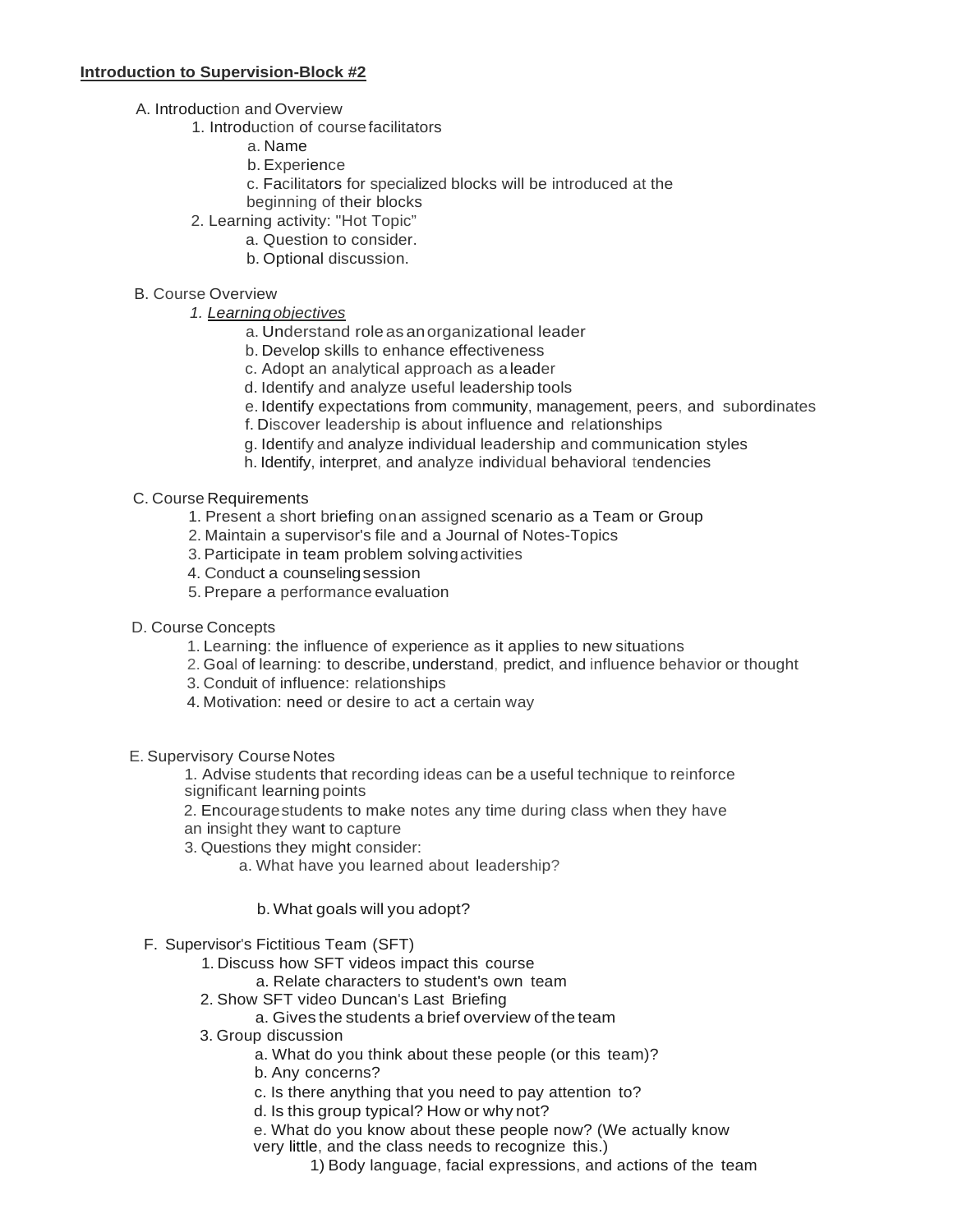f. Do you need more information?

- g. Are there other sources of information that you might use?
- 4. Show SFT video Changing of the Guard
	- a. Ask: "We've learned a lot about these individuals. What do you think about Duncan's information?"
	- b. Jason Garcia's lack of motivation
	- c. Amy Sanchez's situation
	- d. Mark Abrams' frustrations over lack of promotion
	- e. Information that Vinnie Delfino might be leaving the agency
	- f. "How do we know this information?" (This encourages the class to identify that the only information they have is from Duncan.)
	- g. "How reliable is Duncan's information?"
	- h. "Is this a typical way we learn about a new team?"
	- i. "What does it say about our roles as supervisors?"
- II. Employee Relationships
	- A. *Learning Objectives*; Given case studies, learning activities, video clips, and role-playing situations, the students will be able to:
		- 1. Understand how socialization works within a team organization
		- 2. Identify strategies used to socialize a team
		- 3. Learn how to apply the use of a social contract to develop norms for behavior
		- 4. Apply their roles as supervisors to clarify roles, norms, and expectations
		- 5. Determine when and how socialization has positively occurred

B. Socialization

1. Brief large-group discussion. If the conduit of influence is relationships, how do I get started?

- 2. Learning activity: small groups
	- a. List things they would want to know about a newly assigned group of employees.
	- b. List how they would find out that information. (Most classes will bring up looking at personnel files.)
- C. As a new leader, what do I need to know about my followers and team?
	- 1. Background and experience
	- 2. Individual needs/goals
	- 3. Group mission/goals
	- 4. Roles, status, norms of the group, and members
	- 5. Cohesion of the group (If they miss any of these points, then facilitate a discussion on the value of each point.)
	- 6. How will they get to know me?
- D.Socialization as a Strategy

1. Socialization defined: "The acquisition of social knowledge and skills necessary to assume an organizational role." (Leadership in Organizations Department of Behavioral Sciences and Leadership, USMA)

2. Two perspectives:

a. The individual being socialized is made aware of behaviors, roles, norms, and expectations of the group.

b. The leader is responsible for ensuring that individuals learn the following: appropriate behavior, small group goals, their own roles in achieving these goals.

### 3. Ultimate goal

a. A mutually satisfying psychological contract between the individual and the group.

> 1) Psychological contract defined: a process where the group attempts to influence the individual to adjust his/her personal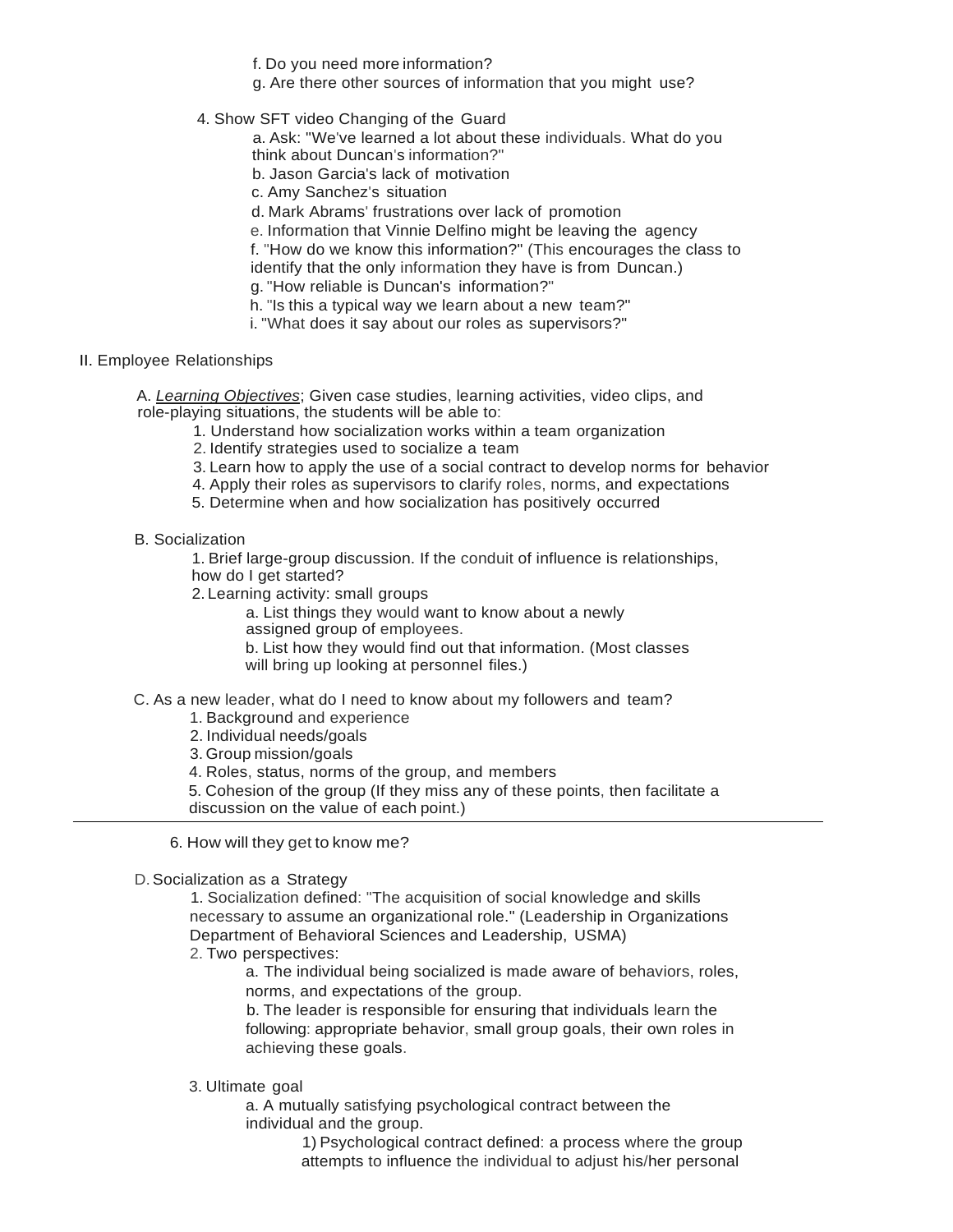identity to accomplish group goals.

- b. Simultaneously:
	- 1) The individual attempts to influence the group to better
	- fit his/her needs
	- 2) If successful, this results in a contract mutually beneficial between the group and individual.
- E. Socialization Leader Goals
	- 1. Commitment
		- a. People freely engage in the kind of diligent effort that is necessary for excelling
		- b. Individual productive efforts are generally an inherent part of satisfaction
	- 2. Internalization
		- a. Officers perform well because good performance is consistent with their own values
		- b. Officers actually believe in the attitude or value and no longer require the leader's presence to ensure compliance
	- 3. Innovation

a. Adding new people to the group should bring refreshed ideas or values, thus rejuvenating the group and helping it to succeed

- F. Socialization Key Players (Socialization Agents)
	- 1. Senior leaders
	- 2. First-line leaders
	- 3. Peers/trainers
	- 4. Others (external to the group)
	- 5. Can you identify these folks at River City Police Department?
- G. Key Socialization Agent YOU
	- 1. You are responsible to your group to:
		- a. Model desired behaviors
		- b. Set clear expectations
		- c. Research and understand follower needs
		- d. Facilitate social support system
	- 2. Show optional video clip We Were Soldiers -Discuss Socialization observed
	- 3. Show optional video clip. Crimson Tide (This is an excellent opportunity to discuss
	- Ramsey's socialization style concerning Hunter and the other officers.)
	- 4. Show optional video clip Serpico

a. Small -group breakouts or large-group activity. Challenge group(s) to evaluate the leader actions as effective or ineffective. What would they have done differently?

- H. Clarify Goals and Priorities
	- 1. Describe clear path to goal achievement and potential rewards if appropriate, emphasize priorities
	- 2. Provide challenging assignments
- I. Clarify Roles, Norms, and Expectations
	- 1. Explain group norms and your expectations
	- 2. Provide information on standards and policies
	- 3. Facilitate mutual acceptance
		- a. Realize the employee is the organization's most valuable resource
		- b. Use group role models to help facilitate the socialization process
- J. Show SFT video Foster's First Briefing
	- 1. With the understanding that Foster is a brand new sergeant, what are your thoughts about this first briefing?
		- a. How do you think it went?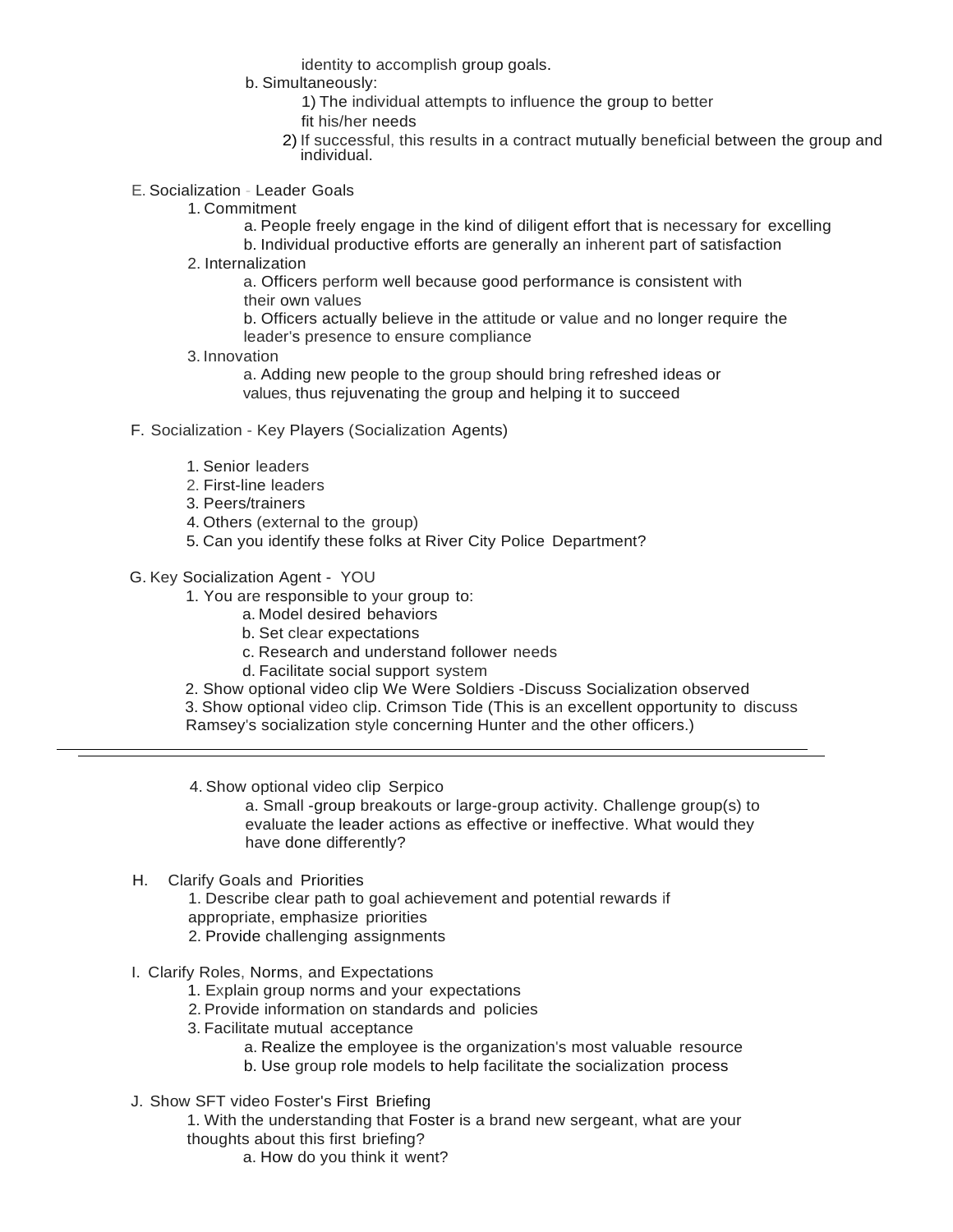- b. What are your thoughts about this first briefing?
- c. What waspositive?
- d. What could have been improved?
- e. Would you do anything differently at your first briefing? If so, what?
- 2. Ask students how they began to socialize their team members.
- 3. Ask students how they began their first briefing. How did it go?
- 4. What information do you think should be in a first briefing?
- 5. How do you make sure that employees feel valued?
- 6. Who in this team so far might be a good role model?
- L. Show SFT video Break Room Video
	- 1.What occurred?
	- 2.What are your options?
	- 3.Are there any policy violations or hostile work environment issues?
	- 4. Who else will be impacted by how you handle this?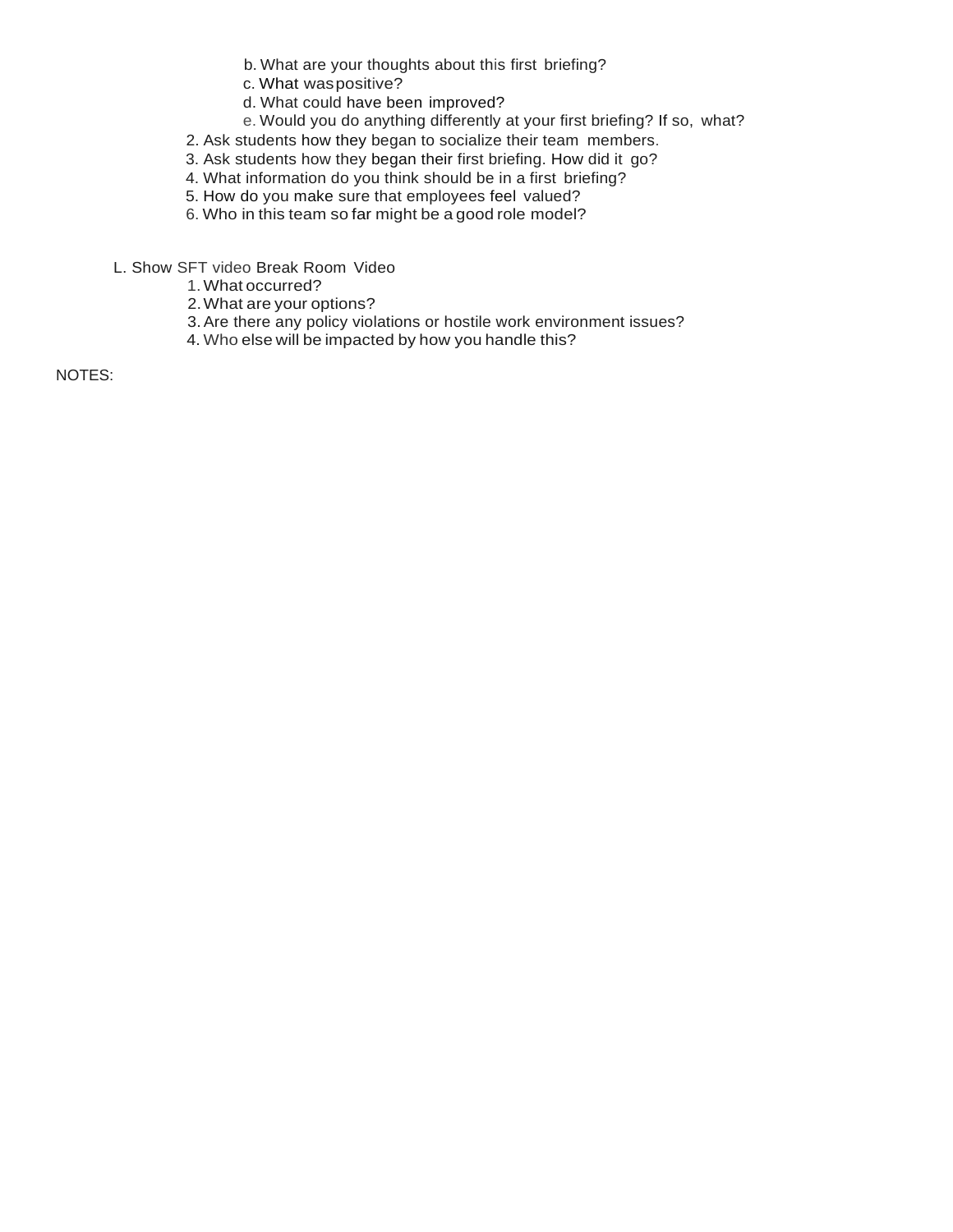### **Role Identification and Transition- Block #3**

- A. *Learning Objectives*: Given specific case studies and scenarios, students will be able to:
	- 1. Contrast their new roles as supervisors with their past roles as officers
	- 2. Be able to assess any changes they need to make in order to move from followers to leaders
	- 3. Identify and evaluate personal and professional values
	- 4. Differentiate their roles with administration, community, peers, and followers
- B. Characteristics of Good Supervision
	- 1. Students will list on easel charts the traits and characteristics of good supervisors
	- 2. Expectations
		- a. Administration
		- b. Community
		- c. Peers
		- d. Followers
	- 3. Values
		- a. Honesty
		- b. Competency
		- c. Inspiration
		- d. Vision

#### C. Motivation and Influence

1. Definition of leadership:

a. Any attempt to influence the behavior of another person or group, upward, downward, or sideways

- b. Relationship skills necessary to develop socialization plan:
	- 1) Good listening skills
	- 2) Empathy
	- 3)Good observational skills
	- 4) Integrity
	- 5) Honesty

#### V. Power and Authority

A. *Learning Objectives*:

1. Through analysis and facilitated discussions of case studies and video scenarios and clips, the students will:

> a. Understand the differences between power and authority and identify the sources of each

b. Identify their own sources of power and authority and how to maximize influence through enhancing power bases

c. Identify issues of power and authority and how they relate to organizational and personal goals

B. Principle of Atrophy (use it or lose it)

#### C. Principle of Compensation

1. Pulling from one power to make up for another

- D. People Act for Two Reasons:
	- 1. Internal
	- 2. External
- E. People Are Motivated by:
	- 1. Feeling that others trust them
	- 2. Feeling that they are challenged
	- 3. Feeling good about themselves
	- 4. Feeling competent and skilled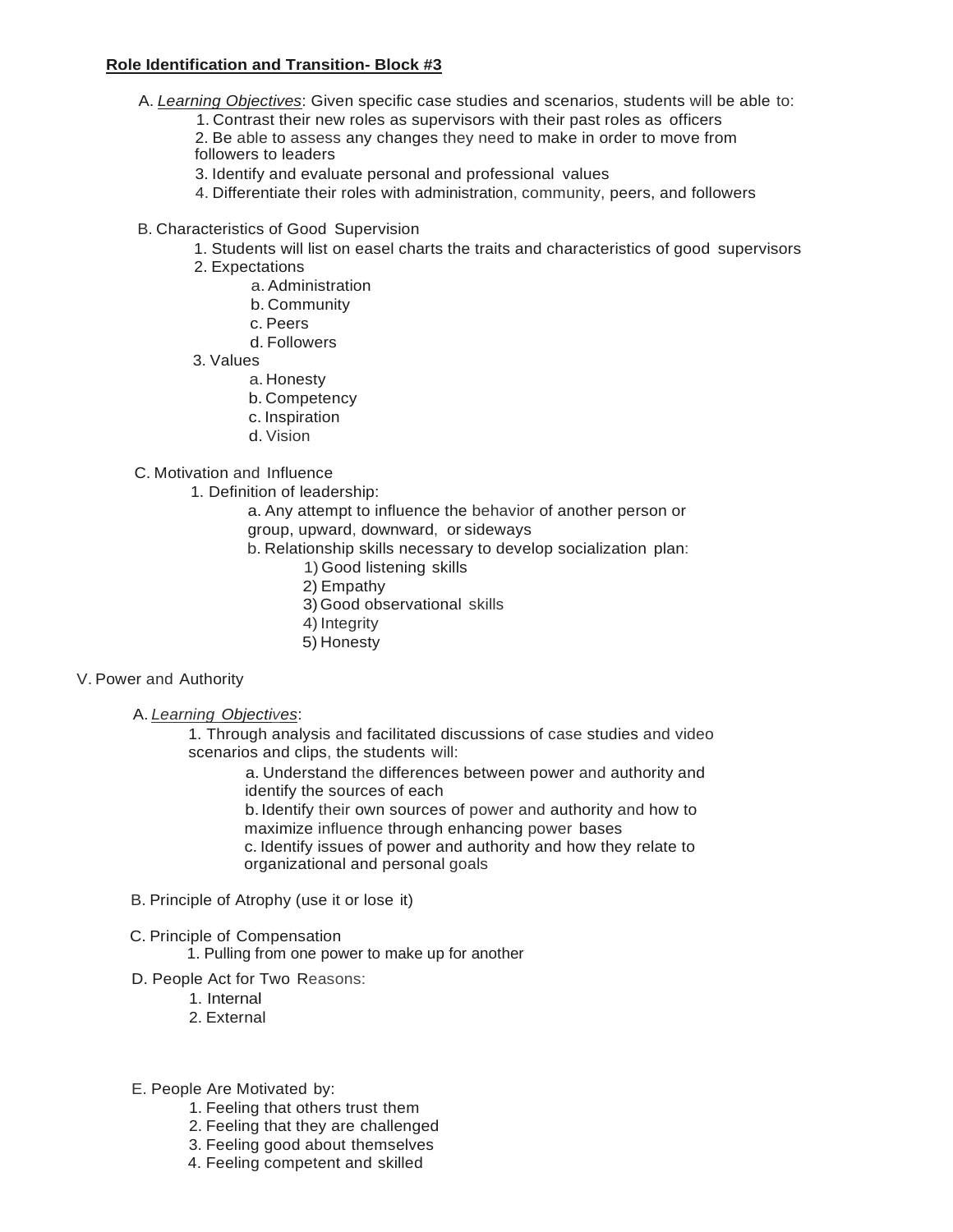- 5. Being appreciated for who they are and what they do
- 6. Feeling excited or passionate about what they are doing
- 7. Feeling involved in activities that matter to them
- F. Influence and Power
	- 1. Positional
	- 2. Personal
- G. Power Sources
	- 1. Reward
	- 2. Legitimate
	- 3. Referent
	- 4. Coercive
	- 5. Expert
	- 6. Information
	- 7. Connection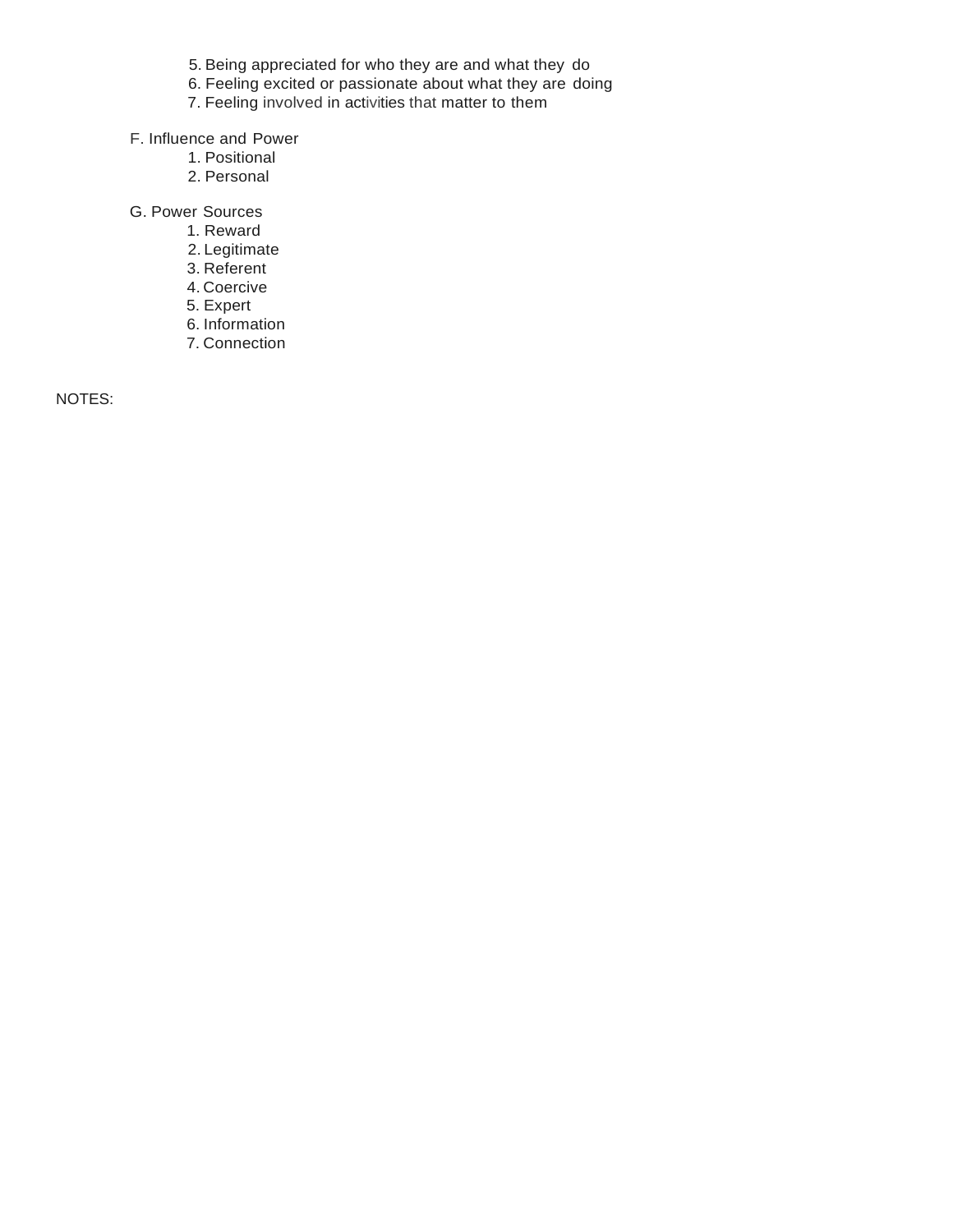- *A. Learning Objectives*
	- 1. Examine guidelines for ethical behavior
	- 2. Identify principles of service as they relate to carrying out the organizationalmission
	- 3. Examine how competition and stress affect ethical behavior within organizations

4. Examine what impact ethical or unethical leadership has on functional or dysfunctional follower behavior

5. Create an ethical leadership model, which distinguishes between the benefits and consequences of ethical and unethical behavior

6. Explain how a leader's influence and organizational culture affect the ethical climate of an agency

- B. Define Ethics
	- 1. Being in accordance with the rules and standards for right conduct or practice a. Standardsofprofession
- C. Ethics and Leadership
	- 1. What is right and worthwhile
		- a. Goals andpurpose
		- b. Ends/means relationship
		- c. Leader/follower relationship
	- 2. Mission statements
	- 3. Clearly defined principles of service
		- a. High quality service
		- b. Empowerment
		- c. Protection of Constitutional rights
		- d. Integrity
		- e. Diversity
		- f. Teamwork
		- g. Leadership
		- h. Commitment to employees
- D. Ethical Dimensions of Leadership
	- 1. Dispersed throughout the organization
	- 2. Leader sets goals, protects the basic mission, influences others, designs structure
	- 3. Leader models the appropriate behavior, setting example for the group
	- 4. Leader affects attitudes and behaviorsof group members
- E. Leadership Influences
	- 1. Observational Learning
	- 2. Feedback
	- 3.Discipline
	- 4. Consistency
	- 5.Procedural justice fairprocedures
		- a. Consistent
		- b. Without self-interest
		- c. On the basis ofaccurate data
		- d. With the opportunity to correct the decision
		- e. With the interest of all concerned parties represented
		- f. Following moral and ethical standards
- F. Organizational Rewards and Adverse Actions
	- 1. Leaders have power to reward or sanction followers for acceptable/unacceptable behavior
	- 2. Behavior is shaped by direct experience or observational.
	- 3. Impact of failing to confront ethical issues
	- 4. Proper planning and delivery of organizational rewards
- G. Communication and Expectations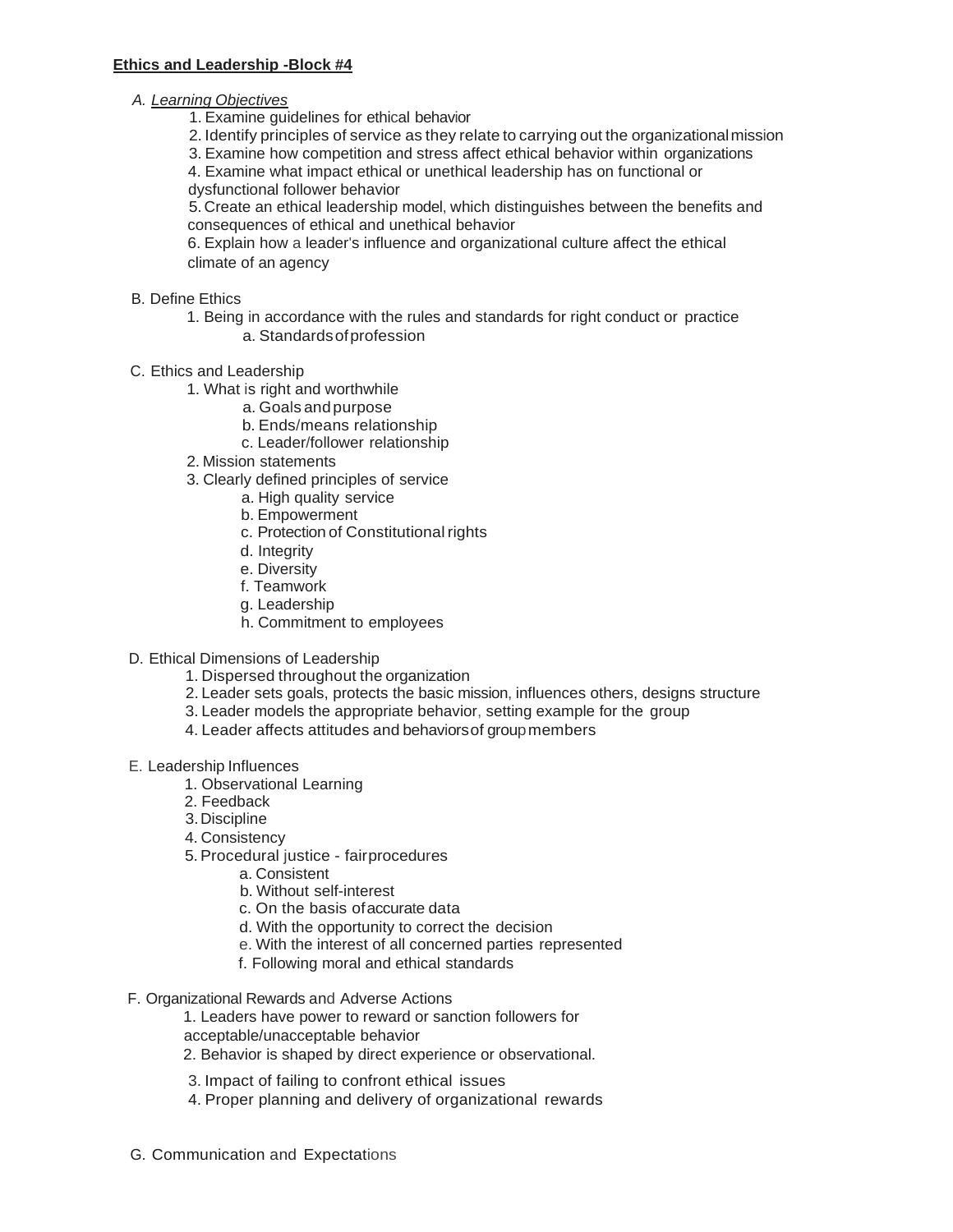- 1. Directives
- 2. Policies
- 3. Socialization opportunities
- H. Organizational Climate and Ethical Choices
	- 1. High stress conditions
		- a. Competing responsibilities
		- b. Unrealistic deadlines
		- c. Insufficient resources
		- d. Can result in pressure to cut corners or violate ethical standards and
		- values to get the job done
	- 2. Effect of competition
		- a. Can increase performance
		- b. Extreme competition may lead to compromise of ethical standards
	- 3. Group norms
		- a. Formal
		- b. Informal
- I. Ethics and Leadership (Followers' Perspectives)
	- 1. Followers' Expectations
		- a. Honesty
		- b. Competence
		- c. Vision
		- d. Inspiration
		- e. All four equal credibility
	- 2. Follower Responses to Credible Leaders
		- a. Loyal and committed
		- b. Internally motivated
		- c. Proud of organization
		- d. Feel empowered andsupported
	- 3. Follower Responses to Non-Credible Leaders
		- a. Uncommitted
		- b. Inclined to leave
		- c. Externally motivated (self-interest/financial)
		- d. Insecure and anxious
- J. . Organizational Dimensions/ Review
	- 1. Behavioral influences
	- a. Clear guidelines as to what is ethical and unethical (supported by group norms)
	- b. Vision, core values, mission statements, philosophy, guiding principles,
	- and policies and procedures
	- 2. Monitor stress and competition
		- a. Employees should not be pushed to ethical breaking point
		- b. Stress in workplace caused by personal problems, e.g. finances, substance abuse
	- 3. Reward ethical behavior and take action when unethical behavior surfaces
		- a. Move swiftly and publicly to renounce deviations from ethical conduct
		- b. Enthusiastically congratulate those who make appropriate ethical decisions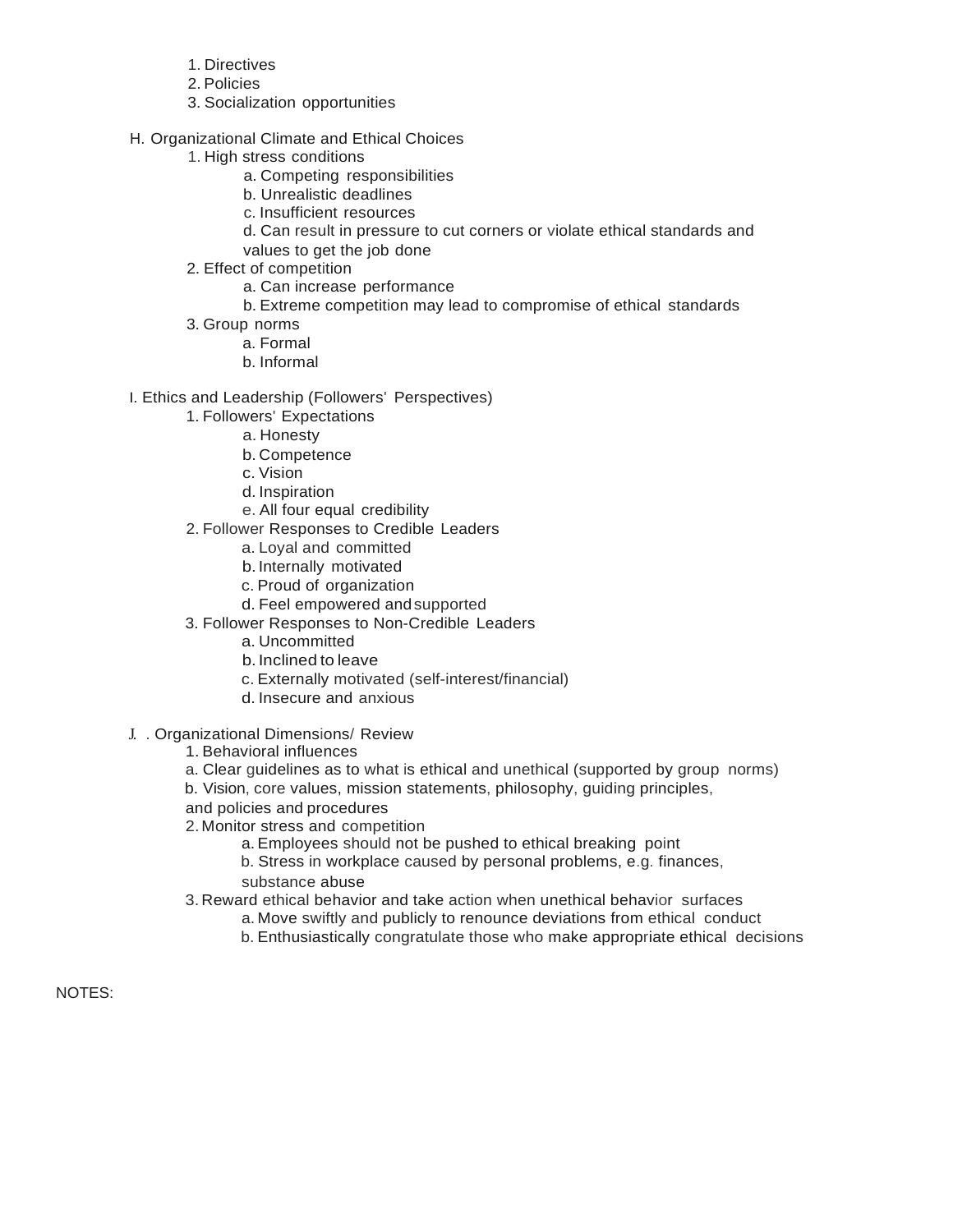## *A. Learning Objectives*

1. Identify the characteristics and needs of followers at each level of development

2. Monitor and diagnose the performance, competence, and commitment of

followers to determine their need for direction and support

3. Adjust leadership style when competence or commitment increases or decreases

4. Conduct Partnering for Performance meetings to agree on goals and

a plan for working together to achieve these goals

5. Resolve disagreements about development level

6. Identify leader's style preferences and recognize the importance of using styles flexibly

7. Discuss the importance of matching and the consequences of over

or under supervising

8. Learn how to systematically improve individual leadership capacity using Situational Leadership® II

9. Understand why leadership capacity is so critical to organizational success

10. Develop followers' competence, confidence, and motivation so they learn to provide their owndirectionandsupport

11. Increase the quality and frequency of conversations about performance and development

12. Value and honor differences

#### B. Purpose

1. Increase leader and follower communication through frequent conversations regarding follower's performance

2. Earn trust and respect by helping followers to be motivated, confident, and

competent in identifiable tasks

3. Develop a common language for leadership

- 4. Match supervisory style with the needs of the follower
	- a. Beliefs and Values
		- 1. People can and want to develop
		- 2. Leadership is a partnership
		- 3. People value involvement and communication
		- 4. Leadership Defined: an influence process, working with people to help them accomplish their goals and the goals of the organization.

### C. Skills

1. Diagnosis - assessing development needs on a specific task

a. Task-specific knowledge and skills developed through

- 1) ) Experience
- 2) Training
- 3) Coaching

b.Transferable knowledge and skills that can be used across multiple tasks

- c. The motivation to perform the task, including:
	- 1) Excitement
	- 2) Enthusiasm
	- 3) Energy
- d. The confidence to perform the task independently

e. Five diagnosis questions to be asked:

1) What is the specific task?

2) How strong or good are the follower's demonstrated

task knowledge and skills?

3) How strong or good are the follower's transferable skills?

- 4) How motivated, interested, or enthusiastic is the follower?
- 5) How confident and/or self-assured is the follower?
- f. Define "doing vs. learning" the task
	- 1) D-1 Enthusiastic Beginner
	- 2) D-2 Disillusioned Learner
	- 3) D-3 Capable but Cautious Performer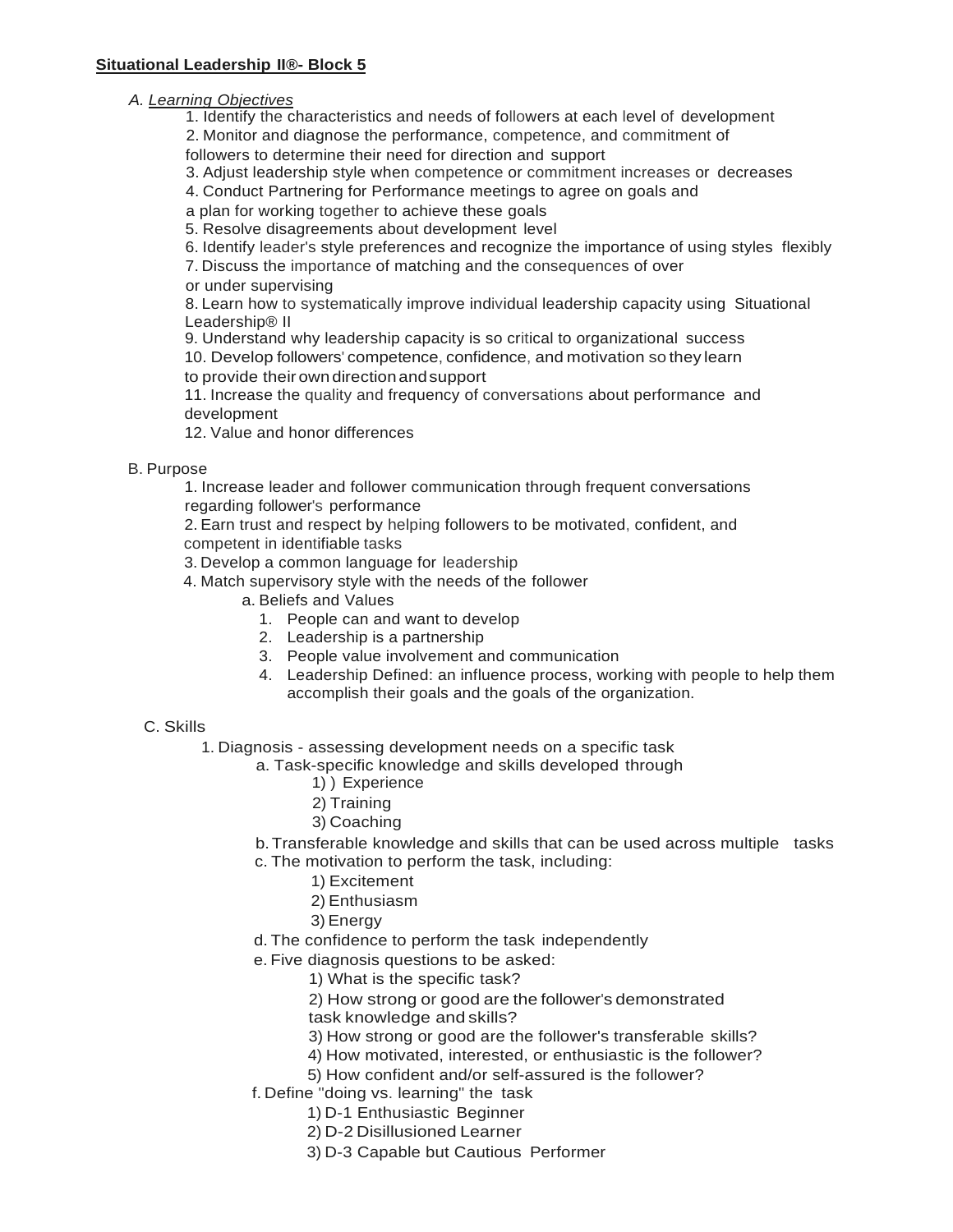#### 4) D-4 Self Reliant Achiever

D Leader Behavior:

- 1.Directive behavior
	- a. Sets goals and clarifies expectations
	- b. Tells and shows a follower what to do, when, and how to do it
	- c. Closely supervises, monitors, and evaluates performance
- 2.Supportive behavior
	- a. Engages in more two-way communication
	- b. Listens and provides support and encouragement
	- c. Involves the other person in decision making
	- d. Encourages and facilitates self-reliant problem solving
- 3.Leader Responsibilities
	- a. With all four styles the leader :
		- Ensures tasks and expectations are clear
		- Observes and monitors performance
		- Gives feedback
	- b. Style choices
		- Match
		- Over-supervise
		- Under-supervise
- 4.Resolving a disagreement about development level ("The Branching Diagram")
	- a. Re-clarify the task
	- b. Ask for evidence of past experience and/or skills
	- c. Benchmark the follower's performance against others
	- d. Go with the follower's diagnosis with a short timeline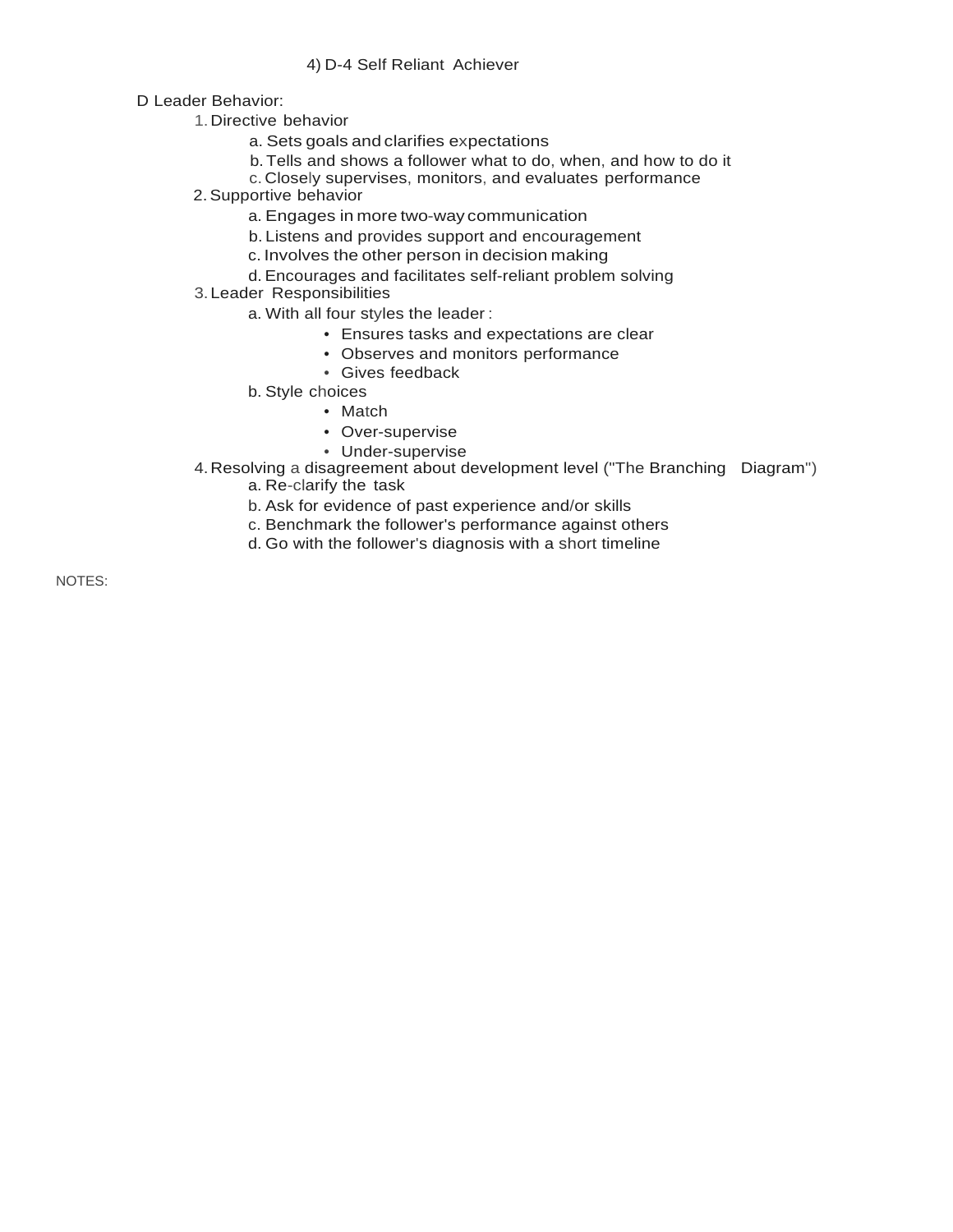. *Learning Objectives*

1. Define and understand the concepts of followership

2. Analyze and demonstrate through classroom activities the dynamic of

"influence" relationships between leaders and followers

3. Examine the effects of follower styles on leadership and the organization

4. Evaluate leader strategies that can impact a follower's style with the goal of

improving the motivation, performance, and satisfaction of the follower 5. Explain how followers become leaders by leading up

6. Given learning activities (video clips, case studies), the student will be able to recognize and choose leader actions that help to develop followers into leaders

B. Followership Issue Questions

1. Are bad followers created by bad leaders?

- 2. How can I lead if I am a follower?
- 3. Can followership skills be developed?

4. Do I have to be a good follower in order to be a good leader?

C. Definition

1. Role of followers in a leadership process

a. Committing and working cooperatively with other followers and leaders to achieve shared goals by harmonizing individual roles and goals with the larger vision of the group

1) Organization

- 2) Community
- 3) Society

b. "People who know what to do without being told - the people who act with intelligence, independence, courage, and a strong sense of ethics"

c. "Followership and leadership are two separate concepts, two separate roles. They are complementary, not competitive paths to organizational contribution"

2. Followership Facts (Robert Kelly 1992)

- a. Effective followers are critical for leader and organizational success
- b. The leader's effect on organizational success is only 10-20%

c. Followership is the real "people" factor in the other 80-90%

that makes for great success

d. Most leaders spend about 70-90% of their time in the followership role

- e. Effective followers at their best:
	- 1) Demonstrate competence in tasks important to the organization
	- 2) Participate with enthusiasm, intelligence, and self-

reliance without "star" billing

- 3) Work consistently in pursuit of organizational goals
- 4) Sacrifice rewards like status, money, and fame in order

to be true to themselves and find their own meaning in life

3. Leader/follower Traits

a. Quality leader

- 1) Innovative
- 2) Develops others
- 3) Focused on people

4) Inspires trust

- 5) Maintains a long -term view
- 6) Challenges status quo
- 7) Does right thing
- 8) Encourages dissent
- b.Exemplary follower
	- 1) Displays Initiative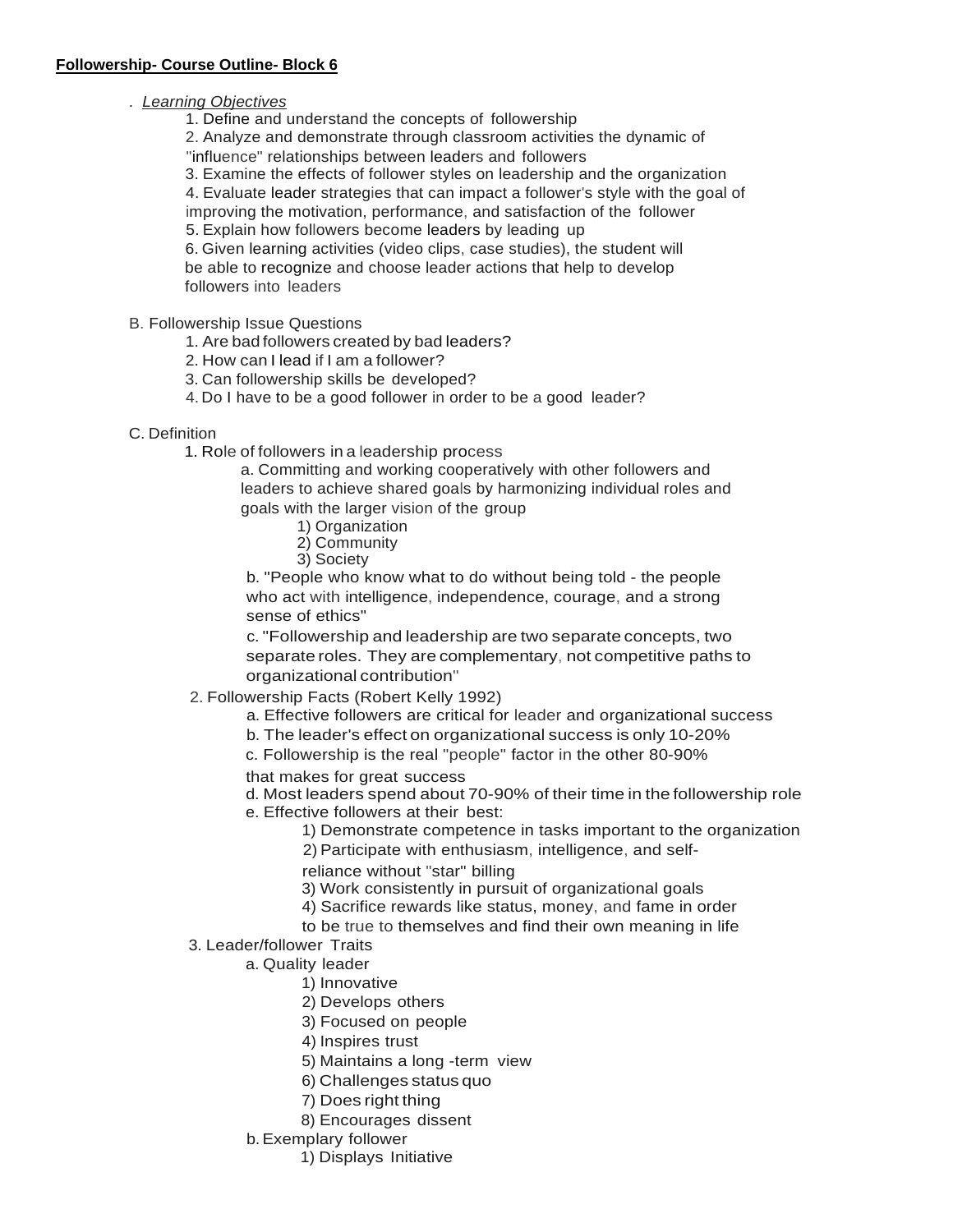2) Develops relationships

- 3) Is a Team player
- 4) Understands big picture
- 5) Is Goal oriented
- 6) Demonstrates a Courageous conscience
	- 7) Is an informal leader

D. Followership Styles (Robert Kelly, 1992) Students will have taken the followership survey in order to have an understanding of the discussions that follow.

1. Alienated follower causes

- a. Unmet expectations
- b. Broken trust
- c. Leader actions that mismanaged follower
- d. Despite high performance, no recognition
- e. Organizational loyalty questioned
- 2. Conformist follower causes
	- a. Freedom causes too many choices and too much uncertainty
	- b. Desires structure, order, and predictability
	- c. Task of creating own environment is overwhelming
	- d. Some environments encourage conformity
	- e. Domineering leaders seeking power encourage conformists
- 3.Pragmatist follower causes
	- a. Some leaders attribute causes to personality
		- 1) Lazy
		- 2) Incompetent
		- 3) Unmotivated
	- b. May not have developed their followership skills
	- c. May be a response to leader actions
		- 1) Controlling behavior
		- 2) Use of fear to keep follower in line
		- 3) Leader assigns goals, makes all decisions
		- 4) Micro-managed
		- 5) Leader uses persistent prodding
- 4. Exemplary Followers

a. Repertoire of skills and values that are learnable and doable

- 1) Job skills are focused and committed
- b. Competence in critical path activities (tasks important to the organization)

c. Initiative in increasing their value to the organization through personal contributions

- 1) Organizational skills nurture and leverage a web of relationships
	- a) Team members
	- b) Organizational networks
	- c) Leaders
- 2) Values component how they exercise a courageous conscience which guides their job activities and
- 
- organizational relationship

### E. Video clips from Gettysburg and Glory

- 1. Discuss types of followers and types of leaders in each video
- 2. Examples of Exemplary Followership- Followership as Leadership
- 3. Development of Followers-setting examples
- 4. Situational Leadership and it's relationship to Followership

5. Does "situational" Followership exist? Can it become Situational Leadership?

- F. Developing Leaders
	- 1. Identify followers for development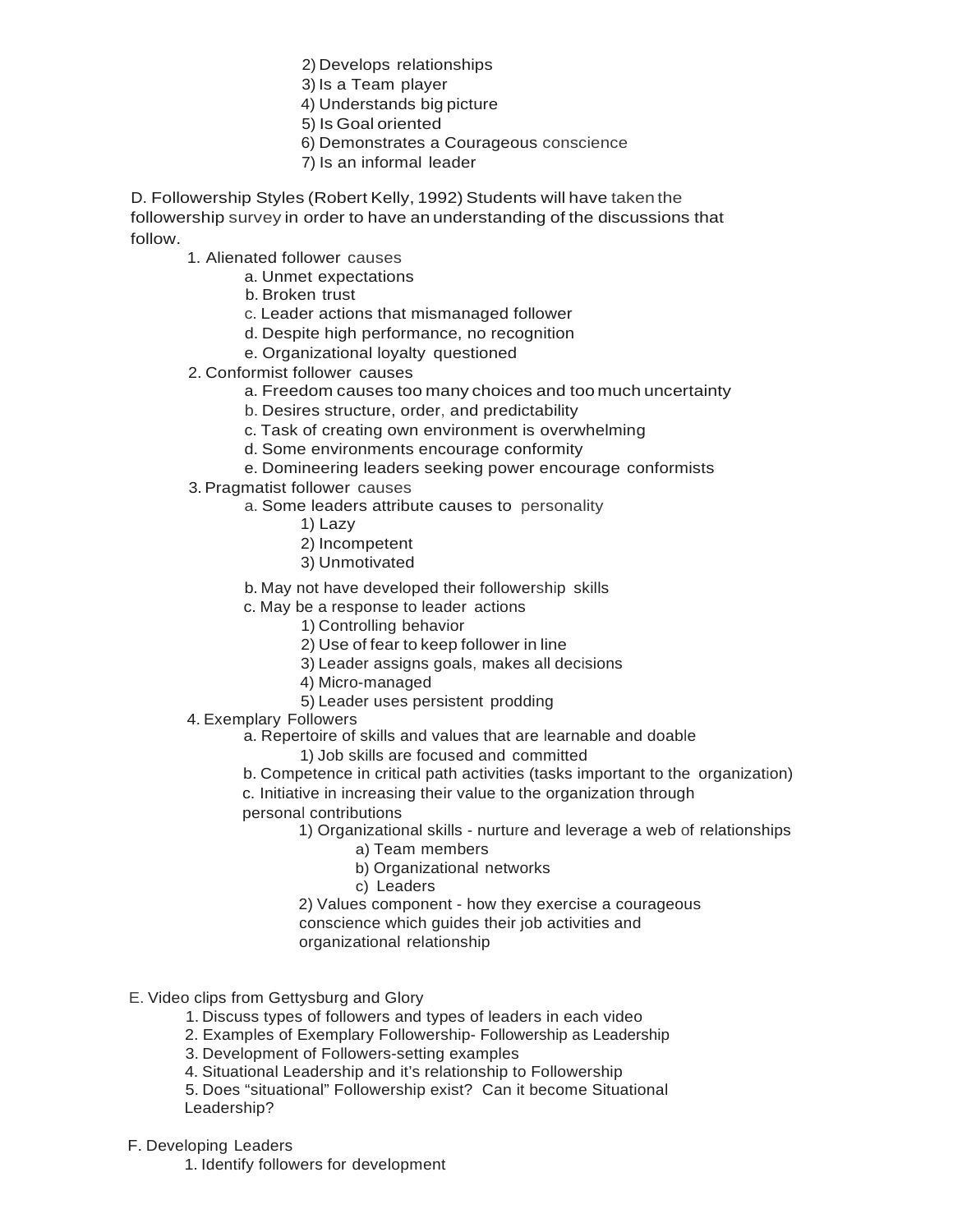- a. Look for exemplary follower traits
- 2. Coach followers one on one
	- a. Engage in a dialogue on upward leadership and ask them to do the same with their associates
- 3. Create development programs
- a. Based on organizational needs, linked to mission, vision, and values 4. Focus followers on upward experience
	- a. Historical examples organizationally
- 5. Set examples for all
	- a. Behave as though upward leadership seems natural, demonstrate courage in being corrected, courage to buck system, and get the attention of those who can set things right
- G. Follower Skills Issue Questions
	- 1. How good are your follower skills?
	- 2. Are you a person who steps forward?
	- 3. Does it really please your leaders to have you on board?
	- 4. Are you a team member or an individual?
	- 5. Do you criticize your leader's shortcomings or offer support when needed?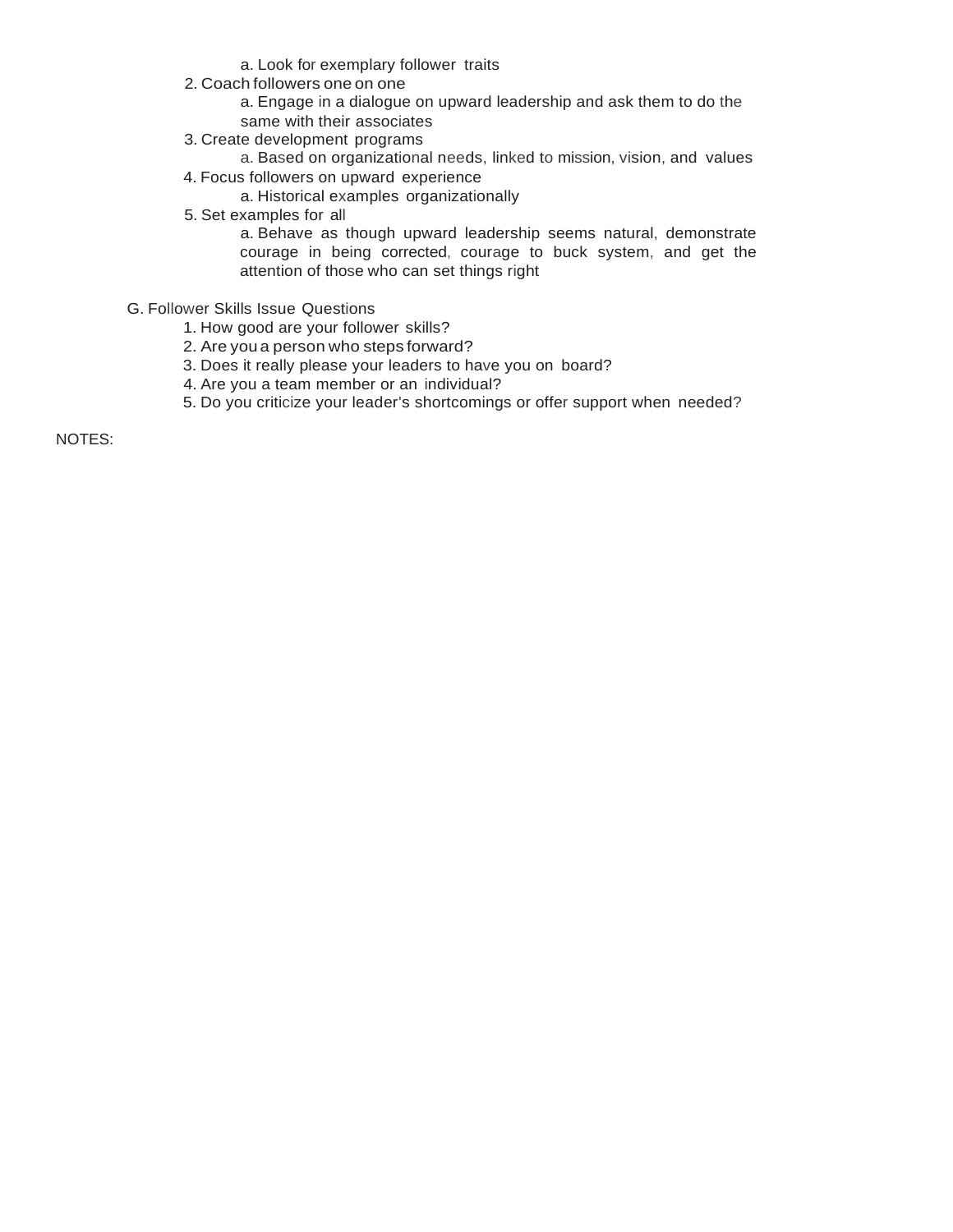A Learning Objectives

1. Understand and recognize the potential differences in generational behaviors 2. Compare leader's value system with perceived values of followers from different generations

3. Analyze the impacts generational differences have on trust, focus, and perception

4. Recognize what defines specific generations of followers

and leaders (events/experiences)

5. Examine and apply leadership principles and strategies for leading a multigenerational workforce

# B. Factors Defining Generational Differences (affects who we are and how we behave)

## 1. Perceptualbias

- a. Experience
- b. Value system comparison
	- 1) Impacts trust between leader and follower
	- 2) Creates a narrow focus
	- 3) Builds frustration and creates resentment
- 2.Attention
	- a. Process of focusing our senses
	- b.People notice different things based on
		- 1) Physical limitations
		- 2) Level of awareness
		- 3) Stimulus
- 3.Perception

a.Sensory input organized and interpreted

- b. Gives meaning to information received (example : varied crime
- scene witness accounts)
- 4.Cognition

a. Complex process of assimilating the sensory input we have received b.Deciding what to do with it

5.Personality - The way individuals behave and interact with others

- a. Individuals' beliefs can impact their own environments
	- 1) Internal (my actions can influence events that occur)
	- 2) External (other forces, people, circumstances, or fate is responsible for outcomes)
- b. Introversion Extroversion
- c. Inflexible Flexible
- d. Dominant Submissive
- e. Big Picture Details
- f.
- C. Defining Generations
	- 1. Formative years values systems, ethics, style established
	- 2. Each generation shares common set of experiences
		- a.Trends, events, headlines
			- b.Heroes
			- c. Music and mood
			- d.Parenting style and education
	- 3.Adjust behaviors and build skills; don't radically change world view 4. Different perspectives on organizational issues
		- a. Leadership
			- b. Communication
			- c. Problem solving
			- d. Decision making
- D. American Generations in the Workplace
	- 1. Traditionalist (1921-1945)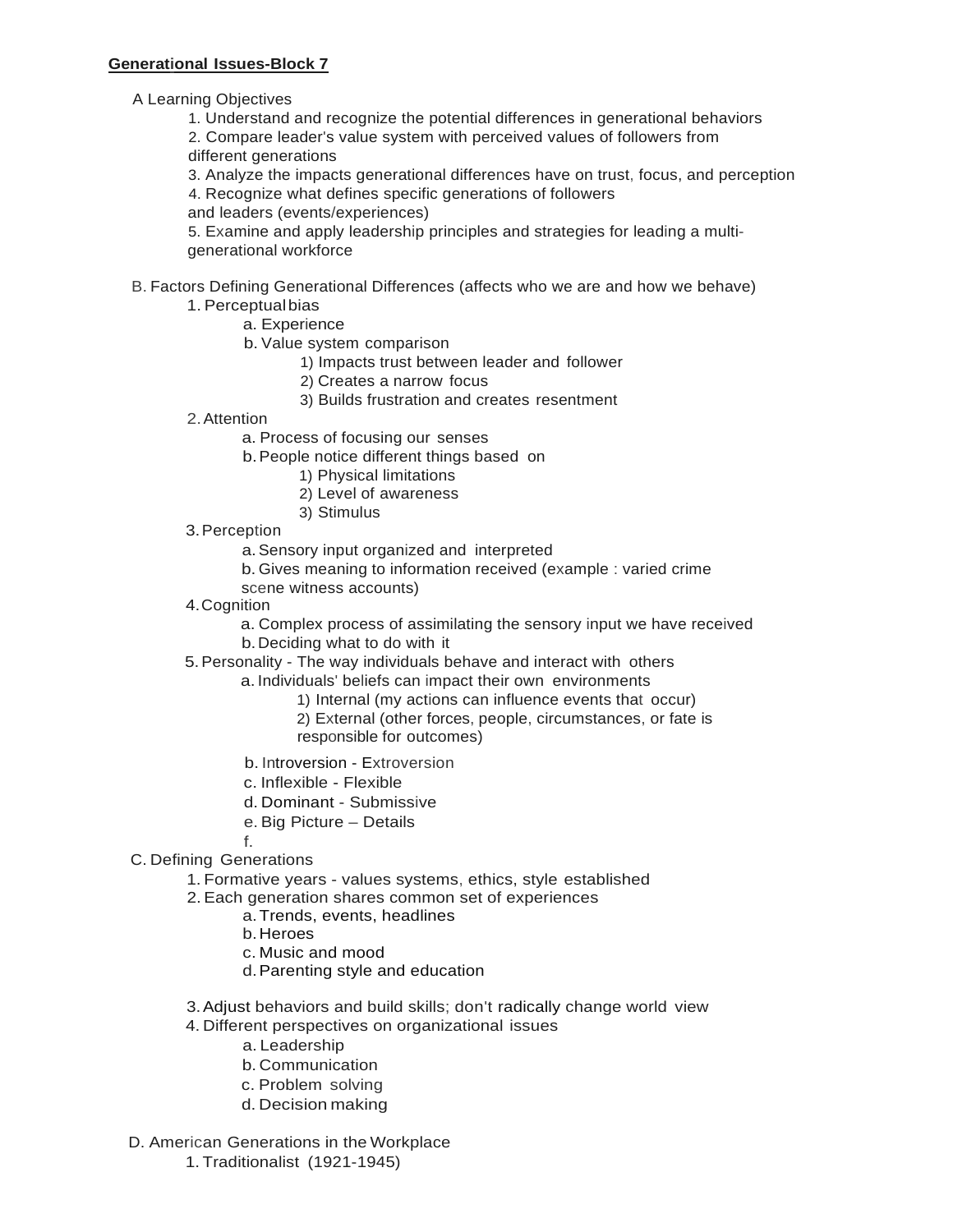- a. Most have left the workforce but may be Elected Leaders
- b. Life influencing events
- c. Compelling messages from formative years
- d. Popular technology
- 2. Baby-Boomers (1946-1964)
	- a. 66% of workforce (2018-US & Canada)
	- b. Life influencing events
	- c. Compelling messages from formative years
	- d. Popular technology
- 3. Generation X (1965-1979)
	- a. 60% of workforce (2018- US & Canada)
	- b. Life influencing events diversity generation
	- c. Compelling messages from formative years
	- d. Popular technology
- 4. Generation Y (Millennials) (1980 -1999)
	- a. 25% of workforce (2018-US & Canada)-75% by 2030- 10 years from now
	- b. Life influencing events
	- c. Compelling messages from formative years
	- d. Popular technology
- E. Strategies for Leading the Multi-Generational Workforce
	- 1. Initiate conversations about generations to minimize judgmental behavior
	- 2.Use socialization skills and discuss needs and preferences
	- 3.Offer options (choices) to meet needs of individuals
	- 4.Personalize style, be flexible in communications, and learn about preferences DISC®
	- 5.Pursue different perspectives from multi-generational workforce to groupthink
	- 6. Create challenging work environments
	- 7.One size fits all rewards systems may not be effective
	- 8. Give timely feedback
	- 9. Provide autonomy where appropriate
	- 10.Establish and communicate paths to success
	- 11.Prove training and educational opportunity
- F. Leadership Principles for All Generations
	- 1.Everyone wants respect
	- 2.Trust matters to all
	- 1.People want leaders who are trustworthy and credible
	- 2.Organizational politics is a problem for all generations
	- 3.Change can be threatening
	- 4.Loyalty depends on the context, not necessarily on the generation
	- 5.Do the right things and retention problems are minimized
	- 6.Everyone wants to learn
	- 7.Most followers want a coach
	- 8.Create meaningful work opportunities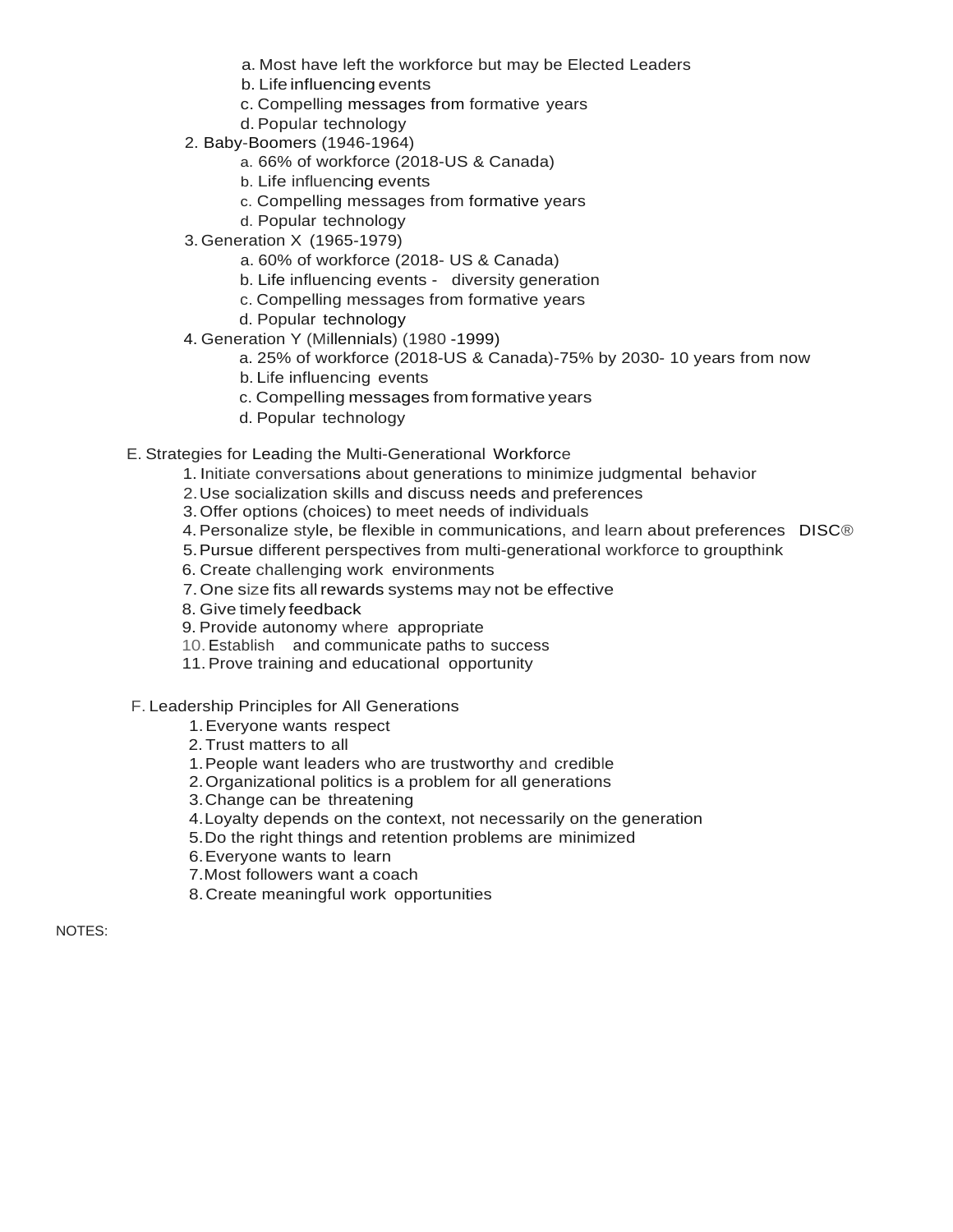## **Team Building-Block 8**

## *A. Learning Objectives*

1. Identify the four stages of team development and the patterns of behavior that define each stage

2. Identify task and relationship behavior within a team that require appropriate leader actions to increase performance

3. Recognize team regression and identify leader actions to improve performance

4.Participate in individual assignments, small group assignments, and class

discussions; analyze a variety of teams in action and determine the development level of the teams

5. Utilize the team development handout and identify leader strategies for assisting teams in different stages of development

6. Identify various teams in their agencies and determine the development

level of those teams and strategies for future development

B. Stages of Team Development (linked to two factors: the task activities and the relationship activities)

- 1. Forming
	- a. Task activity
		- 1) Minimal output
		- 2)Non-committal
		- 3)Waiting
		- 4)Watching
		- 5)Hesitant
	- b.Relationship activity
		- 1) Unspoken concerns
		- 2) Rationalizing
		- 3)Suspicion
	- c.Impact on group structure
		- 1)Communication networks begin
		- 2)Cohesiveness begins to develop
		- 3)Informal group leadership emerges
	- d. Appropriate leader actions
		- 1) Clarify team purpose
		- 2) Communicate
		- 3)Set attainable goals
		- 4) Build trust
		- 5)Set expectations
- 2.Storming
	- a. Task activity
		- 1) Competition
		- 2)Low risk taking
		- 3)Minimal output
		- 4) Concern overgoals
	- b. Relationship activity
		- 1)Polarization
		- 2)In-fighting
		- 3)Forming coalitions
		- 4)Resolving conflict
	- c. Impact on group structure?
		- 1)Norms, cohesion, and communication continue
		- 2)Rules are assigned and accepted
	- d. Appropriate leader actions
		- 1) Develop strategy to resolve conflict
		- 2) Appraise performance
		- 3) Model behavioralnorms
		- 4)Establish a system of rewards and recognition and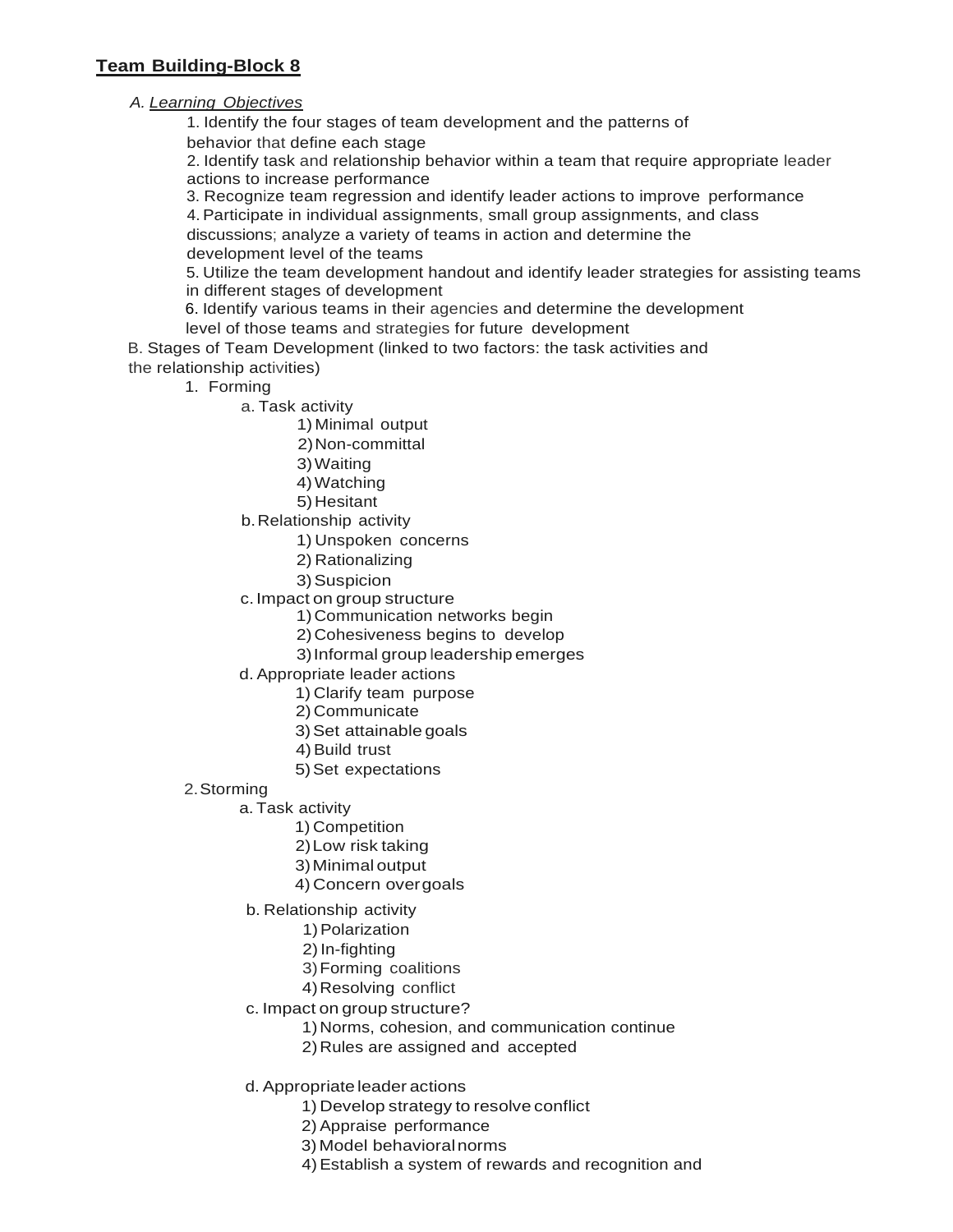obtain a small "win"

3. Norming

a. Task activity

1) Moderate output

- 2)Developingskills
- 3) Getting organized
- b. Relationship activity
	- 1) A sense of cohesion
	- 2) Feedback

3)Confiding

- 4)Establishing procedures
- 5)Confrontingissues
- c. Impact on group structure
	- 1) Norms are enforced

2)Status is granted based on individual contributions to group

- d. Appropriate leader actions
	- 1) Direct group activity toward relevant tasks by
	- respecting goals, attending to needs
	- 2)Avoid dominance by individuals
	- 3)Encourage questions
	- 4) Offer training
	- 5) Give positive and negative reinforcement
- 4.Performing
	- a. Task activity
		- 1)Energy
		- 2)Creativity
		- 3) Initiative
		- 4) Risk taking
		- 5) Unity of vision
	- b. Relationship activity
		- 1) High trust
		- 2)Strong cohesion
		- 3) Team and personal support
		- 4)Open communication
	- c. Impact on group structure
		- 1) Rigid structure diminishes
	- d. Appropriate leader actions
		- 1) Point out problems
		- 2)Facilitate group process
		- 3)Fade into the background
		- 4) Celebrate success
	- e. Group Dynamics
		- 1) Roles
		- 2) Status
		- 3) Norms
		- 4) Composition
		- 5) Cohesion
	- f. Team Regression
		- 1) Causes
	- Changes in roles, individual status, group norms, composition, (leadership changes) and cohesion 2) Leader actions
	- Should be consistent with group's new stage
		- 3) Abnormal or inconsistent leader actions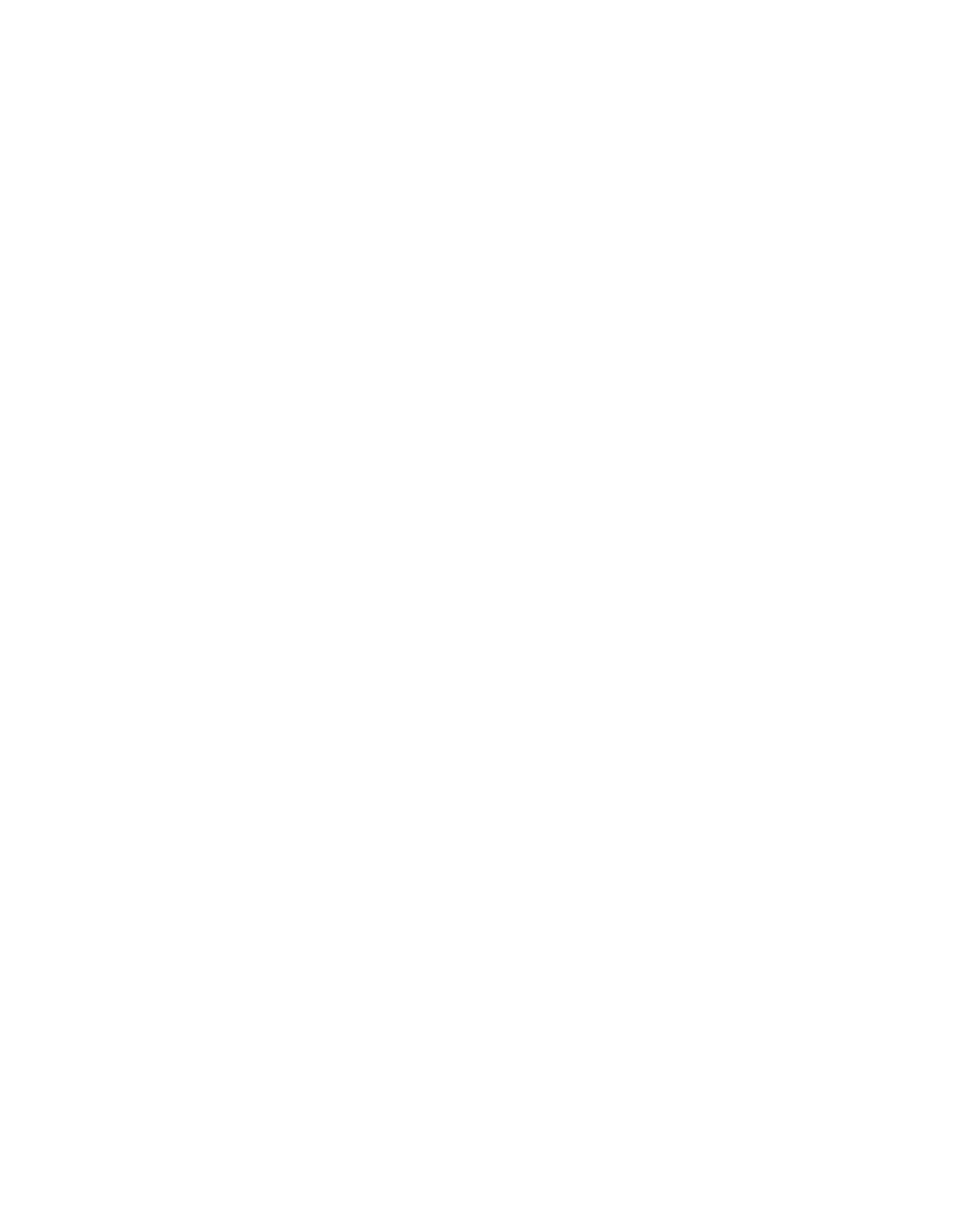### **Decision-Making Models-Problem Solving- Block 9**

- *A. Learning Objectives*
	- 1. Develop leader and follower problem-solving strategies and decision making
	- 2. Apply a systems approach to problem solving and decision making
	- 3. Discuss "groupthink" (Irving Janis, 1972) concerns and apply preventative strategies

### B. Problem-Solving Models-Discuss Briefly as a review

- 1. **SARA**model
	- a. Scan
		- 1)What is the real issue? (symptoms/problems)
		- 2)Stakeholders
		- 3)What is the objective?
		- 4)Motivation/performance/satisfaction impacted
	- b. Analyze
		- 1) What are the impacts?
		- 2)Motivation, performance, satisfaction impacts
		- 3) Causes of problem (root cause)
		- 4) What are data sources?
		- 5) Any leadership theories that apply?
		- 6) Sources of feedback/support
	- c. Respond
		- 1) Formulate leader action plan: What is my objective?
		- 2) Alternatives to success
		- 3) Theories or principles to guide
		- 4) Expertise of others, DISC®, SUI
		- 5)Does plan cover issues in SCAN area?
	- d. Assess
		- 1) Is plan working?
		- 2) How do you get information to assess? Data collection?
		- 3) Time frames, feedback mechanisms available
- 2. Problem-Based Learning model
	- a. Explore the issues (ill-structured
		- problems) 1) Define the
		- significant parts
	- b. What do weknow?
		- 1) Facts determined to be reliable
		- 2) Strengths of team members
	- c. Develop problem statement including all facets
		- 1) Written statement
		- 2) Agreement of group on statement
		- 3) Feedback to organization
- 3. List possible solutions (from strongest to weakest)
- 4. List actions to be taken with a timeline
- 5. What do we need to know?
	- a. Discuss possible resources: experts, books, websites, etc.
	- b. Assign and schedule research tasks, especially deadlines
- 6. Solution

a. Problem statement, conclusion, process used, options considered, difficulties encountered

- 7. Evaluate
	- a. People affected: motivation, performance, and satisfaction
- C. Follower Expectations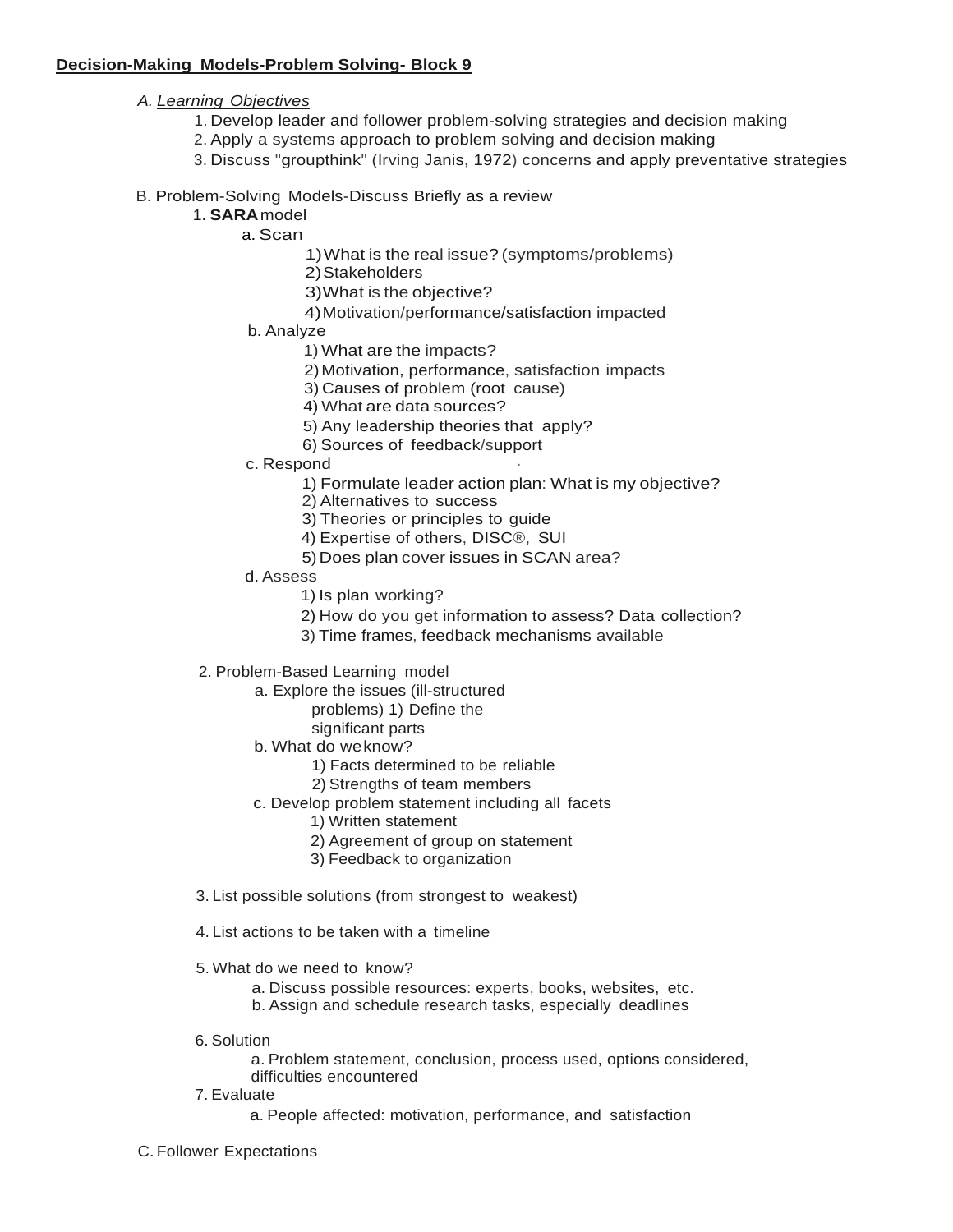- 1. Pick the right person
- 2. Provide guidance and resources
- 3. Anticipate and be able to answer questions
- 4. Standardize procedures
- 5. Use experts
- 6. Brainstorm with followers and peers
- 7. Train and develop
- 8. Refer to higher level when appropriate
- D. Leader Considerations
	- 1. Follower buy-in?
	- 2. Data and/or expertise to solve problem or make decision alone
	- 3. Development level of the group
	- 4. Experts within the group
	- 5. Brainstorm with follower or group
	- 6. Facilitate disagreement within group
	- 7.*Train* and develop skills
- E. Procedural Justice
	- 1. Decision procedures
		- a. Consistency
			- b.Without self-interest
			- c. On basis of accurate data
			- d. Opportunities to correct decision?
		- e. In the interest of all parties represented
		- f. Following moral and ethical standards

F. Decision Making

- 1. Styles
	- a. Autocratic I (solves problem alone)
	- b. Autocratic II (gets information from followers; makes decision)

c. Consultative I (shares problem with relevant followers individually and makes a decision)

- 1) May or may not reflect follower's influence
- d. Consultative II (shares problem with the group; makes decision)
	- 1) May or may not reflect group influence
- e. Group
	- 1) Leader shares problem with followers as a group
	- 2) Doesn't try to influence group to adopt leader's solution
	- 3) Willing to accept and implement any decision group makes

#### *Application: show appropriate video (apply above information in learning activity*

- G. Groupthink
	- 1. Symptoms
		- a. An illusion of invulnerability
		- b. Collective effort to rationalize
		- c. An unquestioned belief in the group's inherent morality
		- d. Stereotyped views
		- e. Direct pressure
		- f. Self-censorship
		- g. A shared illusion of unanimity
		- h. The emergence of self-appointed mind-guards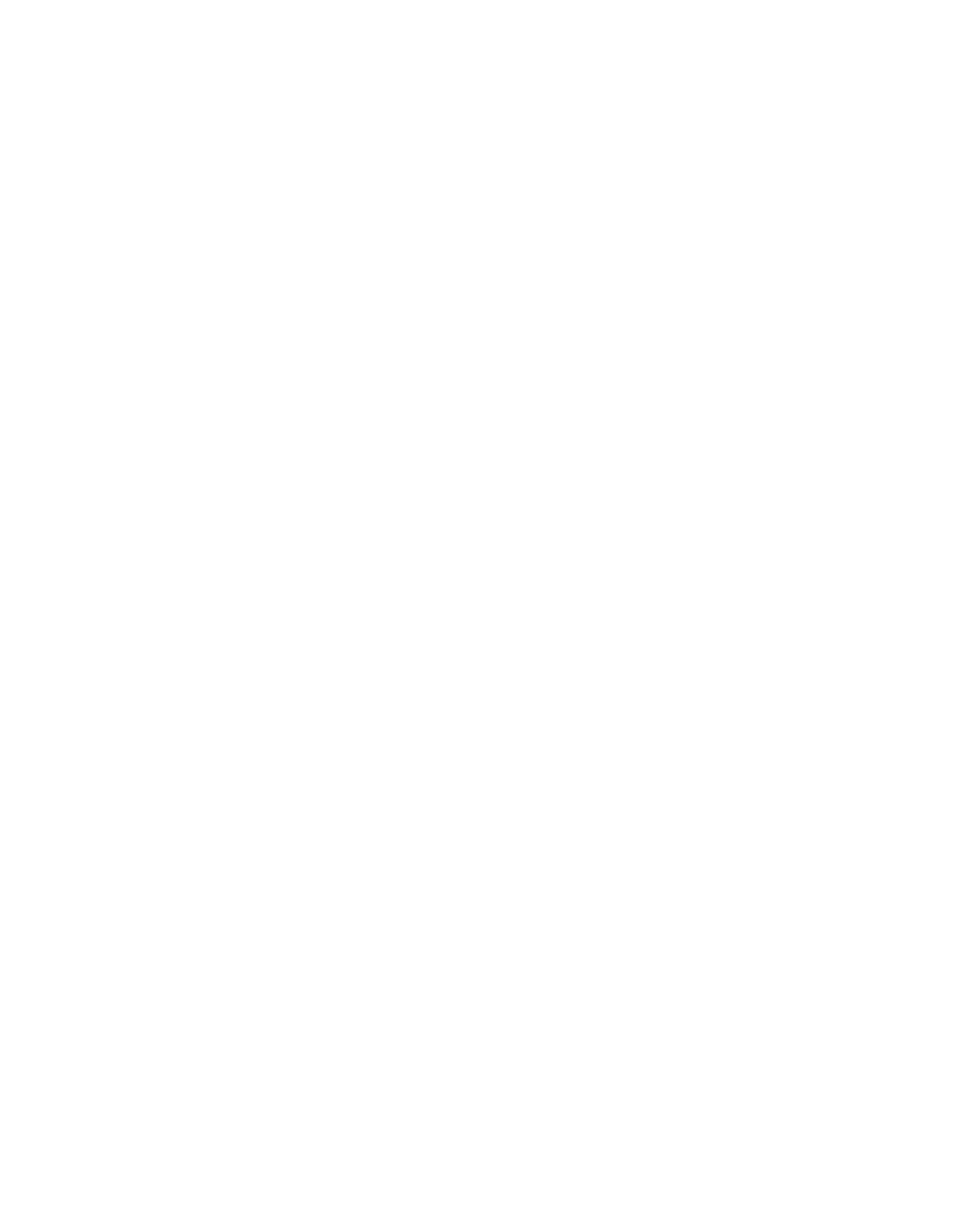## *A. Learning Objectives*

- 1. Understand and apply the principles of progressive discipline to appropriate situations
- 2. Evaluate and apply the appropriate progressive disciplinary strategies
- 3. Examine the purpose of discipline and justify when documentation is necessary
- 4. Recognize the value of performance improvement plans and prepare a model plan
- B. Definition
	- 1. Instruction or training which corrects, molds, strengthens skills (to teach)
	- 2. Process by which management ensures conduct of its employees
	- conforms to the established and articulated standards
- C Purpose
	- 1. Disciple  $=$  to teach
	- 2. Change behavior
	- 3. Holdfollowersaccountable
	- 4. Personal self-control
	- 5. Orderly, professional conduct
	- D. Expectations
		- 3. Reasonable and appropriate
		- 4. Timely
		- 5. Fair perception important to department morale (sets the tone)
		- 6. Reflects values of the organization
			- 7. Is it always necessary to be "progressive"?
	- E. Progressive Discipline
		- 1. Definition
			- a. A process for dealing with job-related behavior that does not meet
			- expected and communicated performance standards
		- 2. Process
			- a. Increasingly formal efforts to provide feedback to employee
			- b. Correct problem in order to improve employee performance
		- 3. Continuum
			- a. Counseling
			- b. Verbal warning/reprimand
			- c. Retraining
			- d. Performance Improvement Plan (PIP)
			- e. Written reprimand
			- f. Suspension
			- g. Demotion
			- h. Termination
	- F. Discipline Documentation
		- 4. Purpose
			- a. If it is not written down, it didn't happen
			- b. Identify specific behaviors, including necessary dates and details
			- c. Negative comments to file must be seen and acknowledged by employee
			- d. Written documentation
				- 1) Conform to agency standards, policies, and procedures
				- 2) Must be timely
				- 3) Organizational support needed
				- 4) Any action required
				- 5) Leader must know which levels of discipline they may use
				- 6) Adhere to POBR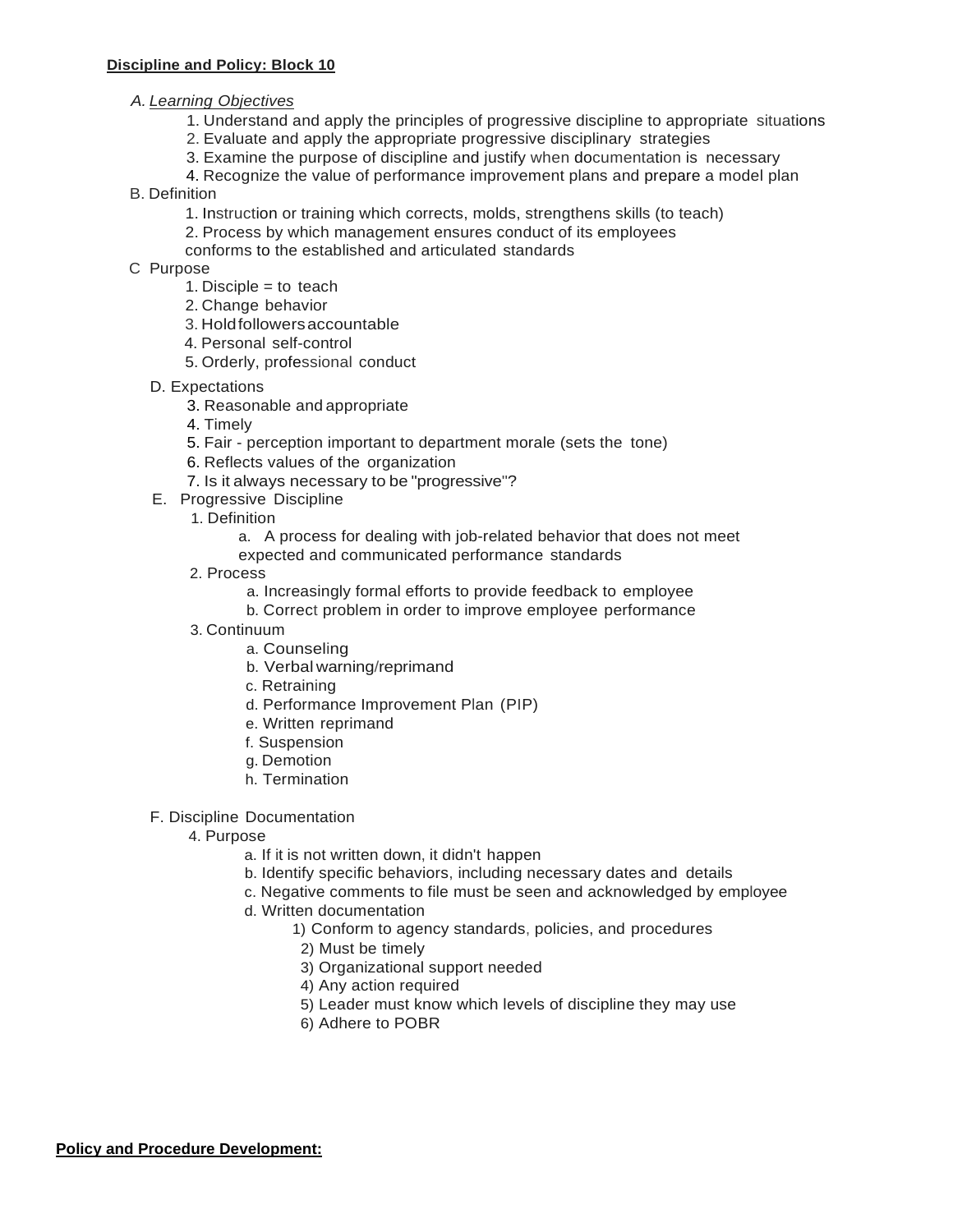### **A. Development Of Policies And Procedures**

- 1. Management is responsible for developing policies and procedures
- 2. Collaborative effort to develop
- 3. Design of policy manual

## **B. Implementation Of Policies And Procedures**

- 1. Putting policy and procedures into action
- 2. Training for all employees on policies and procedures
- **C. Key Point:** Training on new policies is critical for success

## **D. Enforcement Of Policies And Procedures**

- 1. Making certain policies and procedures are followed
- 2. Enforcing policy and procedure adherence
- 3. **Key Point:** Policies that are not enforced become ignored

## **I. Roles Of Policies And Procedures In Criminal Justice Management**

## **A. Definition Of "Policy"**

- 1. Principles, rules, and guidelines designed to influence and assist all major decisions and actions
- 2. Reflect organizational goals and objectives
- 3. Consistent yet flexible in application
- 4. Provide a guide to thinking
- 5. **Key Point:** Policies provide broad guidelines for decision making

## **B. Examples Of Common Criminal Justice Policies**

- 1. Pursuit policies
- **C.** Use of force policies

## **D. Definition Of "Procedure"**

- 1. A specific and detailed description of how a policy is to be accomplished in day-to-day operations of an organization
- 2. Describes steps to be taken
- 3. Have less flexibility and discretion
- 4. Provide a guide to actions
- 5. **Procedure Versus Policy:** Procedures are more specific than a policy, but less restrictive than a rule or regulation

## **E. Examples Of Common Criminal Justice Procedures**

- 1. Patrol procedures
- 2. Booking procedures

### **II. Role Of Rules And Regulations In Criminal Justice Management**

## **A. Definition Of "Rules And Regulations"**

- 1. Procedures that apply each and every time a situation occurs with specific guidelines for staff to follow
- 2. More restrictive of discretion
- 3. Mandate that specific actions be taken
- 4. Often include "Shall" and "Will"
- 5. **Key Point:** Very directive in nature

### **B. Examples Of Rules And Regulations**

1. No smoking in public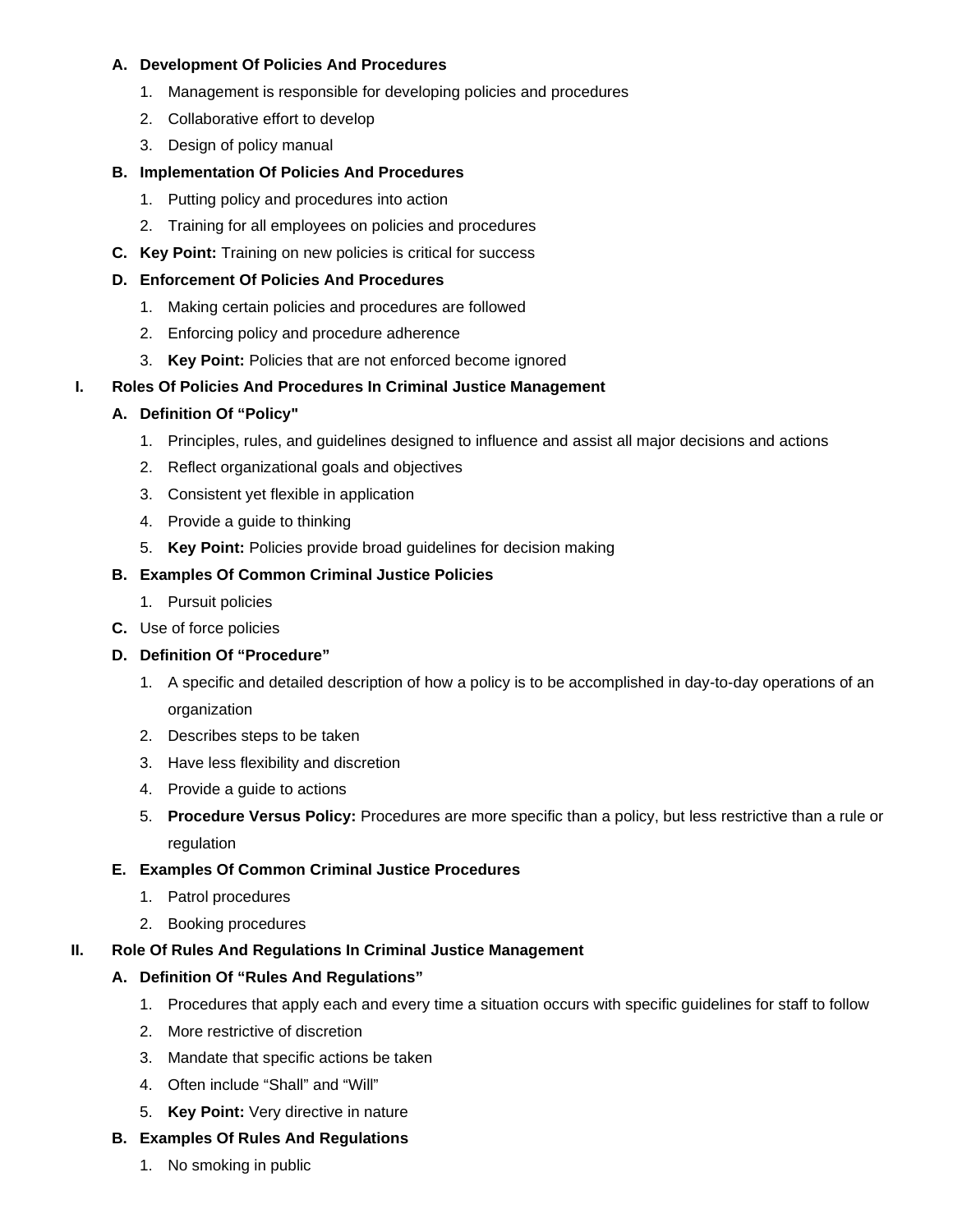2. Runaways will not be released to anyone except a parent or legal guardian

## **C. Reasonable Enforcement Of Rules And Regulations**

- 1. Expectation is that rules and regulations should always be followed to the letter
- **III.** Supervisors need flexibility in emergency cases

## **IV. Special Orders, Operational Directives, And Informal Directives**

## **A. Definition Of "Special Order"**

- 1. A statement of policy and procedure regarding a specific circumstance or event that is temporary in nature
- 2. **Example:** Major emergency response plan for officer families

## **B. Operational Directives**

- 1. Special topics in memorandum form
- 2. Supplement specific areas of policy and procedures
- 3. Used for specific guidance on critical topics
- 4. **Key Point:** Directives should be accessible for reference

## **C. Unwritten Directives**

- 1. There are many topics that come out in staff meetings, from e-mails, and directly from supervisors and upper management
- 2. May be written or verbal
- 3. **Key Point:** Document informal written and verbal directives
- **V. Key Point:** Unwritten directives are lost if not documented

## **VI. Best Practices For Developing The Policy And Procedures Manual**

## **A. Purpose Of Policy And Procedures Manual**

- 1. Consolidates policies and procedures into one location
- 2. Provides an organized reference for employees
- **B. Key Point:** Ensures employees act in a consistent, professional and legal manner
	- 1. **Best Thinking For Policy Manual Development** Policy Manuals Should Be Comprehensive
	- 2. Clearly Written And Easy To Use
	- 3. Consistent With Organizational Beliefs And Standards
	- 4. Collaborative Development Process
	- 5. Policy And Procedure Manual Training
	- 6. Living Document
	- 7. Follow State And National Best Practices

## **C. Final Thoughts On Management Of Policies And Procedures**

- 1. Develop your understanding of policies and procedures
- 2. Make certain officers understand and follow policies and procedures
- 3. Remember that the policy manual is a living document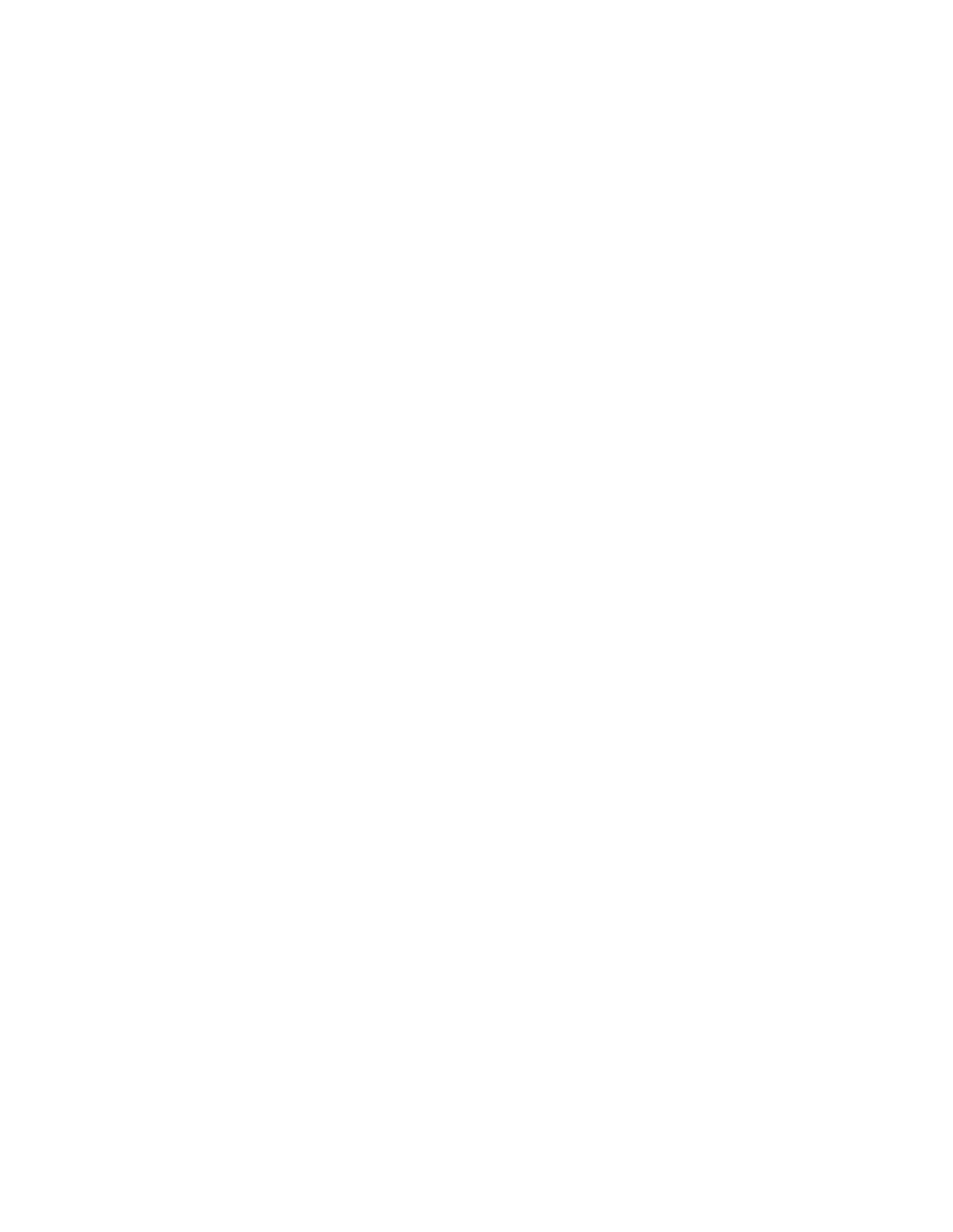#### **Communication and Counseling Employees-Block 11**

- *A. Learning Objectives*
	- 1. Given specific situations, analyze the characteristics of an effective leader-counsel or
	- 2. Identify and evaluate barriers to effective counseling
	- 3. Demonstrate safe strategies for counseling
	- 4. Recognize and assess leaders' limitations of counseling
	- 5. Examine and discuss critical aspects of problem, career, and performance counseling
- B. SFT Videos "Late to Briefing " and "Morgan 's Apology"
	- 1. . Concerns and supervisory actions
- C. Characteristics of Effective Counseling
	- 1. Self-awareness
	- 2. Congruence
	- 3. Empathy
	- 4. Respect for others
	- 5. Honesty
- D. Barriers to Counseling
	- 1. Leader authority
	- 2. Tendency to advise
- E. The Listening Continuum
	- 1. Active listening
		- a. Eye contact
		- b. Verbal following, echoing, paraphrasing
		- c. Questioning (open vs. closed)
		- d. Stating behavioral observations
- F. SFT video The Discovery
	- 1. Observations
	- 2. Course ofaction
- G. Purpose of Counseling
	- 1. Fact-finding
	- 2. Personal support
	- 3. Performance issues
- H. Variables in Counseling
	- 1. Documentation
		- 2. Responsiveness
		- 3. Sensitivity
		- 4. Preparedness
		- 5. Follow the rule of "just cause"
		- 6. Cognizance of potential internal emotional responses
		- 7. Anticipate being a possible witness
- I. Characteristics of Effective Counseling
	- 1.Self-Aware
	- 2.Congruence
	- 3.Respect
	- 4.Empathy
	- 5.Honesty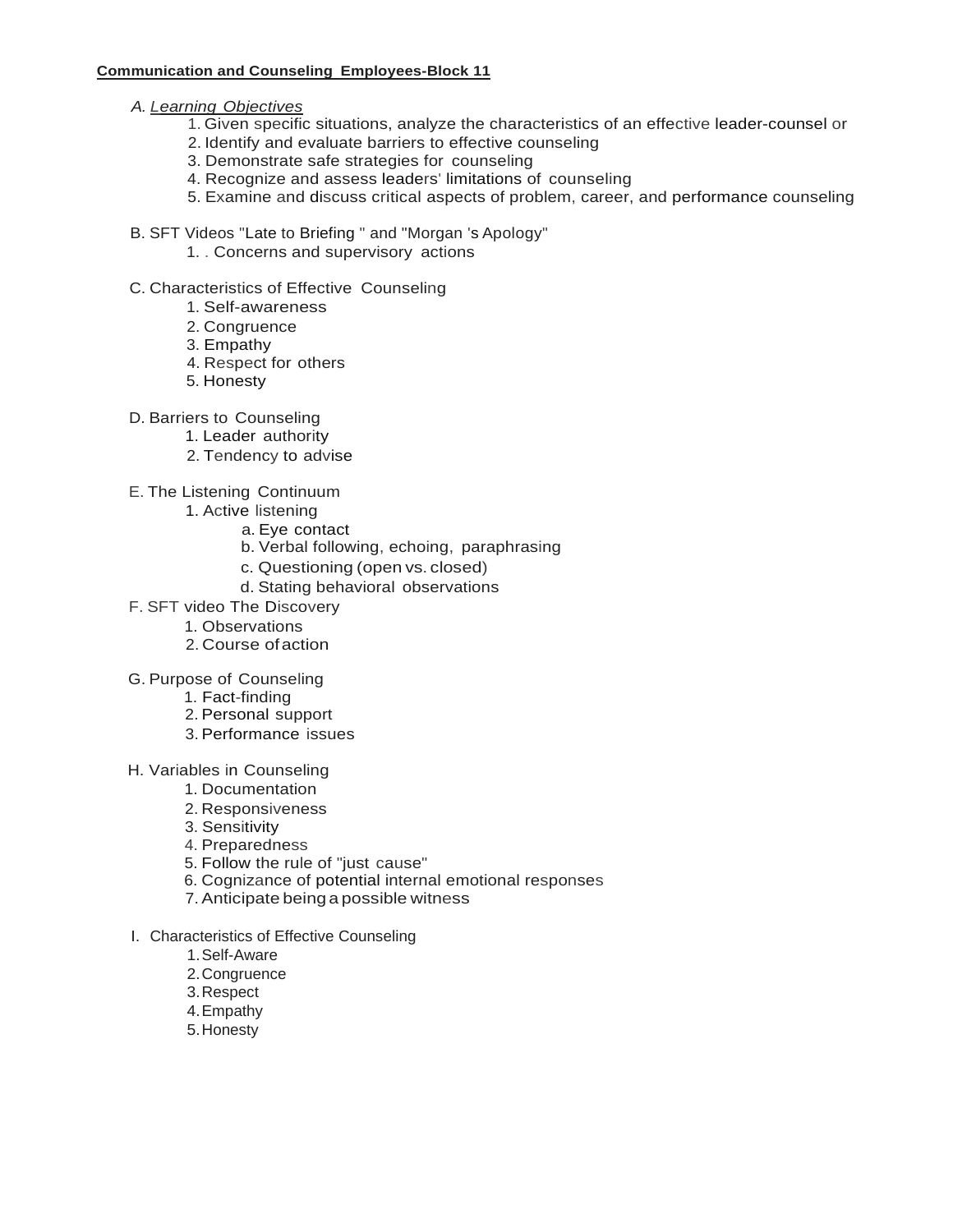J. SFT videos Vehicle Pursuit and Vehicle Pursuit Follow-up

- 1. Observations
- 2. Course of action

Optional Group Exercise: Practice Counseling Session

- 3. Divide into groups of 3
- 4. Role play based on the video- Officer, Supervisor, Observer
- 5. De-brief after and assess performance and reaction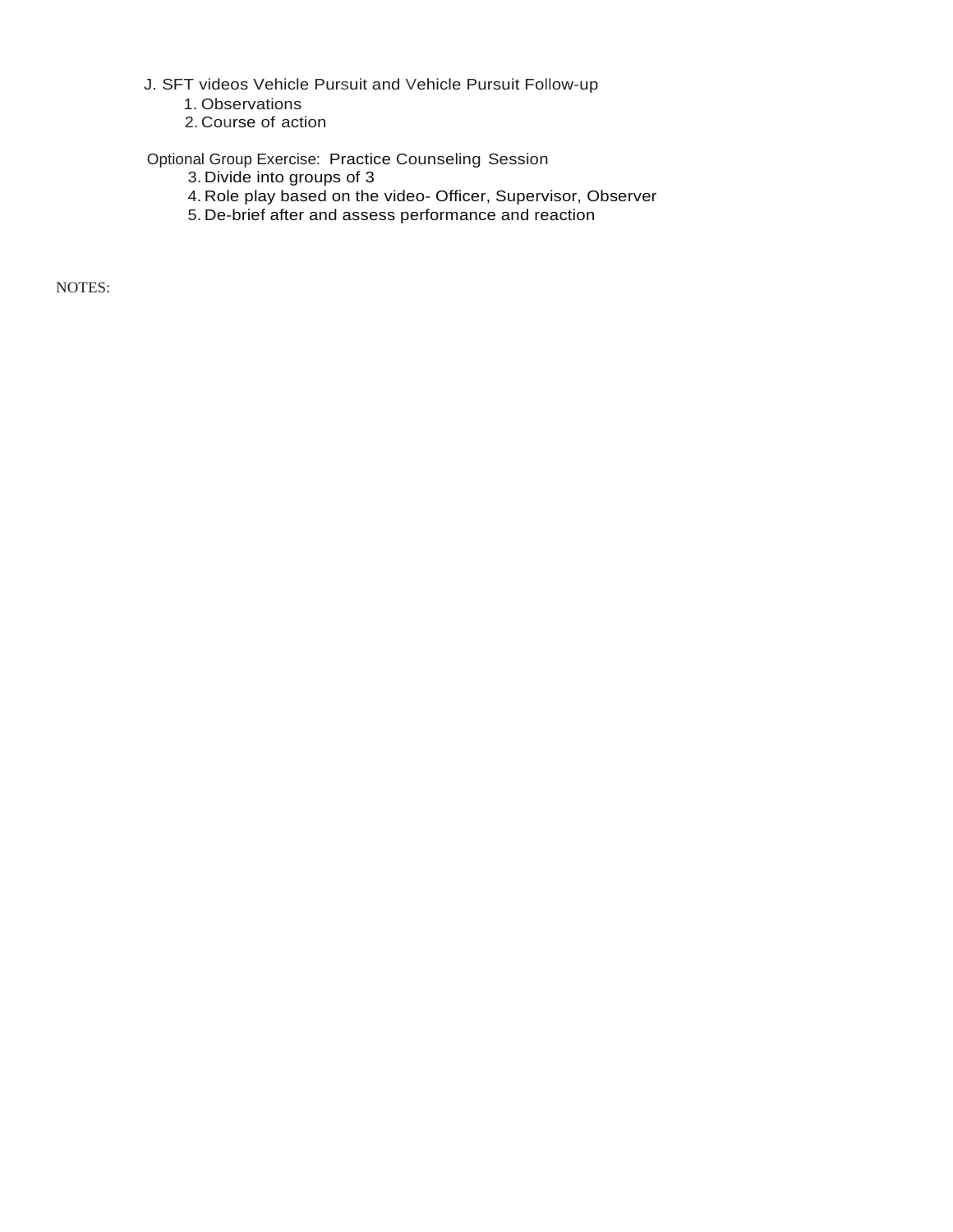- *A. Learning Objectives*
	- 1. Understand and analyze different levels of conflict within organizations
	- 2. Apply available leader conflict management strategies
	- 3. Discuss the elements of "crucial conversations" and apply
	- appropriate leader strategies

4. Identify and apply leader actions to manage difficult personalities and their systems of power

- B. Types of Conflict
	- 1. Functional
	- 2. Dysfunctional
- C. Definition of Conflict
	- 1. Disagreements in social situations over issues of substance
	- 2. Emotional antagonisms creating friction between individuals or groups
- D. Emotional Intelligence
	- 1. Understand Self
		- a. How often do I make assumptions?
		- b. What kind of listener am I
		- c. What is my self-talk like?
		- d. How broad are my views?
	- 2. Govern Self
		- a. Self-regulation
		- b. Emotional self-control
		- c. Keep disruptive emotions in check
	- 3. Understandothers
	- 4. Manage relationships **with** others
- E. Influence
	- 1. Impact onothers
	- 2. Negotiating to resolve conflict
	- 3. Teamwork/collaboration toward a common goal

### F. Conflict Management Style (Tomas-Killman)

- 1. Appeasement
- 2. Compromise
- 3. Collaboration
- 4. Avoidance
- 5. Competition
- G. Crucial Conversations (Kerry Patterson)
	- 1. Concepts
		- a. Stakes high
		- b. Opinions vary
		- c. Emotions run strong
	- 2. Brain science
		- a. Fight or flight
		- b. Emotional feelings versus rational thinking
		- c. Triggers hijacking or when you lose it: immediate reaction, strong
		- emotion, subsequent feeling of remorse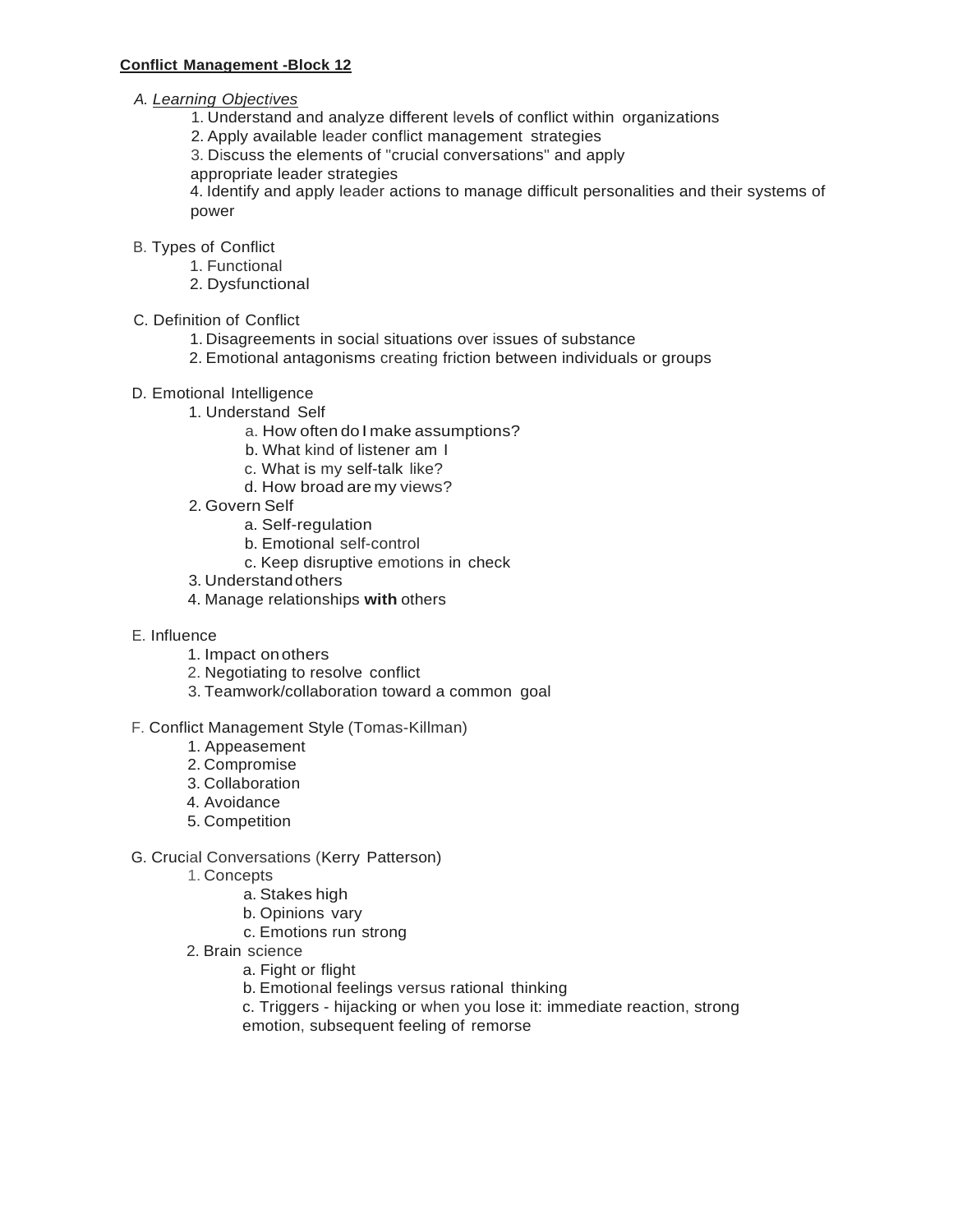#### H. Dialogue

- 1. Define: (what it is and what it is not)
- 2. "Pool of shared meaning" How do I get there?
	- a. Silence or violence
	- b. See/hear something, tell self a story, feel emotionally, act
- 3. Creating a safe environment
	- a. Apologize when appropriate
	- b. Contrast tofix misunderstandings
- I. Strategies for a "crucial conversation" (STATE)
	- 1. Share yourfacts
	- 2. Tell your story
	- 3. Ask for others' paths
	- 4. Talk tentatively
	- 5. Encourage testing
	- (Above all, try to stay in dialogue.)
- J. Toxic Personalities

**1.** Definition: anyone who demonstrates a pattern of counterproductive work behaviors that debilitate individuals, teams, and even organizations over the long term

a. They are a part of a complex system that can be a source of power **2.** Managing toxic people (cynics, etc.)

- a. Create norms that prevent the growth or re-growth of toxic environments
- **3.** How do they survive?
- **4.** Prevention
	- a. Build a stronger organization
	- b. Give targeted feedback
	- c. Consistent follow-through: meaningful behavior-specific performance evaluation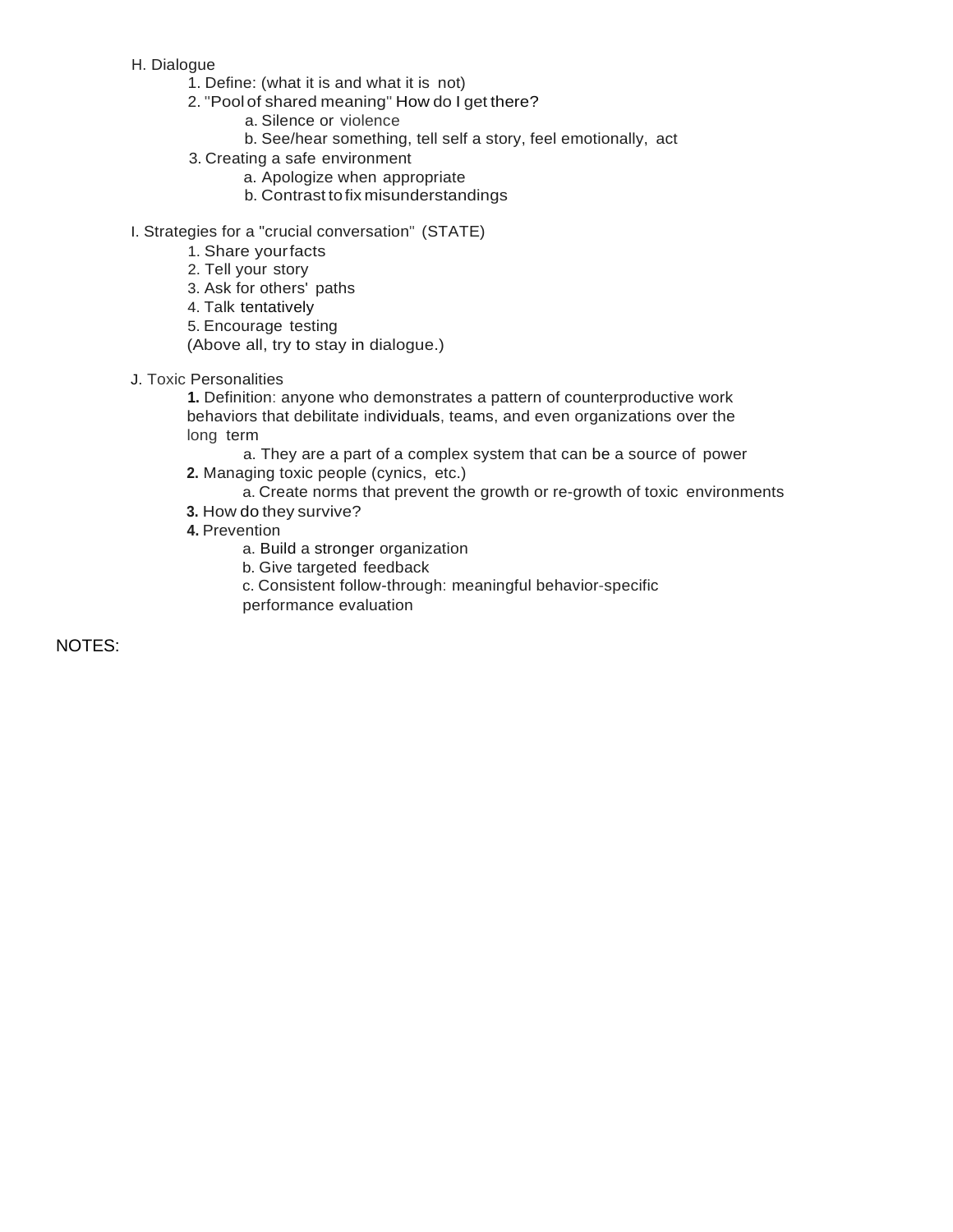## *A. Learning Objectives*

- 1. Examine the purpose and scope of a performance evaluation system
- 2. Identify and utilize the four stages of a performance evaluation system
- 3. Select the necessary data required to complete a performance evaluation
- 4. Evaluate and apply basic leader actions in delivering the performance evaluation to the follower
- 5. Develop a performance improvement plan using students' agency formats

### B. Purpose

- 1. Feedback to follower
- 2. Identify individual training and development needs
- 3. Make reward decisions
- 4. Determine organizational training and development needs
- 5. Personnel decisions (promotion, transfer, separation)
- 6. Confirm that good hiring decisions are being made
- C. Leader Considerations
	- 1. Organizational policy
	- 2. Time concerns
	- 3. M.O.U. agreements
	- 4. Performance improvement plans
	- 5. Merit pay attached
	- 6. Chain of command in the loop

## D. Four-Stage Procedure

- 1. Plan work and set standards
	- a. Socialize follower in the new environment
	- b. Clarify work functions and follower responsibilities along
	- with leader expectations
	- c. Provide information that demonstrates how these responsibilities
	- contribute to organizational goals
	- d. Provide rating forms and explain the system of evaluation
	- e. Provide information regarding performance milestones, if appropriate
- 2. Observing work and collecting information
	- a. Provide timely feedback during the rating period (feedback focus should be on what can be done to improve and less on what went wrong)
	- b. Record examples that are indicative of specific performance criteria
- 3. Determining and appraising results
	- a. Time available
	- b.Within policy?
	- c. Date last evaluation completed
	- d. Performance issues
	- e. Interview other managers and supervisors who worked with follower
	- f. Use data from entire rating period
	- g. Determine employee's performance in terms of rating value. Use documented examples to support findings, identify particular strengths demonstrated and identify critical needs for improvement (most important development needs).
- 4. Appraising Follower performance when minimal contact or observations not present
	- a. Meet with follower at start of performance cycle
	- b. Ask follower to help you solve dilemma of little or not contact/observations
	- c. Ask follower to assist in a plan to obtain all information necessary to do a credible job of evaluating performance.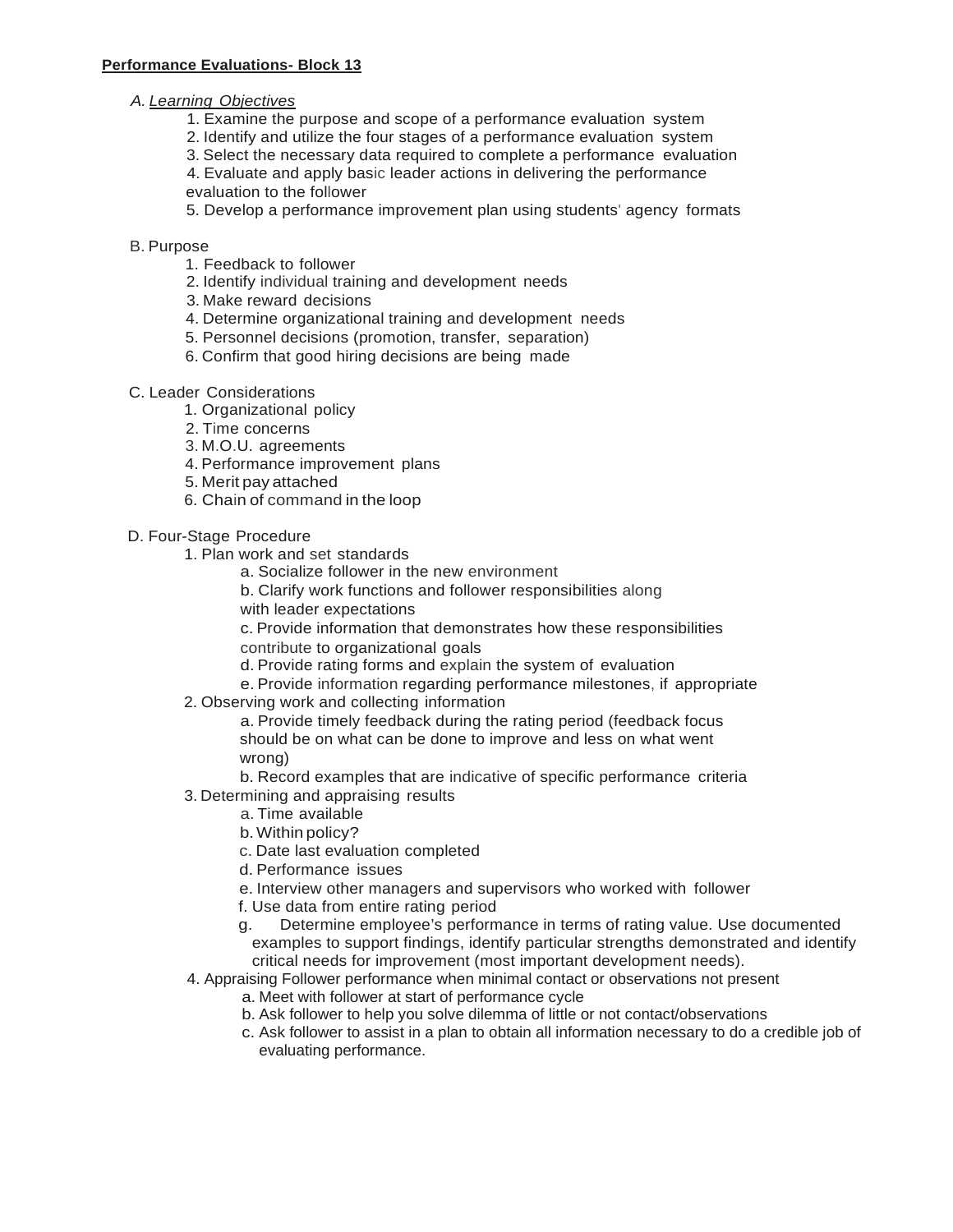- 5. Discussing the appraisal with the Follower
	- a. Pick a place and time free of distractions
	- b. Ease tension by decreasing authority barriers e.g. desks, seating, etc.
	- c. Review the objectives and evaluation criteria and ask follower's opinion
	- d. Begin with positive results
	- e. Translate deficiencies into future goals
	- f. Tie praise to specific performance behaviors
	- g. Use open-end questions
	- h. Ask follower for feedback regarding the process
	- i. Interpret non-verbal communications and clarify with follower
	- j. Identify follower development, future needs, and goals
- E. Performance Improvement Plans
	- 1. Definition and strategies
		- a. Usually short in duration
		- b. Designed to improve a deficiency
		- c. Leader/follower agreement on goals
		- d. Must have organizational support
		- e. Follow-up is critical
		- f. Can be in memo form if agency policy permits
		- g. Purpose, intent, or goal must be stated
		- h. Include action, e.g. training or re-training
		- i. Define success within the plan
		- j. Define leader responsibilities
		- k. Determine ending date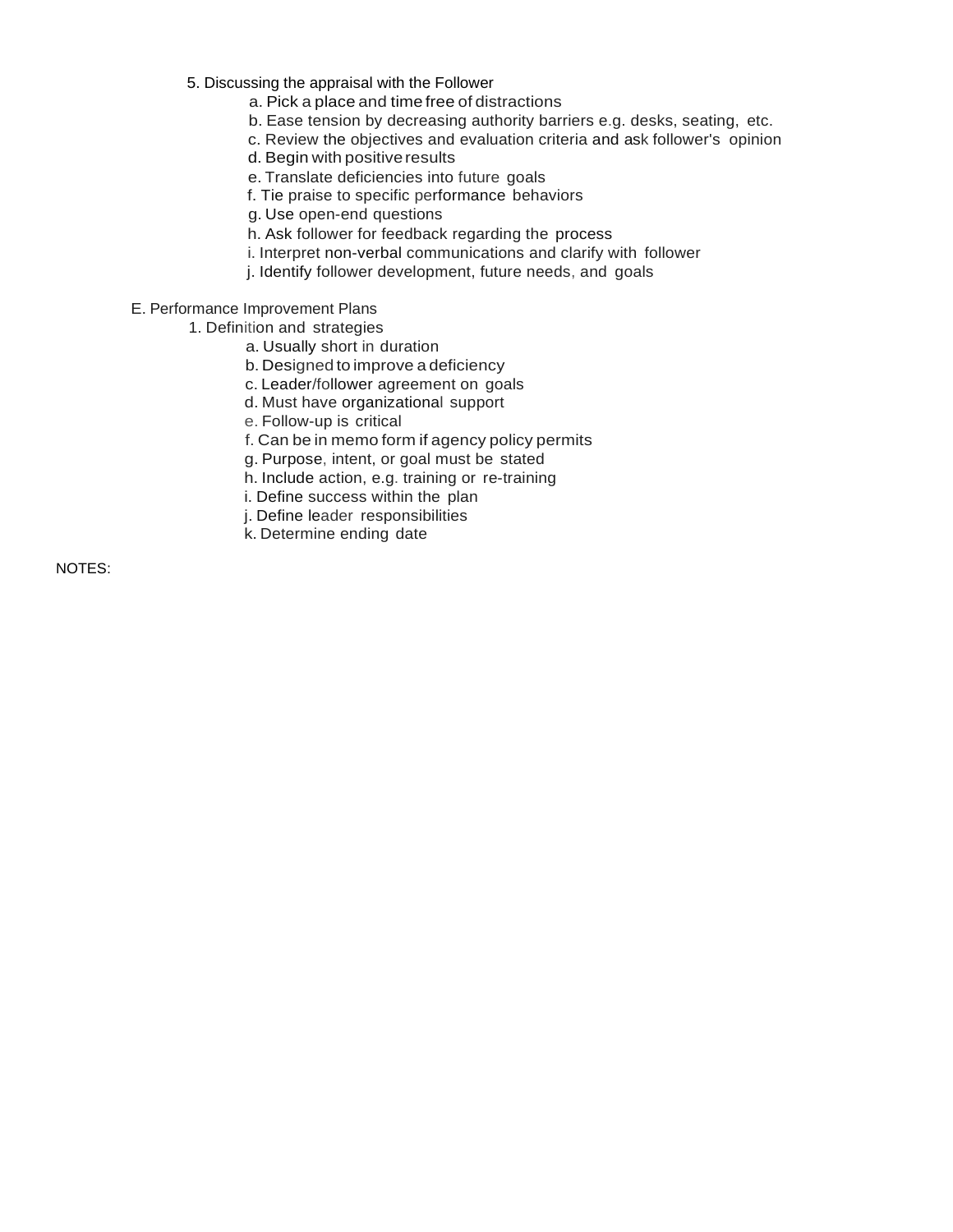## *A. Learning Objectives*

1. Given examples, case studies, and through class discussion, understand and apply concepts of civil liability {negligent retention, supervision, duty) 2. Given case studies, learning activities, and through classroom discussions, assess when employee rights are being adhered to and when to apply agency-specific labor agreements

3. Understand what information must remain confidential and justify when that information may be released

4. Determine what procedures should be followed to avoid violating officers' rights **{POBR) NRS 289.010-289.120**

5. Understand the dynamics and responsibilities of vicarious liability

6. Understand and apply the legal requirements on supervision

7. Recognize responsibilities when an employee falls under the guidelines of the Workers' Compensation Law

#### B. Civil Liability

1.. Negligence

a. Supervisor is held to a duty or standard of care {to act or perform to a certain level)

b. Failure to perform or attain the prescribed duty or standard of care constitutes a breach of that duty

c. Causation or proximate cause

d. Plaintiff must sustain some injury or damage

2. Negligent supervision/failure to supervise

a. Liability can be extended to supervisory personnel who fail to reasonably supervise those in their charge

b. The supervisor need not have specific knowledge of the issue, as the consequences of the failure to supervise must only be foreseeable

c. The supervisor's conduct must be overt, show tacit approval of the disputed action, or show purposeful disregard of the disputed act{s) or condition{s)

3. Negligent retention

a. An employer is liable for retaining an employee who is known to be unfit for the position

1) Cannot meet minimum mandated requirements

- b. Supervisory duties
	- 1) Act of inquiry required when any evidence suggests that
	- employee might have performance issues
	- 2) Reasonable investigation and findings
	- 3) Reasonable intervention to take appropriate actions to prevent the recurrence of the offense

c. Actual knowledge of employee's actions is not required if reasonable person would be expected to know or should have known

4. Vicarious liability

a. The imputation of liability upon one person for the actions of another b. If liability is incurred during an employee's normal course and scope of job, then the liability is extended to the organization

c. Deliberate indifference or tacit approval of situations/conditions is sufficient to create a nexus between supervisory personnel and subordinates of any rank.

- 5. Disparate Treatment
	- a. Title VII Civil Rights Action defined: intentional discrimination towards an employee on the basis of a protected class or characteristic such as sex, race or age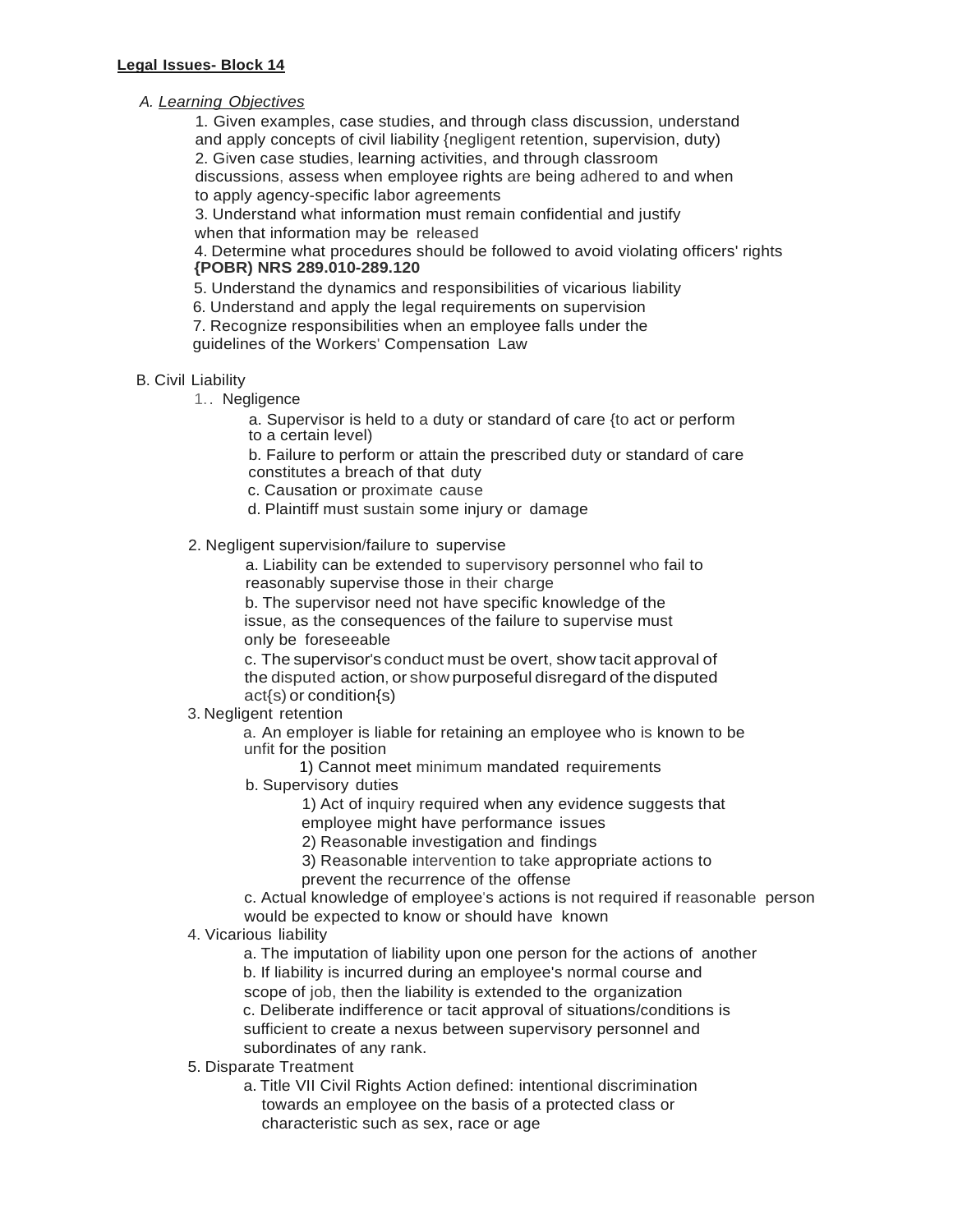- 6. Failure to train to an established standard
	- a. Government liability- 42 USC 1983
	- b. City of Canton v Harris established municipal liability under "Failure to Train"
	- c. To substantiate government liability for failure to train, the plaintiff must assert 1) A violation of a federally protected right
		- 2) Inadequate training of employees amounting to deliberate indifference
		- 3) Causation between the plaintiff's injury and the inadequate training
	- d. Defense against liability

1) "Qualified" limited immunity is available to government entities and certain employees

2) Discretionary immunity- a public employee is not liable for an injury resulting from an act or omission that was "the result of the exercise of discretion vested in him whether or not such discretion be abused

3) Exception: Miranda - those who intentionally violate the rights protected by Miranda must expect to have to defend themselves in civil actions

- C. Employee Rights under Nevada Revised Statutes 289.010-289.120 Rights of Peace Officers
	- 1. POBR applies to employees classified as"peace officers"
	- 2. POBR does apply to a Reserve Officer
	- 3. POBR: Political Activity
		- a. Limitations: not on duty, cannot associate agency with political views, not off duty if activity contrary to police purpose

4. POBR: NRS 289.060 procedures when is under investigation and subject to interrogation that could lead to "punitive action" (Any action that would lead to dismissal, demotion, suspension, reduction in salary, written reprimand, or transfer for purpose of punishment)

a. Requirements for interrogation

1) Conducted at a reasonable hour

2) Disclosure of interrogator's identity

- 3) Prior disclosure of the general nature of the investigation
- 4) Must not be unreasonably long and breaks must be allowed
- 5) Officer must not be subjected to offensive language or threats

6) Coerced statements may not be used

- 7) Officer must be afforded a copy of recorded interrogations
- 8) Miranda applies

9) Representation is allowed

5. POBR - Criminal issues

a. If, prior to or during the interrogation of an officer, it is deemed he/she may be charged with a criminal offense, Miranda must be immediately administered

### b. Garrity admonishment

6. POBR - Lawful exercise of rights

a. Agencies may not punish or deny promotion because officer exercised his/her rights under POBR

b. No punitive action or denial of promotion on grounds other than merit are allowed without providing officer with opportunity for administrative appeal c. Skelly v. State of California

1) Skelly requires, prior to discipline, a statement containing nature of discipline, effective date, reasons, rule or policy violated, advisement of right to respond

2) Pre-disciplinary hearing with someone with authority to rescind the discipline

3) A full evidentiary hearing in front of a "reasonably impartial" third party 7. POBR (other provisions)

**a.** Right to receive and sign adverse comments in personnel file (NRS 289.040**)** b. Right to respond within 30 days to adverse comments in personnel file (NRS 289.040)

c. Right to refuse polygraph exams (NRS 289.050)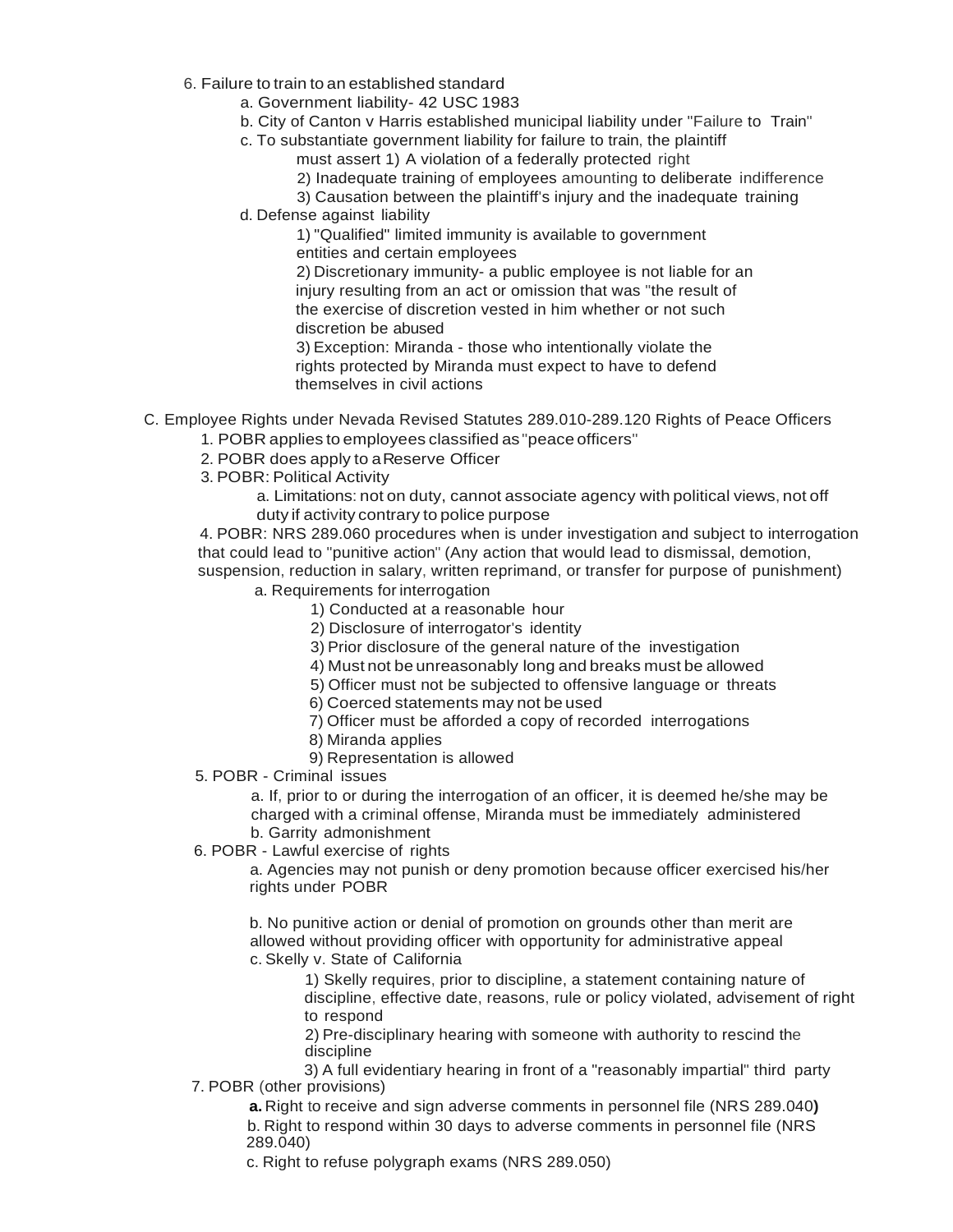d. Limits on financial disclosure (NRS 289.030)

e. No locker searches absent personal presence, notice, consent, or a search warrant (per agency policy)

f. Officer remedies if rights are violated (NRS 289.120)

D. Release of Employee Information

1. Nevada Constitution includes a right to privacy. A violation must include:

a. Legally protected private interest

b. Reasonable expectation of privacy

c. A defeat of, or overcoming, the expectation of privacy

b. Protection - Reasonable protection from defendant and persons acting on behalf of the defendant

c. Safety

**1)** Bail setting, reducing or denying - judge considers protection of public, safety of victim, seriousness of offense, previous criminal record

**2)** Arrest for "serious felony," bail hearing before judge with prosecutor and victim given notice and opportunity to be heard

d. Confidentiality - prevents disclosure of confidential information or records to defendant, the defendant's attorney, or any other person acting on behalf of defendant

e. Refusal - an interview, deposition, or discovery request by the defendant, his/her attorney, or any other person acting on behalf of the defendant and to set reasonable conditions on the conduct of any such interview to which the victim consents

f. Notice and confer - Victim has right to confer with prosecutor regarding arrest of defendant, charges filed, extradition process, and to be notified of and informed before any pre-trial disposition

g. Notice and be present - reasonable notice of all public proceedings at which the defendant and prosecutor are entitled to be present

h. Notice and to be heard - at any proceeding involving bail, post-arrest release decision, plea, sentencing, post-conviction release, or any proceeding in which a right of the victim is at issue

i. Speedy trial and a prompt and final conclusion of the case and any related post-judgment proceedings

**j.**Information to probation - victim has right, before sentencing, to provide information about the impact of the offense on the victim and victim's family and make sentencing recommendations to the probation department , etc……..**Additional provisions can be viewed in the full statue**

E. Legal Laundry List: FMLA, Worker's Compensation, EEOC

- 1. Department Policy will typically guide you
- 2. Upper Management or
- 3. Human Resources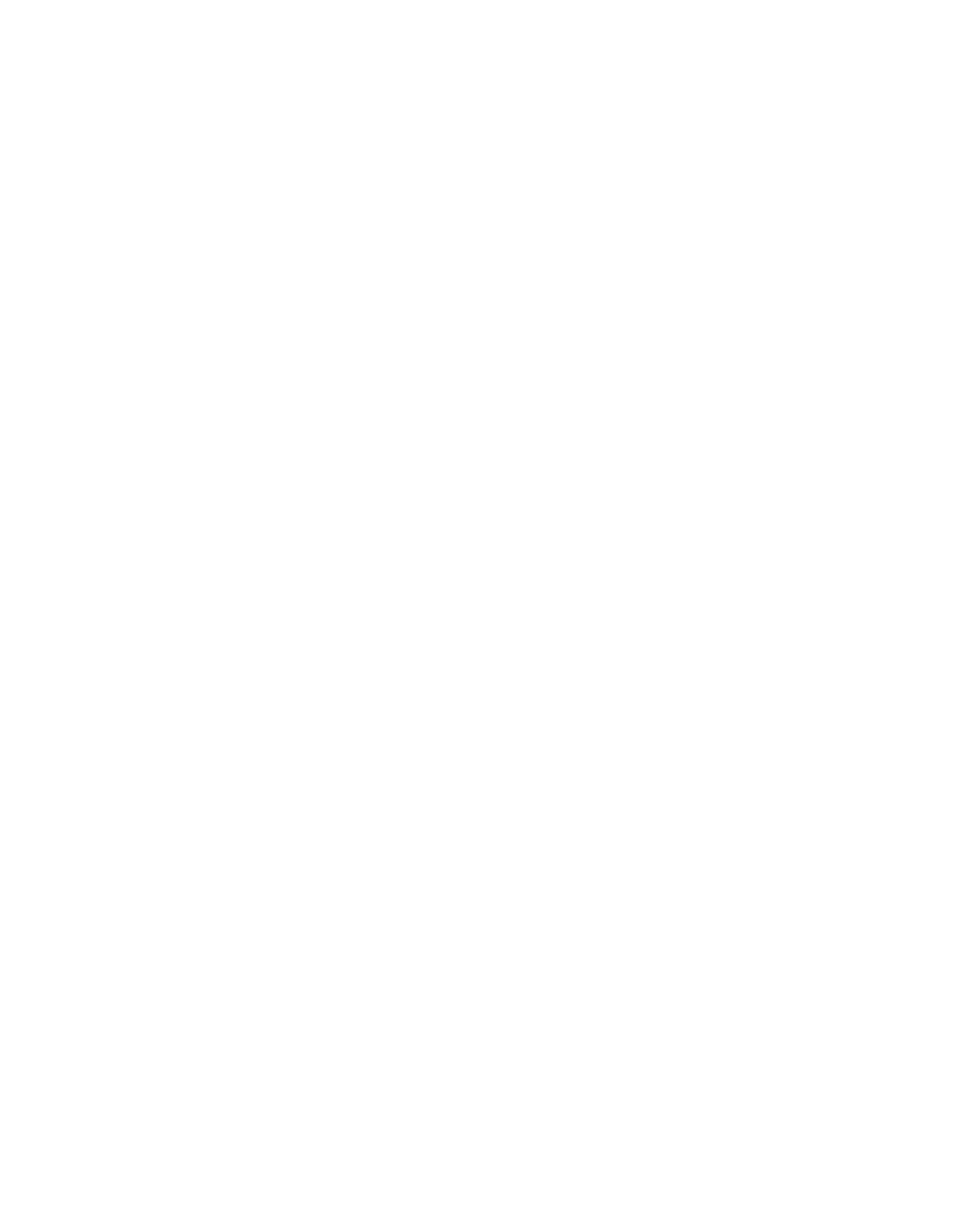# **Critical Incident Stress-Human Side- Block #15**

A. *Learning Objectives*: Given case studies, film clips, and scenarios, the students will:

1. Identify the different types of stress and the effects on those they supervise

2. Analyze the body's physical response to stress and evaluate how that response manifests itself to major body parts and functions

3. Examine typical stressors for both followers and supervisors

4. Compare and contrast positive ways to cope and manage stress with deleterious methods of coping with stress

5. Examine how to minimize and prevent stress from negatively impacting health, relationships, and mental and physical fitness

6. Recognize when a follower needs outside intervention (PTSD, suicide ideation)

7. Research and create a resource guide for the student's agency to deal with

issues that are beyond his/her scope of involvement or control

8. Understand the psychological effects of a critical incident

9. Identify resources available for individuals experiencing a critical incident

10. Analyze case studies of followers and examine issues and evaluate

possible solutions and outcomes involved in each

11. Explain what constitutes critical incidents and assess physical and psychological stress

12. Assess follower's behavior when repeatedly demonstrating crisis symptoms over an extended period of time and determine when referrals are necessary

### B. Stress definition:

1. A physical, mental, or emotional response to events that causes bodily or mental tension

2. Any outside force or event that has an effect on our body or mind

a. Stress is one of the top health hazards we face today

b. Impossible to go through life without the irritations that cause tension

c. Some people deal with the situation better than others

3. Wear and tear on the body - "the non-specific response of the body to any demand made on it"-Hans Selye

a. Distress

b. Eustress

4. A signal is interpreted by the brain to the endocrine glands causing chemicals to enter the blood stream that cause changes resulting in flight or fight responses

a. Blood pressure

- b. Muscle tension
- c. Breathing

C. Why Supervisors Should Study Stress

1. The "biological roller-coaster" for law enforcement

a. Hyper-vigilance - a threat-based perspective

b. N.U.T.S. (Nagging Unfinished Tasks)

# D. Immediate Stress Responses

1. Brain - dulls body's senses in pain; thinking and memory may improve

2. Eyes - pupils dilate for better vision

3. Lungs - take in more oxygen

4. Heart - bloodstream brings more oxygen and glucose

5. Liver - sugar stored as glycogen turns into glucose (energy)

6. Adrenal glands - fight or flight hormone epinephrine (adrenaline)

7. Intestines - digestion halts so energy will go into muscles

8. Spleen - extra red blood cells flow out so blood can carry more oxygen

9. Hair - becomes erect - makes animals look larger

E. Stages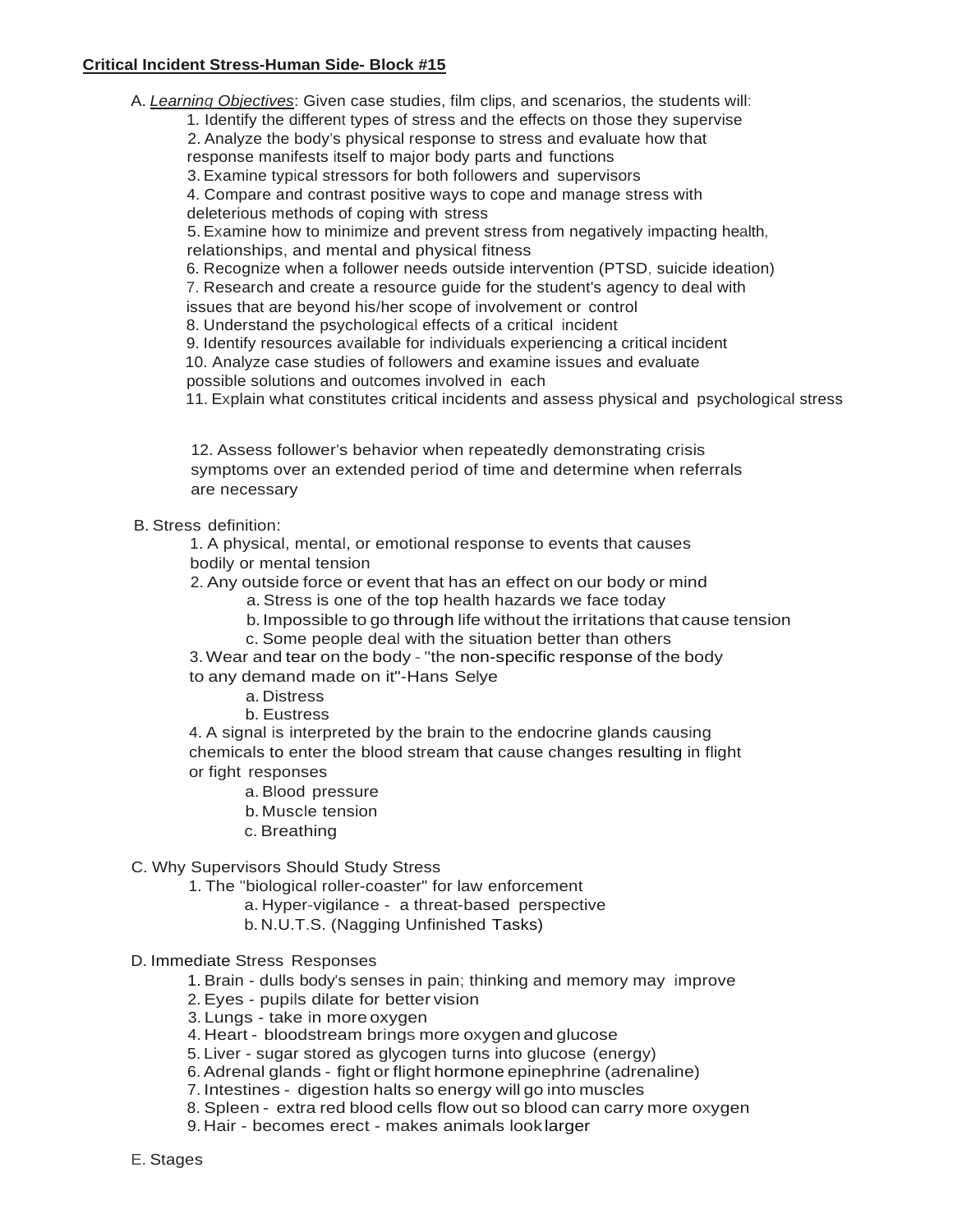- 1. Balanced normal level of resistance homeostasis
- 2.Alarm body gets ready tocope
- 3. Resistance continued chemicals into blood stream
	- a. Immunological system breakdown
	- b.Featsof strength
- 4. Exhaustion
	- a. Organdamage
- F. Typical Law Enforcement Stressors
	- 1. Critical incidents
	- 2. Family issues, divorce, separation
	- 3. Death or severe injury of spouse, child, partner
	- 4. Cumulative horrific scenes or investigations
	- 5. Accidents, suicides, financial problems
- G. Typical Supervisory Stressors
	- 1. Value differences
	- 2. Discomfort with confrontation
	- 3. Overwhelmed by the responsibility
	- 4. Having difficulty communicating
- H. Types of Stress
	- 1. Emotional
	- 2.Physical
	- 3. Behavioral
	- 4. Cognitive
	- 5. Trauma-related stress may fall into all four categories
		- a. Psycho-biological event
- I. Unreal Coping Mechanisms for Stress Relief
	- 1. Defense mechanisms: Band-Aid approach
		- a. Rationalization
		- b. Projection
		- c. Displacement
		- d. Regression
		- e. Compensation
- J. Managing Stress
	- 1. Techniques
		- a.Relaxation deep breathing- tension/release exercises
		- b.Meditation, yoga
		- c.Exercise aerobic and anaerobic (weights for increased metabolism and fitness)
		- d.Biofeedback
		- e.Guided imagery
		- f. Get enough sleep (8 hours recommended)
		- g. Massage
	- 2. Nutrition and Health
		- a.Best foods, healthy choices, and portion control (heart health)
		- b.Hydration
		- c.Healthy weight (omentum belly fat most dangerous)
		- d.No smoking
	- 3. Emotional Health: Surviving
		- a.Support and companionship: good friends, relatives
		- b.Pets
		- c.Healthy sex
		- d.Marriage, relationship, family counseling, when appropriate or needed
		- e.Time management
		- f. Hobbies
		- g.Medication for anxiety/stress, when appropriate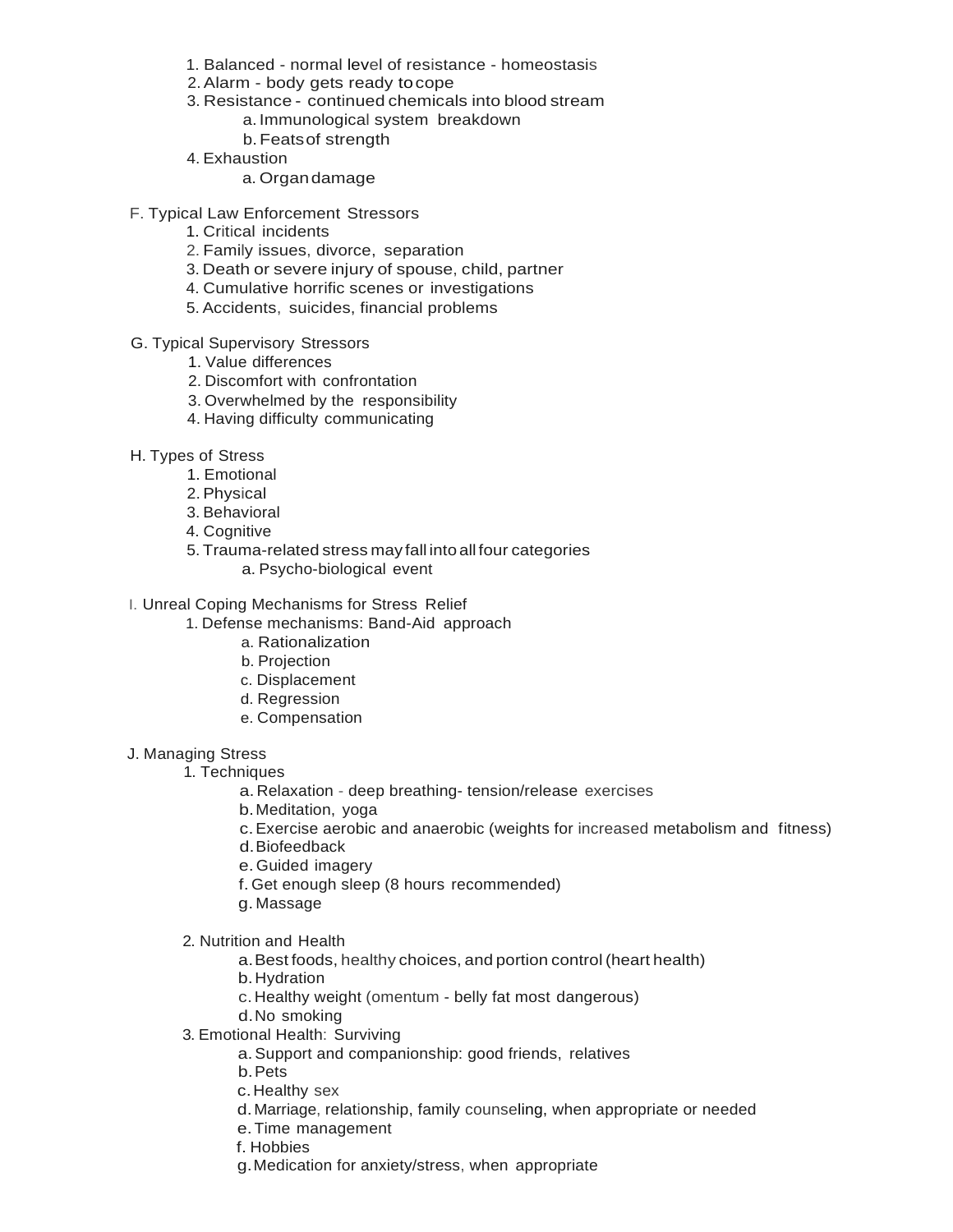h.Attend self-help groups, when appropriate i.Peer counseling

- K. Critical Incident Stress
	- 1. Human side of critical incidents
		- a.Students complete (may be anonymous)
		- b.Human side critical incident checklist review
	- 2. Personal critical incident experiences
		- a.Impact
		- b.Treatment by agency
		- c.Improvements
		- d. Resources available
		- 3. Facilitator advisement
			- a.Very sensitive information
			- b.Safety (confidentiality)
			- c.Start with low impact incidents
			- d.Facilitator may need to share an incident if class reluctant to start
		- 4. What constitutes a critical incident?
			- a.Emotional aftershock following a horrible event
			- b. Any reaction where one feels overwhelmed by his/her sense of
			- vulnerability and/or lack of control over the situation
		- 5. Sources of critical incident stress
			- a.Mass casualtyincidents
			- b.Protracted or difficult incident/injury/death of workmate
			- c.Event that attracts media attention
			- d. A win turning into a loss
			- e.Serious physical/psychological threat
			- f. Looks, sounds, smells so distressing as to cause an emotional reaction
			- g.A series of minor or almost routine events in a short time frame
		- 6. Reactions to critical incident stress
			- a.Bodily responses. actions, thoughts, feelings
			- b.Effects may be short term, cumulative, long term
		- 7. Supervisory advicefollowing critical incident
			- a.Keep active structure your life
			- b.Accept your reactions as normal
			- c. Talk to people close to you
			- d.Avoid substance abuse (alcohol dehydrates)
			- e.Express your feelings as they arise
			- f.Spend time with others
			- g.Use sleeplessness constructively
			- h.Don't make big changes in your life
			- i.Eat well balanced, regular meals; stay hydrated (water is best)
			- j. Seek help if you need it from experienced persons
		- 8. How may a supervisor help on a personal basis?
			- a.Spend time with the employee
				- 1) Offer assistance and a listening ear, provide
				- reassurance when appropriate
				- 2) Help with tasks
				- 3)Give some space, private time
				- 4) Don't take anger or frustration personally
				- 5)Don't tell him/her it is fortunate it wasn't worse
				- 6) Just being present may be all that is needed
				- 7) When appropriate, suggest professional assistance
		- 9. Show SFT videos Officer Safety and Nelson's Concerns
			- a.Discuss the two videos and determine what should be done
	- 10. Post-Traumatic Stress Disorder (PTSD)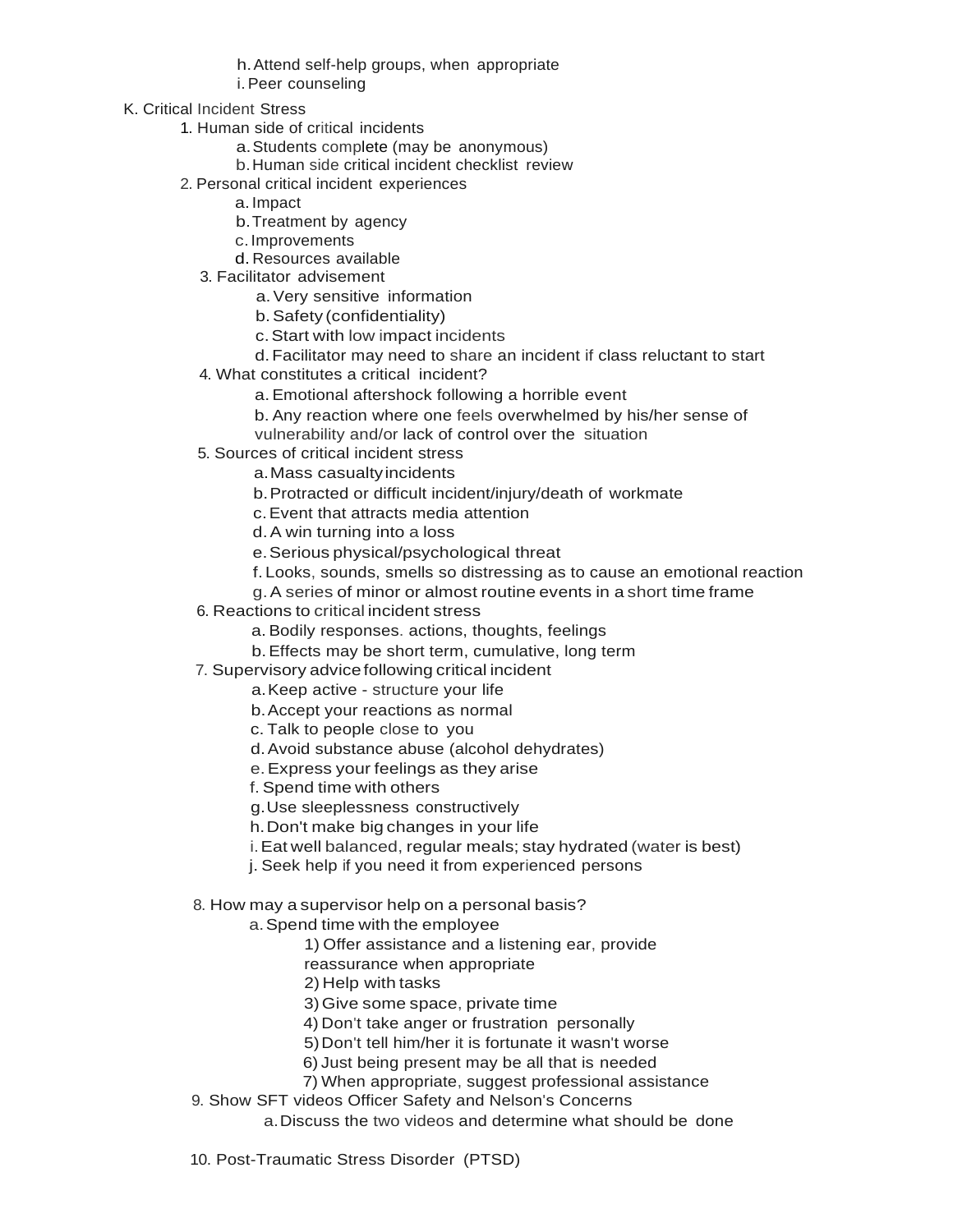a.Signs of re-experiencing the event

- 1) Recurrent, intrusive recollection of event
- 2) Recurrent. distressing dreams of event
- 3) Flashbacks (can occur whether sober or intoxicated)
- 4) Intense distress over situations, sounds, smells resembling event
- 5)Intense nervous system activity (adrenaline rush, rapid heartbeat)
- b. Signs of numbing behavior
	- 1) Efforts to avoid thoughts, feelings, and conversations associated with the trauma
	- 2) Efforts to avoid activities, places, or people that create
	- memories of the trauma
	- 3) Inability to recall important aspects of the trauma
	- 4) Markedly diminished interest/participation in significant activities
	- 5) Feeling detached or estranged from others
	- 6) Inability to express feelings
	- 7) Sense of foreshortened future
- c.Signs of increasing arousal
	- 1) Difficulty falling or staying asleep
	- 2) Irritability or outbursts of anger
	- 3) Difficulty concentrating
	- 4) Hyper-vigilance
	- 5) An exaggerated startle response to loud noises or
	- unexpected movements
- 11. When behavioral and emotional stress cross the line
	- a. Suicide
		- 1) Warnings
		- 2) External signs
		- 3) Resources

NOTES: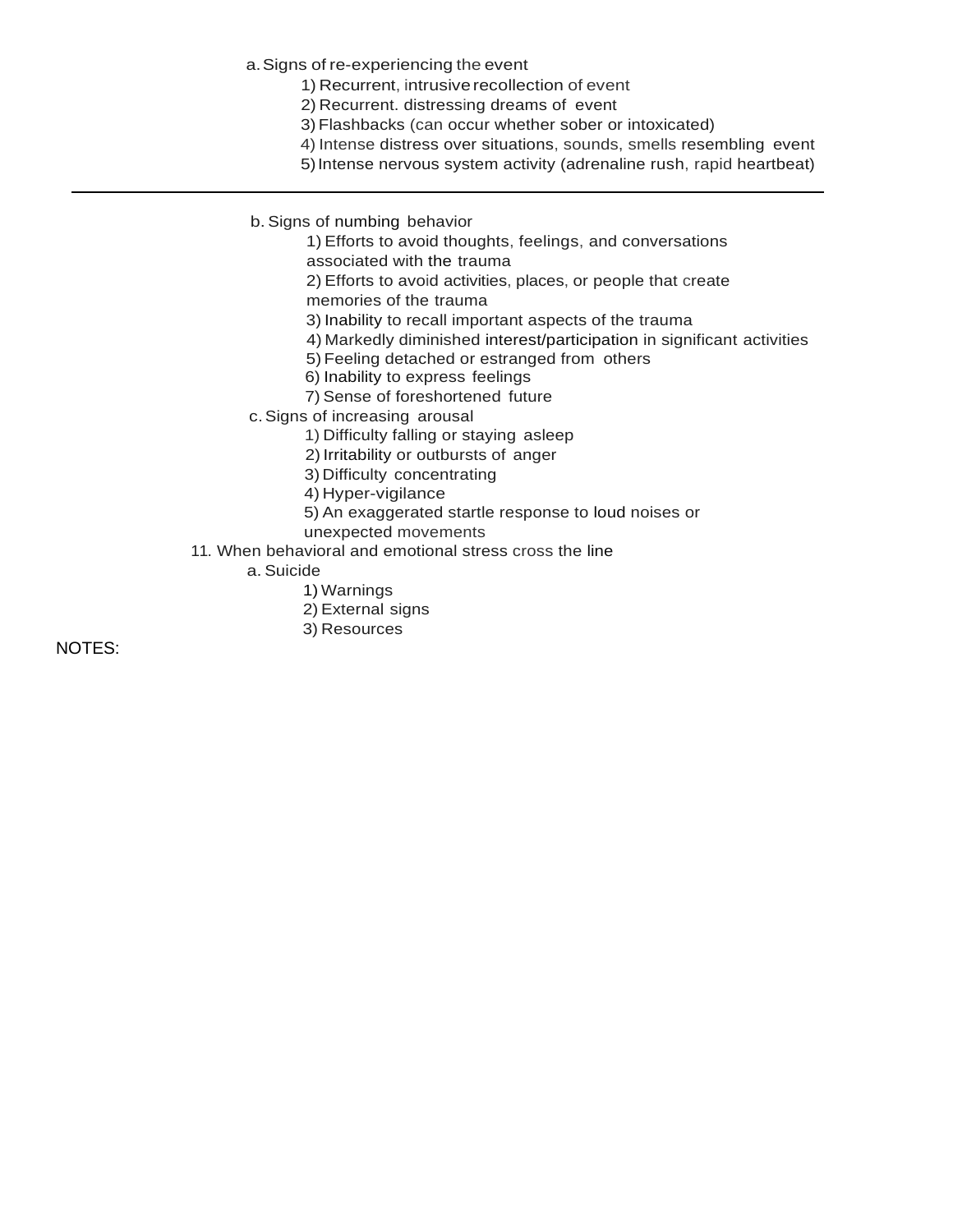# **Nevada POST First Line Supervisor**



# **Student Manual Critical Incident Stress Management (Block #15: 4-Hour Class)**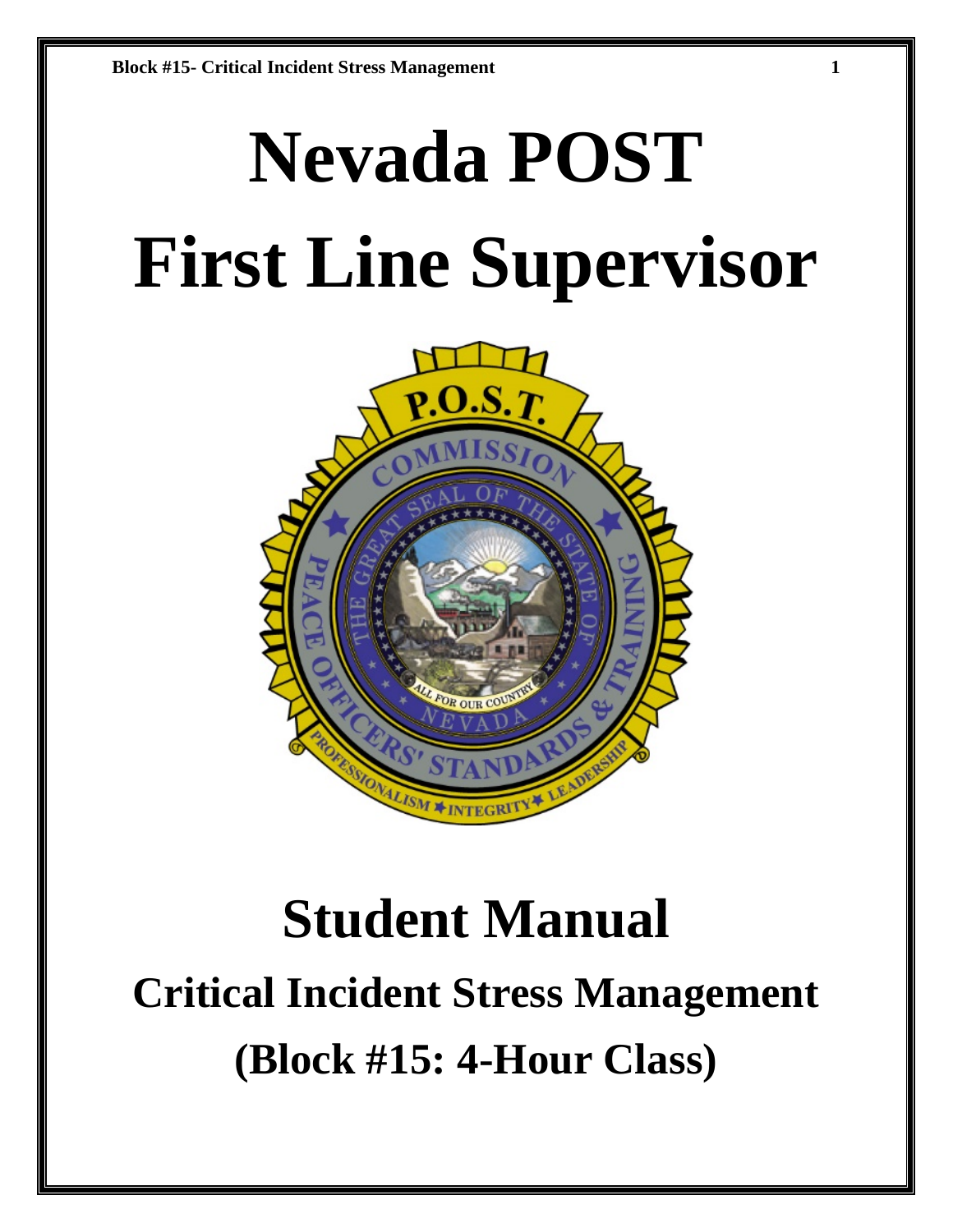# **Statement Of Goals And Objectives Block #15 Introduction**

First Line Supervisor Course Block #15 (Critical Incident Stress Management) is a 4-hour class. This class focuses on introducing new supervisors to the basic principles of critical incident stress management, problems caused by both critical incident and chronic stress, and best practices for assisting officers with stress-related problems. Stress is one of the top health hazards that criminal justice professionals face in their work. This can be critical incident stress from a significant incident that causes emotional overwhelm and PTSD. This stress may also be related to the daily stress and stressors that officers endure, creating the problems associated with chronic stress.

# **Block #15 Instructional Goal**

The instructional goal of this 2-hour class is to introduce Nevada POST first line supervisor course participants to the principles of critical incident stress management, problems caused by critical incident and chronic stress, and best practices for assisting officers with stress-related problems.

# **Block #15 Hourly Topics Summary**

### **Hour 1: Critical Incident Stress And Effects On Criminal Justice Personnel**

Hour 1 focuses on defining stress and critical incident stress, the difference between critical incident stress and normal daily stress, the four stages of the critical incident stress cycle, and officer biochemical/physical/mental/emotional reactions to critical incident stress.

# **Hour 2: Supervisor Roles In Critical Incident Stress Recovery**

Hour 2 focuses on the short-term and long-term effects of critical incident stress, the role of critical incident debriefing in helping officers recover, personal actions supervisors can take to assist officer recovery, and long-term problems caused by critical incidents (sense of loss and PTSD).

### **Hour 3: Special Topics In Stress For Supervisors**

Hour 3 focuses on stressors that will be specific to supervisors, the problem of officer chronic stress, the problem of officer hypervigilance and how to address this problem, an examination of officer suicide as a problem, and best practices for intervention and prevention of officer suicide.

### **Hour 4: Assisting Officers With Stress And Officer Wellness Best Practices**

Hour 4 focuses on the supervisor role in officer stress management, positive methods of stress management, the roles of wellness programs in helping with stress-related problems, types of wellness programs, and emotional survival best practices for criminal justice professionals.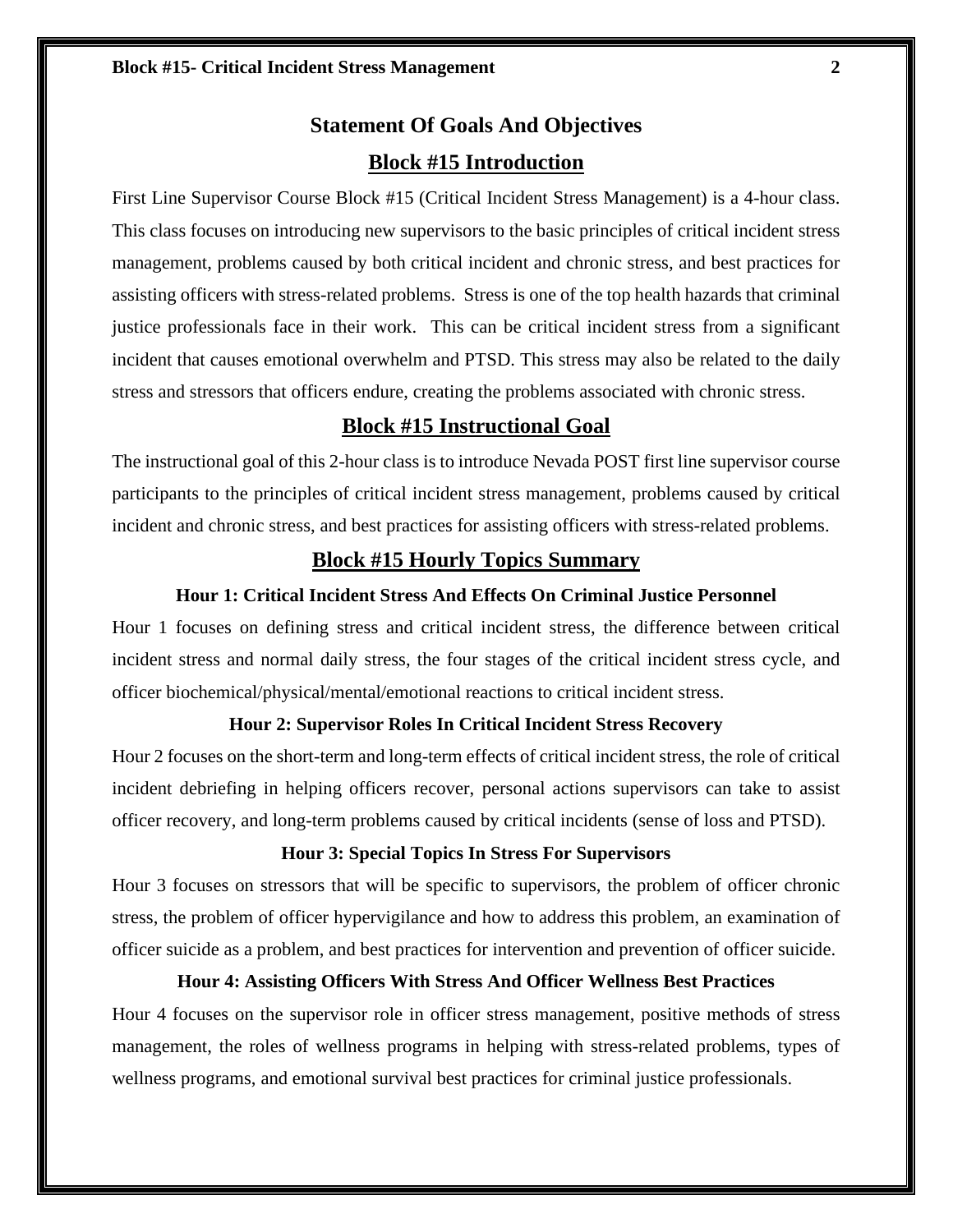# **Block #15: Crisis Intervention Stress Management**

# **Hourly Performance Objectives**

# **Hour 1 Performance Objectives**

- 1. Define "Stress" in relation to criminal justice personnel
- 2. Define "Critical Incident Stress" in relation to criminal justice personnel
- 3. Explain how critical incident stress is different from normal daily stress
- 4. Examine the critical incident stress cycle
- 5. Identify biochemical and physical effects of critical incident stress
- 6. Identify mental and emotional effects of critical incident stress

# **Hour 2 Performance Objectives**

- 1. Identify short and long-term effects of critical incident stress
- 2. Examine how to address critical incidents with criminal justice personnel
- 3. Explain the role of the critical incident debriefing
- 4. Identify personal actions supervisors can use to assist recovery
- 5. Examine long-term problems caused by critical incidents (sense of loss, PTSD)
- 6. Identify supervisory resources to assist in recovery from PTSD

# **Hour 3 Performance Objectives**

- 1. Identify stressors that will be specific to supervisors
- 2. Examine the problem of officer chronic stress
- 3. Examine the problem of hypervigilance and how to address it
- 4. Examine the problem of officer suicide
- 5. Explain the QPR protocols for suicide prevention

# **Hour 4 Performance Objectives**

- 1. Explain the supervisor role in stress management
- 2. Identify positive methods of stress management
- 3. Examine the role of officer wellness programs
- 4. Explain types of wellness programs to assist officers
- 5. Examine emotional survival best practices for officers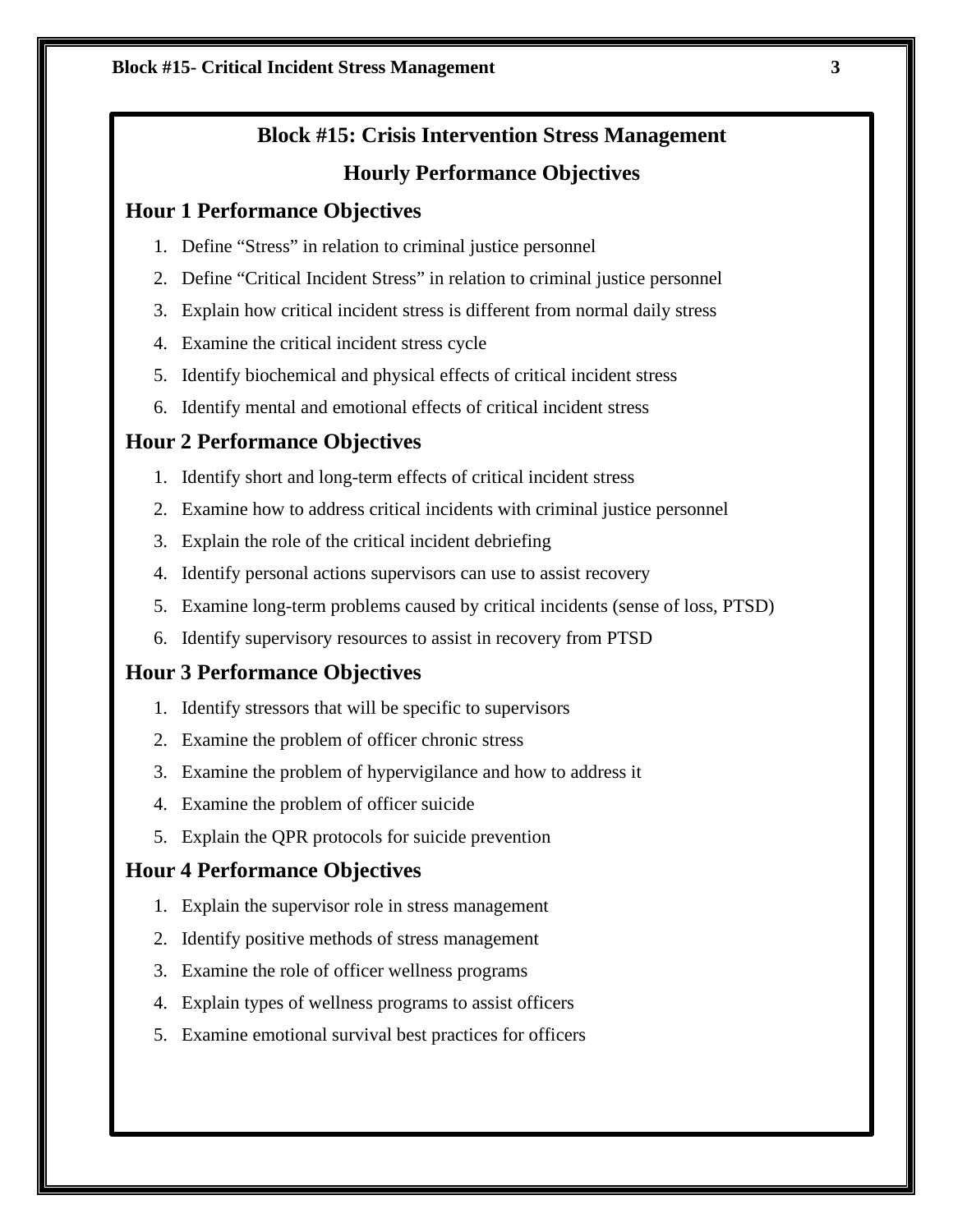# **Introduction To Critical Incident Stress Management**

Stress is one of the top health hazards facing criminal justice professionals today. This is not just immediate stress, but also the failure to manage long-term stress which has many negative consequences for physical, mental, and emotional health. Stress is a part of the daily work of every officer, and critical incident stress can be an overwhelming challenge for even experienced and hardened officers. First line supervisors are responsible for the health and wellness of their officers. Understanding both critical incident and chronic stress can enhance a supervisor's work in keeping their personnel safe and healthy, and to enhance their performance in protecting the public. First line supervisors need to have strategies for assisting the criminal justice professionals they lead in managing both critical incident stress and the normal stress associated with the criminal justice profession. It is impossible to go through life without stress. First line supervisors will see stressed officers, and it is important to understand what first line supervisors can do to assist both officers and themselves in appropriately managing stress.

# **Introduction To Stress**

# **Definition Of Stress**

Stress can be defined as "A negative emotional experience accompanied by predictable biochemical, physical, mental, and emotional responses to events that are directed toward either altering the stressful event or adapting to its effects over time".

# **Stress As A Negative Emotional Experience**

While there is such a thing as positive stress (known as "Eustress"), the vast majority of criminal justice stress is negative. Also called "Distress", this type of stress has negative impacts on physiological, cognitive, and emotional functioning of criminal justice personnel. Negative stress may come from both critical incident stress (most often seen in officer survival incidents such as attacks on officers) and as chronic stress (daily stress) that can have negative effects over longer periods of time.

### **Changes Caused By Stress**

Stress is often accompanied by predictable biochemical, physical, mental, and emotional responses to events. Critical incidents often occur suddenly and reflect an immediate threat to the life of a criminal justice professional. The adaption caused by chronic stress may be more difficult to detect, as this happens over a longer period of time and may not be as recognizable unless a first line supervisor knows both the officer and their normal behavioral patterns.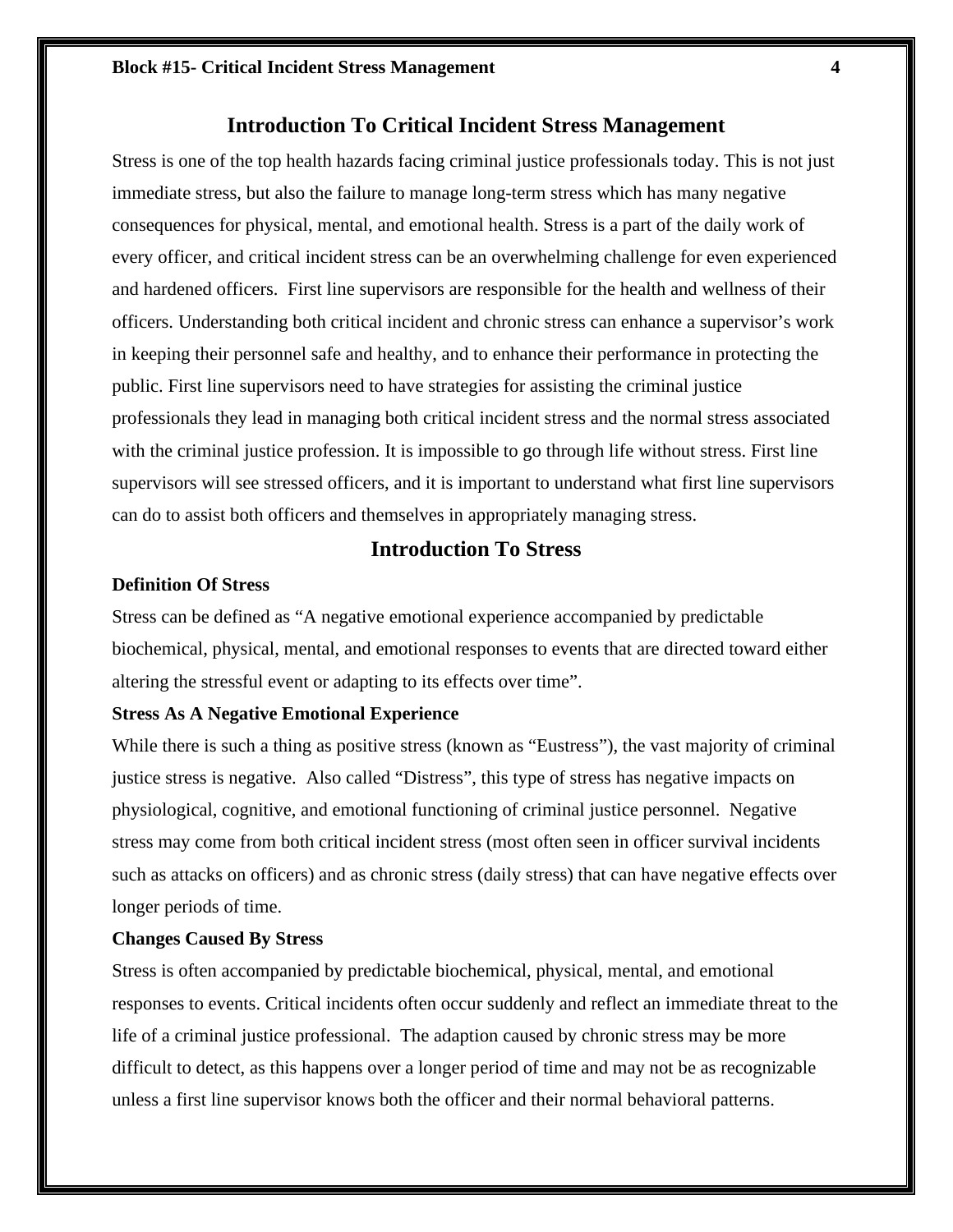# **Altering Or Adapting To Stress**

There are two basic ways in which stress is handled by a criminal justice professional:

- **Altering The Stress (Short-Term):** Altering stress is directed towards stopping the immediate stressor or threat. This is affirmative actions taken by a person to make the stressor stop. This is most often seen in critical incident stress, where something has occurred which is causing immediate stress. When the stressor(s) are stopped by altering the situation, the stress on the person will gradually decrease. An example of this is an officer who is in a fight (the stressor), and after the fight is resolved the officer will gradually return back to normal levels of stress.
- **Adapting To Stress (Long-Term):** Adaption to the effects of stress occurs over a length of time. Adaption is most often associated with chronic stress. Criminal justice personnel over time can adapt to the higher levels of stress caused by the criminal justice profession, allowing them to effectively handle both immediate stress and long-term stress. The problem with adaption is that over time stress can cause many physical, cognitive, and emotional changes that are detrimental to the health and wellness of officers. Some persons adapt better and more quickly. This is why it is so important to focus on positive stress management techniques with criminal justice professionals.
- **Key Point On Stress:** Anything of importance, significance, or emphasis can cause stress. Stress can be small things or large things, what matters is that it has significance for the person and they are having to alter or adapt to the stressor.

# **Critical Incident Stress**

# **Defining Critical Incident Stress**

Critical Incident Stress can be defined as "Any event that has a stressful impact sufficient enough to overwhelm the usually effective coping skills of an individual**".**

# **What Causes Critical Incident Stress**

Critical incident stress is most often caused by one of two things. First, critical incident stress can be a reaction to an immediate officer survival situation. This can be seen clearly in attacks on officers, where officer personal survival is threatened. Second, critical incident stress may be caused by the event the officer is experiencing. This can be major incidents (such as 9/11 in New York City), crime scenes that are horrible to deal with (such as the Sandy Hook Elementary attack), and the many horrifying incidents that officers can't walk away from.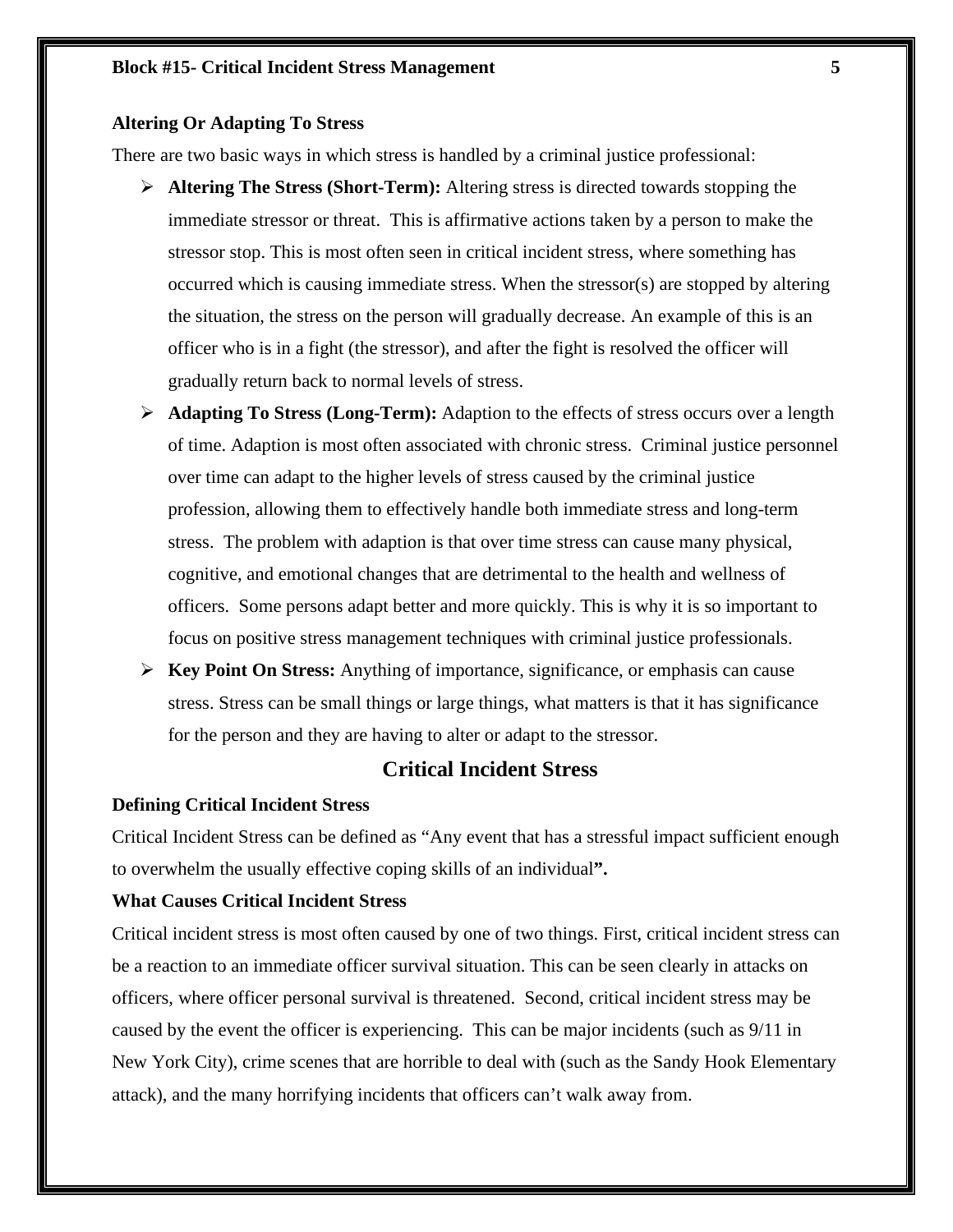# **Critical Incident Stress Over Time**

Critical incident stress can also build over time. This is most often seen in the repeated horrible and extremely stressful situations that officer are required to deal with on a daily basis. This can lead to chronic stress problems in a short period of time due to the repeated emotional overwhelm that officers are experiencing in a short period of time. Combat policing, where officers go from violent call to violent call non-stop at work all day every day, can be an example of this.

### **What Critical Incident Stress Does To Officers**

Critical incident stress is stress that has an impact sufficient enough to overwhelm the officer's immediate ability to cope with the stress. This is a shock to the system, a shock that overwhelms the person. Critical incident stress immediately overloads the physical and nervous system, overwhelming an officer's ability to cope with the immediate stress and stressors that they are being challenged by. The usually effective coping skills of an individual are overwhelmed. They cannot stop what is happening and they cannot immediately adapt to the immediate stress. The 9/11 attack in New York City is an example of this.

## **Examples Of Critical Incident Stress**

- **Mass Casualty Events:** 9/11 in New York is an example. Another is active assailant scenes such as the Sandy Hook Elementary attack. This was an attack on an elementary school where the bodies of small children were everywhere inside the school as part of the crime scene.
- **Death Or Injury To A Fellow Officer:** A fellow officer being killed or in the hospital can be very stressful on other officers. Officer line of duty deaths will very likely cause critical incident stress for their fellow officers.
- **Serious Physical Survival Threat:** This is most often seen in surprise attacks on officers where the physical survival of the officer is threatened.
- **Crime Scenes:** Visuals, sounds, and smells so distressing as to cause an emotional reaction can cause critical incident stress. This moves beyond direct violence or threat to an officer, and into the horrid crime scenes and physical violence that officers witness. Keep in mind that officers see and experience some of the worst things possible, and they don't get to just walk away because they have a duty to deal with it and this can cause critical incident stress.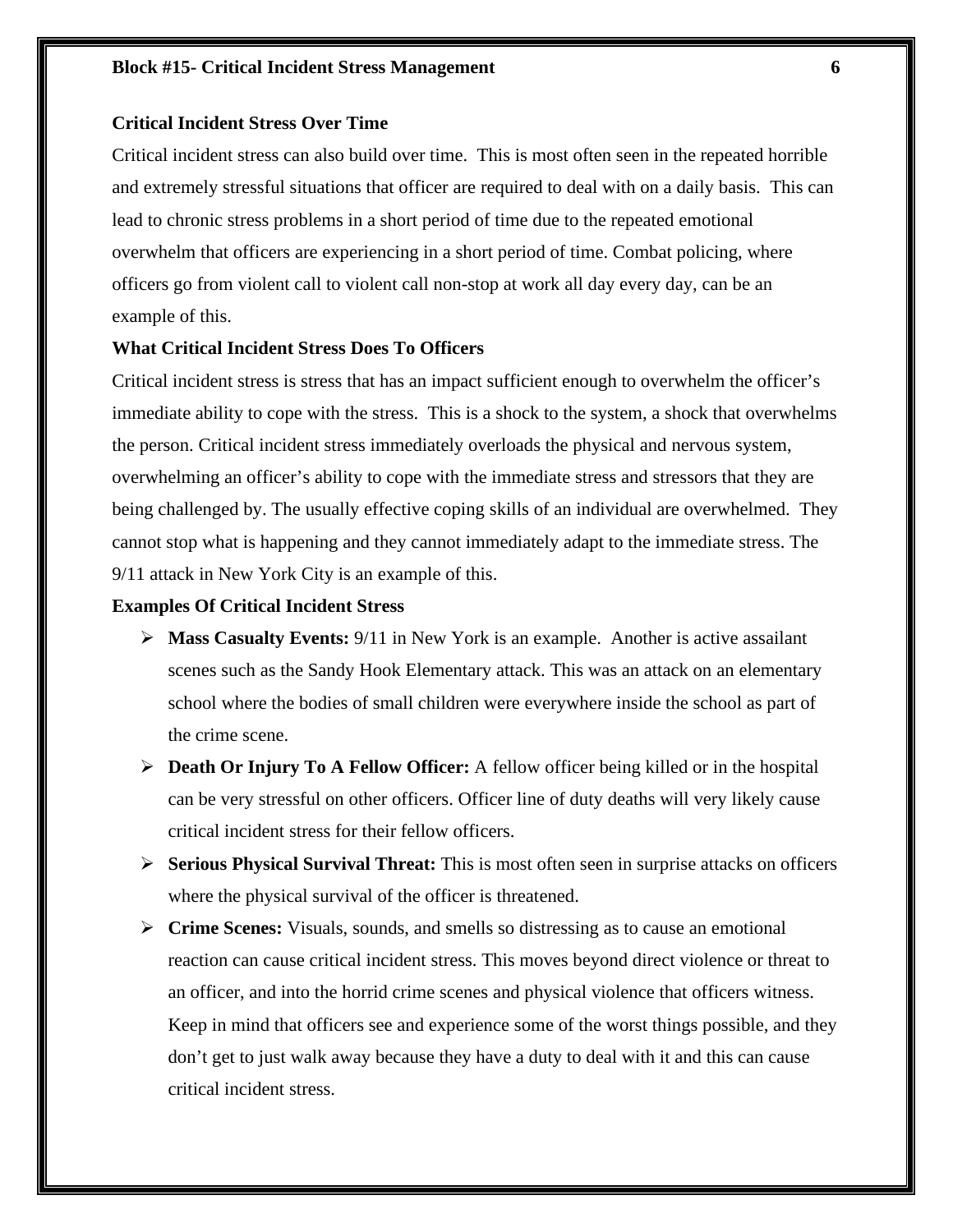### **How Critical Incident Stress Is Different From Normal Daily Stress**

Critical incident stress is different from normal stress in several ways.

- **Emotional Shock:** Normal daily stress occurs over the course of a day on duty. Critical incidents are defined by abrupt and powerful events that cause an immediate emotional aftershock. Most often critical events are a surprise, a threat that officers did not see coming. This is part of the emotional overwhelm that officers immediately feel. An excellent example of this can be seen in the 9/11 attacks in New York, where officers and first responders were suddenly dealing with a massive attack.
- **Sense Of Not Being In Control:** Officers are taught to always be in control, and when this control is taken away by an event, it can be extremely stressful. There can be an overwhelming sense of vulnerability and/or lack of control tied to the critical incident. Officers feel as if they have no control, are threatened and can do nothing about it, and may feel as if they cannot escape. An example of this is the 1997 North Hollywood bank robbery. In this incident, two attackers in full body armor and with fully automatic rifles took on officers armed only with handguns and short-range shotguns. Videos of this incident on YouTube show the overwhelming danger that officers faced and were not able to retreat from or stop with the weapons they had available.
- **Critical Incidents Are Beyond Ordinary Experiences**: Critical incidents fall outside the range of ordinary human experiences. These are outside of normal life and normal daily stress. They most often occur abruptly without warning, and the shock of dealing with the incident and the stress caused can be overwhelming.
- **Critical Incidents Are Beyond Normal Officer Experiences:** Critical incidents fall outside the range of what even experienced officers endure. Officers over time develop the ability to appropriately handle higher levels of daily and incident stress. However, a true critical incident that is uniquely dangerous and overwhelming can overload even experienced and hardened officers. It is this overload that can be damaging to officer physical, mental, and emotional health.
- **Key Point On Critical Incident Stress:** The key point to understand is that critical incident stress is a normal reaction to an abnormal event. This is an event that will overload even experienced officers, and the reactions caused by a critical incident stress event will cause reactions that are out of the norm for criminal justice professionals.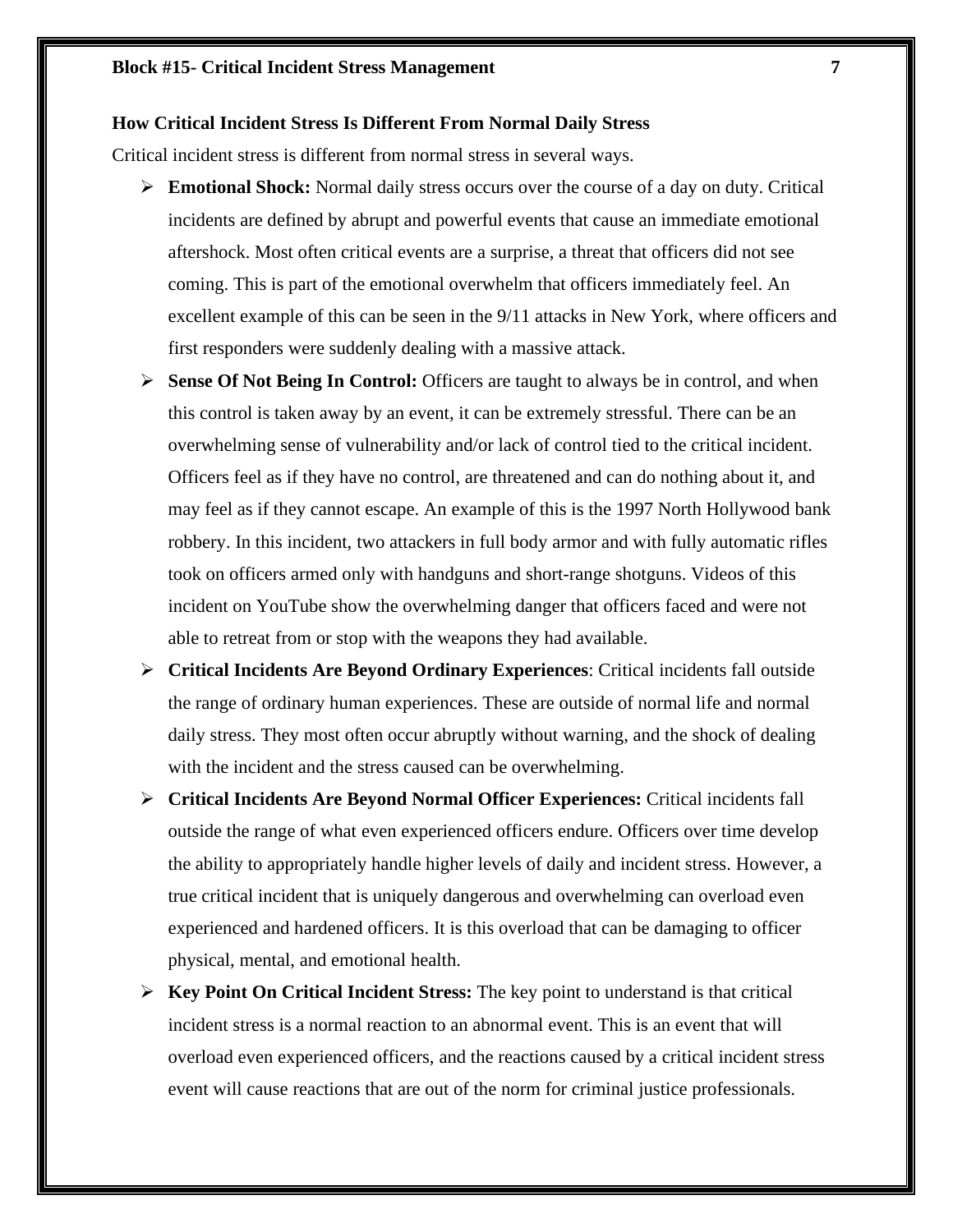### **Block #15- Critical Incident Stress Management 8**

# **Vicarious Experiences Of Critical Incident Stress**

An important concept to understand is that a person does not have to be physically present to experience critical incident stress. Stress can be felt vicariously, most often over the radio when an event is occurring. Criminal justice personnel, particularly dispatchers, have to listen to the critical incident unfolding, but are powerless to intervene. This type of stress can be just as detrimental to those watching or listening to it as the persons experiencing the critical incident. This is an important concept for first line supervisors, as recognition that critical incident stress may effect a wider range of people means that supervisors need to identify all those effected by the critical incident in order to provide them with assistance in dealing with this stress.

# **Two Key Points For Supervisors To Remember**

### **Key Point #1**

Critical incident stress is a natural reaction to an abnormal event. These types of incidents will overload even veteran officers, and will likely cause significant short-term dysfunction in officer performance during and after the critical incident.

### **Key Point#2**

Officers are human, not superheroes. Officers may want to believe that they are not ordinary humans, but critical incidents overload even experienced and hardened officers who think they are immune to critical incident stress. This is a myth that should be dispelled.

**Immediate Effects Of Critical Incident Stress On Criminal Justice Personnel** Critical incident stress has many common effects on the human body. For criminal justice professionals, these effects are primarily negative and rarely positive. Every human experiences these effects, as this is how the human mind and body is naturally wired. Understanding the critical incident stress cycle, and the normally occurring changes that happen to officers under extreme stress, can better prepare supervisors to assist officers during and after the critical incident.

# **Critical Incident Stress Cycle**

The critical incident stress cycle assists in explaining how persons react to critical incident stress, particularly stress that is immediately overwhelming. This cycle has four key parts. Movement through the cycle may be gradual, but more often in a critical incident the person moves from balanced to overwhelm/exhaustion in a matter of minutes, if not seconds.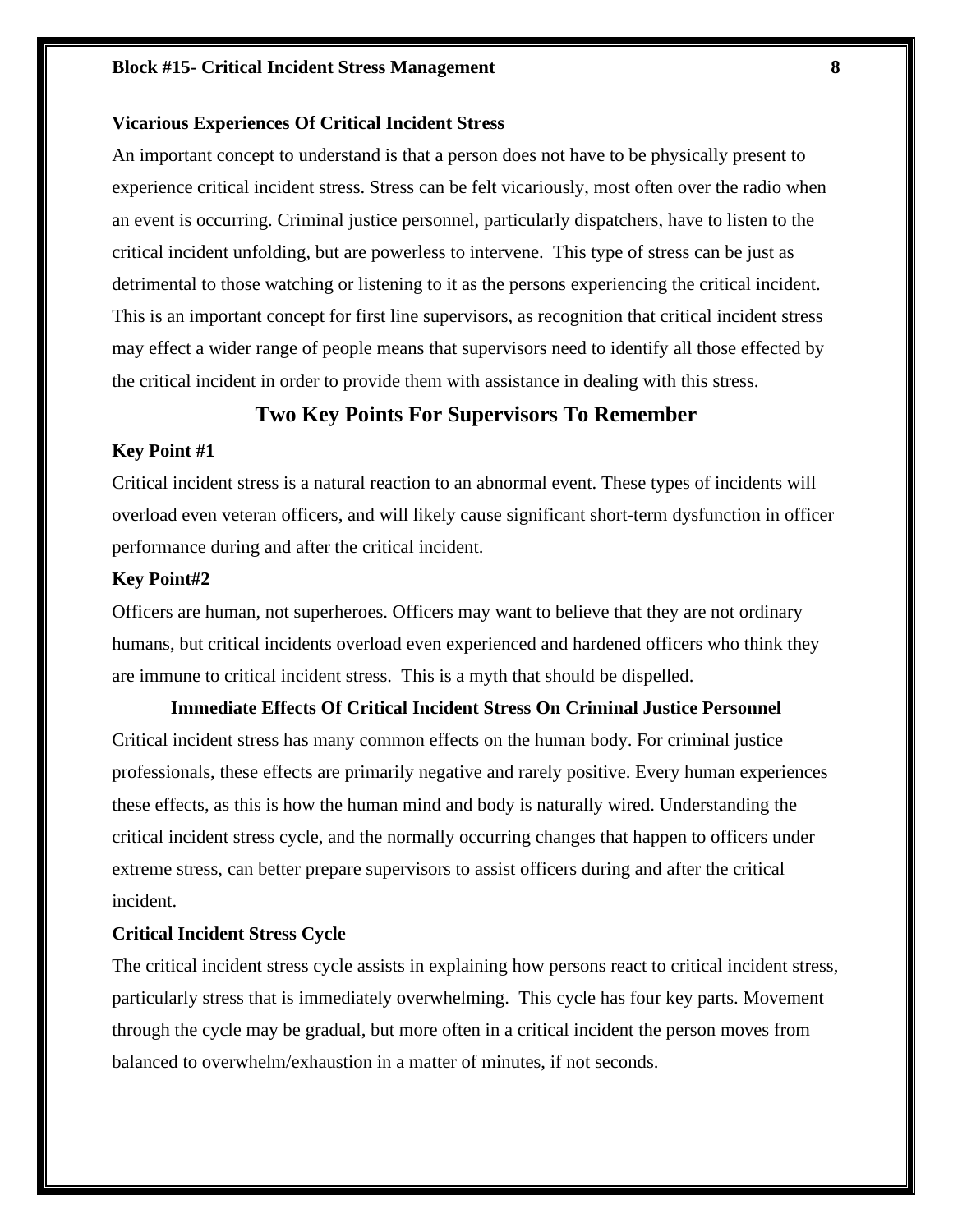- **►** Balanced: This is the normal level of resistance to normal daily stress. The person is in a state of homeostasis (stable and in control of stress). This is the body dealing with everyday normal stress at the proper level and pace.
- **Alarm:** This is where the body gets ready to cope/fight with some type of stress or threat. This is characterized by the fight or flight reaction, where the body is either getting ready to fight or flee from the danger or stressful incident.
- **Resistance:** This is where the body attempts to keep up and cope with the stressful incident. The body continues to pump nutrients and chemicals (such as adrenaline) into the blood stream. The human body attempts to cope with the stress in the moment as it is happening, the idea being to alter and overcome the stress.
- **Overwhelm/Exhaustion:** The body cannot cope with the stress and begins to "shut down" (or go into self-protective mode). This is the physical, mental, and emotional overwhelm that projects in negative ways in officer performance and behavior. Once the person reaches overwhelm/exhaustion, they are likely going to be unable to cope with the immediate critical incident.

# **Two Key Points On The Critical Incident Stress Cycle**

# **Key Point #1**

This cycle of stages can occur slowly or in a matter of seconds. There may be a slow build up, or the person may go from balanced to overwhelm in seconds as is most common with critical incident stress.

# **Key Point#2**

Public safety personnel typically feel these effects repeatedly as a condition of employment Officers will likely experience critical incidents multiple times during their careers, as this is part of the job officers signed up to do. It is important to recognize that while officers will build higher stress tolerance and resiliency levels over time, critical incidents can overwhelm even veteran and hardened officers.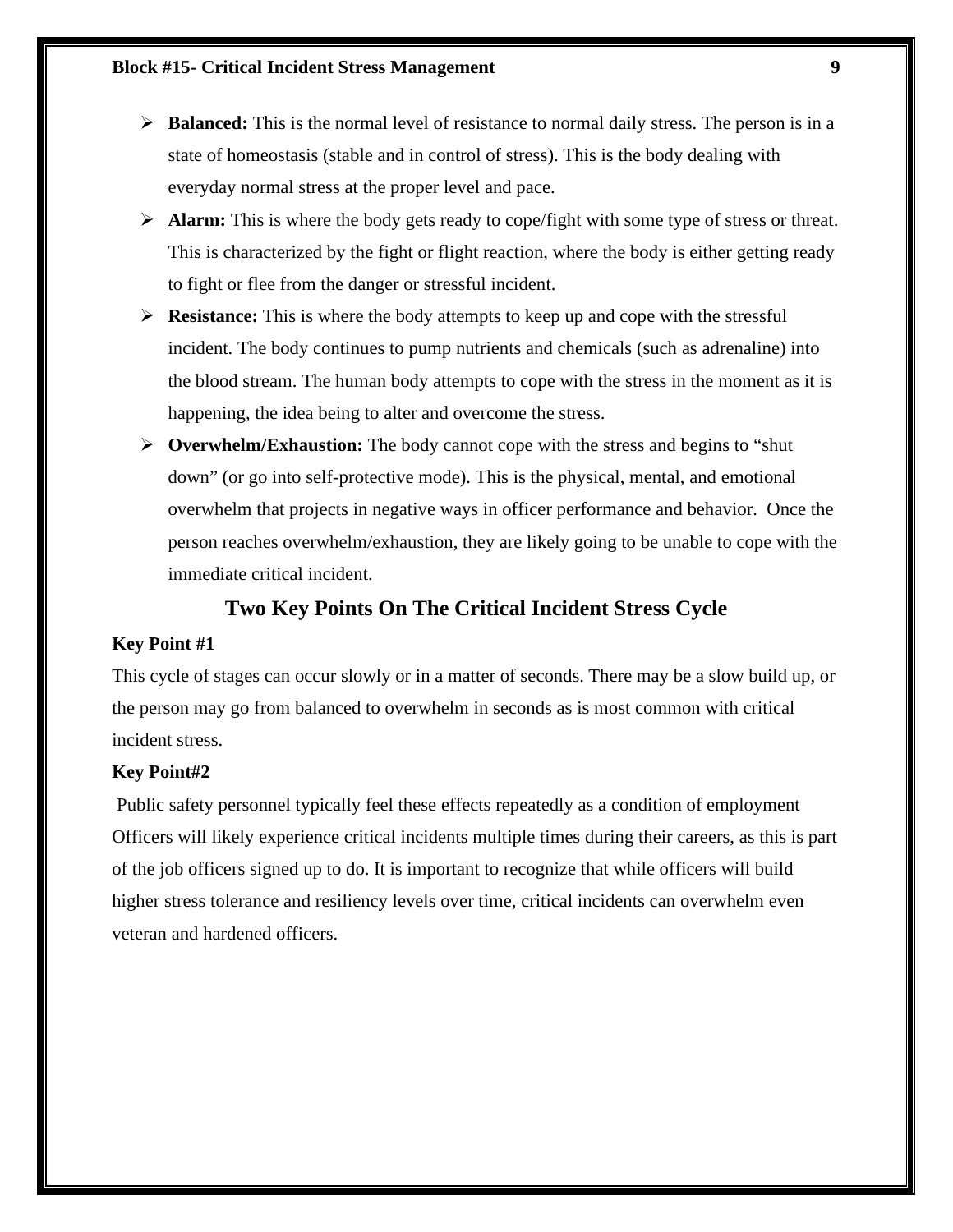# **Immediate Effects Of Critical Incident Stress**

As a first line supervisor, it will be important to understand the immediate effects of critical incident stress. This is not normal daily stress and stressors, but what happens when a critical incident occurs (either suddenly or over a short period of time). While all persons react differently to critical incident stress, the "biological roller coaster", there are a number of common effects that supervisors should be aware of.

# **Biochemical Effects Of Critical Incident Stress**

Biochemical effects refer to the chemicals the body releases during immediate stress.

- **Nutrients**: Nutrients are pumped to the muscles in order to power the body to fight or flee.
- **Hormonal Changes:** Hormones are released into the blood system to power the body. The most commonly released hormone is adrenaline. This release most often happens when a person is feeling extreme emotions, which causes the person to need more energy. This is also called the "adrenaline dump" (when adrenaline is suddenly released due to a threat), a feeling that most officers experience multiple times during their career.

# **Physical Effects Of Critical Incident Stress**

There are a number of common physical effects of critical incident stress. While there are many physical effects, some of the more common effects include:

- **Heart Rate And Oxygen:** Heart rate and oxygen intake spikes in an immediate critical incident. The heart rate immediately increases as a response to the body needing blood in the muscles in order to fight or flee. Breathing rate may also greatly increase, with the body needing an increased oxygen supply to power the muscles.
- **Dulling Of Sense Of Pain:** Dulling of the sense of pain in a critical incident is common. The brain focuses on survival, not pain from injuries, during the critical incident. This is why officers who have been shot or seriously injured may not notice the pain because they are so focused on survival. This is also why officers check each other after a shots fired call to look for injuries.
- **Pupil Dilation:** Under critical incident stress, a person's pupils dilate for better vision. This is so that a person can see better and focus on threats during the critical incident.
- **Digestion Decreases:** Blood flow to the muscles increases during a critical incident. This moves blood away from digestion, lowering the digestive rate.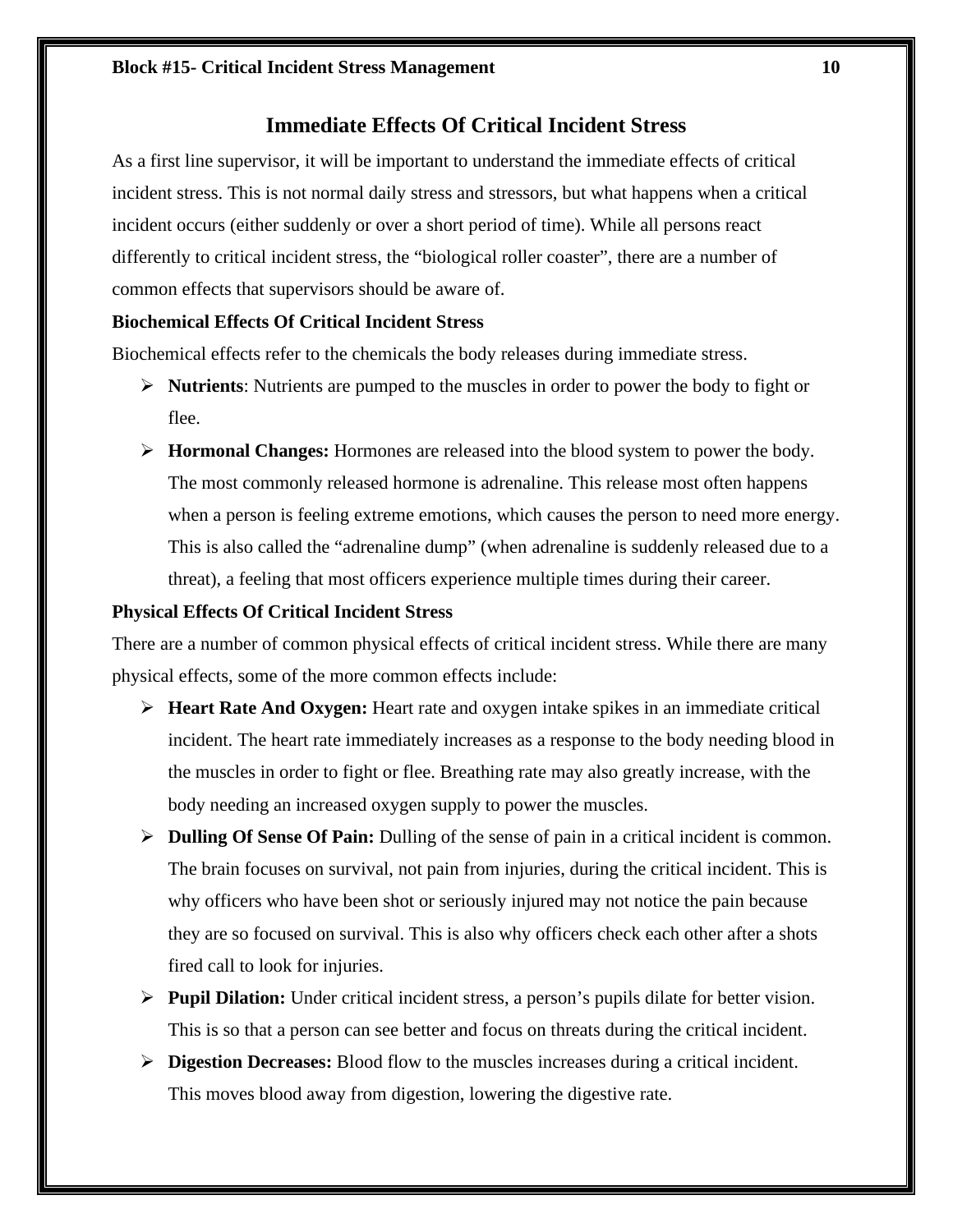# **Block #15-** Critical Incident Stress Management 11

# **Mental Effects Of Critical Incident Stress**

Thinking and memory may improve during a critical incident. The brain is laser focused on the immediate survival problem, which may also lead to perceptual distortions. A key point to remember is that perceptual distortions are normal under critical incident stress. Some of the more common perceptual distortions are listed in Handout #1 below.

# **Critical Incident Stress Management Handout #1**

# **Perceptual Distortions**

First line supervisors need to understand how an officer's perceptions will be distorted by stress. Distortions will happen, and first line supervisors should be aware of these when assisting an officer who has just endured a high-stress critical incident.

**Key Point:** Distortions do not happen the same way every time.

# **Percentages**

- $\geq 85\%$  Diminished sound (auditory exclusion)
- $\geq 16\%$  Intensified sounds
- 80% Tunnel vision
- 74% Automatic pilot
- 72% Heightened visual clarity
- $\geq 65\%$  Slow motion time
- 7% Temporary paralysis- freezing up
- $\geq 51\%$  Memory loss for part of event
- $\geq 47\%$  Report memory loss for their actions
- $\geq 40\%$  Report disassociation (detachment)
- $\geq 26\%$  Intrusive distractive thoughts
- $\geq 22\%$  Memory distortion (the role of video to show what really happened is a key to officer actions after the fact)
- 16% Fast motion time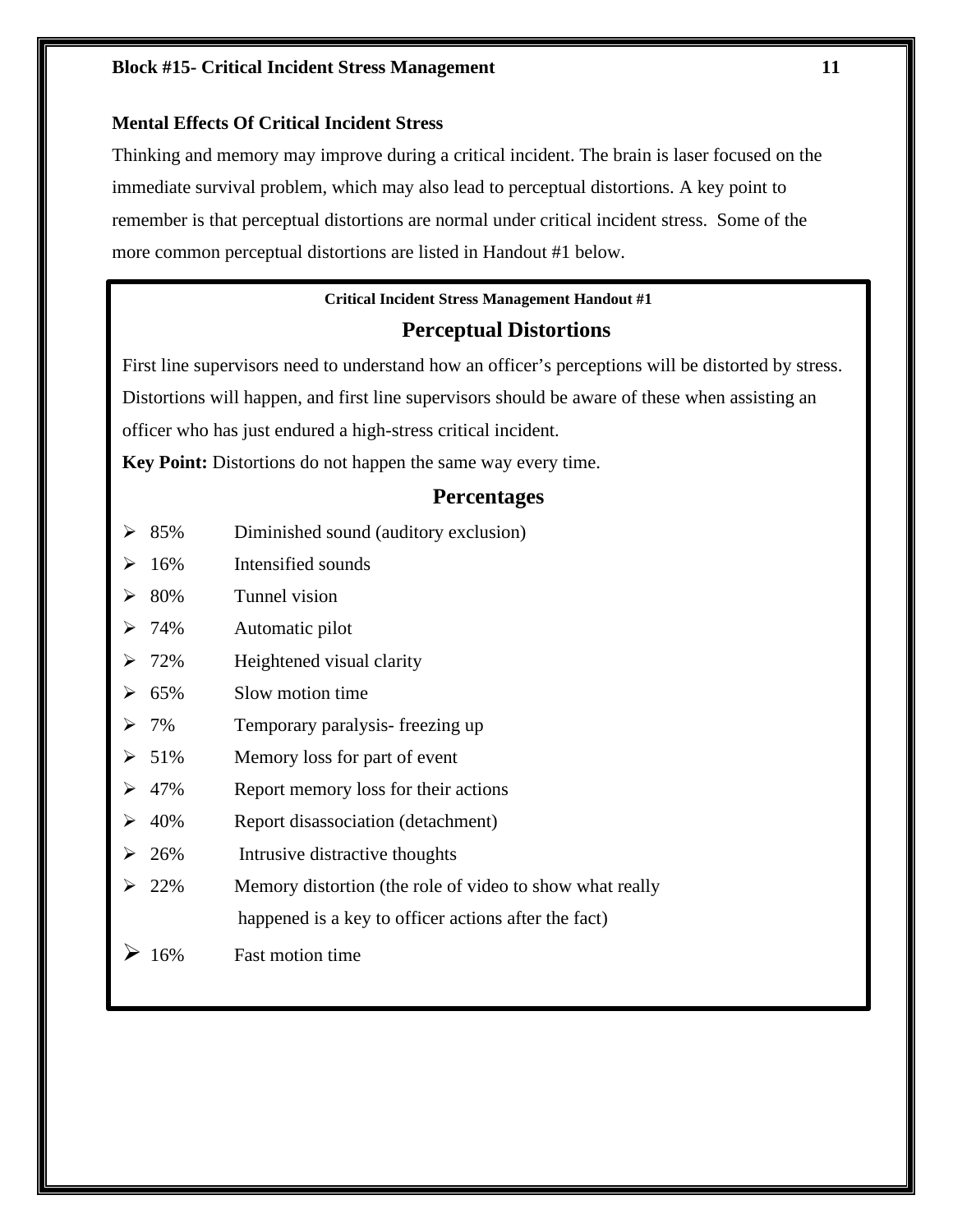# **Block #15- Critical Incident Stress Management** 12

# **Emotional Effects Of Critical Incident Stress**

There are several emotional effects of critical incident stress that first line supervisors should be aware of. Common emotional effects of critical incident stress include:

- **Excessive Emotional Reactions:** Excessive emotional reactions are common after critical incident stress events. This can most often be seen in excessive happiness ("I survived"), excessive sadness, crying, and other emotional reactions that are not normal for the person.
- **Emotional Outbursts:** Emotional outbursts are also common after critical incident stress events. This goes beyond the normal venting of emotions after an incident, and may be characterized by extreme anger and an inability to control emotions.
- **Emotional Overwhelm:** Emotional overwhelm is characterized by intense emotions that make it difficult to manage normal tasks. It is characterized by a lack of focus, due to the overwhelm associated with the stress and emotion of the event. It may effect a person's ability to think and act rationally (they cannot think and function). It may also prevent persons from performing routine or daily tasks. Emotional overwhelm can be framed as a "shut down self-protective mode", effecting the person so that they just cannot function.

# **Short-Term Effects Of Critical Incident Stress**

# **Short-Term Effects Of Critical Incident Stress**

Short-term effects from critical incident stress incidents will vary among persons. This is normal, and supervisors should approach short-term effects from an individual perspective. Every person has a different capacity to cope with stress, and no two persons will react exactly alike. Some persons can handle critical incident stress better than others, and some persons may have significant problems after a critical incident stress event.

# **Key Point On Short-Term Effects**

Supervisors should address short-term effects of critical incident stress immediately. Addressing short-term effects immediately may prevent long-term problems, the key example being PTSD.

# **Class Handout #2**

Handout #2 (Short-Term Effects Of Critical Incident Stress) lists common short-term physical, cognitive, emotional, and behavioral effects associated with critical incident stress.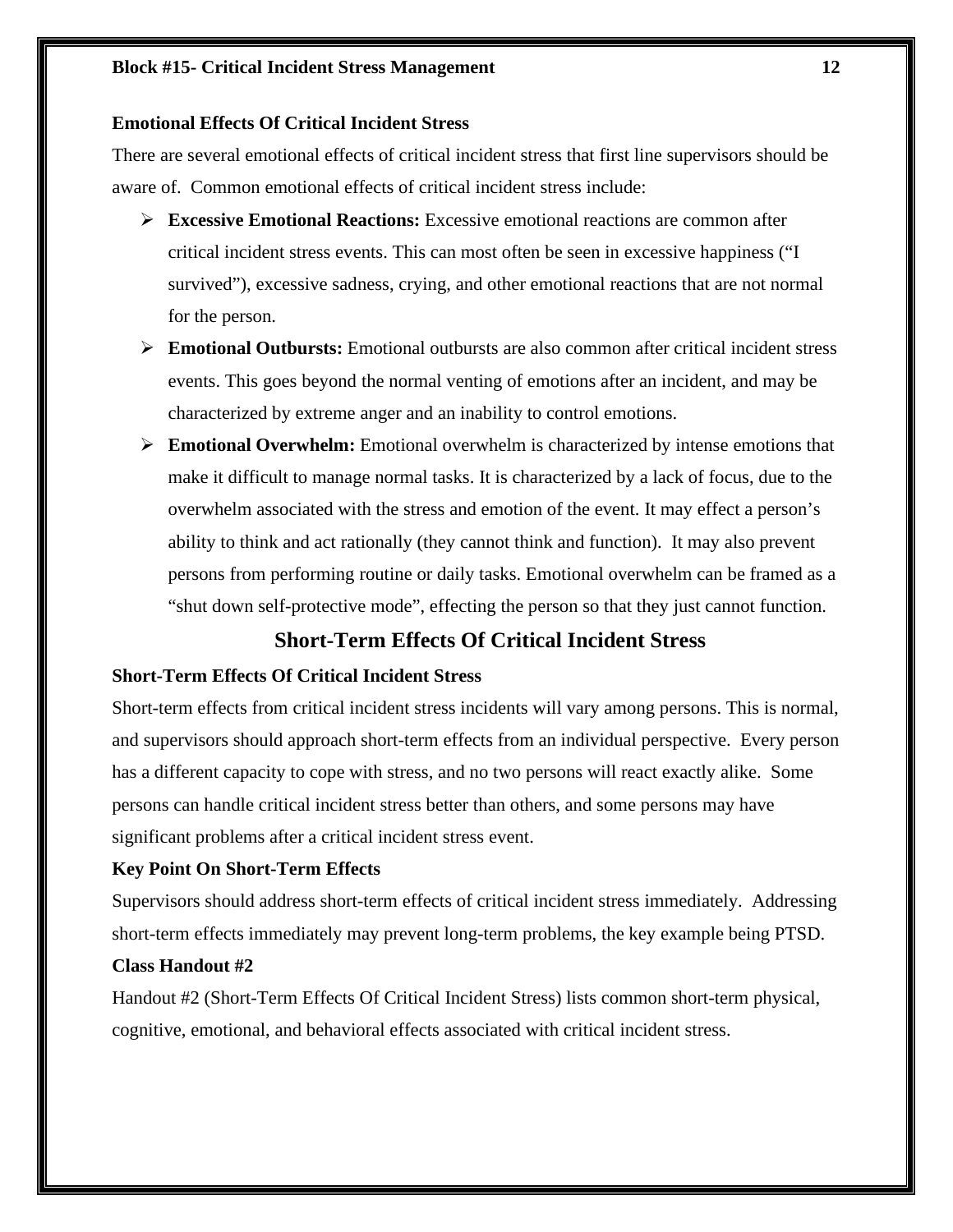**Critical Incident Stress Management Handout #2**

# **Short-Term Effects Of Critical Incident Stress**

# **Short-Term Physical Effects**

Physical effects will differ between persons for any number of reasons. While the effects may be different between persons, these are commonly seen physical signs and symptoms to be aware of.

- 
- Gastrointestinal disorders Decreased sexual drive
- Appetite disorders Headaches
- 
- 
- Sleep disorders Nightmares/unpleasant dreams
- Chest pain Neck/back pain
	-
	-
- Dizzy spells Muscle tremors
- Increase chance of flu/colds Menstrual irregularity

# **Other Physical Effects**

# **Short-Term Cognitive Effects**

\_\_\_\_\_\_\_\_\_\_\_\_\_ \_\_\_\_\_\_\_\_\_\_\_\_\_\_\_ \_\_\_\_\_\_\_\_\_\_\_\_\_\_\_

Similar to physical effects, short-term cognitive effects may differ between persons. What is important is that these signs and symptoms normally go away after a short period of time.

- 
- Denial Lack of concentration
- 
- Flashbacks Altered life outlook
- Short-term memory problems Difficulty making decisions
- 

# **Other Cognitive Effects**

\_\_\_\_\_\_\_\_\_\_\_\_\_ \_\_\_\_\_\_\_\_\_\_\_\_\_\_\_ \_\_\_\_\_\_\_\_\_\_\_\_\_\_\_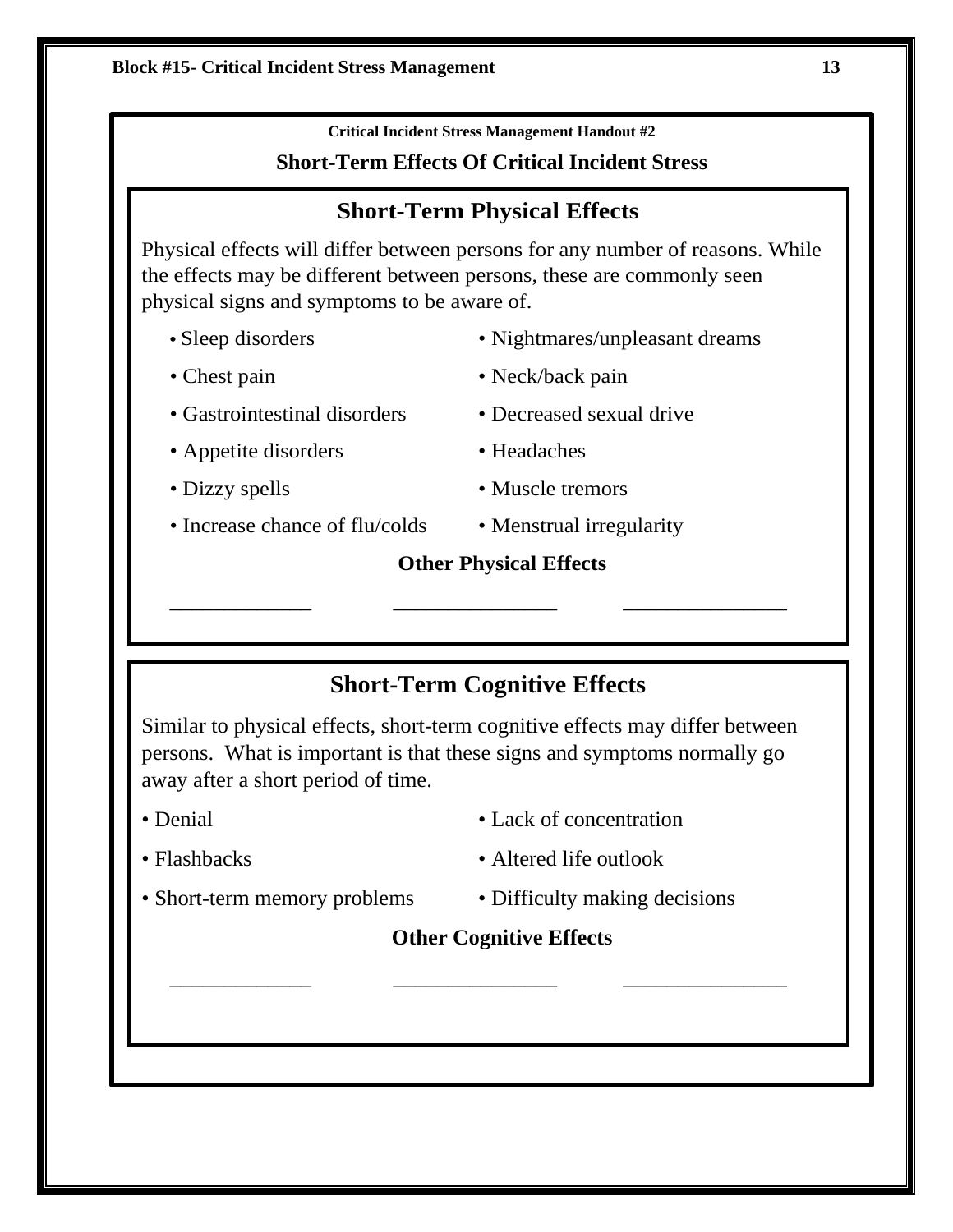

# **Other Behavioral Effects**

\_\_\_\_\_\_\_\_\_\_\_\_\_ \_\_\_\_\_\_\_\_\_\_\_\_\_\_\_ \_\_\_\_\_\_\_\_\_\_\_\_\_\_\_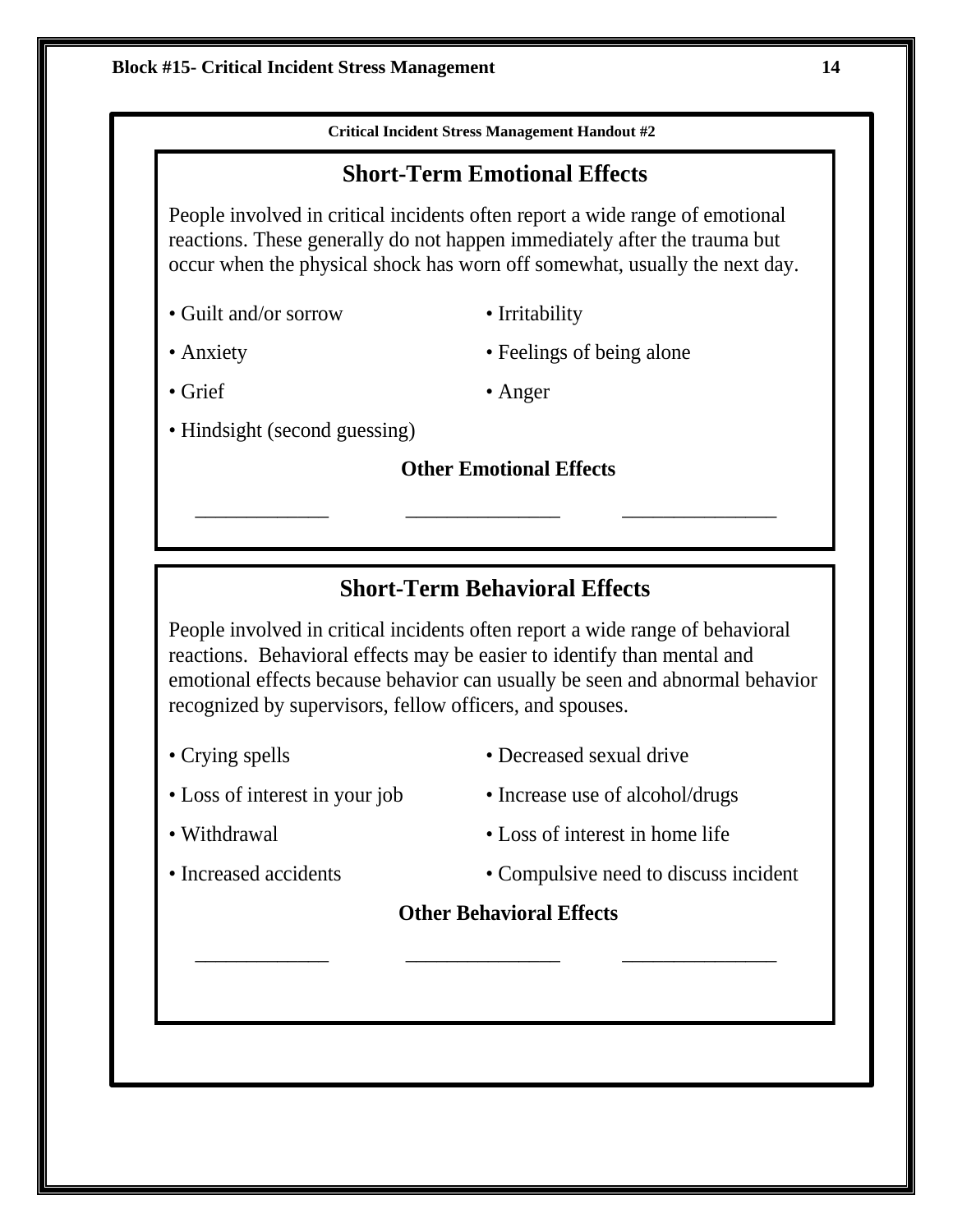# **Critical Incident Debriefing As A Means Of Helping Effected Persons Critical Incident Debriefing Definition**

Critical incident debriefing can be defined as "A formal session that provides those involved in a critical incident with the opportunity to talk with others who were involved". This is not an afteraction debriefing, where the focus is on what happened and lessons that can be applied forward to the next incident. A critical incident debriefing is focused on helping everyone involved in the incident start the recovery process from the stress and trauma that may have been endured during the critical incident stress event.

# **Key Points On Critical Incident Debriefing**

- **How Soon After To Conduct The Debrief:** The critical incident debriefing should normally occur within 3 days of the incident. The sooner the debrief can be organized, the better for those effected by the critical incident stress.
- **Who Should Participate In The Debrief:** The critical incident debriefing should be open to all persons who were involved in the incident. It should be open to people who were hurt, who saw others hurt or killed, or who served as first responders to the critical incident scene. Dispatchers and others who may have been effected vicariously by the critical incident should also be allowed to attend.
- **Immediate Psychological First Aid:** Critical incident debriefing acts as a form of First Aid after a traumatic event. This is the first formal action to address the stress from the critical incident, and it is intended to provide immediate first aid to the wounded nerves and emotions of persons involved in the critical incident stress event.

# **Purposes Of Conducting A Critical Incident Debriefing**

Critical incident stress can create a psychological injury. This is why it is critical to start treating these injuries as soon as possible in starting the recovery process. The critical incident debriefing allows processing and reflection time for those involved in the critical incident. This is processing of the event and what happened. The debrief also provides time for reflection on the impact of the critical incident. Reflection time allows persons involved to talk about what happened, and to learn from others about what they experienced in the critical incident. As noted in the above key points, it acts as an immediate first aid treatment for psychological injuries caused by the critical incident stress event.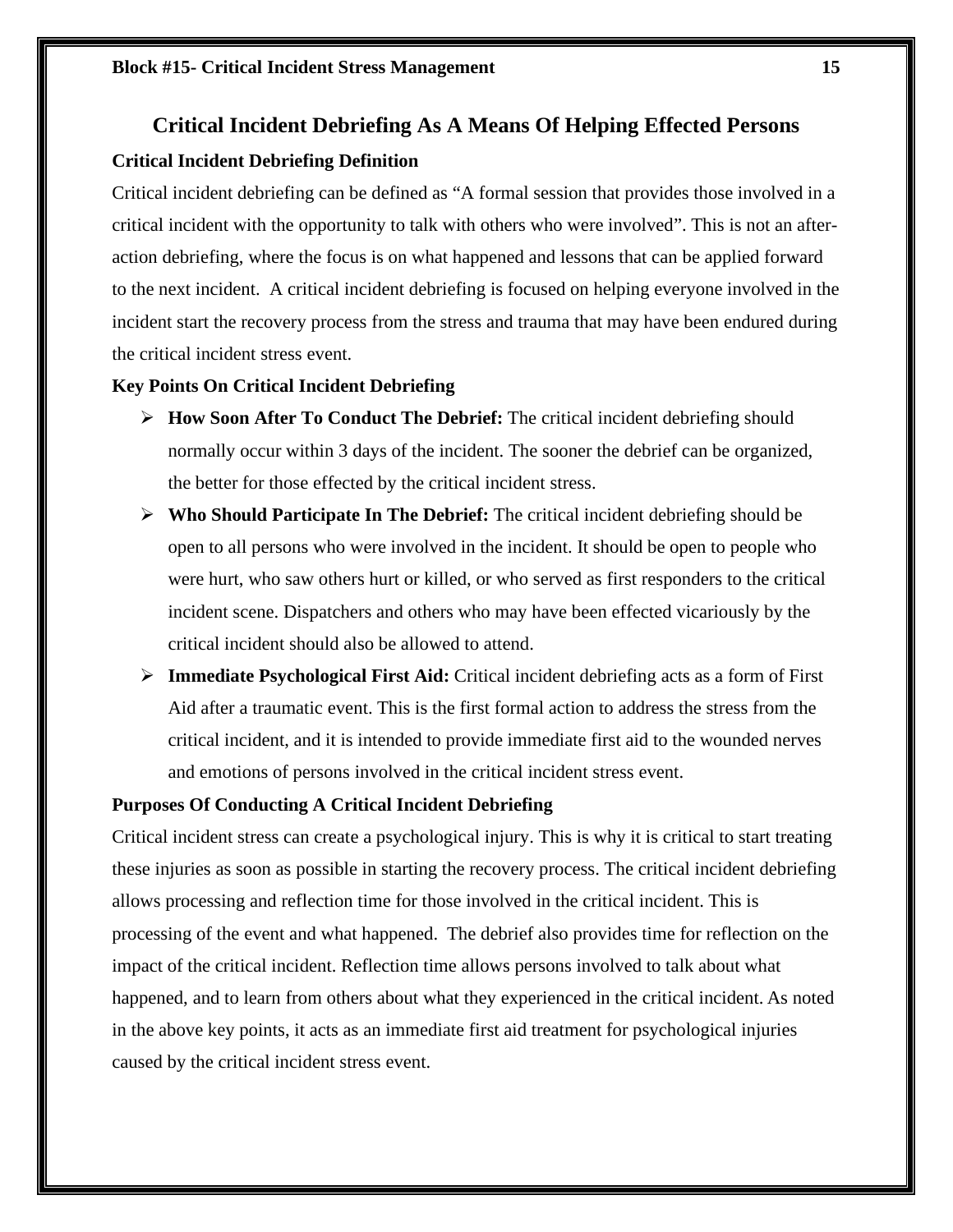# **Steps In The Critical Incident Debriefing**

There are four basic steps in the critical incident debriefing process. These steps include:

- **Assess The Impact:** The first step that first line supervisors should take is to assess the impact of the critical incident stress on those involved. This focuses on how effected persons were by this critical incident, and to identify those who were more effected than others (indicating they may need more help in the recovery process).
- **Conduct A Review Of Incident:** The second step that first line supervisors should take is to conduct a review of the incident and its impact. This is reviewing the incident with those involved, taking the incident step by step so that persons can understand the totality of what occurred in the event. During the review, look for maladaptive behaviors and responses, which may indicate persons are not handling well what happened.
- **Allow Venting To Occur:** Allowing venting of thoughts, emotions, and experiences is a critical part of the debriefing process. This allows persons to discuss their thoughts, emotions, experiences, and how they were effected by the stressful incident. This is the First Aid part, allowing persons to get it all out and to start the healing and recovery process. It may also defuse future problems related to the stressful event.
- **Additional Support And Resources:** This step focuses on providing additional support and resources to persons who need more assistance in recovering. It identifies persons who need assistance, and allows after-briefing follow-up with resources available to assist persons who need more assistance. The idea is to bring closure and to anchor the individual to resources that will assist them in rebuilding and healing.
- **Monitor Officers For Changes:** Supervisors should monitor their personnel as they return to duty. Be aware of adaptive processes, and how personnel may not be adapting to the stress from the critical incident when they return to duty. Monitoring for changes can help supervisors recognize when additional resources are needed.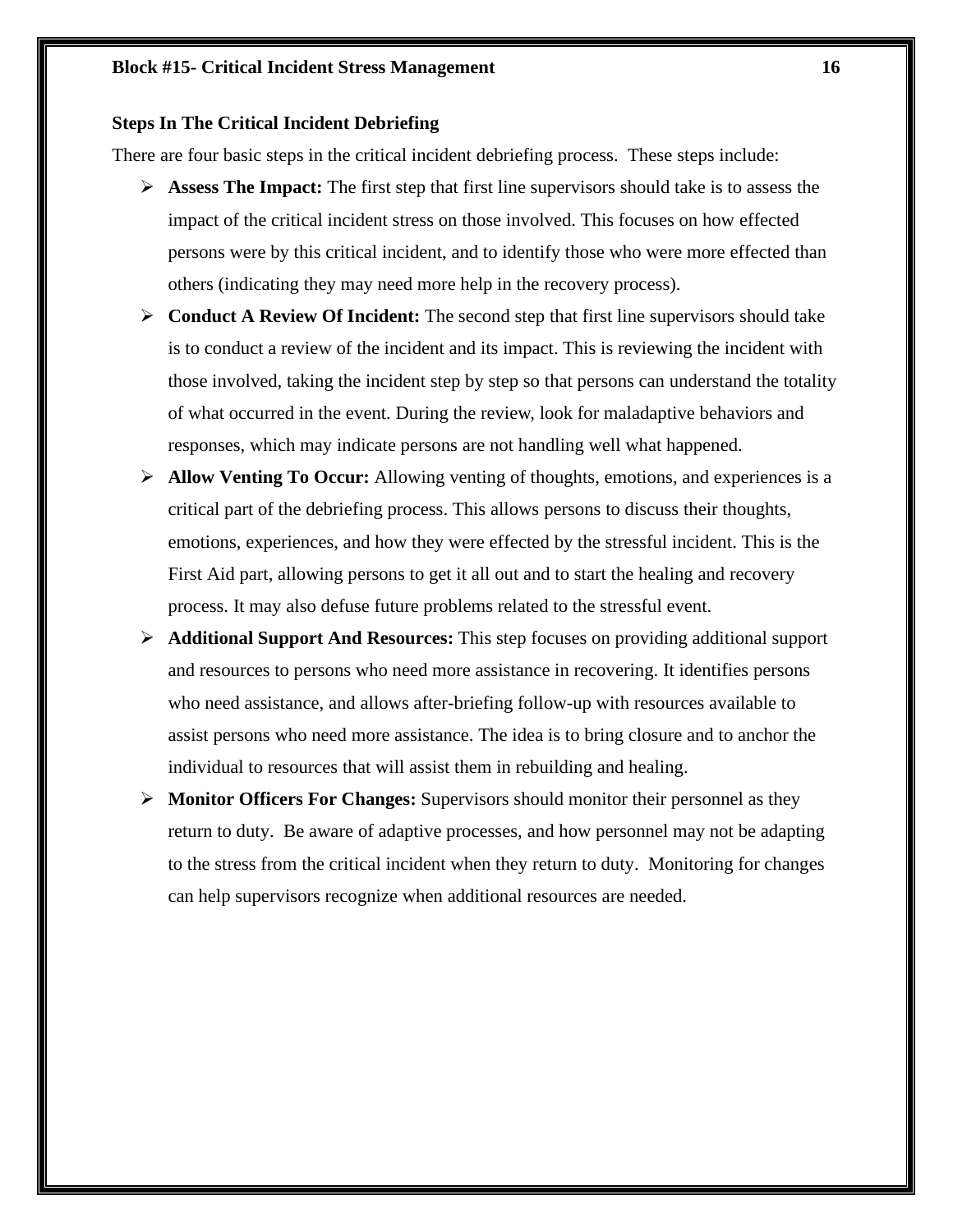# **How Supervisors Can Help With Short-Term Critical Incident Recovery**

# **How To Assist Personnel In Recovering From Critical Incidents (What To Do)**

- **Provide Support:** Be supportive of the officer as they recover. This may include spending time with the person, offering assistance and reassurance, and being a "listening ear". Simple things such as reassuring them that life will carry on and recovery is possible can be helpful in the recovery process.
- **Support Upon Return To Work:** Supervisors should provide support as persons return to the job. This may include helping them with tasks, providing time for them to readjust to the job, and understanding that it may take time to get "back in the saddle".
- **Provide Private Time:** Persons may need some private time upon their return to duty. This may be time off to recover without the department bothering them, most often vacation time away from the daily grind of the job.

# **Key Points On Providing Assistance**

- **Key Point #1:** When appropriate, suggest the person seek professional help. This may be difficult for criminal justice personnel to accept as an option, as there is the macho mindset in the profession and a concern about being seen by others as "weak". Employee assistance programs provide counseling and other support, and professional helpers can provide guidance in the recovery process beyond what a supervisor is capable of.
- **Key Point #2:** Failure to provide recovery support can lead to long-term problems. Supervisors have to be aware of how an incident can effect persons, both in the short and long-term. Ignoring the needed recovery and support can lead to long-term problems such as officers shutting down, PTSD, and in the most extreme circumstances, officer suicide.

# **What Not To Do In Assisting Personnel (Things Not To Do Or Say)**

- **Don't Tell Them They Were Lucky**: This is a statement that should not be said to persons after a critical incident event. It is disrespectful, and makes it seem that the person had no control over what happened.
- **Don't Say You Understand If You Don't:** Another statement not to make is that you as a supervisor understand the stress of the critical incident that the person endured. Unless you truly do understand the experience of the critical incident, don't say you understand when you don't really know.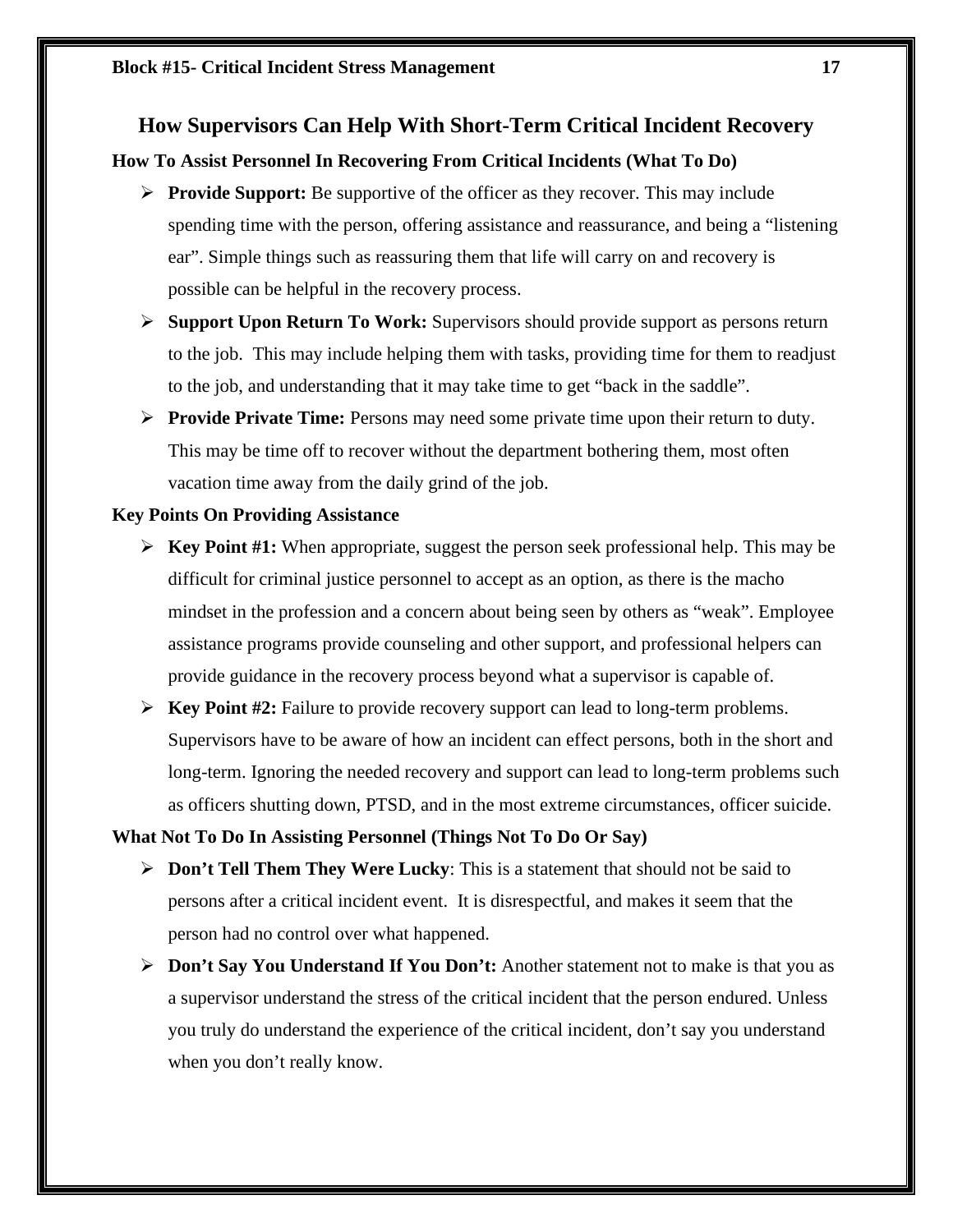# **Long-Term Effect #1- Prolonged Mourning**

### **Prolonged Mourning Of Loss (Missing Those Who Are Gone)**

When a fellow criminal justice professional dies (especially a law enforcement officer), they will be missed. We have a personal attachment to each other as officers, especially when we have worked together for a long time and know each other. Law enforcement funerals can be very difficult to endure. The ceremonies, the bagpipe music, and the formal mourning of the lost can provide a uniquely stressful event.

# **Key Point On Long-Term Mourning**

Officers will miss those that have passed, especially if it was a line of duty death. Missing our fellow professionals is normal as criminal justice creates tight bonds of friendship and camaraderie over the many years.

# **How Supervisors Can Assist Officers With Recovery From The Loss**

While there is no perfect solution to assisting officers with mourning, there are several things that first line supervisors can do in helping their personnel with the mourning process:

- **Be Supportive As The Loss Is Processed:** Be supportive as officers process the loss. Supervisors can help them to talk about what occurred. Try to understand what happened (if this is possible) from the perspective of the person being helped, and to provide support as they recover from the loss.
- **Understand It May Take Time:** Understand it may take time for persons to get back to normal after the loss of a fellow professional. Recognize that the loss of an officer can be traumatic, so it takes time to recover.
- **Be There To Talk:** Be there for your people to talk about the loss. Be available to talk and be a good listener in trying to help your personnel process the loss.
- **Be Supportive Of The Healing Process:** Be supportive of the healing process. Focus on how the person is processing the loss, their feelings and emotions. Focus on helping them return to the job and carry on for the departed.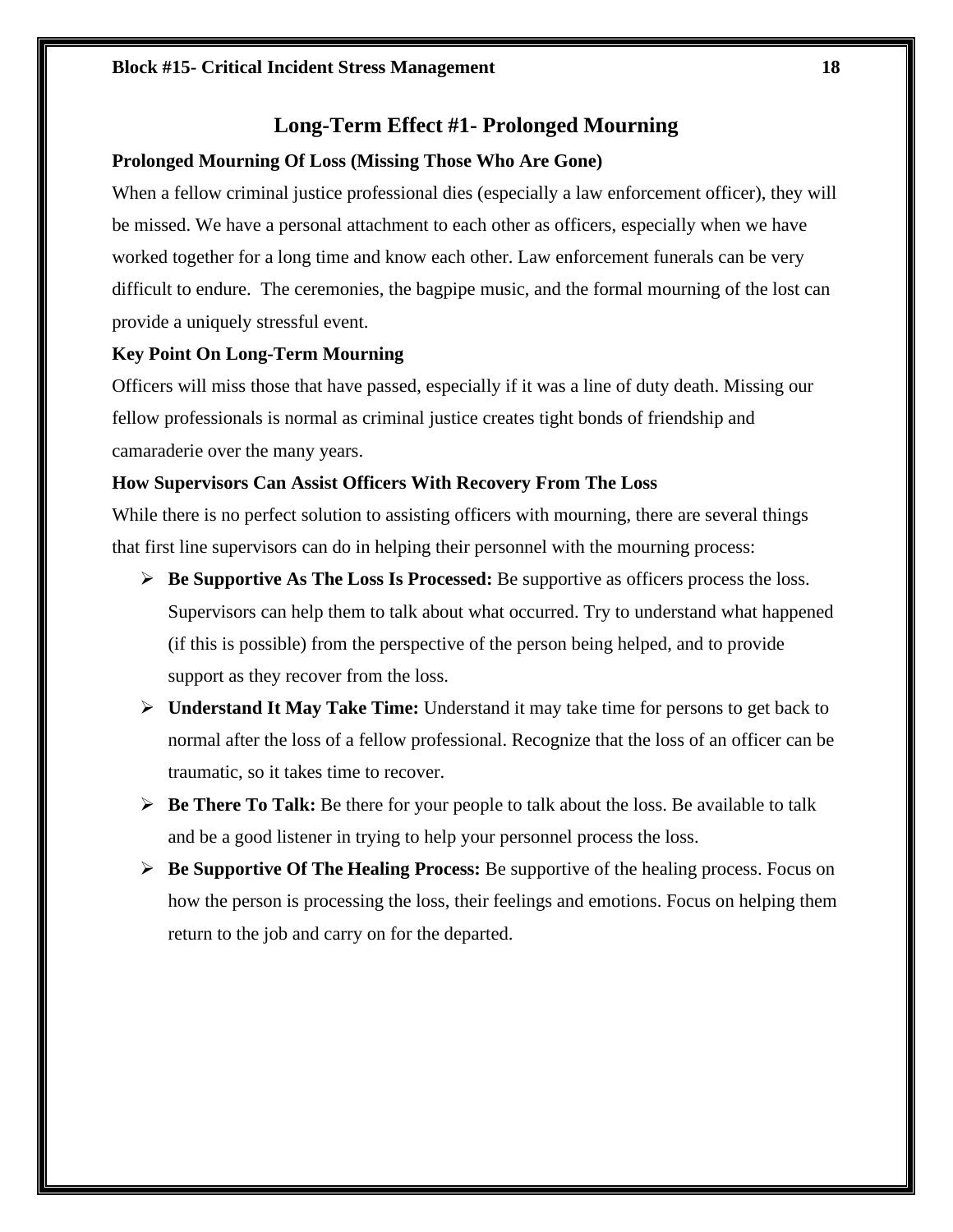# **Long-Term Effect #2- Post Traumatic Stress Disorder (PTSD)**

# **Definition Of Post-Traumatic Stress Disorder**

Post-Traumatic Stress Disorder is defined by the APA as "A psychiatric disorder that can occur in people who have experienced or witnessed a traumatic event". This is the medical definition of PTSD.

# **How PTSD Develops In Criminal Justice Personnel**

There are two primary ways in which PTSD can develop in criminal justice personnel:

- **Traumatic Incidents:** This is the critical incident stress event that a person is exposed to. For criminal justice personnel, PTSD often comes from violence and death that officers experience. It may also come from the horrible crimes that criminal justice personnel have to handle in their professional work. Significant violent incidents that officers have to investigate can lead to PTSD due to the horrors that officers have to experience in an investigation.
- **Long-Term Development Of PTSD:** PTSD may also develop in officers over time. This may not be one major event, but rather exposure to violent and horrible incidents over a longer period of time. Criminal justice professionals see the very worst that the world can offer, and over time these traumatic incidents can lead to the development of PTSD.

# **Three Key Points On PTSD:**

- **Key Point #1**: PTSD is both an emotional and physical injury. Emotional injury from trauma is common, and physical injuries from how our body is injured psychologically can also manifest in PTSD. This combination of emotional and physical injury can also lead to PTSD if the problems are ignored over time.
- **Key Point #2:** An estimated 15% of criminal justice personnel have experienced PTSD symptoms. The true extent of this problem is unknown, as studying criminal justice personnel can be very challenging due to nature of the profession where officers do not normally want to talk about these problems. However, it is generally accepted that the rate of PTSD is higher than 15%.
- **Key Point#3:** If not treated, PTSD has been shown to increase the risk of suicide. PTSD and suicide have been linked in numerous studies, and the problem of suicide by criminal justice professionals has been linked to PTSD in several professional studies.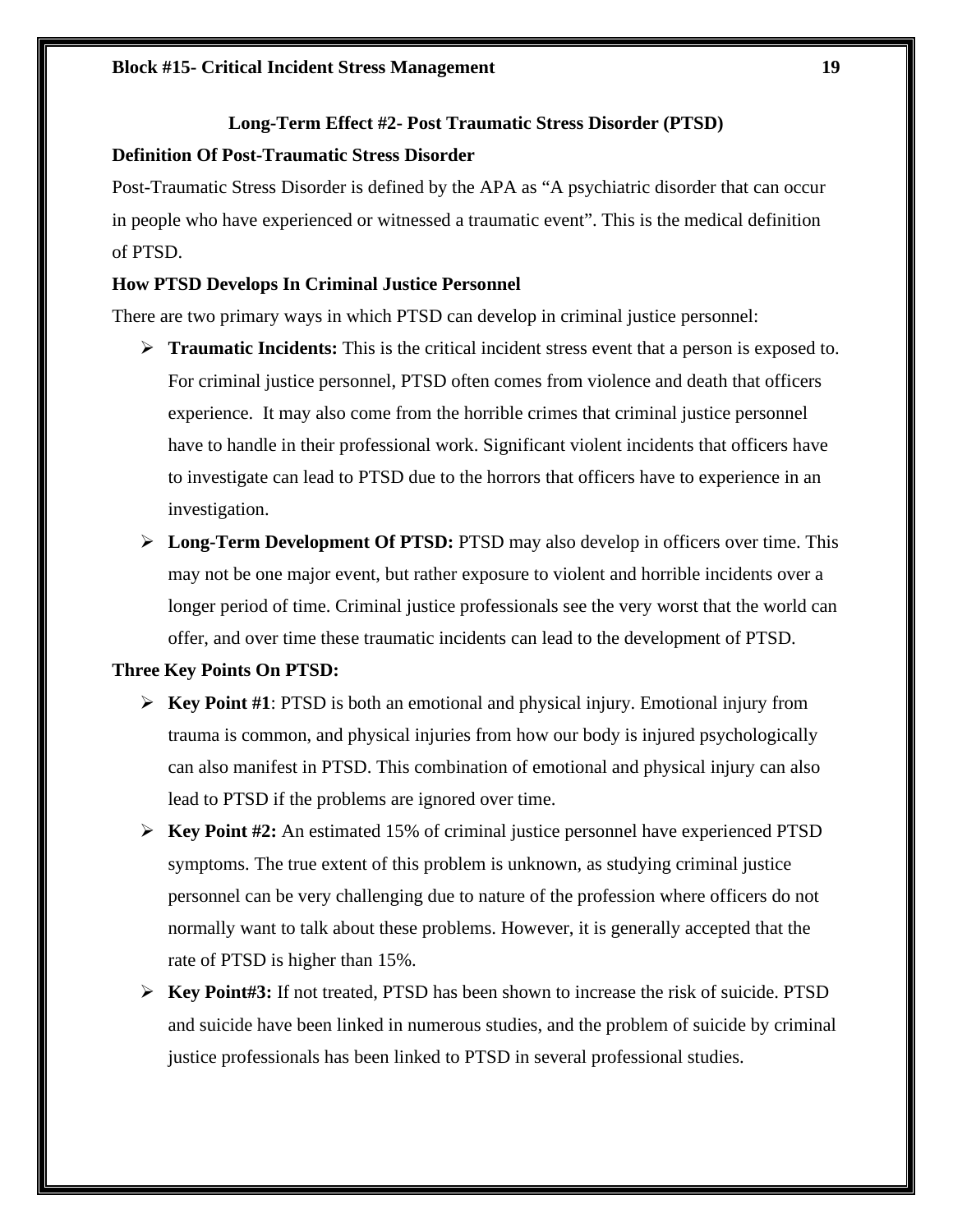# **Common Indicators Of PTSD In Criminal Justice Personnel**

The range of PTSD symptoms is very wide. The following are commonly recognized indicators. Keep in mind that specific signs and symptoms will vary among individuals.

- **Disturbing Thoughts And Feelings:** A person experiencing PTSD may have intense and disturbing thoughts and feelings. These disturbing thoughts and feelings are related to their experience in the critical event or from events over time. These symptoms may last long after the traumatic event has ended.
- **Flashbacks And Nightmares:** Flashbacks may be caused by certain stimulus that brings back memories of the critical incident. Nightmares about what happened may occur as the mind relaxes during sleep.
- **Sadness, Fear, And Anger:** Sadness, fear, and anger are commonly associated with PTSD. These are intense feelings that regularly return, causing problems for the person in their normal life and work. While sadness, fear, and anger are normal emotions, what is occurring with PTSD is that these feelings are beyond the normal range of feelings, and manifest as extremely strong emotions that cause problems for the person in their normal daily life and functioning.
- **Detachment And Estrangement:** Detachment and estrangement from other people is a common sign of PTSD. Personal connections start to disappear, long-term relationships end, and a lack of social connection may start to develop where before there were normal relationships and social connections.
- **Avoidance Of Similar Situations:** Avoidance of situations that remind person of the traumatic event are a common sign of PTSD. This may be purposely avoiding certain situations and locations, along with certain types of events.
- **Negative Reactions To Ordinary Events:** Strong negative reactions to ordinary events may occur with PTSD. Common triggers for these negative reactions can be loud noises, smells associated with a past incident, seeing things that would normally be ordinary and having a negative reaction.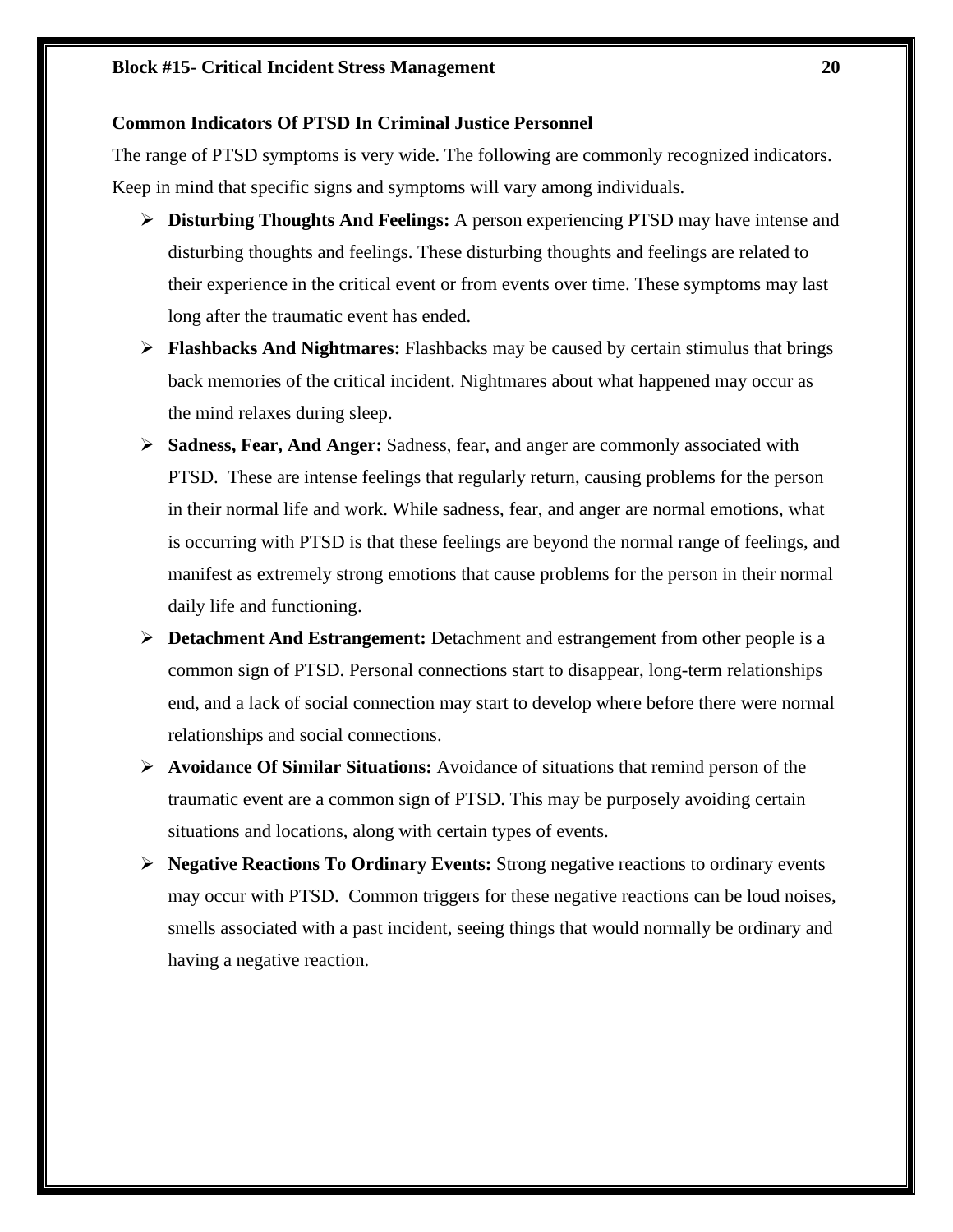# **PTSD As A Criminal Justice Profession Problem**

# **Negative Effects Of PTSD On Officer Health And Wellness**

PTSD may cause significant negative effects on the health and wellness of criminal justice personnel. Negative effects that first line supervisors should be aware of include:

- **Impairment Of Mental Well-Being:** Criminal justice personnel who are not well mentally can be a significant problem for supervisors. They are unable to cope with daily problems and minor stress incidents. They may feel constant unreasonable stress in situations that prior to the critical incident had not impacted their effectiveness. A specific significant mental health issue to watch for is depression. Depression has been clearly linked to higher probability of a person attempting suicide.
- **Inability To Perform Normal Duties:** PTSD may create an inability to perform normal duties and tasks that criminal justice personnel normally perform competently. Criminal justice personnel may have problems performing their duties to the public, and normal tasks now cannot be done proficiently.
- **Increased Aggression:** Increased aggression has been commonly associated with PTSD. In criminal justice professionals, this may manifest as more frequent use of force incidents. It may also manifest as higher levels of force used than would normally be considered reasonable and appropriate.
- **Increased Substance Abuse:** Increased substance abuse has been associated with PTSD. In criminal justice personnel, this is primarily alcohol abuse, as officers are subject to drug testing in some cases. This may also manifest as abuse of prescription drugs, and other self-medication problems may occur.

# **Supervisor Resources In PTSD Recovery (Handout #3)**

Class handout #3 presents a range of suggestions to assist first line supervisors in addressing the problem of PTSD with criminal justice personnel. Handout #3 is presented on the following page.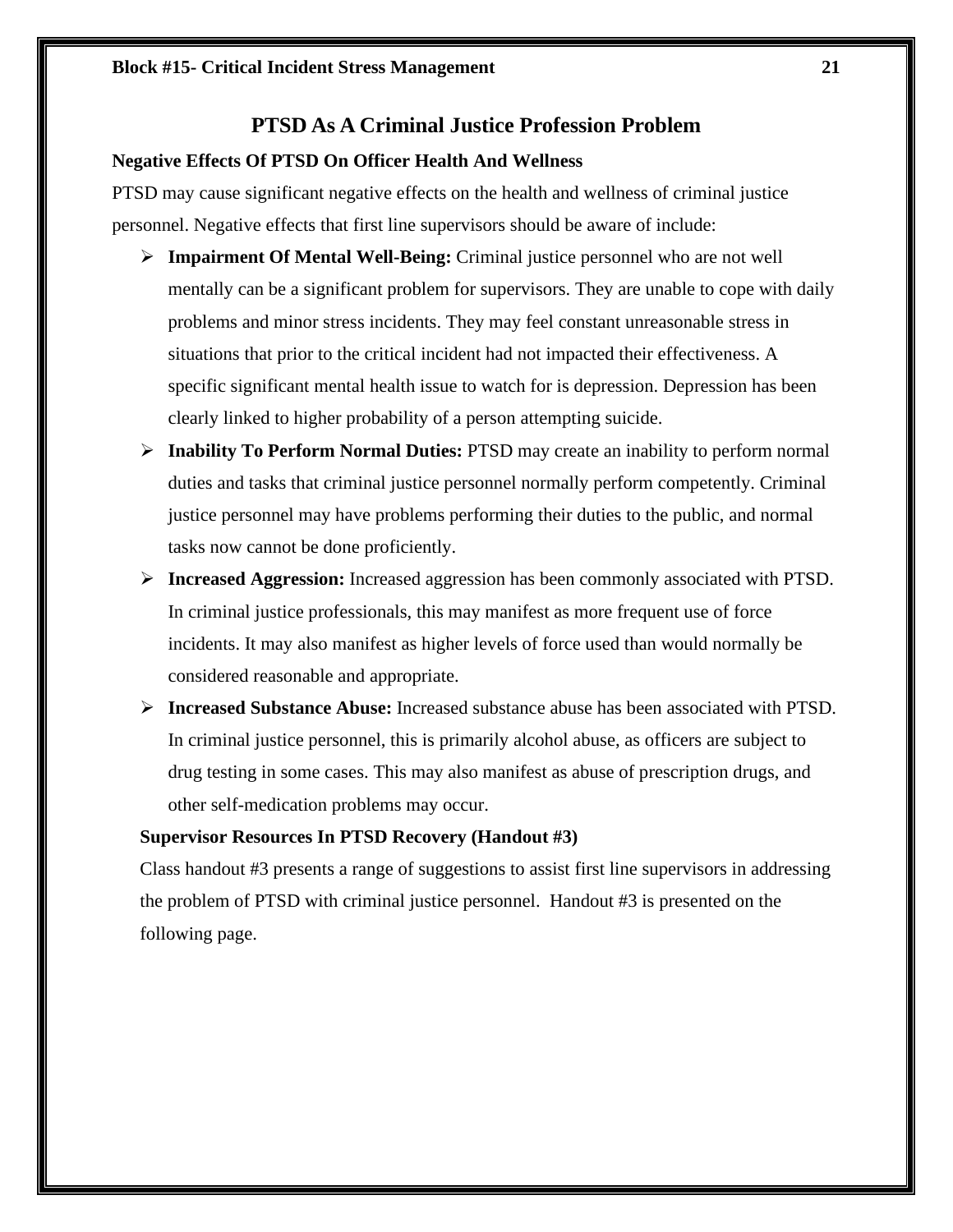**Critical Incident Stress Management Handout #3**

# **Supervisor Resources In Helping Officers With PTSD**

# **Suggest Professional Counseling Help**

- $\triangleright$  Suggest that the officer go to specially trained counseling (special training to work with criminal justice critical incident stress, law enforcement experience)
- $\triangleright$  Only in special circumstances can this be mandated (officer involved shootings are a common mandatory area before returning to duty)
- **Problem:** Officers are commonly resistant to professional help (officer resistance to professional help is common, it is the nature of the profession)
- **Key Point:** Market this as "Career Help" to encourage participation (make it a positive, not a negative. We need to work to overcome this resistance)

# **Family Involvement In Recovery Plan**

- $\triangleright$  Involve the officer's family in treatment (the most important persons in the officer's life)
- $\triangleright$  Build family support structures (this is the support network for the officer during and after treatment)
- **Key Point:** Family is the long-term support network (this is what the officer can rely on when they start to struggle)

# **Peer Support Programs**

- $\triangleright$  Programs staffed by veteran officers (cops may not talk to counselors, but we do talk to each other)
- $\triangleright$  Can be more accepted by officers (this is peer officers, persons who really know how the job works and have the experiences to build rapport and understanding)
- **Key Point:** Cops will talk to other cops (a fact that is both research-based and experiencebased, any cop can tell you that officers prefer to talk to each other)

# **Social Support Of Officers**

- $\triangleright$  This is both peer officers and supervisors (broader than peer support programs, both officers and supervisors have a role in this support)
- $\triangleright$  Often informal in nature (sharing war stories, discussing the stress and feelings)
- **Key Point:** "Dividing the Pain, Multiplying the Joy" (pain shared is pain that is spread thin, joy is building back up, the peer camaraderie among officers of being alive and still part of the team) (this comes from Lt. Colonel Dave Grossman in "On Combat")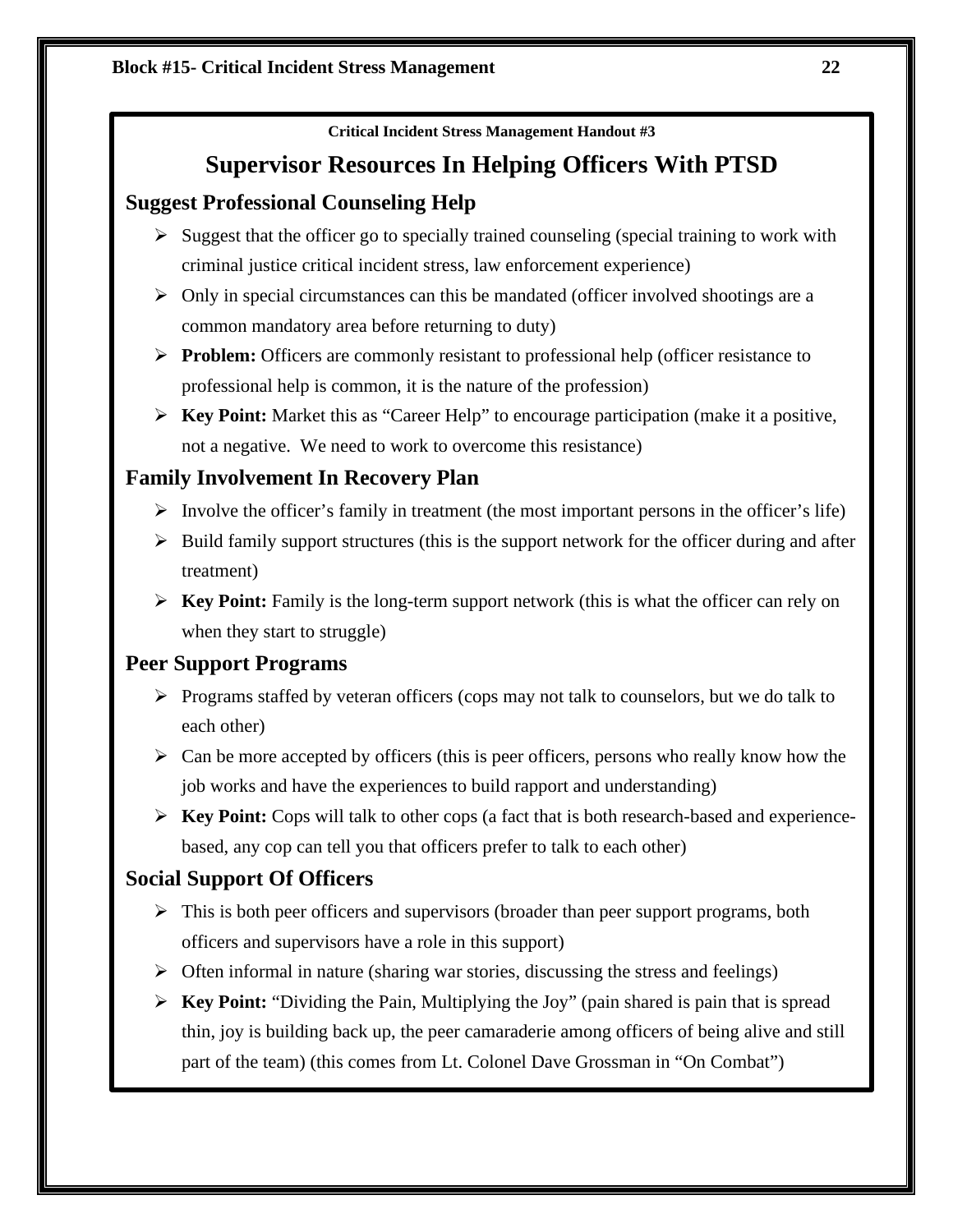### **Block #15- Critical Incident Stress Management 23**

# **Final Thoughts On Preventing Problems From Critical Incident Stress**

**Final Thought #1:** Addressing the short-term effects of critical incident stress immediately may prevent long-term problems. This is the "An ounce of prevention is worth a pound of cure" idea. It is better to solve problems on the front end than have to deal with later and larger problems, especially PTSD.

**Final Thought #2:** Failure to provide recovery support can lead to long-term problems. Supervisors have to be aware of how incidents can effect their personnel. Ignoring the needed recovery and support can lead to long-term problems such as officers shutting down, PTSD, and in the most extreme circumstances, officer suicide.

# **Stress And The New Supervisor**

### **New Stressors That Supervisors Will Take On**

New supervisors have the experience of the stresses that officers normally face, and understand criminal justice stress and stressors. The problem is that as a first line supervisor, there is a new range of stress and stressors that supervisors will need to learn to adapt to in their work. These new areas of stress and stressors include:

- **New Responsibilities:** New supervisors have many new responsibilities. They are now a supervisor, disciplinarian, report checker, and critical incident leader.
- **Special Assignments:** Supervisors may receive special assignments from departmental leadership. These are often large and complicated projects, which differ from the level of projects they previously handled.
- **Being In Charge:** New supervisors are now in charge. This is span of control supervision, and direct supervision when they arrive at the scene of an incident. Unlike officers who can sit back and let others lead, supervisors are expected to lead.
- **New Stressors Unique To Supervisors:** Supervisors will experience stressors above and beyond what normal officers face. All the stress that officers feel is still there, plus all the new stress associated with being a supervisor.
- **Key Point On Supervisor Stress:** Supervision is a whole new level of stress. Just like a video game, as a supervisor moves up to the level of first line supervision the problems become more complex and happen faster.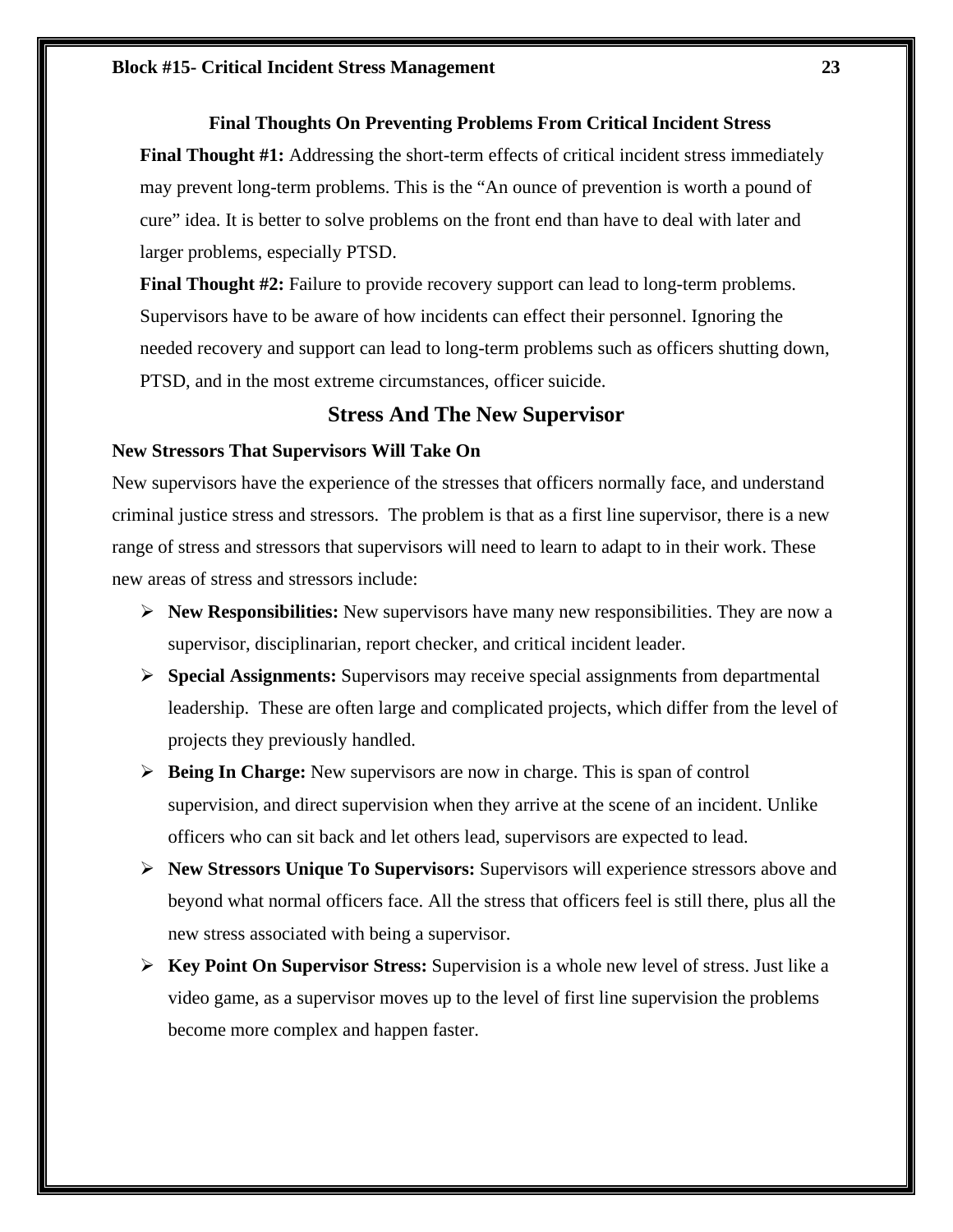### **New Stressors And Stressful Situations For Supervisors**

The range of new stressors and stressful situations that supervisors will face is wide. While the following list is not definitive, these stressors and stressful situations are commonly encountered by new supervisors.

- **People Problems:** Supervisors will encounter a whole new range of people problems. This can include dealing with officer problems, drama in the ranks, and how officers act and the things that they do. This also includes dealing with complaints, both against officers and the supervisor's organization.
- **Discomfort With Confrontation:** Supervisors will have to deal with personnel issues. Supervisors are now in charge of supervision, and confrontation cannot be avoided. Supervisors may experience discomfort in this new role, particularly when having to deal with disciplinary problems.
- **Overwhelmed By Responsibility:** The range of new responsibilities that a supervisor takes on can be overwhelming. There may be too much to do, and not enough time or energy to get it all done.
- **Nagging Unfinished Tasks (NUTS):** There are a whole range of new tasks that supervisors must delegate time for. Reviewing reports that are turned in, following up on directions to officers, projects that are overdue (especially for the chief) are all examples of this.
- **Expectation Of Leadership:** Supervisors are expected to be in charge. They are in charge of officer daily activities. More importantly, when they arrive on-scene, they are expected to take charge and lead. Unlike being an officer, where a person can sit back and wait for instructions, supervisors are expected to take charge and lead.
- **Time Management:** Supervisors have a whole new range of activities and responsibilities to fit into their busy schedules. Officers have to manage their own day, and have flexibility to accomplish tasks and duties. Supervisors may be more at the beck and call of events, with unexpected problems pulling them away from their scheduled tasks and duties that they had scheduled time to accomplish.
- **Key Point On New Stressors And Stressful Situations:** Supervisors will have to learn to handle the higher levels of stress associated with leadership and supervision. Time management, delegation of tasks, and officer daily supervision will all be important.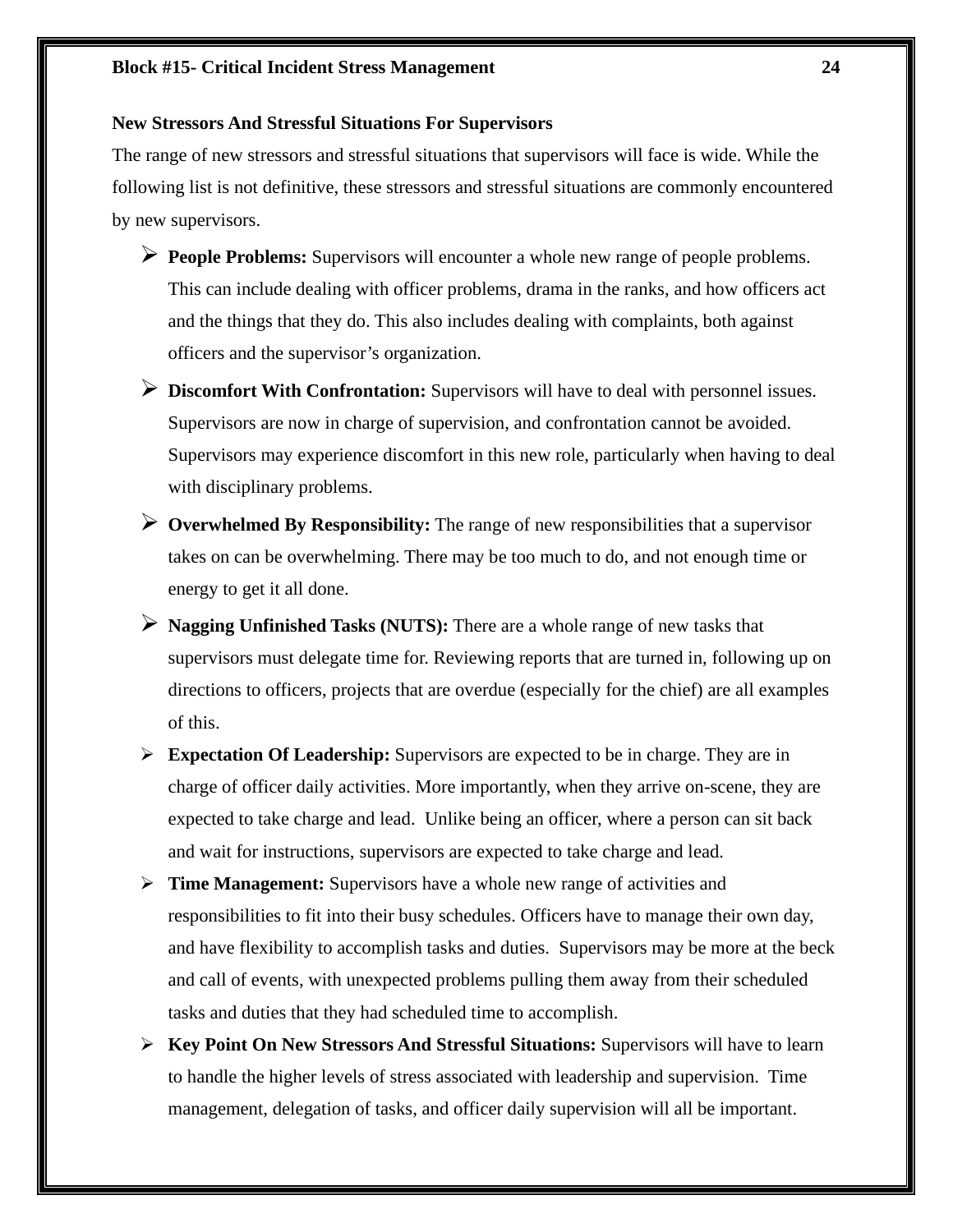# **Special Topic: Officer Chronic Stress (Long-Term Stress)**

# **Chronic Stress (Long-Term Stress)**

Chronic stress is daily stress that builds over time. This is the collective stress that builds up over time, day to day in the criminal justice profession. There are several key points to understand about chronic stress:

- **Stress Overwhelm Over Time:** Chronic stress does not happen from one event, but rather stressful incidents and situations that occur over time. Minor stresses all day every day can lead to stress overwhelm, particularly when the stress is not managed appropriately or positively.
- **Buildup Of Stress Over Time:** Stress is known to build up over time. It is the day to day stress that criminal justice professionals face that builds over time, and which wears down a criminal justice professional's ability to manage their stress.
- **Daily Grind:** The days can grind criminal justice professionals down. This is going call to call, all day long without a break in the action, with no time to rest or recover. It may lead to situations where criminal justice professionals can just no longer function, and if not addressed can lead to physical, mental, and emotional exhaustion.
- **Burnout:** Chronic stress can lead to burnout over time. Burnout is commonly described as feeling like "Every day is a bad day". Energy levels quickly expire every day on duty, and over time the situation keeps getting worse unless it is addressed.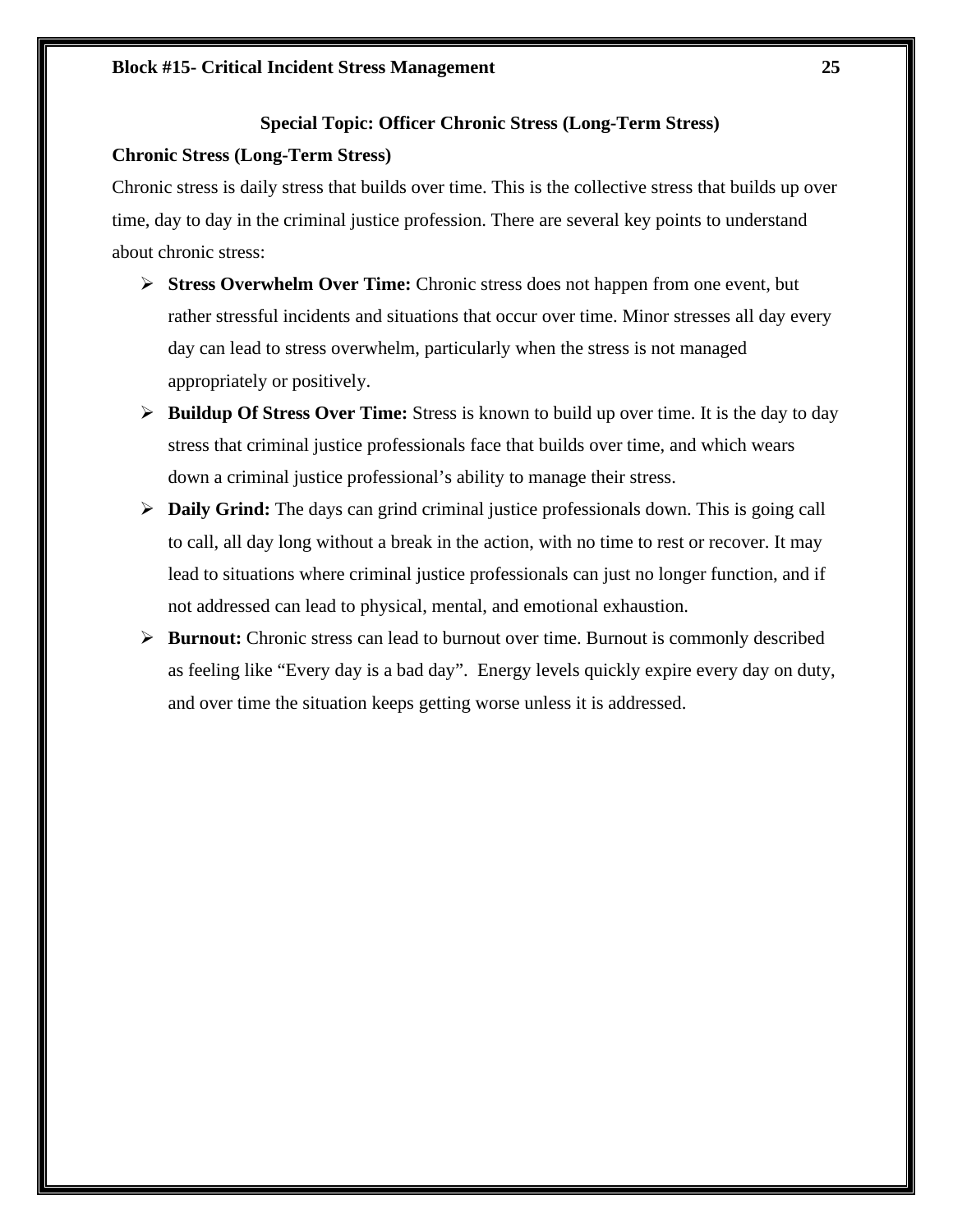# **Special Topic: Hypervigilance As A Form Of Chronic Stress**

# **Hypervigilance Definition**

Hypervigilance can be defined as "An elevated psychological state of environmental awareness that officers develop as a normal part of their occupation". This is a natural development in officers over time. The changes in psychology and cognition geared toward survival on the job lead to the development of hypervigilance by officers.

# **Areas Of Hypervigilance To Be Aware Of**

- **Hypervigilance Toward Potential Threats:** Officer survival is hammered home from day 1 of the academy. Officers over time develop a hypervigilance to potential threats that is different from normal citizens. This hypervigilance causes officers to act with caution with every person they contact and on every call they are assigned to respond and deal with.
- **Hypervigilance Of Environment:** Hypervigilance of the environment is also tied to officer survival. Officers tend to focus on everything that is going on around them, being tuned in at a higher level than normal citizens.

# **The Problem Of Hypervigilance And What Supervisors Can Do**

# **What Hypervigilance Feels Like At Work**

Hypervigilance on-duty is the upper range of officer activity. Hypervigilance at work for criminal justice professionals feels like:

- **Alert And Alive:** Hypervigilance makes criminal justice professionals feel fully awake to everything that is going on. It is reported as making officers feel more alive and ready to roll every day all day.
- **Stimulated:** Criminal justice can be a very exciting job, especially for young officers. This is the stimulus of excitement from the job, the experience of going into dangerous situations and taking on dangerous persons in order to protect the public.
- **Energetic And Involved:** Hypervigilance makes criminal justice professionals feel fully tuned in to everything that is going on. They feel energy to engage with the job, and the involvement with exciting situations raises the level of hypervigilance.
- **Being Humorous:** Hypervigilance can create humor. Criminal justice professionals notice many things that citizens do not. Humor can assist officers in coping with the daily stress of survival. Cop humor is particularly well known.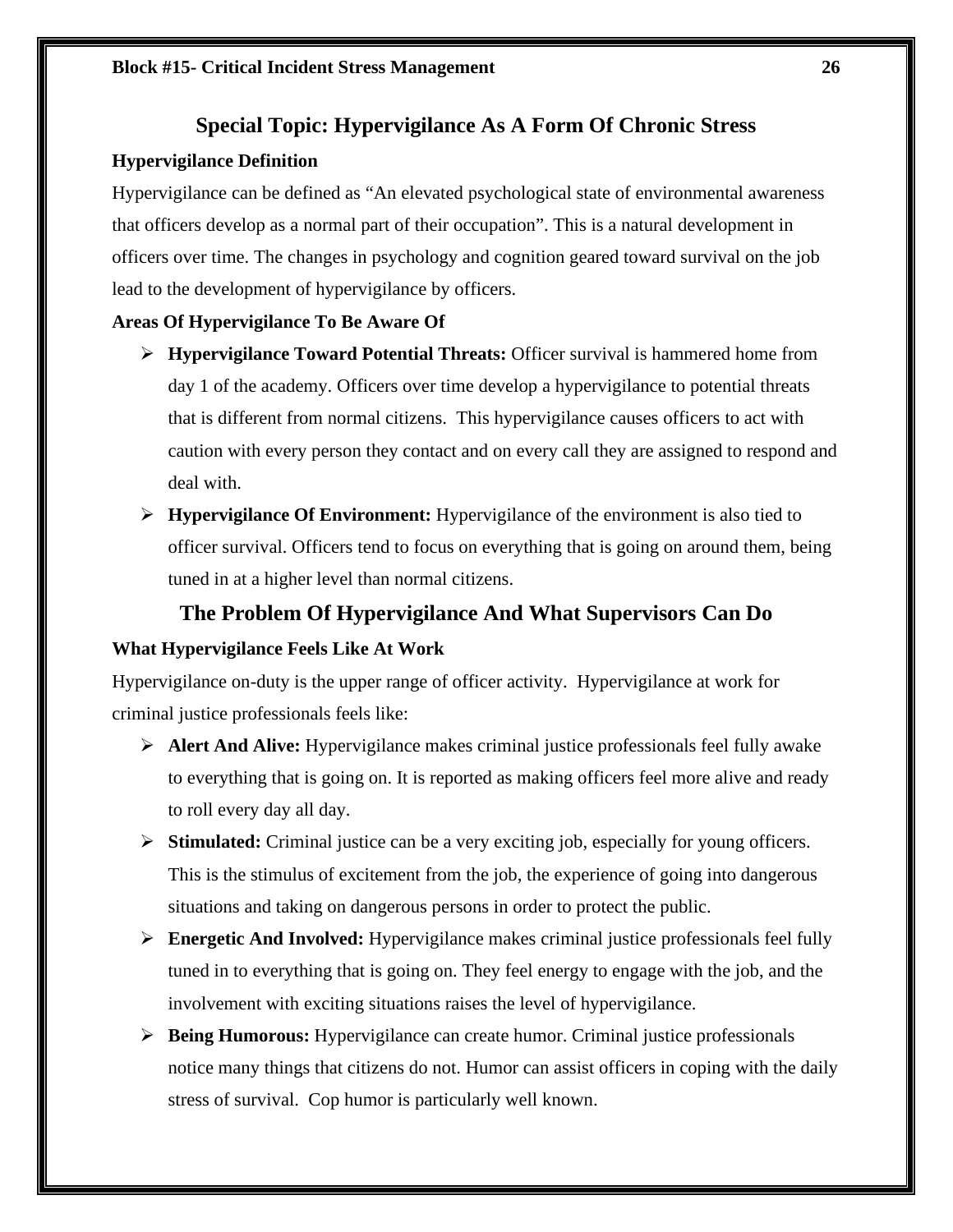## **Block #15- Critical Incident Stress Management 27**

# **What Happens With Hypervigilance After Work**

While hypervigilance on-duty is the upper range of physical, mental, and emotional activity, there are problems created by hypervigilance when criminal professionals go off-duty. Hypervigilance off-duty feels like:

- **Tiredness:** When off-duty, the stimulus related to hypervigilance is gone. Criminal justice professionals naturally go to the lower level of awareness, with this lower level being significantly lower than it normally should be. Hypervigilance at work causes exhaustion over time, and when criminal justice professionals go off-duty they often go to the bottom of the stimulus cycle.
- **Detachment:** After being hypervigilant all day at work, criminal justice professionals come home and often "check out" immediately. Dr. Kevin Gilmartin describes this as getting on the "Magic Couch" and zoning out. Criminal justice professionals detach from connection with their family and significant others, and only desire to lay on the couch and zone out, a problem that can cause significant damage to personal and social relationships.
- **Apathy:** After a day of hypervigilance, life is just not as exciting off-duty. Criminal justice professionals do not experience the excitement of danger and taking on problems that officers do on-duty, and this leads to apathy and detachment off-duty. There is no desire to do anything other than lay on the "Magic Couch" and watch television passively.
- **Isolation:** Hypervigilance on-duty is exciting and invigorating. When the criminal justice professional goes home, they no longer have the interpersonal connections that they have developed at work. This can lead to a detachment from other persons, as personal and social relationships have deteriorated. Criminal justice professionals begin to lose the interpersonal and social relationships that previously made up their off-duty personal life, leading to a sense of isolation that can be detrimental to mental and emotional health.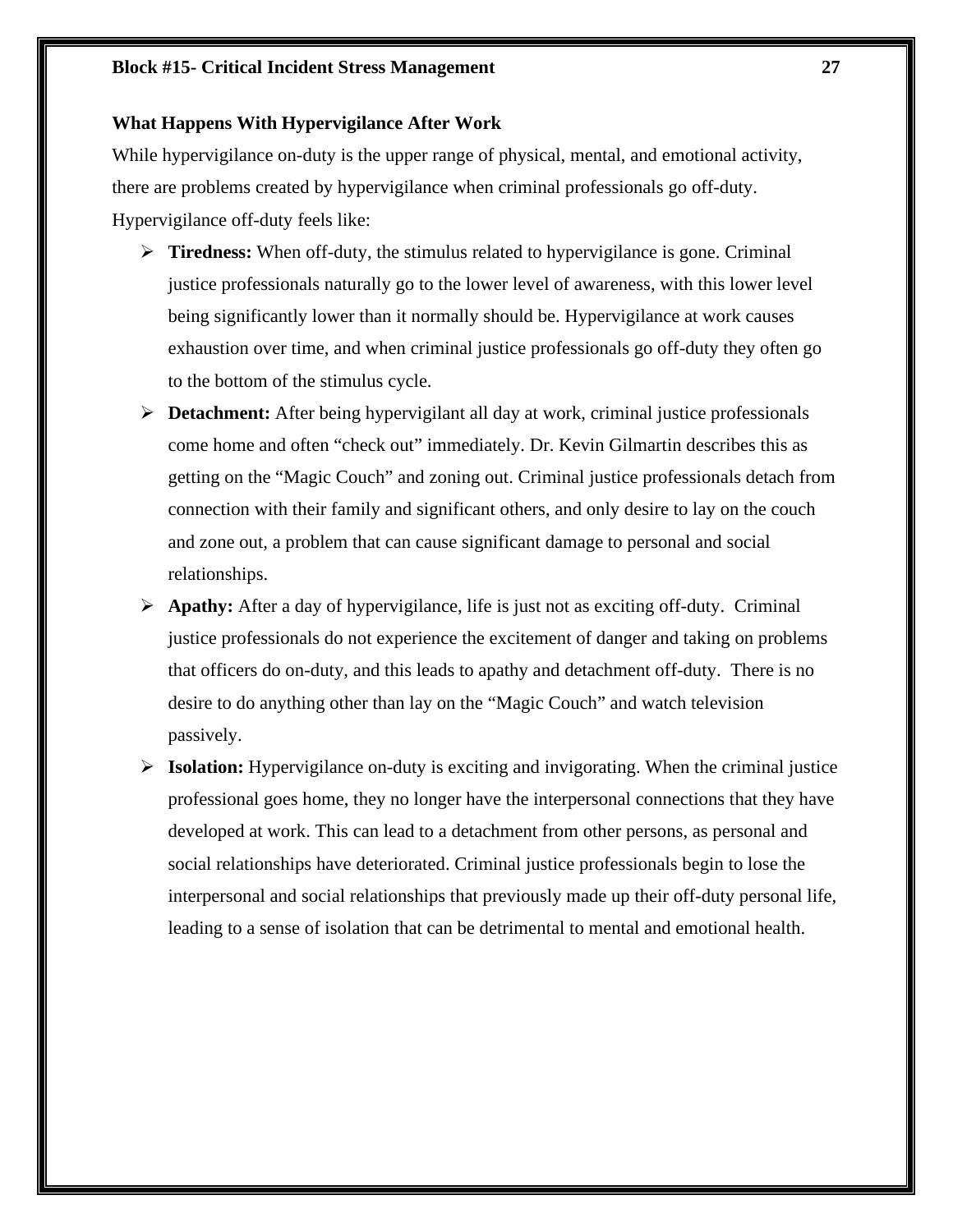# **Suggestions For Addressing Hypervigilance Problems**

The following suggestions for supervisors are provided by Dr. Gilmartin's book "Emotional Survival For Law Enforcement". These suggestions are applicable to both supervisors and the criminal justice personnel they supervise.

- **Exercise**: Exercise is the #1 recommendation for officers and supervisors. Supervisors should recommend that those they supervise stay physically active. Focusing on exercise and staying active can bring officers back towards the middle of the engagement spectrum, where off-duty they had gone to the bottom of the spectrum. Exercise brings up the lower reaches of the hypervigilance cycle toward normal range, and can also assist with stress management.
- **Leave Work At Work:** It is easy to let work take over an officer's (and supervisor's) life. Being alert and aware in public is important, but at home off-duty there is a need to turn down the hypervigilance to reasonable levels. When we are off-duty, there is a need to go home and be human. Work will be there when we get go on-duty, so leave work at work.
- **Have A Transition Ritual:** Criminal justice professionals have rituals that they do to turn on as they prepare to go to work. It is just as important to have a transition ritual to assist in turning off work. This is something that a criminal justice professional does every time they go off duty that helps to gradually "turn off the cop" and become a spouse/parent/human being again. An example is taking off our protective vest first thing when arriving at home. This may also be actions such as listening to smooth jazz on the drive home, breathing exercises, whatever it takes to get you back to normal and ready to engage in a productive life outside of work.
- **Focus On Rest Time:** Hypervigilance can effect sleep patterns and getting rest. Dysfunctional sleep patterns are very common in criminal justice. It is highly recommended that persons focus on getting enough rest. This allows the body to physically recover, and for the brain to turn off and recalibrate for the new day. Sleep is often one of the first victims of hypervigilance, so focusing on sleep and getting sufficient rest to recharge becomes critical for both officer effectiveness on-duty and for officer long-term survival.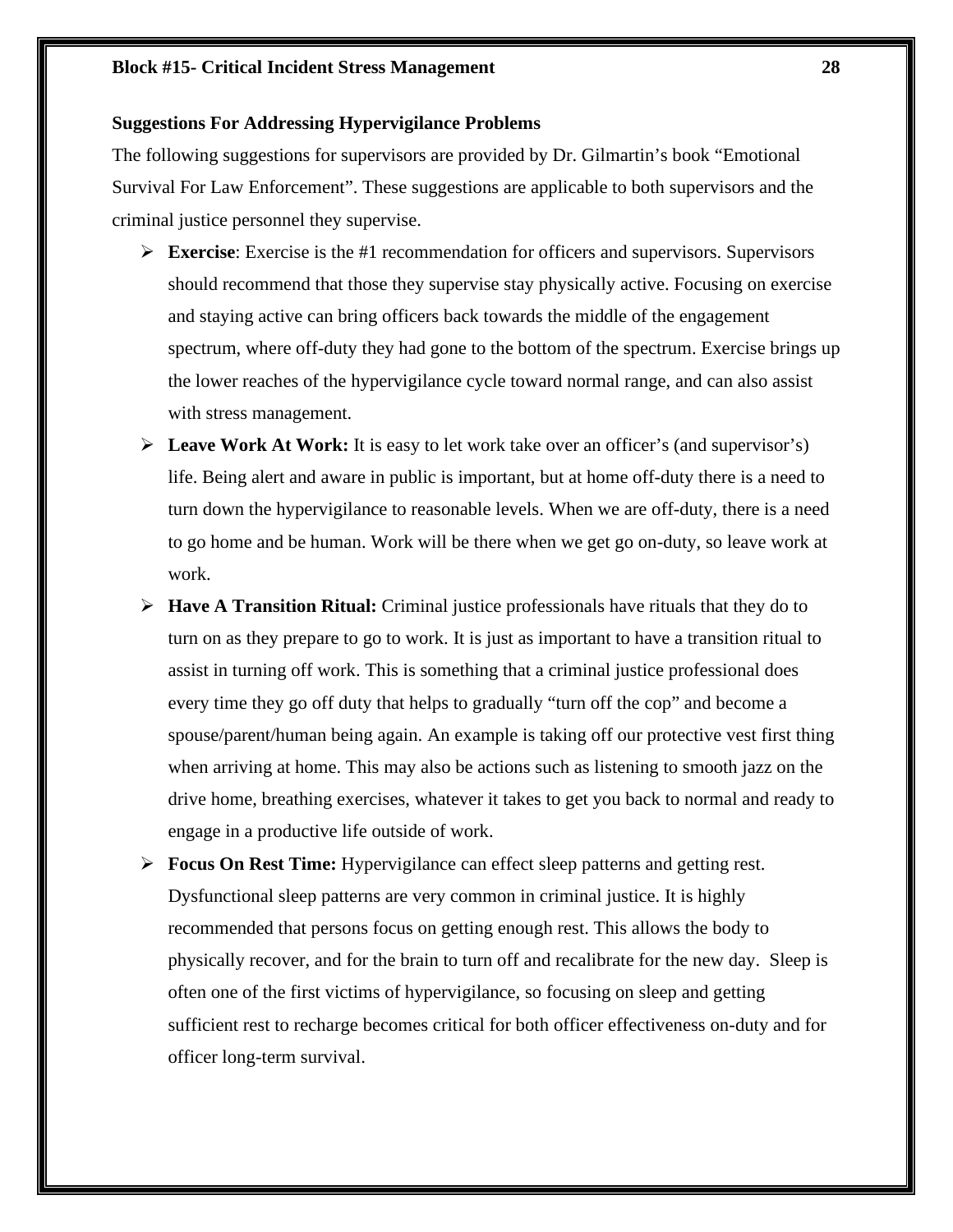# **Special Topic: The Problem Of Police Suicide**

### **Law Enforcement Suicide**

The problem of suicide among criminal justice professionals is very real. Criminal justice as a profession has one of the highest rates of suicide of any profession. Statistically, the numbers of officers who commit suicide is lower than many other professions. However, the devastating nature of officer suicide is much more profound than other professions. Criminal justice is by its nature a very tight fraternity of professionals, with this tightness of relationships caused by the social bonding that occurs among officers who work together in dangerous environments and situations over many years.

# **Understanding The Numbers On Criminal Justice Suicide**

The following information comes from Blue H.E.L.P. and the Federal Bureau of Investigation LEOKA statistics. Line of duty death numbers versus suicide numbers are based on a comparison of 2019 statistics:

- **2019 Line of Duty Deaths:** 89 (48 were felony killings of officers)
- **2019 Law Enforcement Suicides:** 228 suicides (active and retired officers)

# **Key Point On Criminal Justice Suicide**

Criminal justice professionals kill themselves by a *3:1 ratio more than they are killed by others.* This is the general percentage over time, and it shows how more officers kill themselves than the overall civilian rate of suicide commission.

### **Warning Signs Of Officer Suicide**

The following are the most common signs of a possible suicide situation:

- **Depression:** The #1 sign of possible problems related to suicide is depression. Depression can be a huge issue for criminal justice professionals. It is one of the more common mental illnesses in society, and in law enforcement with all the bad things officers see it is easy to get into depression from the daily horrors we deal with.
- **Withdrawal And Hopelessness:** When a criminal justice professional starts to withdraw from normal life activities, this can be problematic. They are no longer involved in the normal social interactions and interpersonal communications that characterized their normal behavior. Discussing a sense of "hopelessness" is a significant indicator of problems, as the person is showing a significant negative orientation. Hope supports the future, and without hope the sense of lacking a future can be a significant warning sign.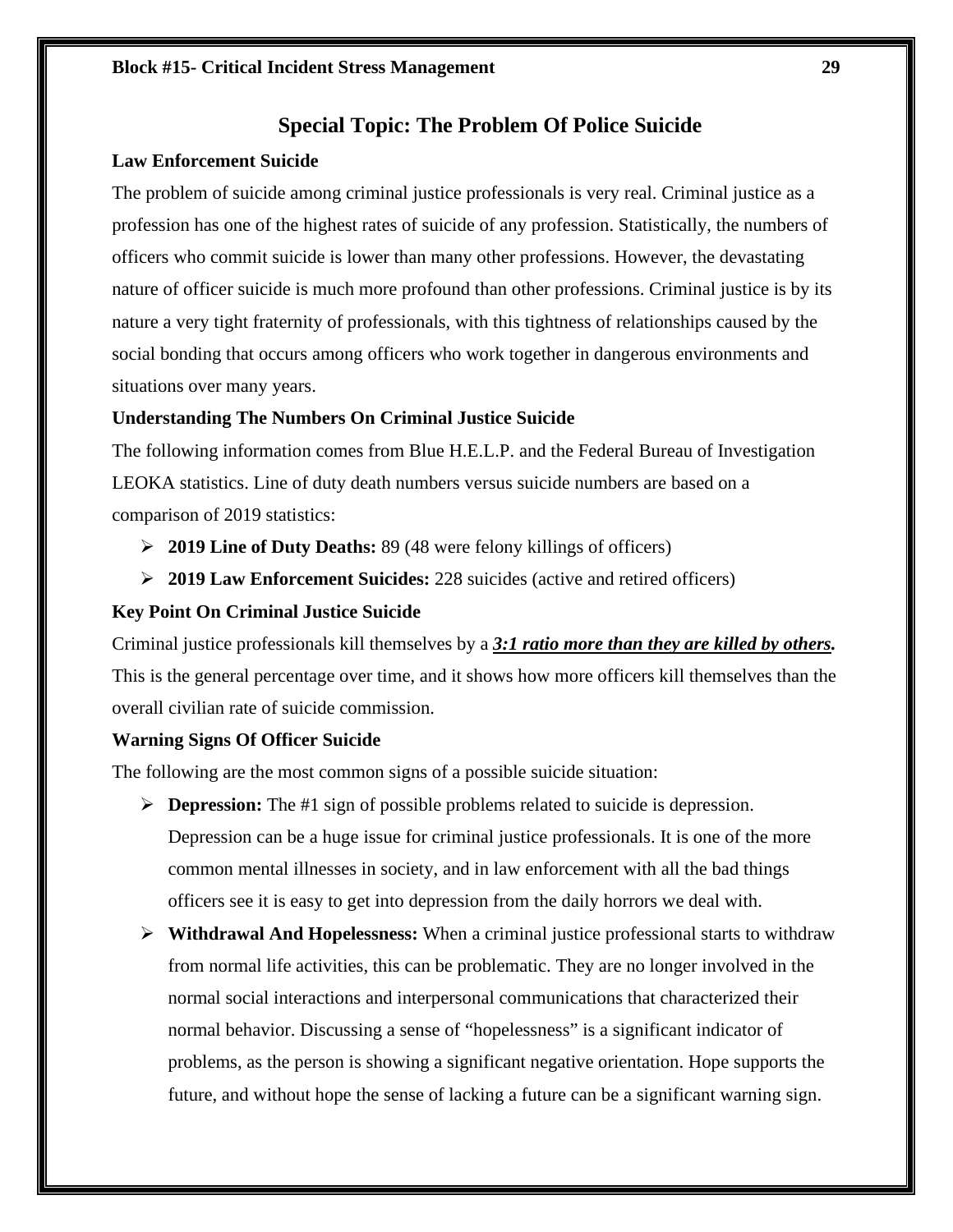- **Abusing Alcohol And Drugs:** As noted with PTSD, the increased use of alcohol and drugs can be an indicator of larger problems. Increased use of alcohol and specific alcohol problems are an indicator of problems. This is not just a beer or a glass of wine after work, but real abuse that will start to manifest as problems at work.
- **Relationships Ending:** The criminal justice profession can be extremely hard on spouses and families. Divorces and families falling apart can cause significant stress leading to suicide. A specific area to watch for is a spouse leaving and taking the children with them as part of a divorce in progress.
- **Charges Of Crime Or Serious Misconduct:** Charges of crime or serious misconduct that may end a criminal justice professional's career can cause severe stress, leading to suicide. An example is Fox Lake, Illinois, Police Department Lieutenant Joseph Gliniewicz. Gliniewicz was initially reported as having been killed in a foot pursuit early on a Sunday morning. It was later determined that he had staged his own suicide after he was about to be reported for embezzlement. This is a case that is instructive for supervisors, with several videos detailing this incident on YouTube.

# **Role Of The Supervisor In Suicide Prevention**

Supervisors have a number of roles in suicide prevention. These roles include:

- **Know High Risk Indicators:** Supervisors should be aware of the high-risk indicators for possible officer suicide, and should act if they see these indicators.
- **Be Aware Of Stressors:** This can be critical incident stress, but also burnout over time related to chronic stress.
- **Look For Warning Signs:** Suicide is rarely without warning signs. Pay attention to known warning signs that are examined in normal suicide risk investigations, and apply them to officer interviews when assessing suicide risk.
- **Be Prepared To Intervene:** If a supervisor is concerned about an officer and possible suicide, act immediately by intervening and investigating.
- **Key Point- Know Your Resources:** Know what resources and programs are available to help officers who are struggling. As a supervisor, have resources you can refer the officer to for help. Being proactive in helping an officer who is struggling can be the difference between an officer getting help and their committing suicide.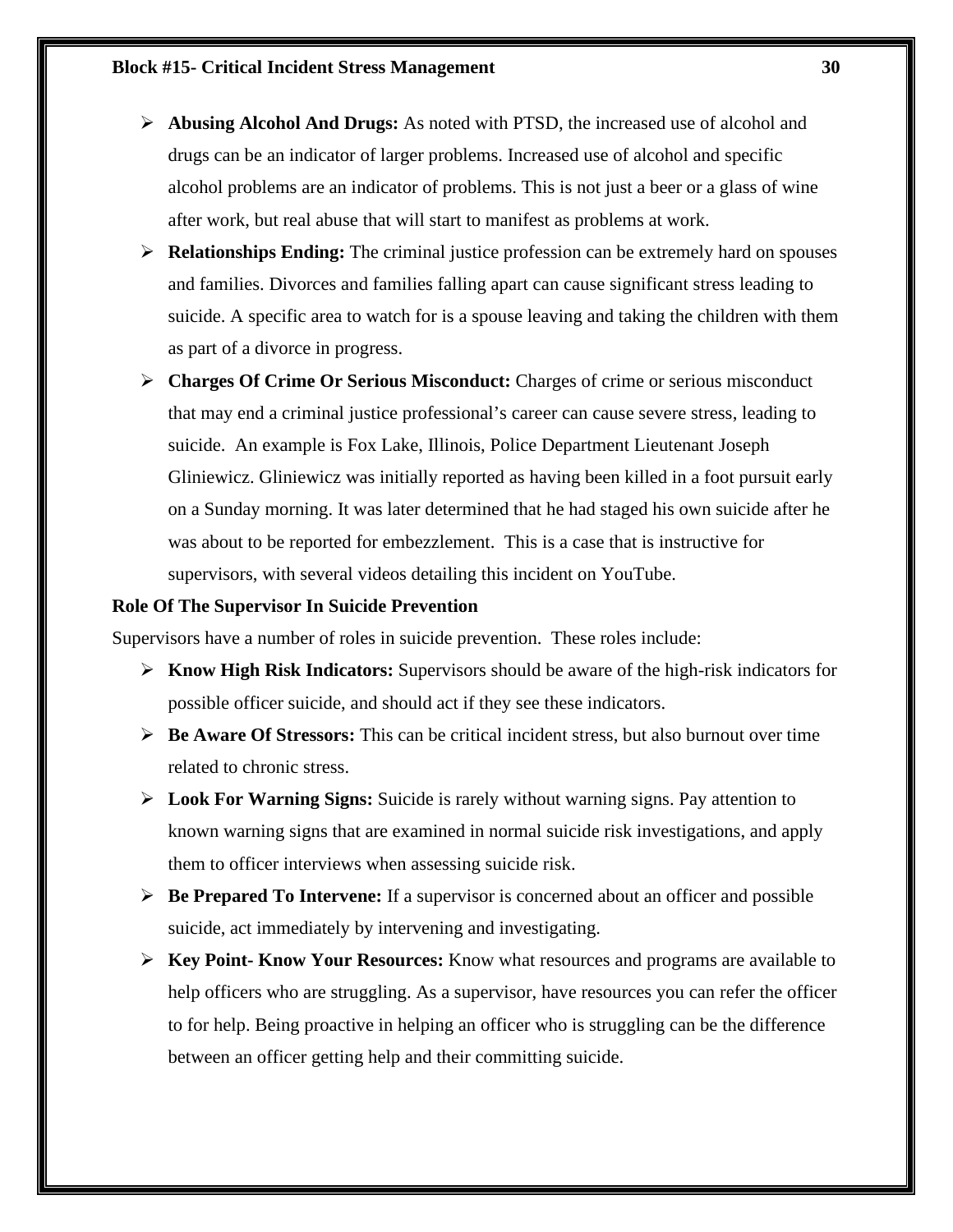# **QPR Suicide Intervention Best Practices For Supervisors (Handout #4)**

# **Question (First Step In Intervention)**

- $\triangleright$  The first step in supervisor intervention with an officer is to ask questions.
- $\triangleright$  Ask questions about suicidal thoughts, plans, and attempts as we would do with any potential suicide individual.
- $\triangleright$  It is recommended that supervisors be supportive and understanding in trying to get the officer to talk.
- $\triangleright$  If officer is evasive, ask directly "Are you thinking about suicide or wanting to kill yourself?"
- **Key Point:** Don't be afraid to ask the question (it will be uncomfortable but it is essential to ask)

# **Persuade (Second Step In Intervention)**

- $\triangleright$  Persuade the officer to allow you to assist them in getting help right now (voluntary cooperation)
- $\triangleright$  This is asking them to let you help them
- $\triangleright$  Two things to ask:
	- "Will you go with me to get help?"
	- "Will you let me assist you to get help"
- **Key Point:** If persuasion does not work, get help (local mental health center, crisis hotline or emergency services)

# **Refer (Third Step In Intervention)**

- $\triangleright$  If low risk, make arrangements for help
- $\triangleright$  Get their agreement to go to the arranged services to get assistance
- $\triangleright$  If high risk, personally escort the officer to get help (do not just give them resources and let them go on their own)
- **Key Point:** Do not leave suicidal officers alone at any time (do not give them the opportunity to commit suicide)





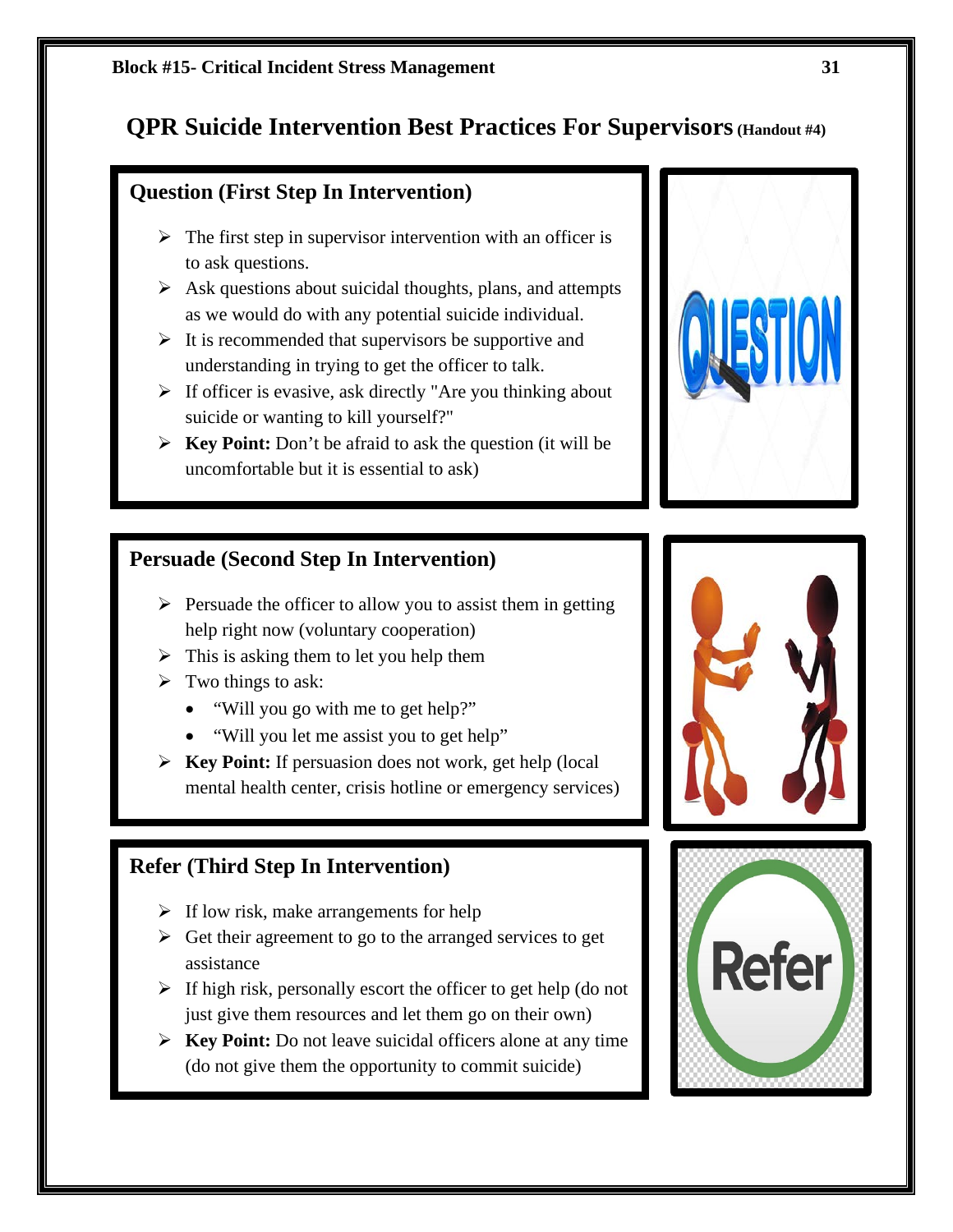### **Block #15- Critical Incident Stress Management 32**

### **Final Thought On Preventing Officer Suicide**

One officer suicide is one too many. Supervisors have a duty to watch out for this, as suicide can be devastating for families and for fellow officers. The wellness of those you supervise needs to be a top priority every day, and problems with stress and possible suicide should not be ignored.

# **The Supervisor Role In Stress Management**

#### **Importance Of Understanding Stress And Its Causes**

Stress can effect officer performance, especially officer health and safety. Stress can also effect the organization. These effects can be seen in officers calling out sick more often, lower performance than is normal, and discipline issues from officers who are just burnt out and done. The key point is that supervisors have a responsibility to know the effects of stress on themselves, their officers, and on the organization. It is important to recognize that first line supervisors have a duty to look out for their officers health and wellness, as health and wellness are not just on the officers themselves.

### **Duty To Help Officers With Stress**

First line supervisors have a duty to recognize officers struggling with stress (personal and professional). It is important to understand what is going on both on-duty and beyond the daily work of policing. There is also a duty to assist with stress management and to assist officers in creating wellness and resiliency. The key point for supervisors is that we should always be concerned for the physical, mental, and emotional wellness of our officers.

# **Positive Stress Management**

### **Eustress Definition (Positive Stress)**

The definition of Eustress is "A positive form of stress having a beneficial effect on health, motivation, performance, and emotional well-being". The key point with eustress is that this is the opposite of negative stress (the stress that officers most often experience every day on the job).

#### **Eustress Positive Effects**

- **Increases Creativity:** The mind is more awake, focused on new ideas and being creative.
- **Increases Physical Performance:** This is tied to exercise and physical activity, similar to the feelings of endorphins from exercise.
- **Enthusiasm And Energy:** This is a drive to perform, to be involved in activities, to have the energy to enjoy life and all it has to offer.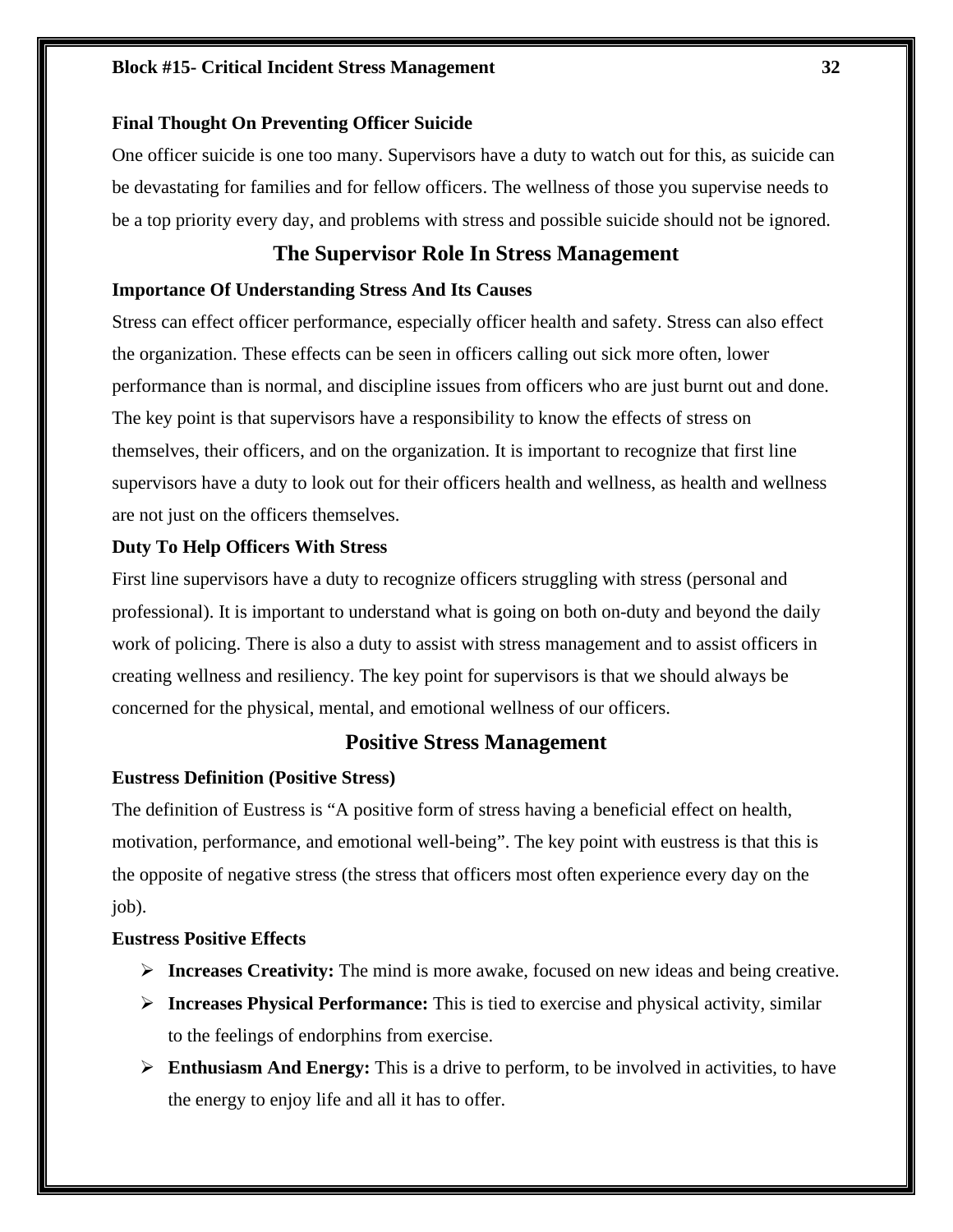### **Block #15- Critical Incident Stress Management 33**

#### **Positive Stress Management Suggestions**

The following is advice for first line supervisors to give to officers to manage stress positively and proactively:

- **Exercise:** Exercise is the #1 recommended way to moderate the ups and downs, especially those related to the hypervigilance cycle. Regular exercise enhances overall health, and may enhance officer survival in critical incidents. Regular exercise can enhance overall wellness and resiliency in officers.
- **Eat A Good Diet:** Eating a healthy diet can enhance a criminal justice professional's lifetime fitness. While this may be difficult based on the shift work that officers endure, simple changes like making better meal choices, portion size control, and packing a lunchbox can all make a difference.
- **Proper Hydration:** It is very easy to become dehydrated on-duty. The recommendation is that criminal justice professionals drink water as much as possible while working. Having a water bottle or hydro flask can make all the difference. Avoiding soda and highly caffeinated energy drinks is recommended, as these are not hydration but rather additional empty calories. Caffeine such as that in coffee does have a place in helping officers, but it does not replace normal hydration from water.
- **Get Plenty Of Rest:** Sleep problems and sleep disorders are significantly common in criminal justice. Getting rest off-duty is extremely important, as this give the body time to recover from the wear and tear from the demands that criminal justice professionals put on their bodies.
- **Have Things To Look Forward To Doing:** This is a positive future-focused orientation for a criminal justice professional's life. This does not interfere with normal on-duty awareness, but it gives a criminal justice professional a positive goal to focus on besides work. It is a focus on positive things in a person's personal and social life beyond the daily grind of criminal justice. Examples are planning to get a babysitter and take your spouse out to dinner, fishing over the weekend, a planned day off with family.
- **Key Point- Positive Stress Management:** Finding positive ways to manage stress is critical to the survival of criminal justice professionals in a profession that can grind even the strongest and most resilient persons down. This positive orientation can reduce negative adaptions such as alcohol abuse, isolation, and the proverbial "Magic Couch".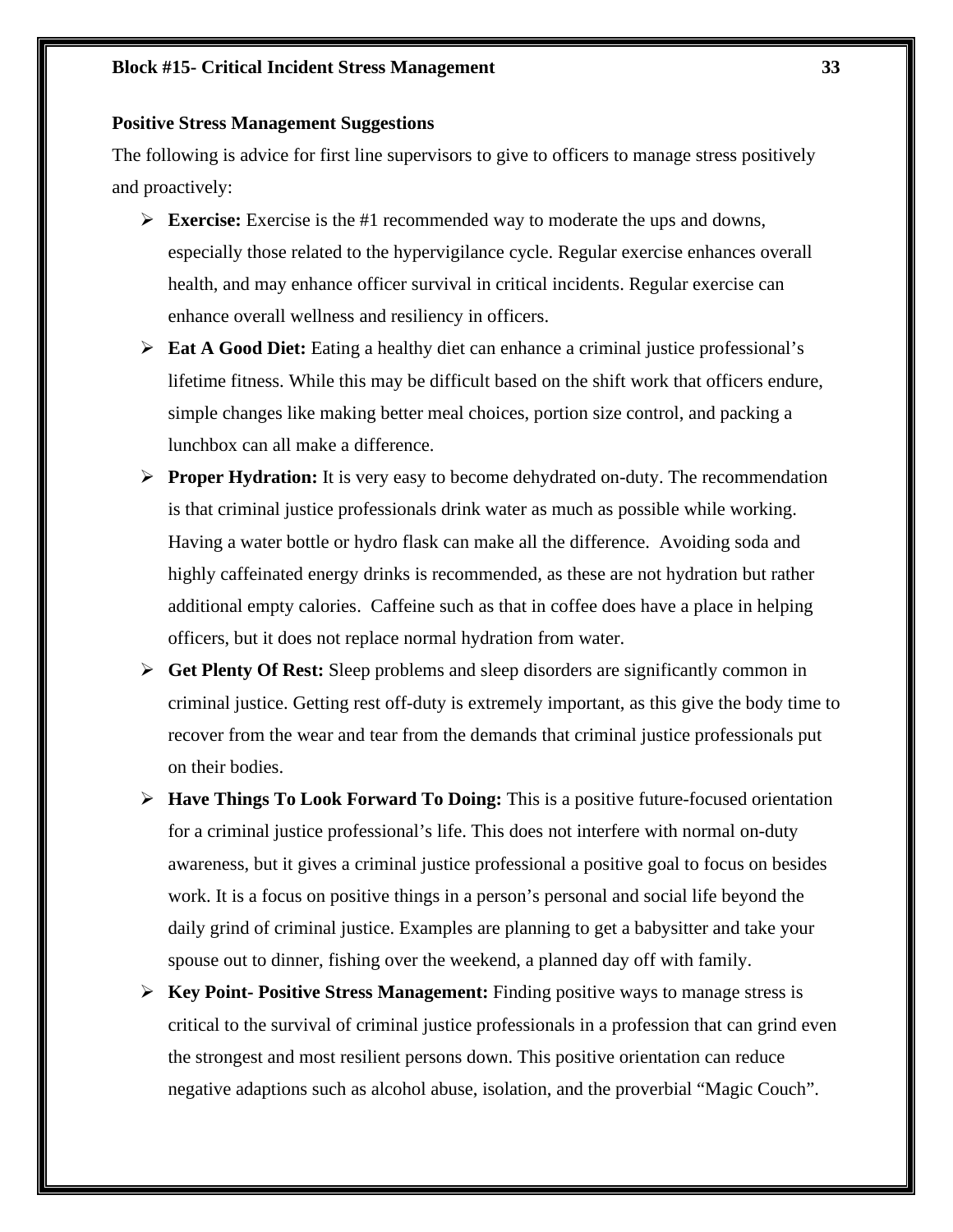# **Wellness Programs To Assist Officers And Build Stress Resiliency**

### **Introduction To Wellness Programs**

Wellness programs provide a wide range of resources for supervisors to utilize in helping officers. It is important that supervisors have more than one type of program to recommend to their personnel. The range of programs can be beneficial in many ways, and it gives the supervisor more options to use in their officer health and wellness toolbox.

### **Define "Wellness Program" In Relation To Criminal Justice**

In relation to criminal justice, a wellness program is defined as "A structured program that encourages and supports the health and wellness of criminal justice employees". The focus of these programs is on building wellness and resiliency in criminal justice professionals in ways that assist them with surviving the stresses and stressful situations that are an implicit part of the criminal justice profession.

### **Purposes Of Wellness Programs**

- **Improving Officer Physical Health:** Wellness programs focused on health and fitness can assist criminal justice professionals in improving their physical health. Good physical health has the potential to reduce absenteeism and on-the-job injuries, and to assist criminal justice professionals in making it to retirement with their physical health intact.
- **Enhancing Officer Mental Survival:** Wellness programs can assist in strengthening mental resilience to stress. It may also assist in reducing the need for alcohol abuse as a coping mechanism to deal with mental stress.
- **Enhancing Officer Emotional Survival:** The need for emotional survival in the criminal justice profession has never been more apparent. This is strengthening personal emotional stability and wellness in order to appropriately address the stress of the criminal justice profession.

# **Two Key Points On Wellness Programs**

- **Key Point #1:** Wellness programs focus on physical, mental, and emotional health and wellness, helping officers to build resiliency and stability to deal with the long-term impacts of stress.
- $\triangleright$  **Key Point** #2: Wellness programs enhance officer survival. Officers who are physically, mentally, and emotionally healthy are focused, engaged, and more likely to be able to handle the stresses of the profession.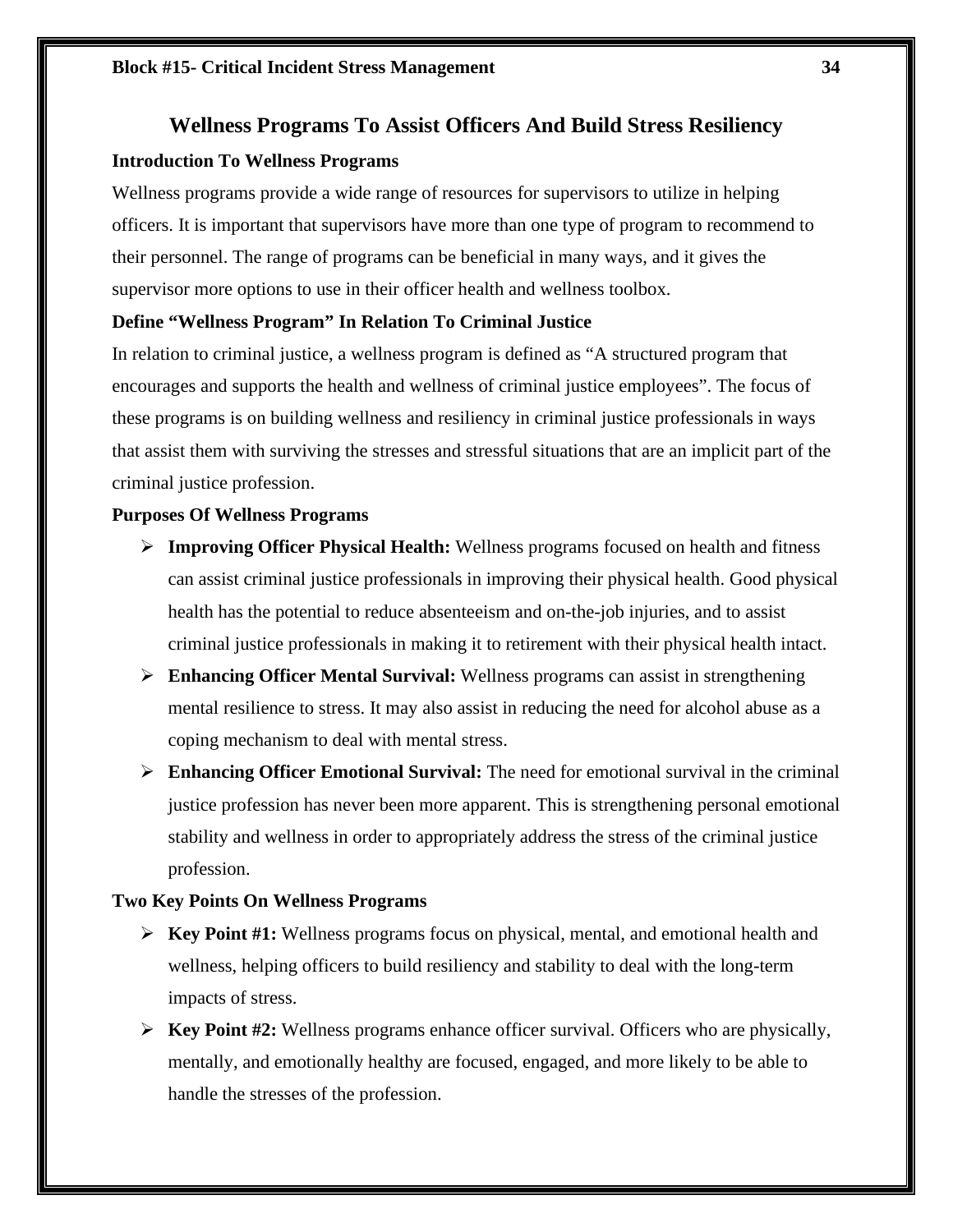# **Critical Incident Stress Management Handout #5 Officer Wellness Program Best Practices**

Criminal justice employees are vulnerable to many physical and mental health concerns that threaten their well- being. Criminal justice leaders should recognize the need to address these challenges and invest in the health and safety of department personnel. Wellness programs can improve physical and emotional health, yielding positive outcomes for peace officers, their agencies, and the communities they serve.

### **Employee Assistance Programs**

- $\triangleright$  Formally organized programs that provide assistance to employees
- $\triangleright$  Professional assistance resources (confidential counseling, substance counseling)
- $\triangleright$  Independent of employee's organization (private business or organization)
- $\triangleright$  Coordinated through human resources and personnel offices
- **Key Point:** These may not be trusted or accepted by officers

### **Shift Scheduling To Improve Wellness**

- $\triangleright$  Shift work plays a role in sleep disorders and associated physical and psychological ailments
- $\triangleright$  Researchers have found that compared to a schedule of five eight-hour shifts per week, a schedule of four 10-hour shifts resulted in workers getting significantly more sleep, experiencing less fatigue at the beginning of work shifts, and reducing overtime.
- $\triangleright$  A schedule of four 10-hour shifts has been associated with lower fatigue and higher alertness than a schedule of three 12-hour shifts.
- **Key Point:** Research recommends permanent schedules instead of rotating schedules to improve officers sleep and psychological well-being while reducing absentee rates.

### **Physical Fitness Wellness Programs**

- $\triangleright$  The evidence is clear that promotion of officer physical fitness can improve officer wellness
- $\triangleright$  Fewer sick days, lower rates of disability, fewer injuries
- $\triangleright$  Most often developed in the form of physical fitness incentives (passing a physical fitness test, normally administered one to two times yearly)
- **Key Point:** Even marginal gains in physical fitness can yield substantial wellness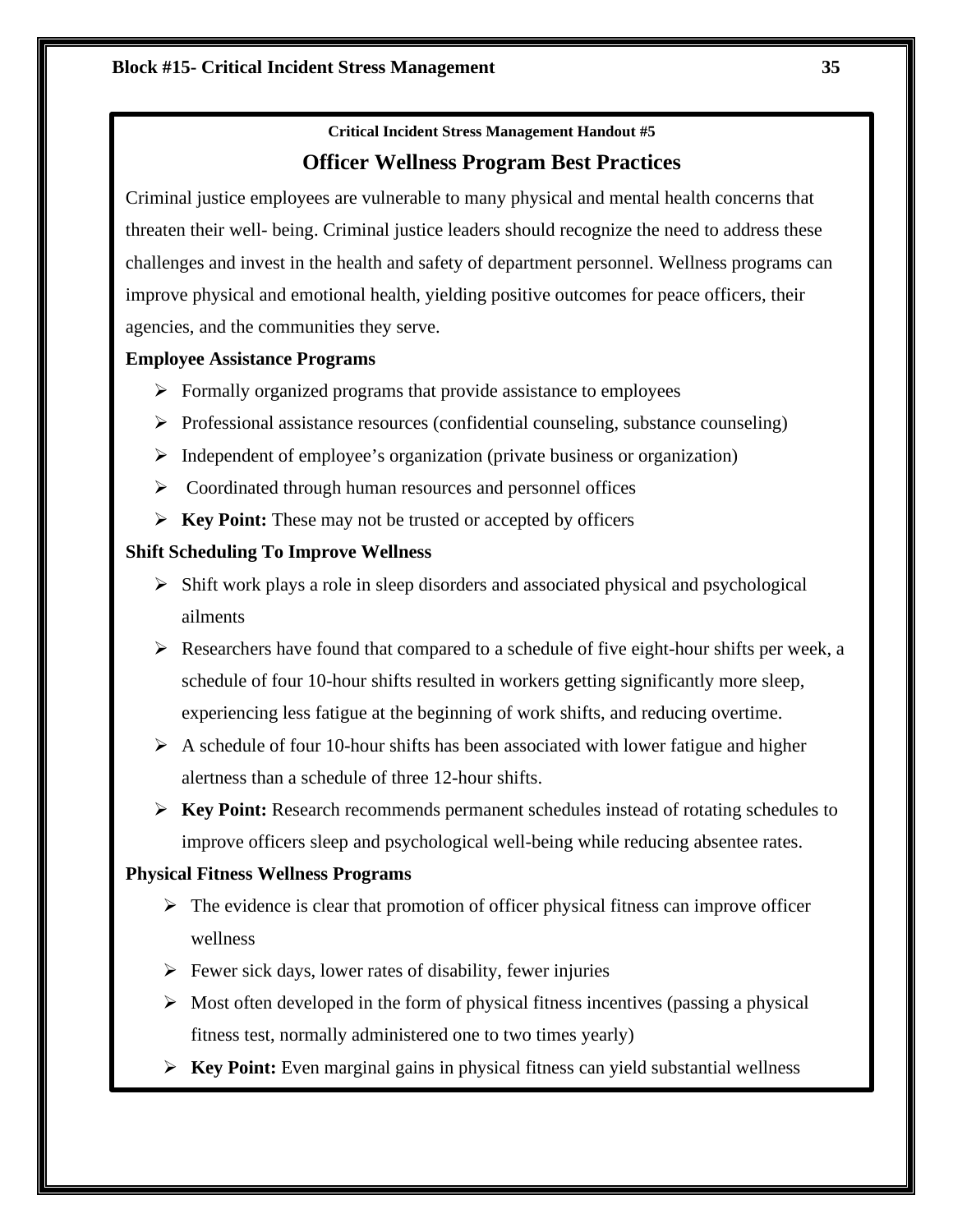### **Peer-Counseling And Support Programs**

- $\triangleright$  Officers may place greater trust in peer-led wellness programming than in models led by department service providers.
- $\triangleright$  Especially effective as a form of support following critical incidents.
- $\triangleright$  Perceived support from peers is a critical factor for officer mental wellness following traumatic events
- **Peer Support Team:** An example is the Peer Support Team developed by the San Antonio (Texas) Police Department. This team of 60 officers provide confidential support to officers who are struggling with significant professional and personal problems, particularly after traumatic incidents and officer-involved shootings.

# **Confidential Help Line (Cop2Cop Programs)**

- $\triangleright$  Pioneered by the New Jersey Department of Human Services and Rutgers University.
- $\triangleright$  This program provides a 24/7 hotlines staffed by retired law enforcement officers who are trained to help officers in crisis.
- $\triangleright$  Can provide assistance for a wide range of crisis situations (stress, anger, depression, marital problems, and other significant crisis situations).

# **Wellness Coaching**

- $\triangleright$  This is a certified wellness coach and personal trainer which is available through the organization's health insurance provider.
- $\triangleright$  A professional coaching-oriented focus that can assist officers with improving their wellness and resiliency.

# **Police Chaplain Programs**

- $\triangleright$  Police chaplain programs can provide trained counselors who are experienced in handling the stress associated with critical incidents.
- $\triangleright$  These programs are very helpful in major community emergencies and crisis situations.
- $\triangleright$  Police chaplains provide a non-denominational focus to assist officers in crisis and after traumatic incidents.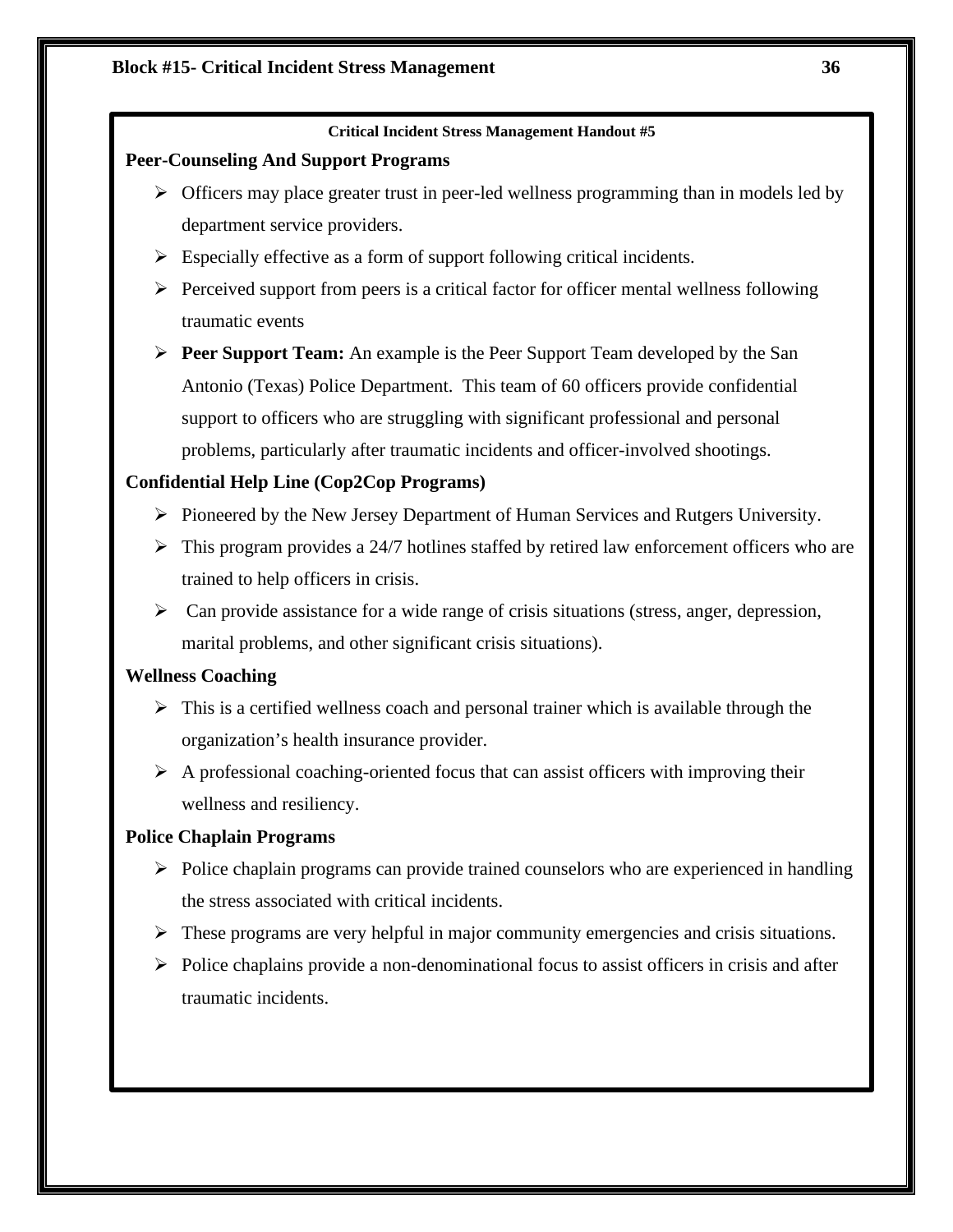## **Emotional Survival (Surviving The Profession)**

### **Definition Of Officer Emotional Survival**

Emotional survival can be defined as "Tactics and strategies designed to assist officers in controlling and maintaining their personal and family lives against the stress and overwhelming requirements of a law enforcement career". This definition was designed from material in chapter 8 of "Emotional Survival for Law Enforcement" by Dr. Kevin Gilmartin.

### **Importance Of An Emotional Survival Focus**

Throughout a criminal justice career, the daily stress and stressful situations can over time wear out the emotional strength and resiliency of criminal justice professionals. Focusing on emotional survival early in an officer's career can provide long-term benefits for both the officer and the organization. When emotional health and resiliency is not maintained, it is only a matter of time before something bad happens.

#### **Suggested Books For Further Reading**

- "**Emotional Survival For Law Enforcement" by Dr. Kevin Gilmartin:** This is the traditionally accepted book which outlines emotional survival in the criminal justice profession. Dr. Gilmartin's work is the gold standard for understanding emotional survival in the criminal justice profession.
- **"Armor Your Self: How To Survive A Career In Law Enforcement: Guidance and Support for Law Enforcement Professionals and Their Families" by John Marx:**

This book is newer and contains a wide range of questionnaires that criminal justice personnel can complete in assessing their emotional health and resiliency. While more technical in tone than Dr. Gilmartin's work, it provides more specific research on criminal justice professional's health and wellness in relation to emotional survival.

### **Emotional Survival Best Practices For Officers (Handout #6)**

Class handout #6 provides basic recommendations to assist criminal justice professionals with maintaining their emotional health and wellness. These suggestions come from Dr. Gilmartin's "Emotional Survival For Law Enforcement", and are intended to give criminal justice professionals ideas on how they can enhance their emotional health and wellness in the face of the overwhelming stress that the profession generates.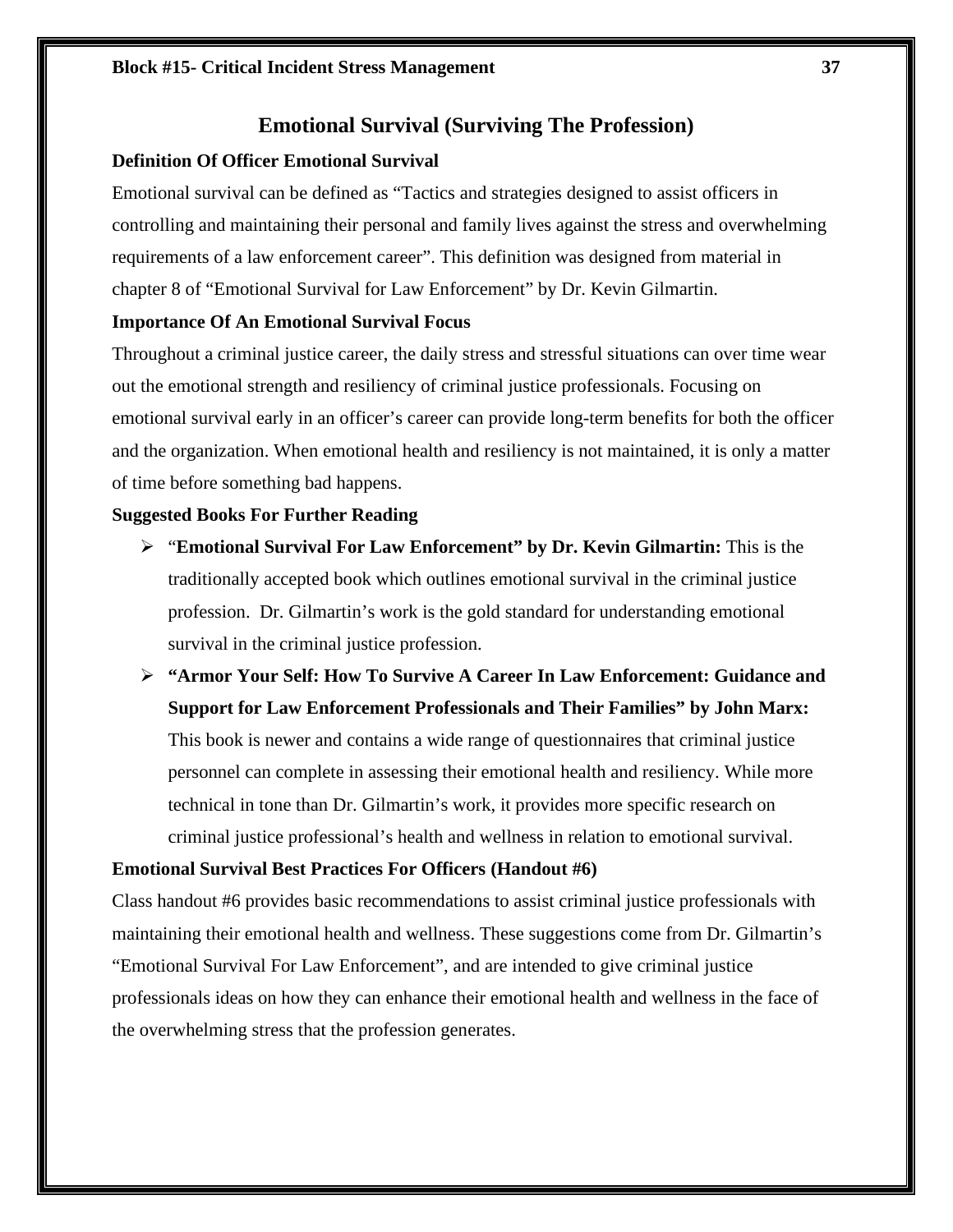# **Emotional Survival Best Practices For Officers**

The goal of emotional survival is to assist law enforcement officers in controlling and maintaining their personal and family lives against the stress and overwhelming requirements of a law enforcement career. The following suggestions on emotional survival come from "Emotional Survival For Law Enforcement" by Dr. Kevin Gilmartin.

# **Aggressive Personal Time Management**

- 1. You control your time off away from work (Don't let the job control your personal life)
- 2. Be proactive with your schedule (you make the decisions about how you will spend your personal time, make plans and stick to them)
- 3. Make time for what is most important in your life (your interests, hobbies, passions)
- 4. Make plans and stick to them (fishing, family time, camping, riding, anything you enjoy)
- 5. **Key Point:** Have things to look forward to after work (an example is making a date with your spouse to go to dinner on Friday night, exercise, sports, social time)

# **Time Management And Relationships**

- $\triangleright$  You manage your time outside of work (take control of your time off)
- $\triangleright$  Schedule time for spouse and family (schedule it and keep the appointment)
- $\triangleright$  Schedule things to do together (date night, anniversaries, general principle time together)
- **Key Point:** Relationships fail when we don't take the time to keep them strong

# **Physical Exercise**

- $\triangleright$  Exercise is one of the best ways to survive emotionally (the hypervigilance of work, then down to the bottom when not working)
- $\triangleright$  Helps to level out the extremes of work stress and personal off-duty low feelings
- **Key Point:** Exercise can help us survive physically, mentally, and emotionally

# **Remember We Have Many Roles In Our Lives**

- $\triangleright$  We have many roles outside of our role as an officer
- $\triangleright$  We are also parents, friends, neighbors, golfers, little league coaches, scout leaders, church leaders, and many other important life roles
- $\triangleright$  These roles bring fullness to our lives and assist in maintaining social connections
- **Key Point:** Be the very best in your personal life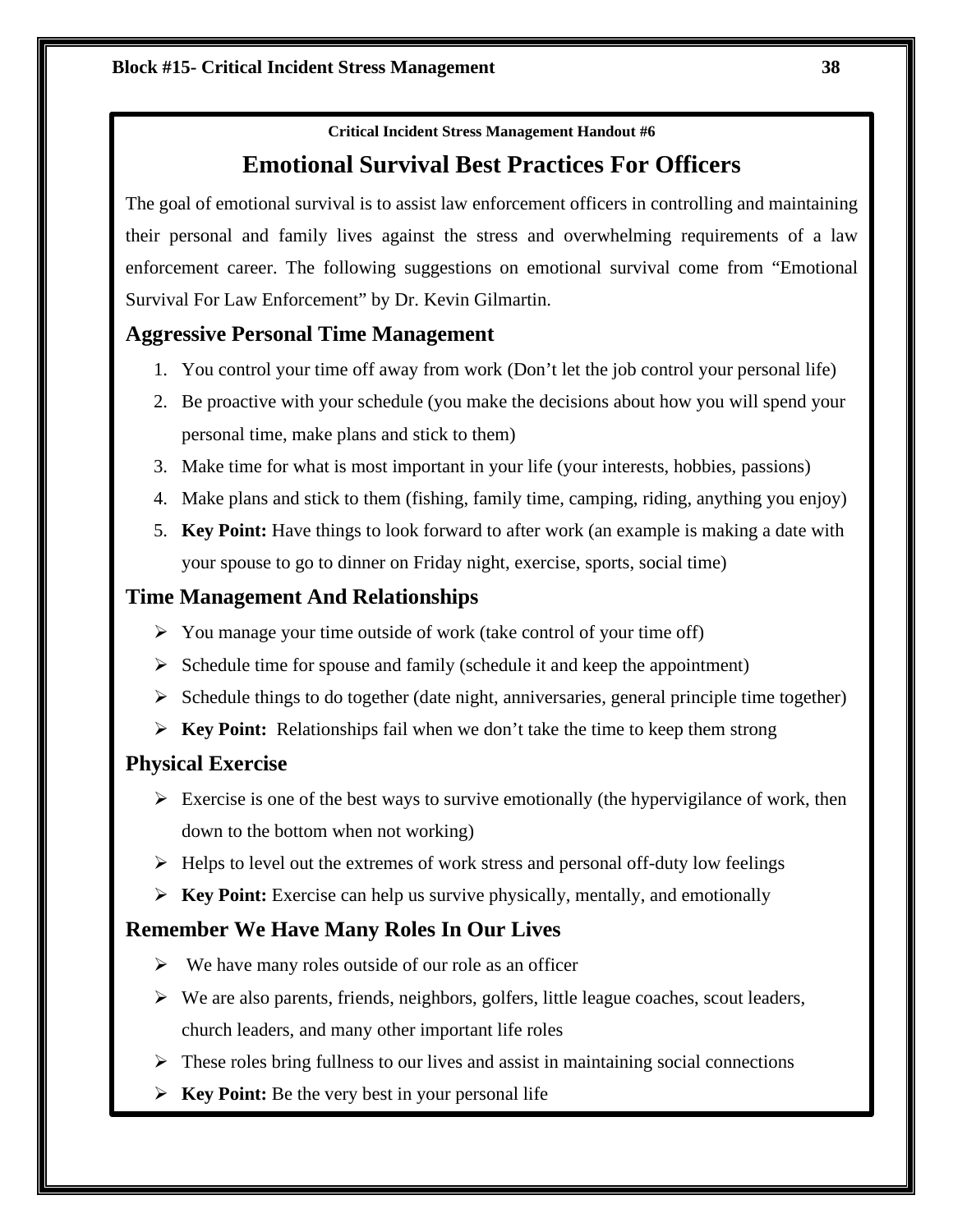# **Final Thoughts On Critical Incident Stress Management**

- **Pay Attention To Your Officers:** It is critical for supervisors to watch for burnout, stress problems, and the overwhelm from critical incidents. Recognition of problems early on can lead to a proactive approach that prevents long-term problems.
- **Be Proactive In Helping Officers:** Supervisors should know the available resources, and if needed assist in the development of wellness programs. Supervisors have a duty to assist their personnel in surviving the profession physically, mentally, and emotionally.
- **One Officer Suicide Is One Too Many**: Supervisors must take action if they suspect a suicide problem. This cannot be ignored, as truly one officer suicide is one too many.
- **Remember Officer Survival**: Always remind your officers to stay safe. Extend this idea of safety and survival to all aspects of a criminal justice professional's life and work, and work to enhance their physical, mental, and emotional survival every day.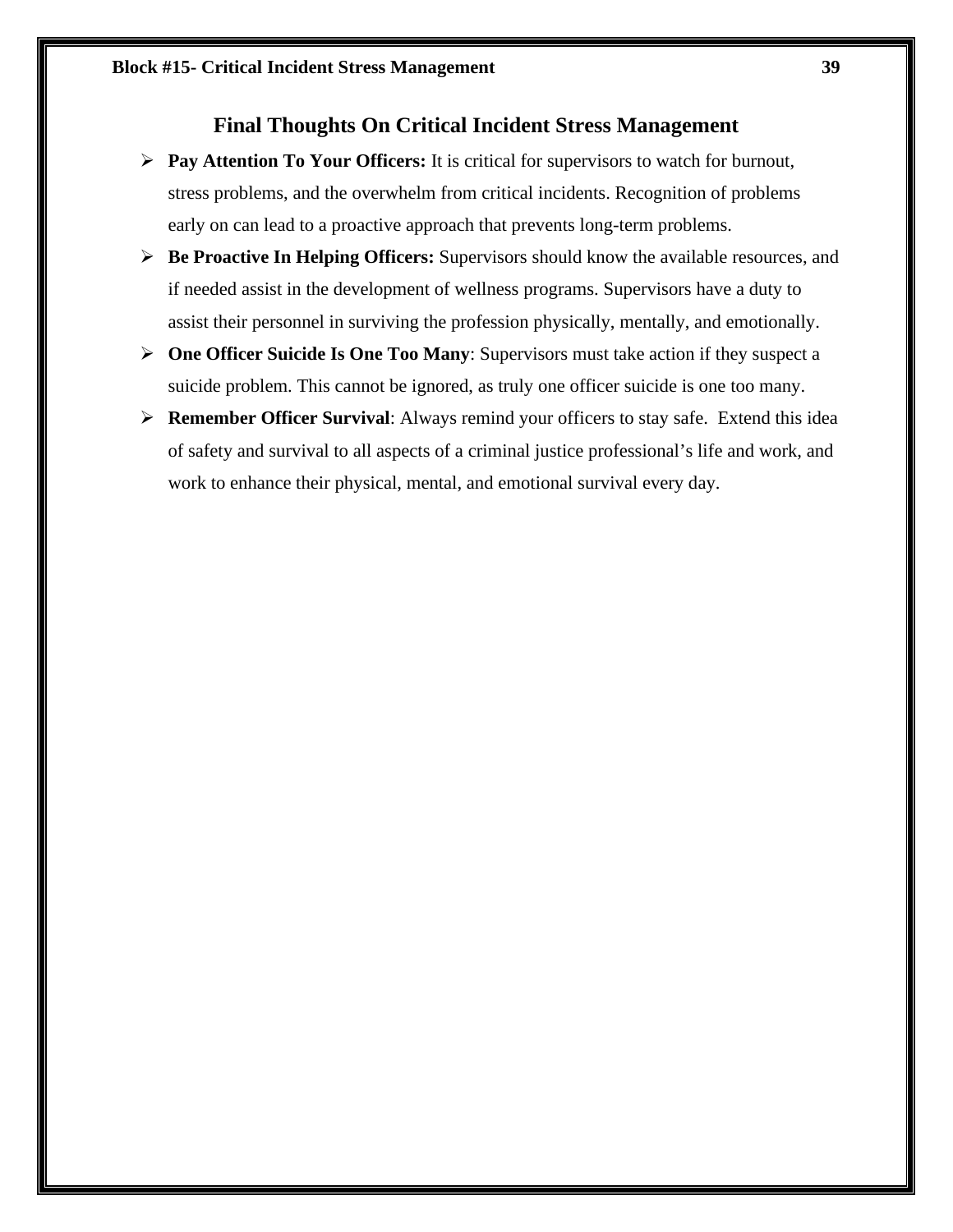# **Common Causes Of Officer Stress**

# **Job Related Stressors**

- $\triangleright$  Rotating shifts (graveyard is an example of this)
- $\triangleright$  Time constraints and workloads
- > Monotony
- Expectations (i.e., requirements to suppress personal emotions in the line of duty)
- $\triangleright$  Emotionally draining experiences (very bad experiences)
- $\triangleright$  Dealing with other components of the criminal justice system
- $\triangleright$  Internal affairs complaints (can go on for months)
- $\triangleright$  Peer pressure
- $\triangleright$  Denied time off/vacation requests (no down time to recover and relax)
- $\triangleright$  Promotional exams/specialized units
- $\triangleright$  Conflicts with other officers or supervisors

# **Extremes In Human Emotions**

- $\triangleright$  Fear (very dangerous situations that officers don't get to just walk away from)
- $\triangleright$  Anger (at persons, at bad situations, at other officers)
- $\triangleright$  Frustration (same house over and over, constant contacts with same persons)
- $\triangleright$  Hostility (most often from members of the public and those we contact)
- $\triangleright$  Emotional stress (seeing the worst of the worst, horrible things day after day)

# **Officer Safety Stressors**

- $\triangleright$  Hypervigilance (always being fully aware both on-duty and off-duty
- $\triangleright$  Recent attacks on officers (both physical and reported in the media)
- $\triangleright$  Animosity against officers (the continuing "War on Cops"

# **Personal Life And Personal Problems**

- $\triangleright$  Conflicts with spouse, family, friends (takes away focus from work)
- $\triangleright$  Family expectations and demands (missed family occasions, birthdays, events)
- $\triangleright$  Finances (cop salaries are low, lack of overtime, having to take a side job)
- $\triangleright$  Health problems (minor injuries, lack of exercise, overweight)
- $\triangleright$  Sleep problems (very common in law enforcement)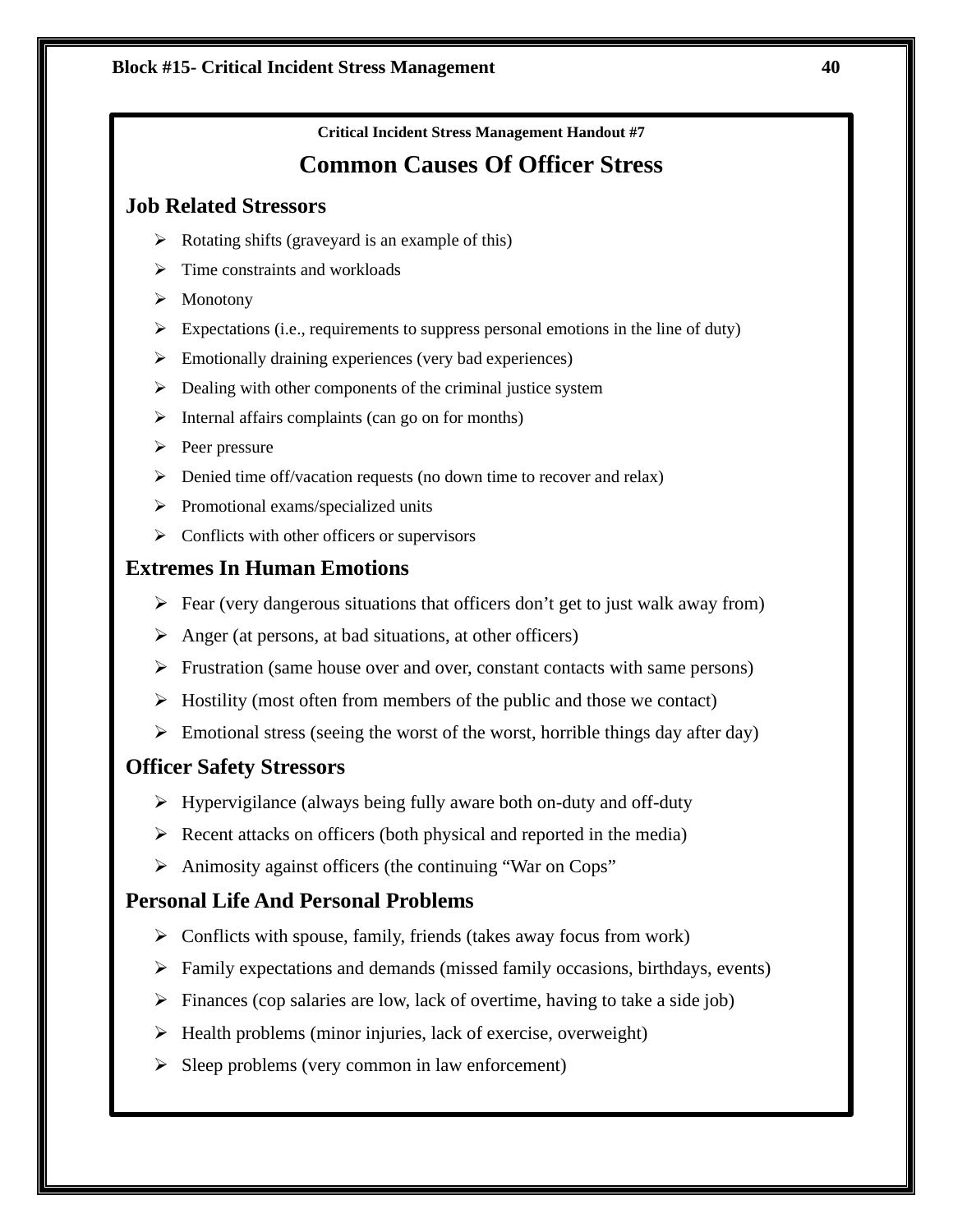# **Officer Suicide Facts And Warning Signs**

# **Officer Suicide Profile**

- $\triangleright$  The average age of officer in 2012 was 42 years old at time of suicide
- $\triangleright$  The average time on job as a police officer at the time of suicide was 16 years of service
- $\geq 91\%$  of suicides were by male officers
- $\triangleright$  The age in which police officers were most at risk was ages 40 to 44
- $\triangleright$  The time on the job when police officers are most at risk was 15 to 19 years of service
- $\geq 63\%$  of police suicide victims were single
- $\geq 11\%$  of police suicide victims were military veterans
- $\triangleright$  Firearms were used in 91.5% of police suicides
- $\triangleright$  In 83% of the officer suicides, personal problems appear prevalent prior to the suicide
- $\geq 11\%$  of the police officers committing suicide had legal problems pending
- $\triangleright$  California and New York had the highest reported police suicides

# **Preventative Factors Associated With Officer Suicide**

- $\triangleright$  Strong family, social ties, support sources
- $\triangleright$  Optimism, resilience, life satisfaction, emotional stability
- $\triangleright$  Strong self-esteem, sense of self-worth
- $\triangleright$  Good problem-solving, coping skills, and willingness to seek help
- $\triangleright$  Religiosity, spirituality
- Good Physical Condition-fitness
- $\triangleright$  Little or No alcohol or drug use (including tobacco)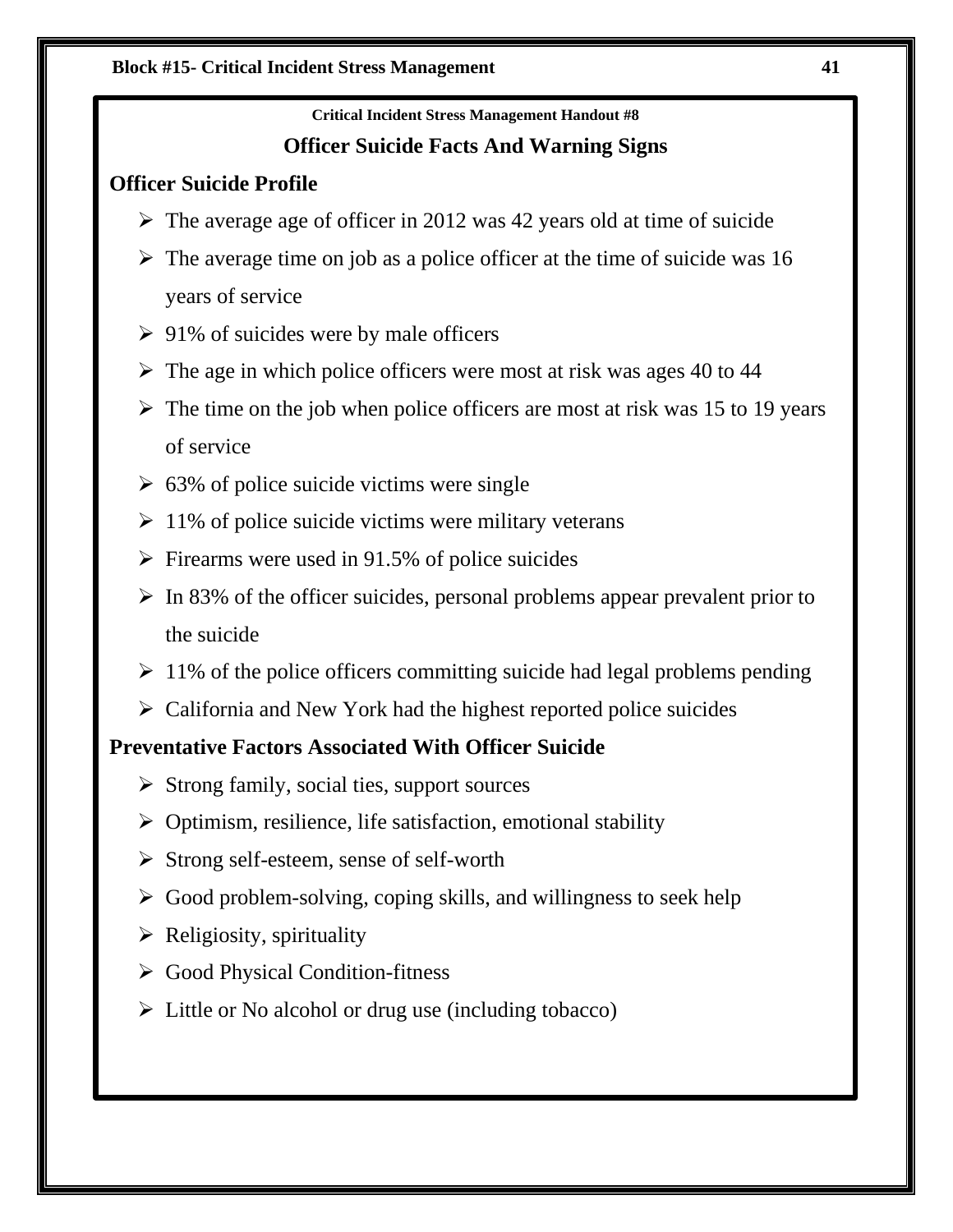# **Critical Incident Stress Management Handout #8 Warning Signs Of Officer Suicide**

- $\triangleright$  The officer is talking about suicide or death, and even glorifying death.
- $\triangleright$  Officer is giving direct verbal cues such as "I wish I were dead"
- $\triangleright$  Officer is giving direct verbal cues such as "I am going to end it all."
- Officer using less direct verbal cues ("What's the point of living?", "Soon you won't have to worry about me" "Who cares if I'm dead, anyway?")
- $\triangleright$  The officer is now self-isolating from friends and family.
- $\triangleright$  The officer is expressing the belief that life is meaningless or hopeless.
- $\triangleright$  The officer starts giving away cherished possessions.
- $\triangleright$  The officer is exhibiting a sudden and unexplained improvement in mood after being depressed or withdrawn. This is a very dangerous sign because the officer has come to terms with their death and is relieved the end is near.
- $\triangleright$  The officer is neglecting his or her appearance and hygiene.
- $\triangleright$  The officer is annoyed that they are going to do something that will ruin his/her career, but that they don't care.
- $\triangleright$  Officer openly discusses that he/she feels out of control.
- $\triangleright$  The officer displays behavior changes that include appearing hostile, blaming, argumentative, and insubordinate or they appear passive, defeated, and hopeless.
- $\triangleright$  The officer develops a morbid interest in suicide or homicide.
- $\triangleright$  The officer indicates that he/she is overwhelmed and cannot find solutions to his/her problems.
- $\triangleright$  The officer asks another officer to keep his/her weapon.
- $\triangleright$  The officer is acting out of character by inappropriately using or displaying his/her weapon unnecessarily.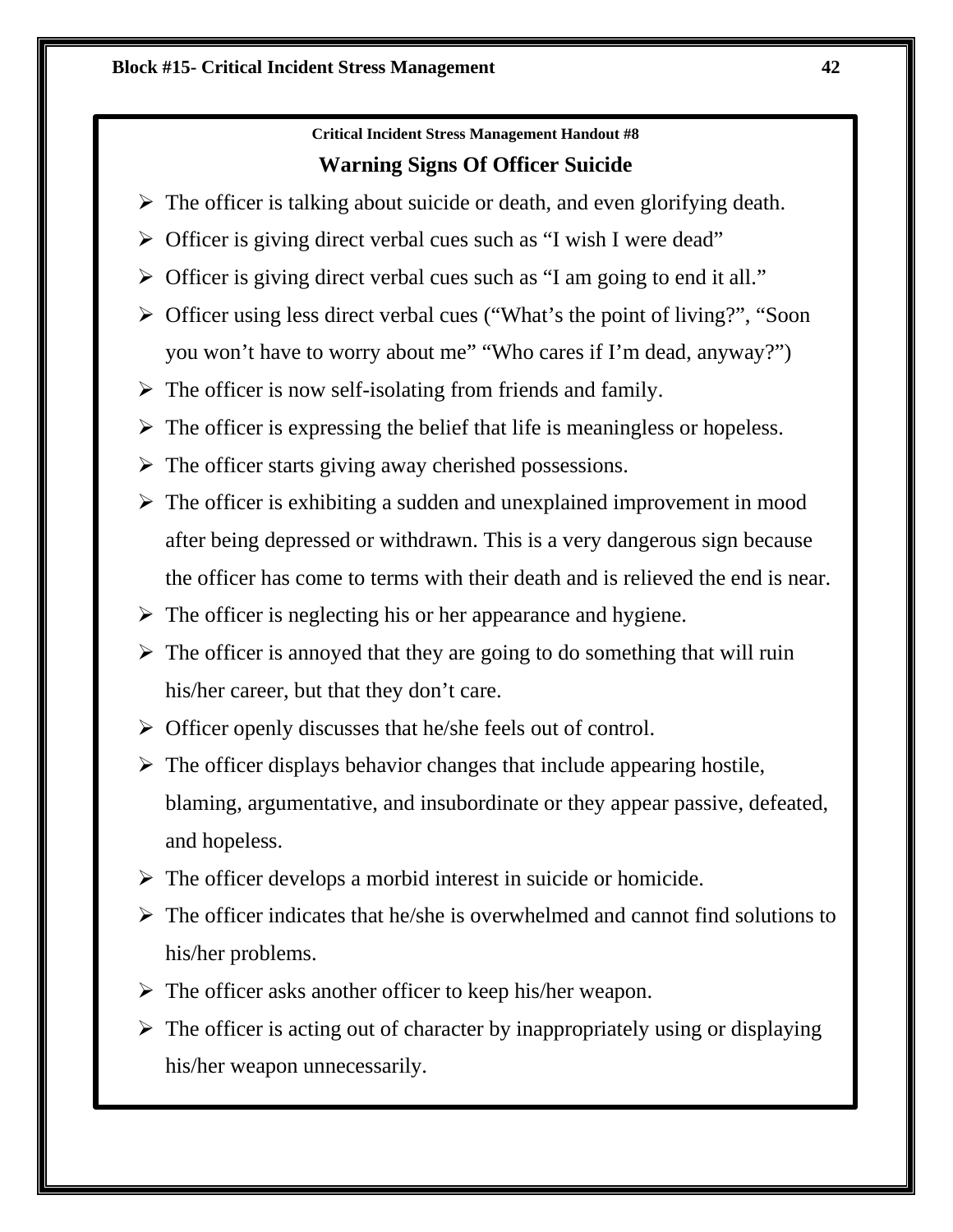### **Critical Incident Stress Management References**

- American Psychiatric Association (2020). *Definition of PTSD*. Retrieved from https://www.psychiatry.org/patients-families/ptsd/what-is-ptsd
- Asken M., & Grossman, D. (2010). *Warrior mindset: Mental toughness skills for a nation's defenders/performance psychology applied to combat*. Warrior Science Publications.
- Baran, B., & Scott, C. (2010). Organizing ambiguity: A grounded theory of leadership and sensemaking within dangerous contexts. *Military Psychology, 22(Supp. 1) S42-S69*.
- Blue Help Organization (2020). *Officer suicides year to date*. Retrieved from https://bluehelp.org/
- Cordner, G. W. (2016). *Police administration* (9th ed.). Matthew Bender & Company, New Providence, NJ.
- Gilmartin, K. M. (1986). *Hypervigilance: A learned perceptual set and its consequences on police stress*. Washington DC: Federal Bureau of Investigation. Retrieved from https://emotionalsurvival.com/hypervigilance.htm
- Gilmartin, K. M. (2002). *Emotional survival for law enforcement: A guide to officers and their families*. Tucson, AZ: E-S Press.
- Grossman, D. & Christensen, L. W. (2008). *On combat: The psychology and physiology of deadly conflict in war and in peace* (3rd ed.). Warrior Science Publications.
- Hilliard, J. (2019). New study shows police at highest risk for suicide of any profession. Addiction Center. Retrieved from https://www.addictioncenter.com/news/2019/09/ police-at-highest-risk-for-suicide-than-any-profession/
- International Association of Chiefs of Police (2018). *Practices in modern policing: Officer safety and wellness*. Retrieved from https://www.theiacp.org/sites/default/files/2018- 11/IACP\_PMP\_SafetyandWellness.pdf
- Lifesaving Society (2017). *Critical incident stress: Short and long-term effects*. Retrieved from http://www.lifesavingsociety.com/media/265272/criticalincidentstress-july2017.pdf
- Marx, J. (2017). *Armor your self: How to survive a career in law enforcement: guidance and support for law enforcement professionals and their families*. Lincoln CO: The Law Enforcement Survival Institute.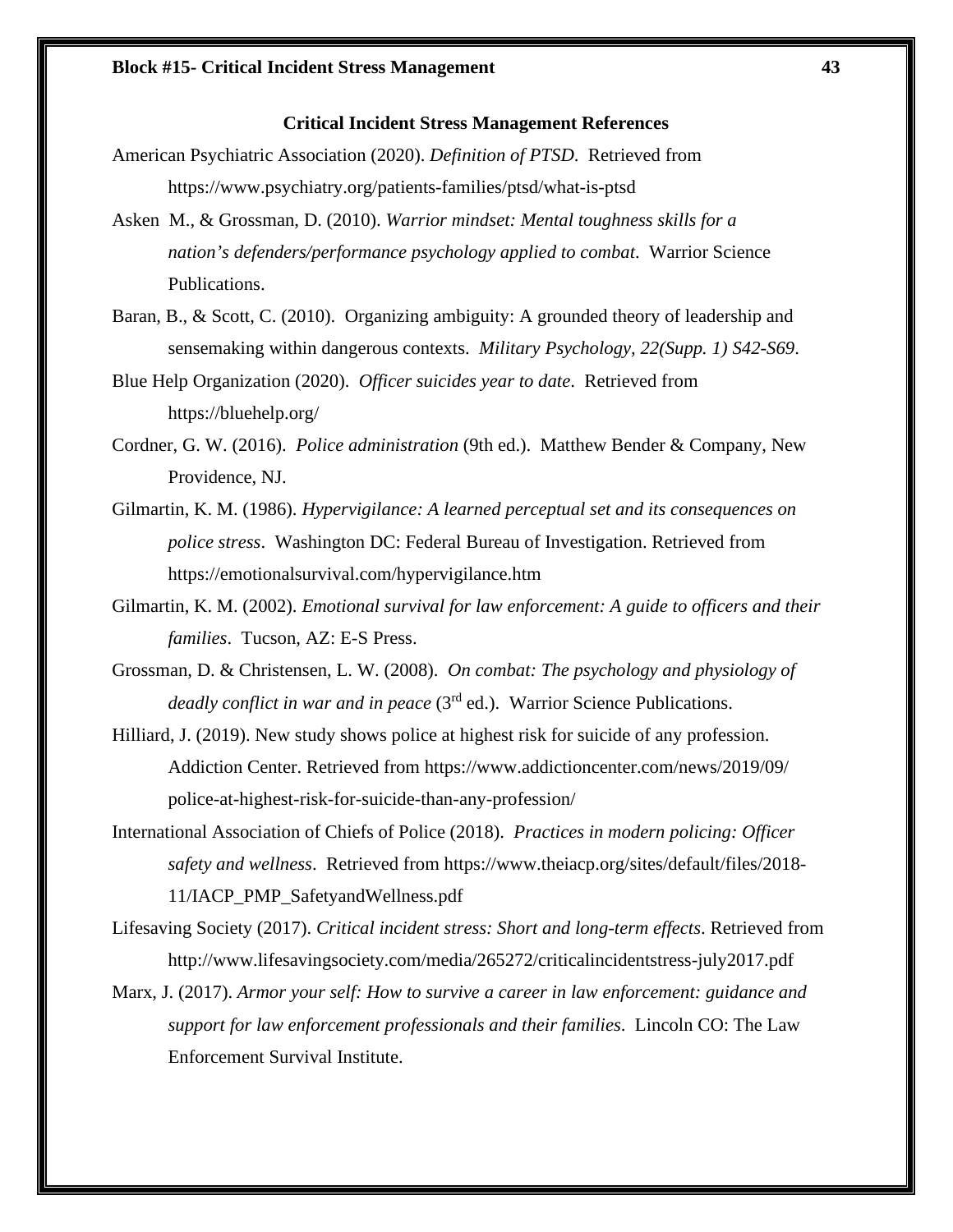### **Block #15- Critical Incident Stress Management 44**

Mayo Clinic (n.d.). *Post-traumatic stress disorder (PTSD*). Retrieved from https://www.mayoclinic.org/diseases-conditions/post-traumatic-stressdisorder/symptoms-causes/syc-20355967

Merriam-Webster Dictionary (2020). *Eustress definition*. Retrieved from https://www.merriamwebster.com/dictionary/eustress

Miller, R. (2011). *Facing violence: Preparing for the unexpected.* Wolfeboro NH: YMAA Publication Center.

Papazoglou, K. & Tuttle, B. M. (2018). Fighting police trauma: Practical approaches to addressing psychological needs of officers. *Journal of Police Emergency Response 8(3).* Retrieved from https://journals.sagepub.com/doi/full/10.1177/2158244018794794#\_i1

QPR Institute (n.d.). *What is QPR*?. Retrieved from https://qprinstitute.com/about-qpr

- Siddle, B. (2008). *Sharpening the warrior's edge: The psychology and science of training.* Belleville IL:PPCT Research Publications.
- Sussman, D. (2018). *How using 'QPR' can prevent suicides: Ask a question and save a life.* Psychology Today, February 19, 2018. Retrieved from https://www.psychologytoday.com/us/blog/the-recovery-coach/201802/how-using-qprcan-prevent-suicides
- Tuckey, M. R. & Scott, J. E. (2013). Group critical incident stress debriefing with emergency services personnel: A randomized controlled trial. *Journal of Anxiety, Stress, & Coping, 38-54.*
- WebMD (2020). *Critical incident stress debriefing*. Retrieved from https://www.webmd.com/ \ mental-health/critical-incident-stress-debriefing
- White, A. K., Shrader, G., Chamberlain, J. (2015). Perceptions of law enforcement officers in seeking mental health treatment in a right-to-work state. *Journal of Police and Criminal Psychology, 82*(2), 16-17.
- Violanti, J. (2018). *PTSD among police officers: Impact on critical decision making*. The Community Policing Dispatch, Office of Community Oriented Policing, May 2018 11(5). Retrieved from https://cops.usdoj.gov/html/dispatch/05-2018/PTSD.html#:~:text= The%20potential%20long%2Dterm%20effects,the%20U.S.%20experience%20PTSD%2 0symptoms.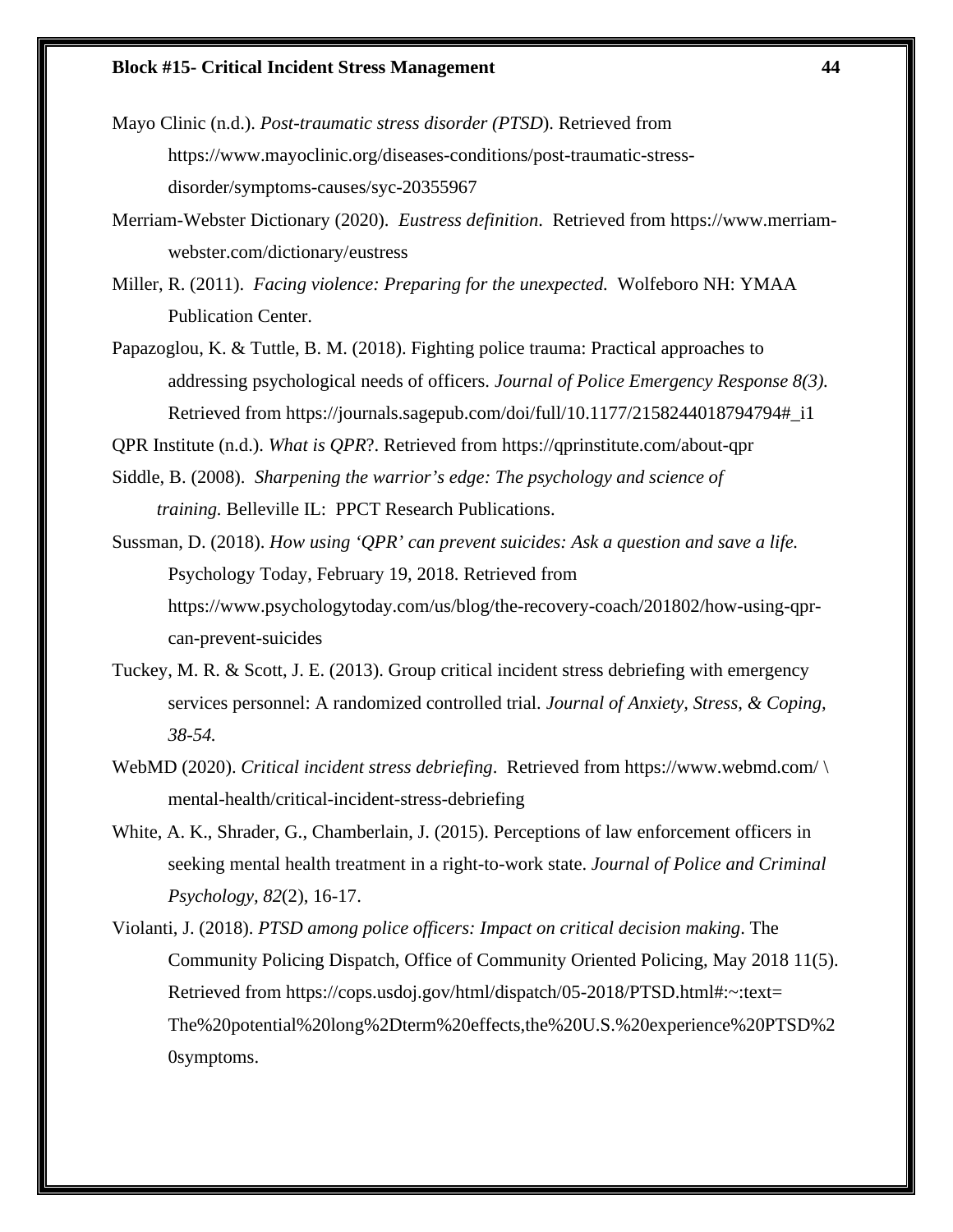## **Media Relations- Block 16**

### **A. Instructional Goal:**

The instructional goal is to allow supervisors the opportunity to discuss strategies for building positive and effective relationships with the media.

- 1. Explain why it is important to maintain a positive relationship with the media.
- 2. List local media sources.
- 3. Identify what national media sources law enforcement agencies may come into contact with.
- 4. Define what types of media sources law enforcement agencies may come into contact with.
- 5. List steps law enforcement should take to provide public information.
- 6. Identify key concepts to remember when dealing with the media and public.

The media is a fact of life and is not going to go away. So, understanding the media and building effective and positive relationships with the media are extremely important.

- **B. Media**
	- **1. Encounters**
	- **2. Rate media**
	- **3. Understanding-both ways?**
- **C. What is Newsworthy?** 
	- **1. Different, unique, unusual**
	- **2. Kids or animals**
	- **3. All Crime**
	- **4. Public Figures**
	- **5. Health, education, traffic, economy**
	- **6. Others**

## **D. Why Talk to the Media**

- **1.** The media's audience is your citizens
- Sometimes, the communication line is essential (Emergencies, Disasters, Escapees, etc.)
- The public has the right to know, and you have an obligation to tell them.
- In general, Law Enforcement can prevent the media from obtaining access to info or areas not available to the public, but once media acquires the info, the constitutional right to publicize is virtually insurmountable.
	- Branzburg v Hayes, 408 US 665, 1992
	- Houchins v KQED, 438 US 1, 1977
	- Press Enterprise Co v Superior Court of California, 106 S. Ct 2735, 1986
- You can impact the public's perception of your agency.
- **Maintain Control** if an agency will not supply pertinent, accurate, topical facts in a timely fashion, the media will find someone, somewhere, to fill the time with speculation, opinion, and innuendo.

"If you do not feed the media beast, it will feed on you." -- unknown

# **E. Do Not Make Assumptions**

Never underestimate a reporter or assume that he/she doesn't understand the situation. Always treat the media as professionals. News reporters are inherently busy. Deadlines are huge concerns to the media.

### **F. Types of Media**

- G. TV
- H. Radio
- I. Newspaper
- J. Electronic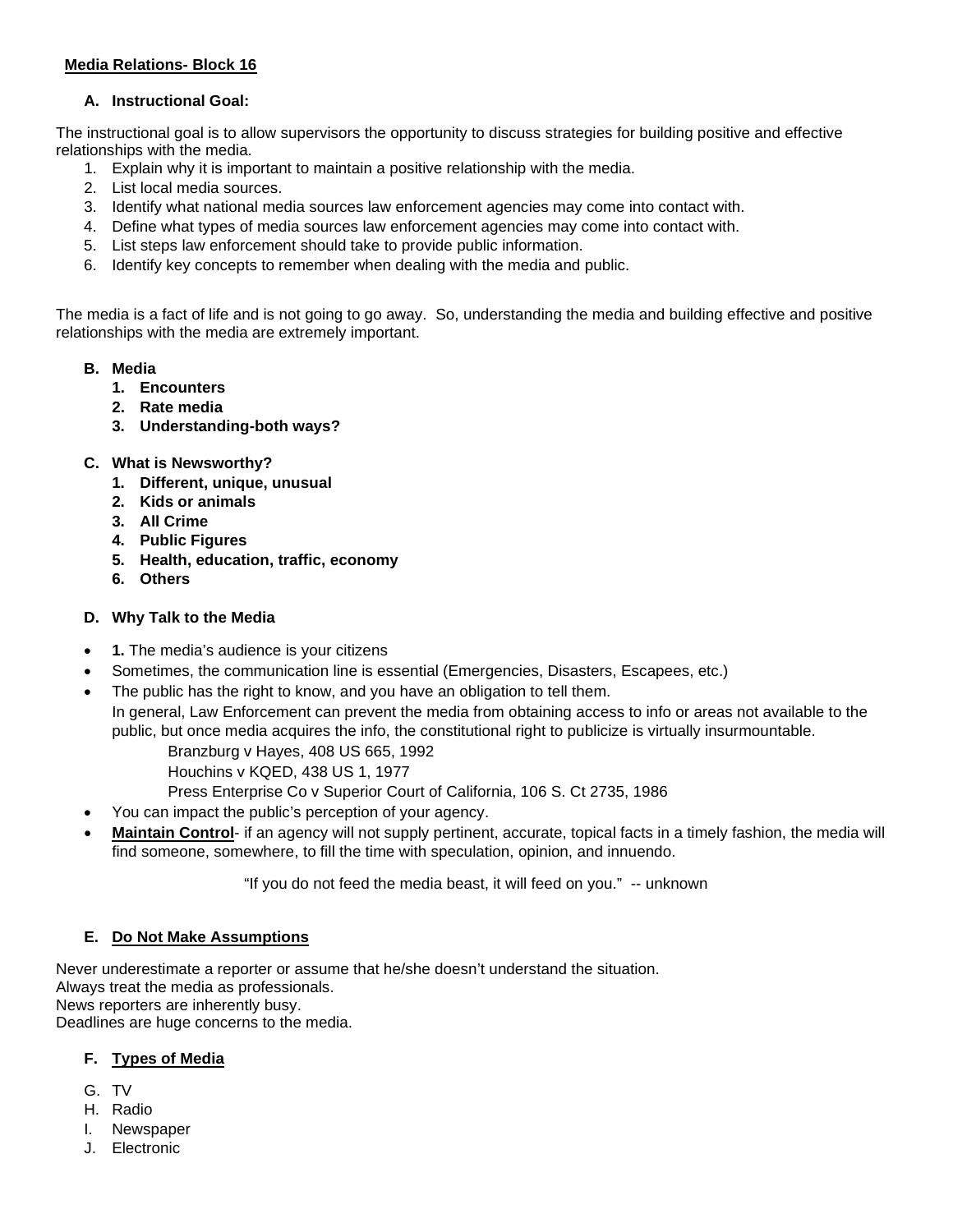# **G**. **Steps to take when providing public information/Visual/Audio Media Interviews**

- Take control Be Proactive
- Tell the truth  $-$  Stick to the facts
- Be prepared
- Be aware of visual nonverbal communication
- Speak clearly and refrain from annoying speech patterns
- Know what can and cannot be released
- Be professional

### • **Print Media Releases and Interviews**

- Make sure written statements are **complete, accurate** and **readable.**
- Make sure written press releases are **free** of **spelling** and **grammar mistakes**
- Know what can and cannot be released.

### **H**. **Media on scene**

- Designate **one person** to deal with the media.
- Deliver information in a **timely manner**
- Provide a **safe place** where the media can gather without getting in the way or jeopardizing the situation.
- Give the **facts** in a **clear** and **concise** manner.

### I. **Key Concepts**

- Be **sincere**
- Project **credibility**
- Be nice, responsible and **careful**
- **Keep it simple**
- Look at the reporters not the camera
- Appearance and body language are important
- Make sure you understand the question before answering
- Avoid "shop" lingo and acronyms
- Be ready to think on the spur of the moment
- Play what if scenarios in your head so you are prepared if an event happens

NOTES: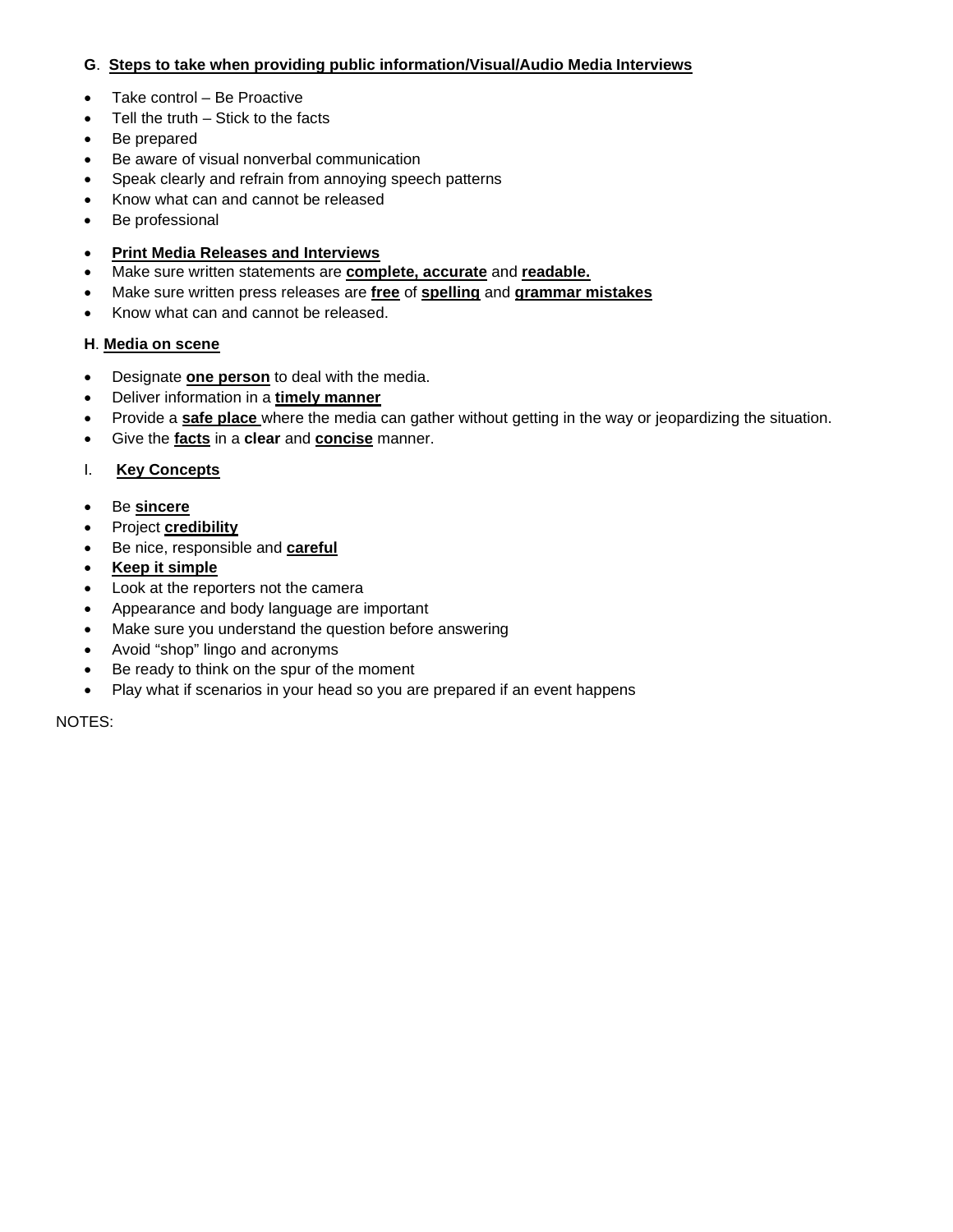### **Report Review- Block #17**

### **Instructional Goal:**

The Instructional Goal is to create an awareness of the importance of developing quality report reviewing skills as a first line supervisor.

### **Student Performance Objectives:**

Upon completion of this course of instruction, supervisors will be able to:

- 1. Identify factors that make a report professional and well-constructed.
- 2. Explain the importance of critical constructive report reviewing.
- 3. Explain possible ramifications when poorly constructed reports are consistently signed-off by a supervisor.
- 4. Indicate concisely and constructively problem areas in a report and how to fix them.

### **Exercise: A Sgt's. Review of a Report- Role Play and Group Discussion Five Major Purposes of Police Reports**

- 1. Provide the agency with a **permanent record** of who, what, when, why, where, and how of an issue brought to the attention of the police
- 2. Provide a **critical source** of information for officers follow-up or continuing investigations
- 3. Supply the **judicial process** factual information with which to make decision relevant to arrest, search-andseizure warrants and criminal prosecution
- 4. Equip management with information needed to plan the future stats
- 5. Provide information for local, state, and national computer databases

### **Basics Before Reviewing Begins**

- Who is the report directed to?
- Allow for **individuality**
- Do not clone reports or make templates
- Avoid the "just this once" mentality
- Know what you are talking about

# **Importance of Reviewing Reports**

- Professional/Agency reputation
- Personal reputation
- Standards/ Quality Control
- **Agency Relations**
- Tort Claims-high liability

### **Possible Ramifications**

- Liability, Legal Issues, Tort Claims
- Agency Disciplinary Actions
- Work Performance Standards

# **Well-Constructed Reports**

- Accurate/Factual
- Satisfies the needs of the end-user
- Well Organized
- Complete
- **Compliant**
- Simplistic / Easy to Understand
- No spelling errors
- No grammatical errors
- No abbreviations, jargon, slang, or code

# **Identifying Problem Areas—Providing Constructive Feedback**

- Organizational Problems
	- Outlines
	- Concept Mapping
- Consistent spelling and grammar problems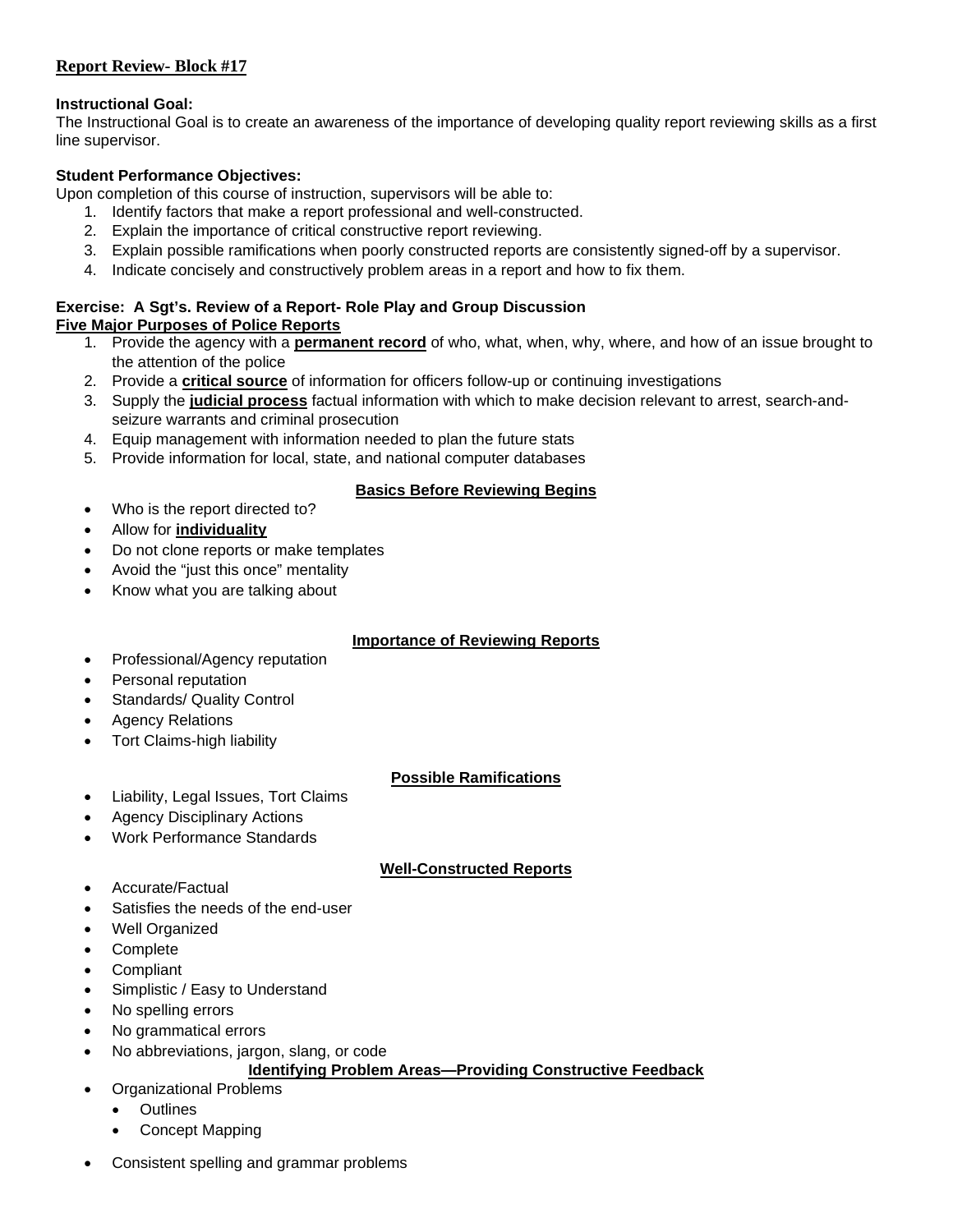- Proof reading techniques
- Complicated, long-windedness
	- End –user proof reading techniques
	- Necessary or redundant
- Interpretation instead of facts
	- Technical report writing review: Who, What, When, Why, Where, How, Action Taken
	- Elements of statutes are present to establish **probable cause**
- Lacking facts
	- Technical report writing review: Who, What, When, Why, Where, How, Action Taken
	- Good factual description of people, places, and things
		- $\triangleright$  Interview Skills
		- ▶ Observation Skills
- Overuse of jargon, slang, abbreviations
	- End-user proofing
	- Who needs to understand this report?

NOTES: